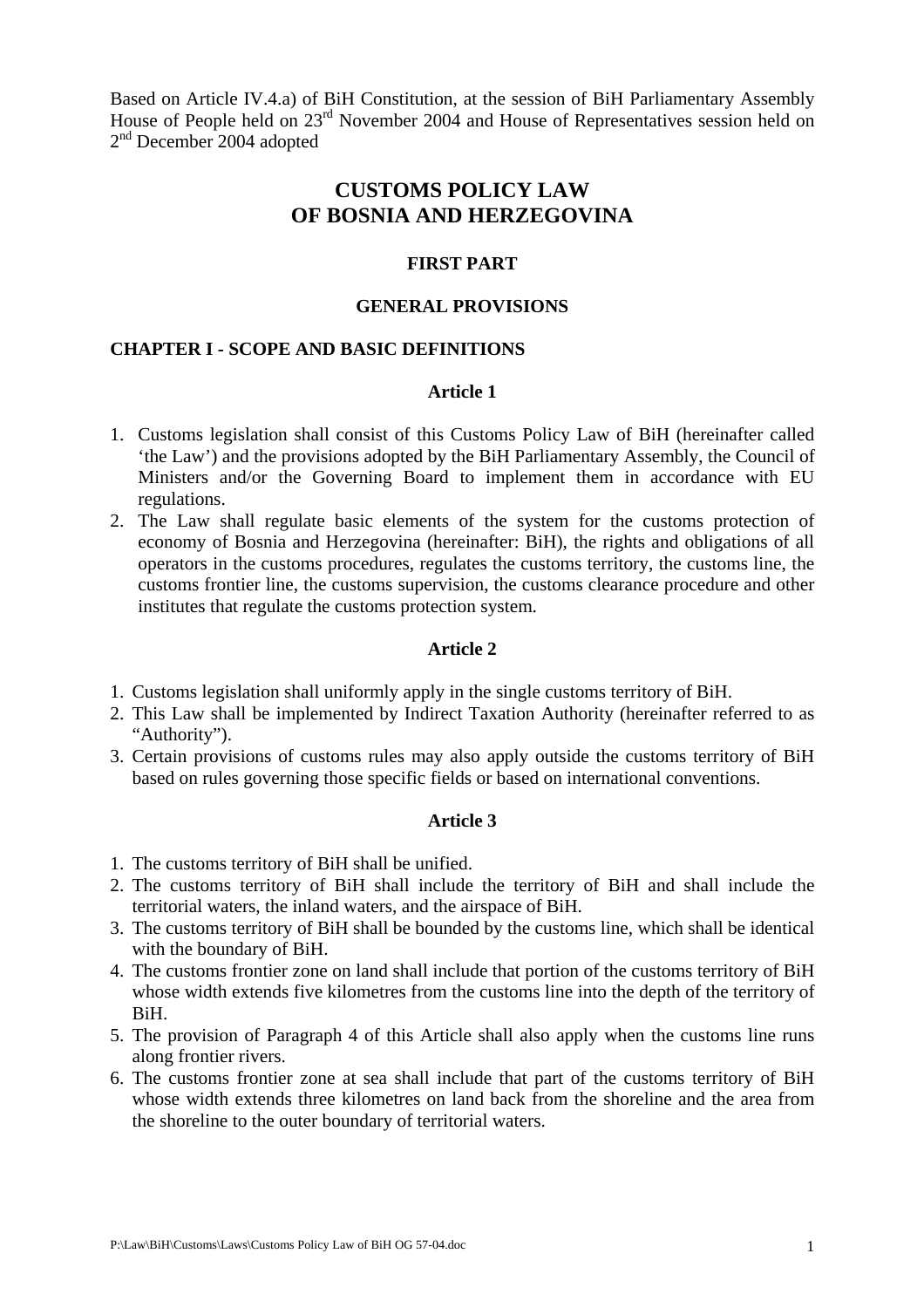When implementing this Law, the notions are having following meaning:

(1) 'Person' means:

a) a natural person,

b) a legal person,

c) where the possibility is provided for under the rules in force, an association of persons recognised as having the capacity to perform legal acts but lacking the legal status of a legal person (hereinafter referred to as: association).

(2) 'Person registered in BiH' means:

a) in the case of a natural person, any person having a residence in BiH, b) in the case of a legal person or an association, any person that has in BiH its registered headquarters, office or a permanent business establishment.

- (3) 'Customs authorities' means the authorities responsible among others for applying customs rules.
- (4) 'Customs office' means any official office at which all or some of the formalities laid down by customs legislation may be completed.
- (5) 'Decision' means any official act by the customs authorities pertaining to customs rules giving a ruling on a particular case, such act having legal effects on one or more specific or identifiable persons; this term covers, among others, binding information within the meaning of Article 11.
- (6) 'Customs debt' means the obligation on a person to pay the amount of the import/export duties, which apply to specific goods under BiH provisions in force.
- (7) 'import duties' means customs duties and charges having an effect equivalent to customs duties payable on the import of goods, but not including fees and charges for services rendered
- (8) "export duties" means customs duties and charges having an effect equivalent to customs duties payable on the export of goods, but not including fees and charges for services rendered"
- (9) 'Debtor' means any person liable for payment of a customs debt.
- (10) 'Supervision by the customs authorities' means action taken in general by those authorities with a view to ensuring implementation of customs legislation and, where appropriate, other provisions applicable to goods subject to customs supervision.
- (11) 'Customs status' means the status of goods as BiH-goods or customs goods not being BiH-good.
- (12) 'BiH-goods' means goods:
	- a) wholly obtained in the customs territory of BiH under the conditions referred to in Article 20 and not incorporating goods imported from other countries. Goods obtained from goods placed under a suspensive arrangement shall not be deemed to have BiH status;
	- b) goods imported from other countries which have been released for free circulation;
	- c) obtained or produced in the customs territory of BiH, either from goods referred to in indent b) alone or from goods referred to in indents a) and b) of this item.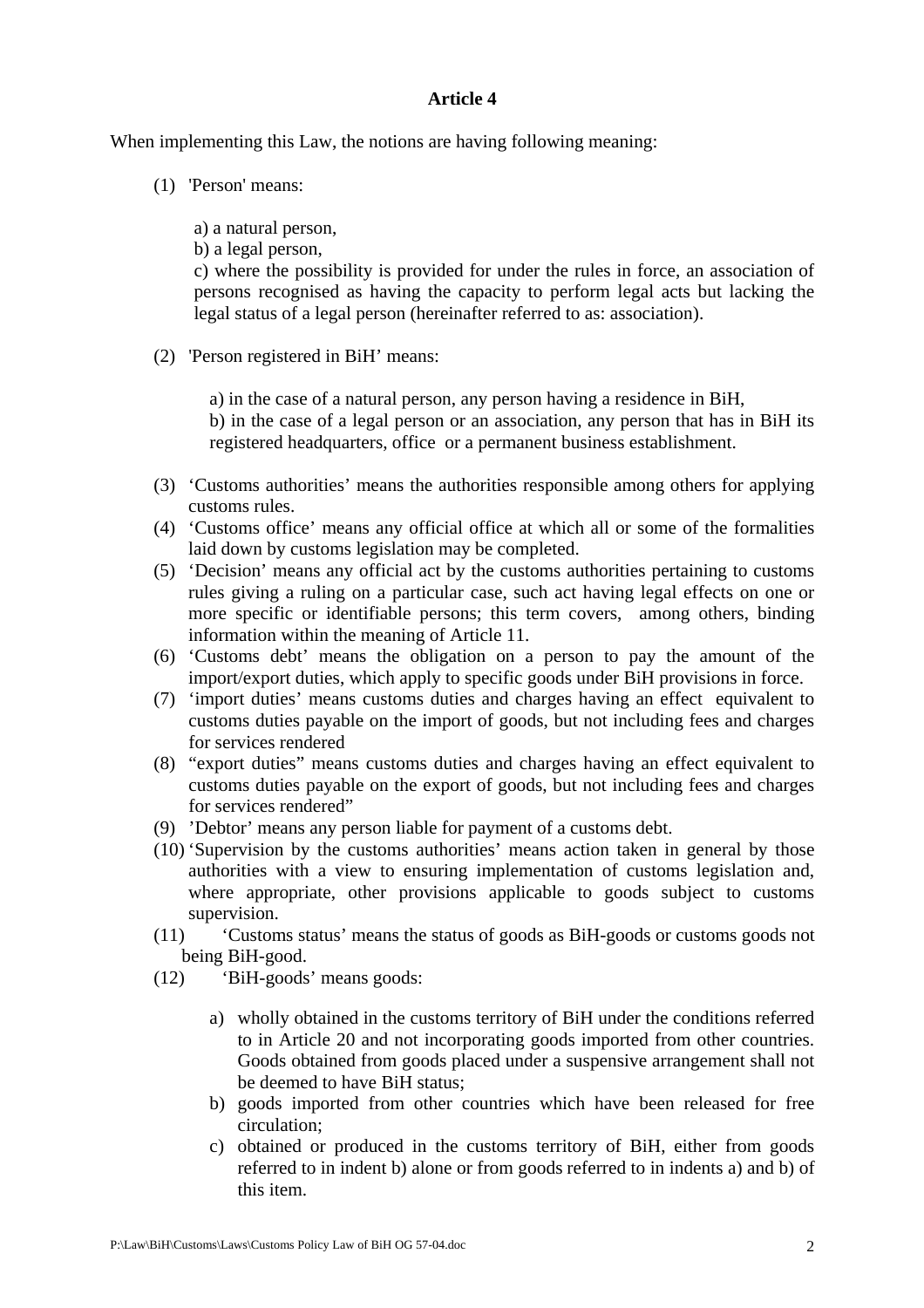- (13) 'goods not being BiH-goods' means goods other than those referred to in item 12 of this Article. BiH goods shall lose their status as such when they are actually leaving the customs territory of BiH.
- (14) 'Control by the customs authorities' means the performance of specific acts such as examining goods, verifying the existence and authenticity of documents, examining the accounts of undertakings and other records, inspecting means of transport, inspecting luggage and other goods carried by or on persons and carrying out of any official inquiries and other similar acts with a view to ensuring implementation of customs legislation and, where appropriate, other provisions applicable to goods subject to customs supervision.
- (15) Customs-approved treatment or use' means:
	- a) the placing of goods under a customs procedure;
	- b) entry of goods into a free zone or free warehouse;
	- c) re-exportation of goods from the customs territory of BiH;
	- d) destruction of goods;
	- e) abandonment of goods to the competent authority'
- (16) 'Customs procedure' means:
	- (a) release for free circulation;
	- (b) transit:
	- (c) customs warehousing;
	- (d) inward-processing;
	- (e) processing under customs control;
	- (f) temporary importation;
	- (g) outward-processing;
	- (h) exportation.
- (17) 'Customs declaration' means the act whereby a person indicates in the prescribed form and manner a wish to place goods under a given customs procedure.
- (18) 'Declarant' means the person making the customs declaration in his own name or the person in whose name a customs declaration is completed.
- (19) 'Presentation of goods to customs' means the notification to the customs authorities, in the manner laid down, of the arrival of goods at the customs office or at any other place designated or approved by the customs authorities.
- (20) 'Release of goods' means the act whereby the customs authorities make goods available for the purposes stipulated by the customs procedure under which they are placed.
- (21) 'Holder of the procedure' means the person on whose behalf the customs declaration was made or the person to whom the rights and obligations of the abovementioned person in respect of a customs procedure have been transferred.
- (22) 'Holder of the authorisation' means the person to whom an authorisation has been granted;
- (23) 'BiH' means Bosnia and Herzegovina.
- (24) Governing Board means "The Board established by the Law on the Indirect Taxation System"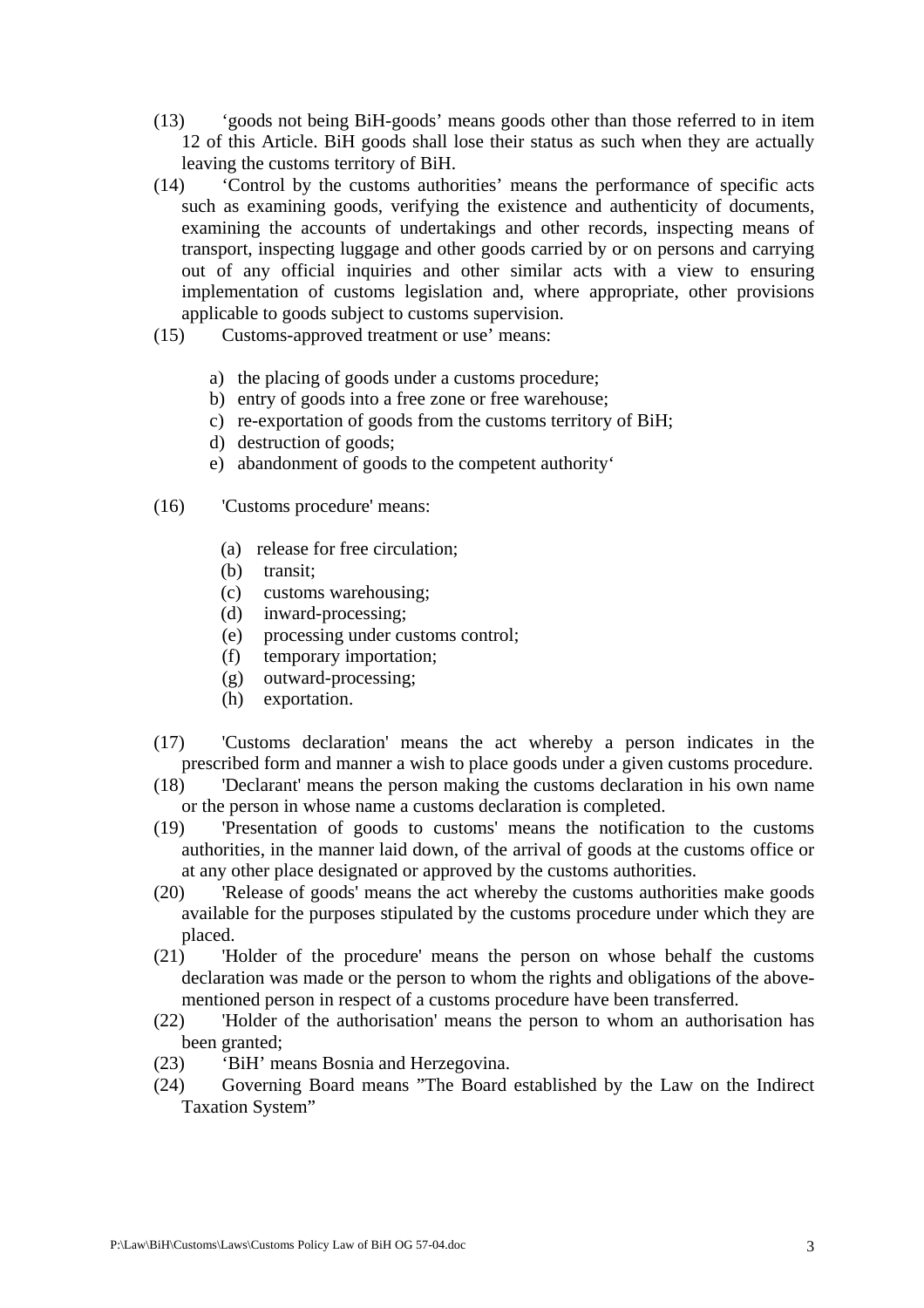# **CHAPTER II - GENERAL PROVISIONS RELATING IN PARTICULAR TO THE RIGHTS AND OBLIGATIONS OF PERSONS WITH REGARD TO CUSTOMS LEGISLATION**

#### **Section 1 - Right of representation**

#### **Article 5**

- 1. Under the conditions set out in Article 61, paragraph 2 of this Law, any person may appoint a representative in his dealings with the customs authorities to perform the acts and formalities laid down by customs legislation.
- 2. Such representation may be:
	- a) direct, in which case the representative shall act in the name of and on behalf of another person; or
	- b) indirect, in which case the representative shall act in his own name but on behalf of another person.
- 3. Save in the cases referred to in Article 61, paragraph 2 item (b) and paragraph (3) of this Law, a representative must be registered in BiH and entered into a register kept by the Authority.
- 4. A representative must state that he is acting on behalf of the person represented, specify whether the representation is direct or indirect and be empowered to act as a representative.A person who fails to state that he is acting in the name of or on behalf of another person or who states that he is acting in the name of or on behalf of another person without being empowered to do so shall be deemed to be acting in his own name and on his own behalf.
- 5. The customs authorities shall require any person stating that he is acting in the name of or on behalf of another person to produce evidence of his powers to act as a representative.

#### **Section 2 - Decisions relating to the application of customs legislation**

- 1. Where a person requests that the customs authorities take a decision relating to the application of customs legislation that person shall supply all the information and documents required by those authorities in order to take a decision.
- 2. Such decision shall be taken and notified to the applicant within 30 days of receipt of the application. Where a request for a decision is made in writing, the decision shall be made within the said period, starting on the date on which the request is received by the customs authorities. Such a decision must be notified in writing to the applicant.
- 3. The deadline of paragraph 2 may be exceeded where the customs authorities are unable to comply with it. In that case, those authorities shall so inform the applicant before the expiry of the above-mentioned period, stating the grounds which justify exceeding it and indicating the further period of time which they consider necessary in order to give a ruling on the request.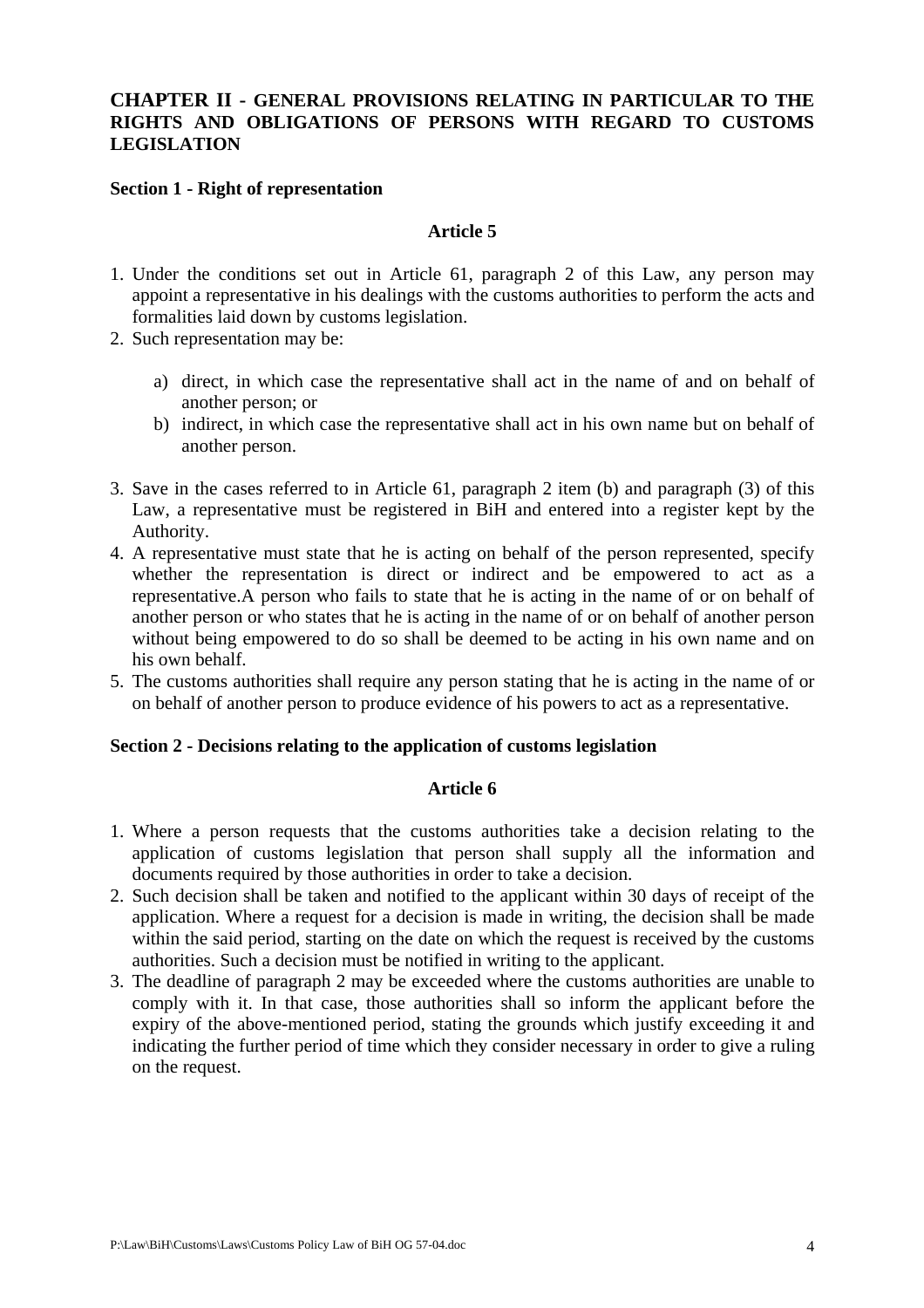- 4. Decisions adopted by the customs authorities in writing, which either reject requests or are detrimental to the persons to whom they are addressed shall set out the grounds on which they are based. They shall refer to the right of appeal provided for in Article 236 of this Law.
- 5. Customs authorities may decide to apply paragraph 4 likewise to other decisions.
- 6. Customs authorities are carrying out the administrative procedure when issuing decisions in accordance with legislation on general administrative procedure, unless the provisions of this Law prescribe otherwise.

Save in the cases provided for in Article 237, paragraph 2 decisions adopted shall be immediately enforceable by the customs authorities

# **Article 8**

- 1. A decision favourable to the person concerned shall be annulled if it was issued on the basis of incorrect or incomplete information and:
	- a) the applicant knew or should reasonably have known that the information was incorrect or incomplete; and
	- b) such decision could not have been taken on the basis of correct or complete information.
- 2. The persons to whom the decision was addressed shall be notified of its annulment.
- 3. Annulment shall take effect from the date on which the annulled decision was taken.

- 1. A decision favourable to the person concerned, shall be revoked or amended where, in cases other than those referred to in Article 8 of this Law, one or more of the conditions laid down for its issue were not or are no longer fulfilled.
- 2. A decision favourable to the person concerned may be revoked where the person to whom it is addressed fails to fulfil an obligation imposed on him under that decision.
- 3. The person to whom the decision is addressed shall be notified of its revocation or amendment.
- 4. The revocation or amendment of the decision shall take effect from the date of delivery. However, in exceptional cases where the legitimate interests of the person to whom the decision is addressed so require, the customs authorities may defer the date when revocation or amendment of the decision takes effect.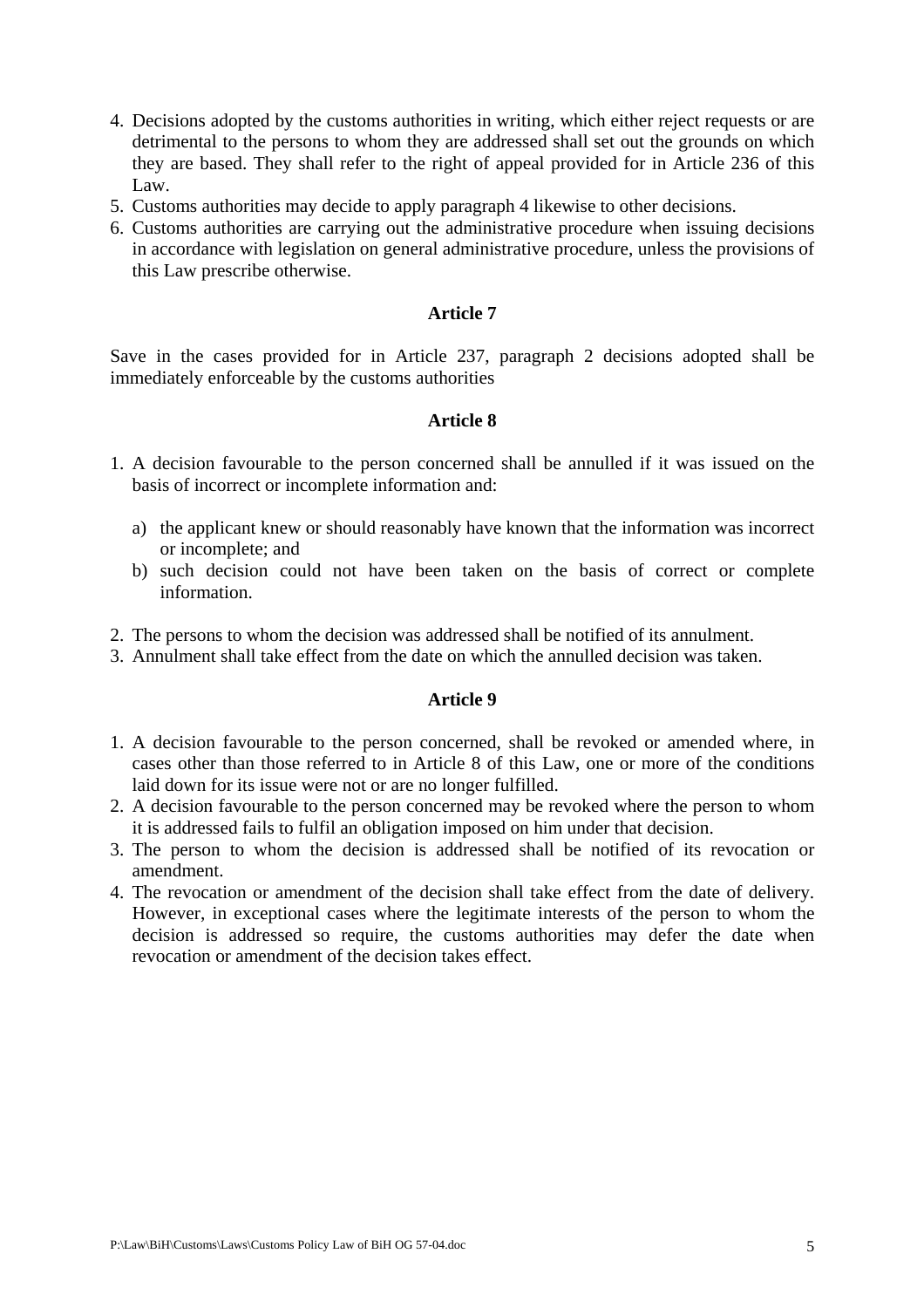#### **Section 3 - Information**

#### **Article 10**

- 1. Any person may request information concerning the application of customs legislation from the customs authorities. Such a request may be refused where it does not relate to an import or export operation actually envisaged.
- 2. The information shall be supplied to the applicant free of charge. However, where special costs are incurred by the customs authorities, in particular as a result of analyses or expert reports on goods, or the return of the goods to the applicant, he may be charged the relevant amount.

## **Article 11**

- 1. The customs authorities shall issue binding information on tariff classification or binding origin information on written request in accordance with the implementing regulations to this Law.
- 2. Binding information on tariff classification or binding origin information shall be binding on the customs authorities as against the holder of the information only in respect of the tariff classification or determination of the origin of goods.

Binding information on tariff classification or binding origin information shall be binding on the customs authorities only in respect of goods on which customs formalities are completed after the date on which the information was supplied by them.

In matters of origin, the formalities in question shall be those relating to the application of Articles 19 and 25 of this Law.

- 3. The holder of such information must be able to prove that:
	- a) for tariff purposes: the goods declared correspond in every respect to those described in the information,
	- b) for origin purposes: the goods concerned and the circumstances determining the acquisition of origin correspond in every respect to the goods and the circumstances described in the information.
- 4. Binding information shall be valid for a period of six years in the case of tariff classification or three years in the case of origin from the date of issue. By way of derogation from Article 8 of this Law, it shall be annulled where it is based on inaccurate or incomplete information from the applicant.
- 5. Binding information shall cease to be valid:
	- a) in the case of information on tariff classification:
		- i. where legal provisions are adopted and the information no longer conforms to those provisions;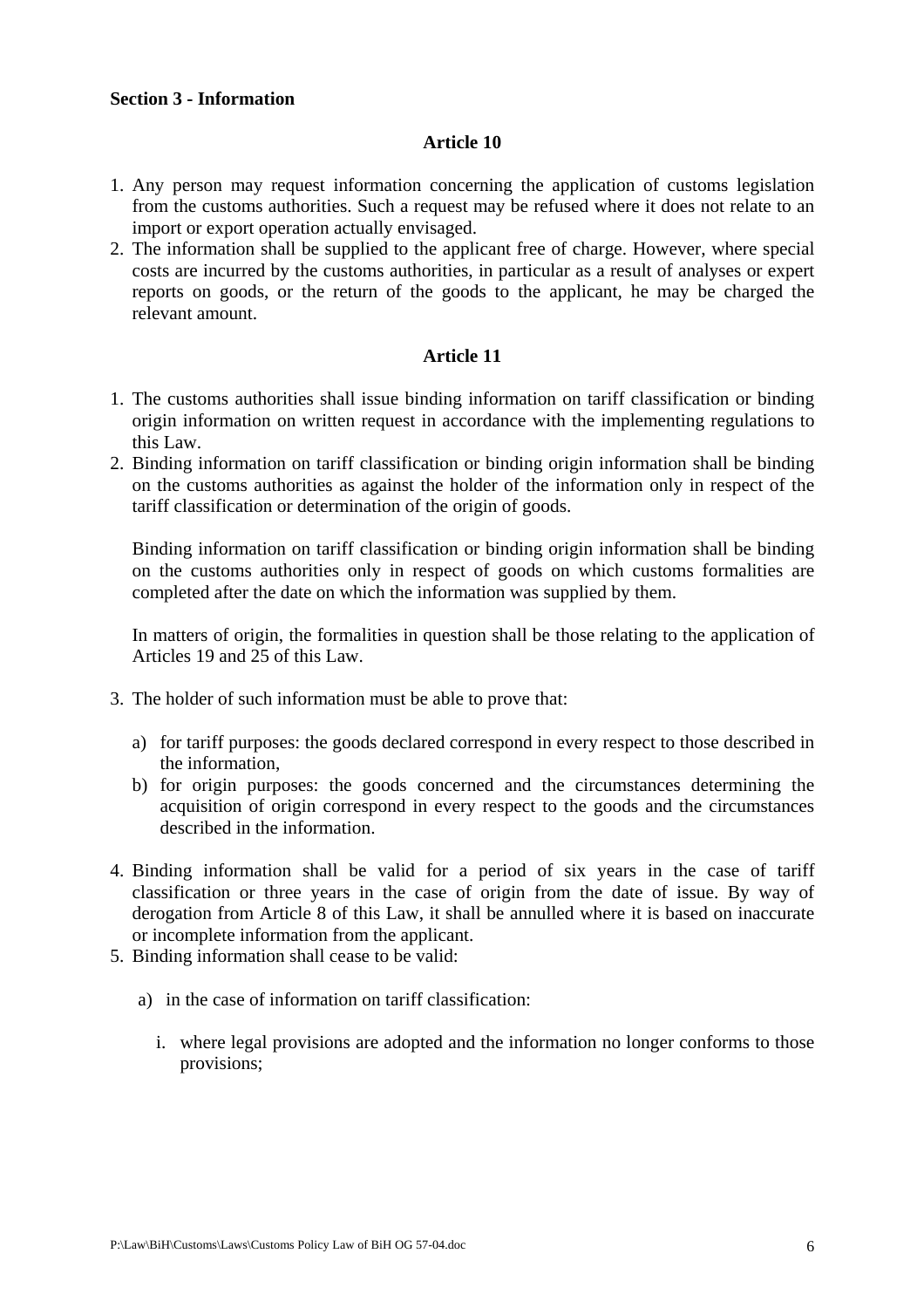- ii. where it is no longer compatible with the interpretation of the customs tariff of BiH due to amendments to the explanatory notes to the Combined Nomenclature or due to a decision by competent BiH authority;
- iii. where it is annulled or amended in accordance with Article 9 of this Law, provided that the annulment or amendment is notified to the holder.

The date on which binding information ceases to be valid for the cases cited under (i) and (ii) of this paragraph shall be the date of application of the said measures.

- b) in the case of origin information:
	- i. where legal provisions are adopted or an agreement is concluded by BiH and the information no longer conforms to those provisions;
	- ii. (ii) where it is no longer compatible with the explanatory notes adopted for the purposes of interpreting the origin rules or a decision by the competent BiH authority;
	- iii. (iii) where it is revoked or amended in accordance with Article 9 of this Law, provided that the holder has been informed in advance.

The date on which binding information ceases to be valid for the cases referred to under (i) and (ii) of this paragraph shall be the date indicated when the abovementioned measures are applied.

6. The holder of binding information which ceases to be valid pursuant to paragraph 5 item a) (ii) or (iii) or item b) (ii) or (iii) of this Article may still use that information for a period of six months from the date of application of the measures adopted or notification, provided that he concluded binding contracts for the purchase or sale of the goods in question, on the basis of the binding information, before that measure was adopted.

In the case of paragraph 5 item a) (i) and item b) (i) of this Article, the legal provisions or the Agreement may lay down a period within which paragraph 6 of this Article shall apply.

7. The classification or determination of origin in binding information may by applied, on the conditions laid down in paragraph 6 of this Article, solely for the purpose of determining import or export duties.

## **Section 4 - Other provisions**

- 1. The customs authorities may, in accordance with the conditions laid down by the provisions in force, carry out all the controls they deem necessary to ensure that customs legislation is correctly applied.
- 2. The amount of 1 % of the customs value for customs record keeping shall be charged for the goods to be imported. The Governing Board may prescribe which goods will be relieved from being charged for 1%.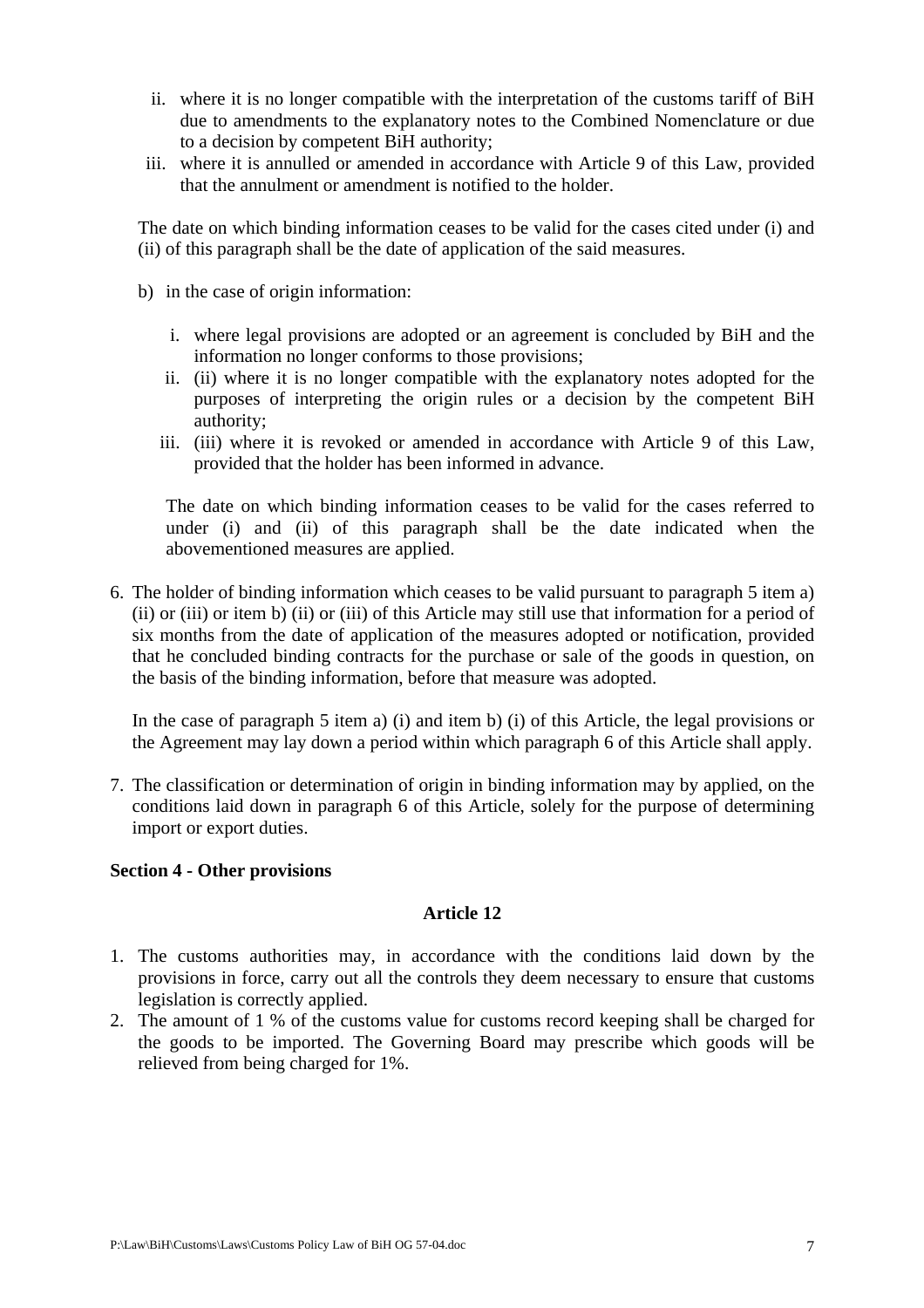For the purposes of applying customs legislation, any person directly or indirectly involved in the operations concerned for the purposes of trade in goods shall provide the customs authorities with all the requisite documents and information, irrespective of the medium used, and all the requisite assistance at their request and by any time limit prescribed.

#### **Article 14**

All information which is by nature confidential or which is provided on a confidential basis shall be covered by the obligation of professional secrecy. It shall not be disclosed by the customs authorities without the express permission of the person or authority providing it; the communication of information shall be permitted where the customs authorities may be obliged or authorised to do so pursuant to the provisions in force, particularly in respect of data protection, or in connection with legal proceedings.

#### **Article 15**

- 1. The persons concerned shall keep the documents referred to in Article 13 of this Law for the purposes of control by the customs authorities, for the period laid down in the provisions in force and for at least five calendar years, irrespective of the medium used. That period shall run:
	- a) in the case of goods released for free circulation in circumstances other than those referred to in item (b) or goods declared for export, from the end of the year in which the declarations for release for free circulation or export are accepted;
	- b) in the case of goods released for free circulation at a reduced or zero rate of import duty on account of their end-use, from the end of the year in which they cease to be subject to customs supervision;
	- c) in the case of goods placed under another customs procedure, from the end of the year in which the customs procedure concerned is completed;
	- d) in the case of goods placed in a free zone or free warehouse, from the end of the year on which they leave the person concerned.
- 2. Where a check carried out by the customs authorities in respect of a customs debt shows that the relevant entry in the accounts has to be corrected, the documents shall be kept beyond the time limit provided for in paragraph 1 of this Article for a period sufficient to permit the correction to be made and checked.

## **Article 16**

Where a period, date or time limit is laid down pursuant to customs legislation for the purpose of applying legislation, such period shall not be extended and such date or time limit shall not be deferred unless specific provision is made in such legislation.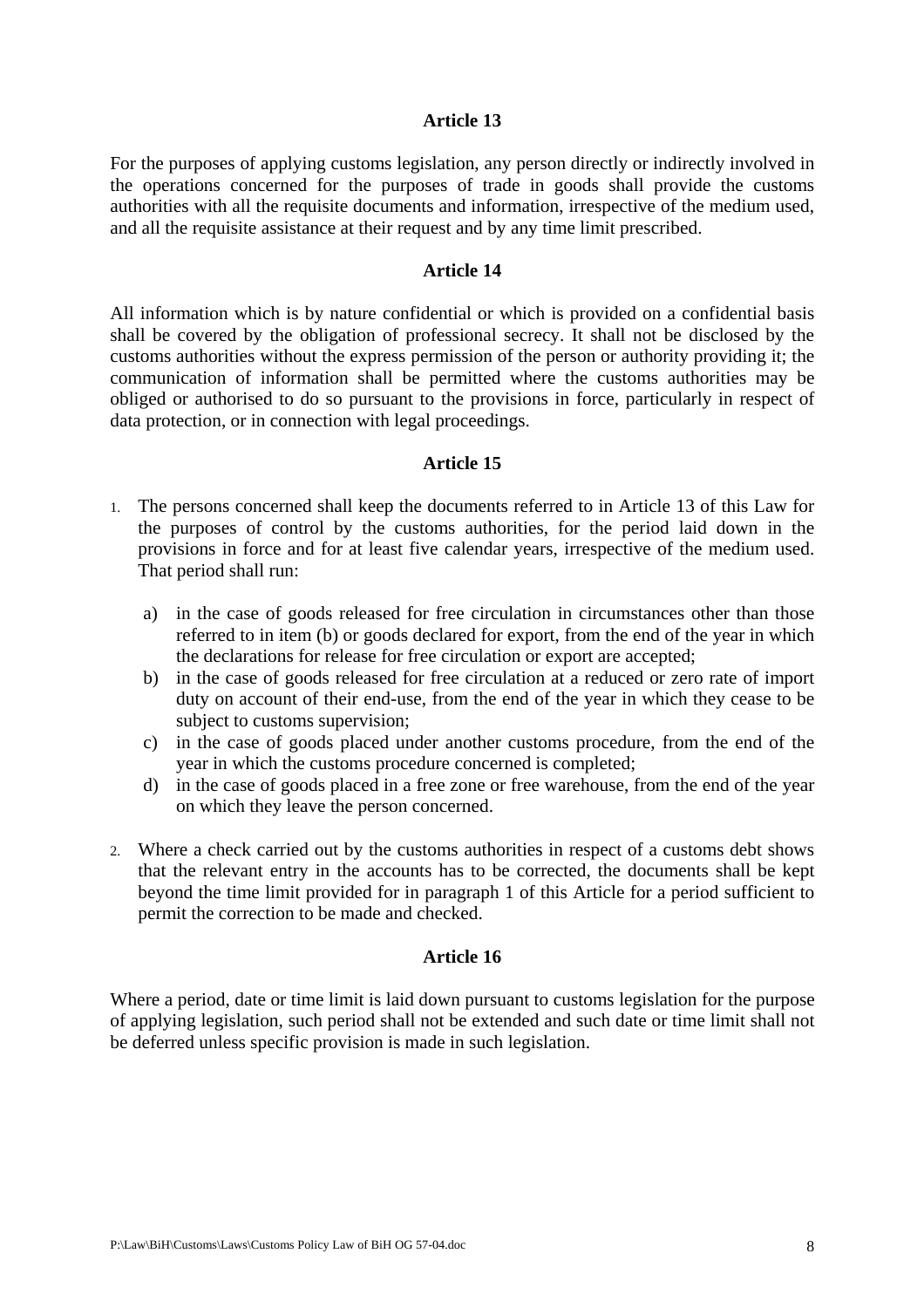#### **SECOND PART**

# **FACTORS ON THE BASIS OF WHICH IMPORT OR EXPORT DUTIES AND THE OTHER MEASURES PRESCRIBED IN RESPECT OF TRADE IN GOODS ARE APPLIED**

# **CHAPTER I - CUSTOMS TARIFF OF BIH AND TARIFF CLASSIFICATION OF GOODS**

- 1. Duties legally owed where a customs debt is incurred shall be based on the Customs Tariff of BiH.
- 2. The other measures prescribed by provisions in BiH governing specific fields relating to trade in goods shall, wherever possible, be applied according the tariff classification of those goods.
- 3. Revenue legally collected shall be the revenue of BiH budget, Entities' budgets and Brcko District budget.
- 4. The Customs Tariff of BiH shall comprise:
	- a) the Nomenclature of goods. This nomenclature shall be based on the harmonised system (HS) and Combined Nomenclature used in the European Union;
	- b) the customs rates and other duties applicable to goods covered by the nomenclature;
	- c) the preferential tariff measures contained in agreements which BiH has concluded with certain countries or groups of countries and which provide for the granting of preferential tariff treatment,
	- d) special deferrable measures providing for a reduction in or relief from import duties chargeable on certain goods;
	- e) other tariff measures provided for by other BiH legislation,
- 5. The measures referred to in paragraph 4 items (c) and (d) of this Article shall apply at the declarant's request instead of those provided for in item (b) where the goods concerned fulfil the conditions laid down by those first-mentioned measures. An application may be made after the event provided that the relevant conditions are fulfilled.
- 6. Where the application of measures referred to in paragraph 4 items (c) and (d) of this Article is restricted to a certain volume of imports, it shall cease:
	- a) in the case of tariff quotas, as soon as the stipulated volume of imports is reached,
	- b) in the case of upper tariff limits, by ruling of the Governing Board.
- 7. The tariff classification of goods shall be the determination, according to the rules in force, of the subheading of the customs tariff of BiH, under which the aforesaid goods are to be classified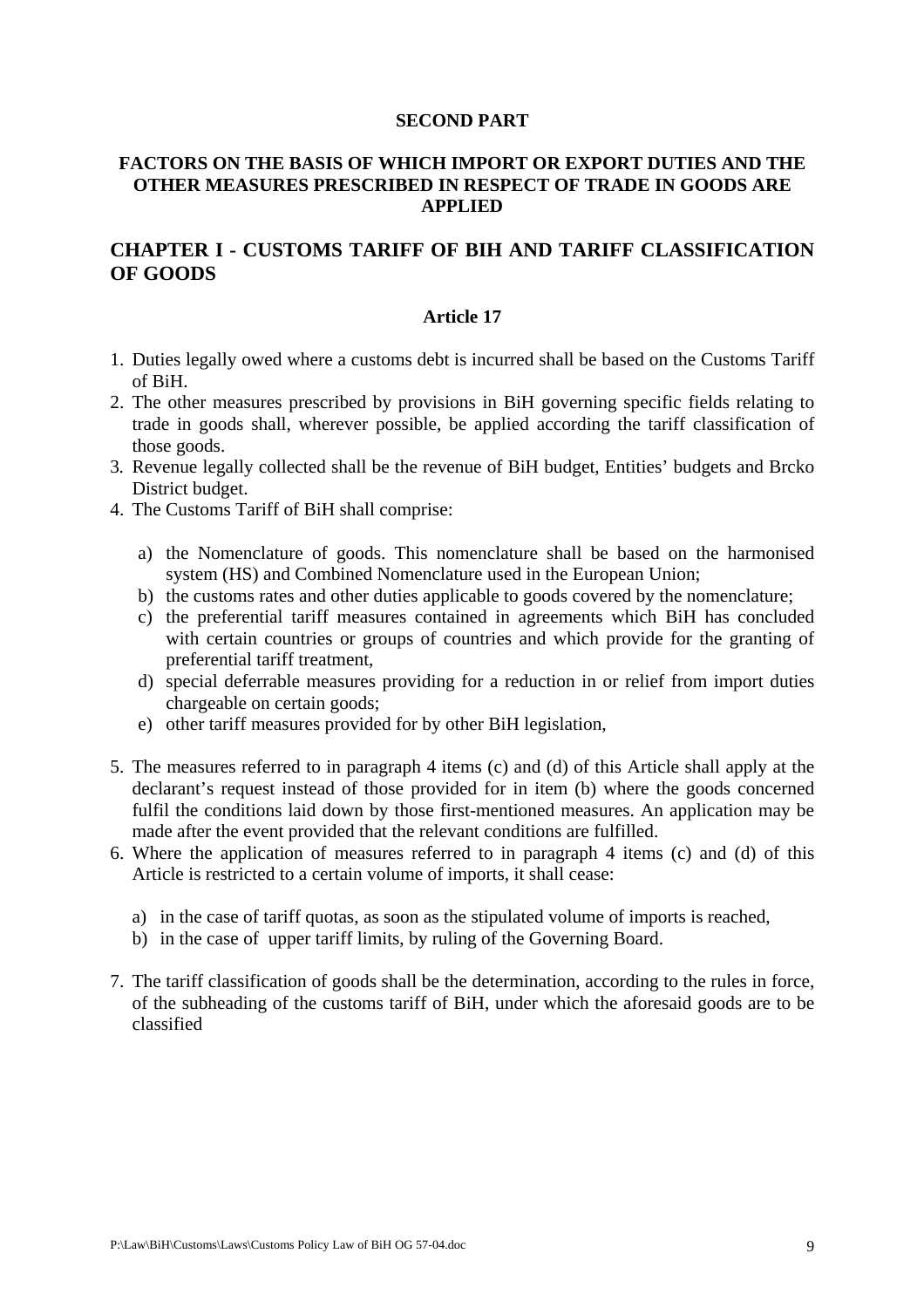- 1. The favourable tariff treatment from which certain goods may benefit by reason of their nature or end-use shall be subject to condition**s** laid down in accordance with the implementing regulations to this Law. Where an authorisation is required Articles 83 and 84 of this Law shall apply.
- 2. For the purposes of paragraph 1 of this Article, the expression 'favourable tariff treatment' means a reduction in or deferment of an import duty as referred to in Article 4, item 7 of this Law, even within the framework of any tariff quota.

# **CHAPTER II - ORIGIN OF GOODS**

## **Section 1 - Non-preferential origin**

# **Article 19**

Articles 20 to 23 of this Law define the non-preferential origin of goods for the purposes of:

- a) applying the Customs Tariff of BiH with the exception of the measures referred to in Article 17, paragraph 4 item (c) of this Law;
- b) applying measures other than tariff measures established by BiH provisions governing specific fields relating to trade in goods;
- c) the preparation and issue of certificates of origin.

- 1. Goods originating in a country shall be those wholly obtained or produced in that country.
- 2. The expression 'goods wholly obtained in a country' means:
	- a) mineral products extracted within that country;
	- b) vegetable products harvested therein;
	- c) live animals born and raised therein;
	- d) products derived from live animals raised therein;
	- e) products of hunting or fishing carried on therein;
	- f) products of sea-fishing and other products taken from the sea outside a country's territorial sea by vessels registered or recorded in the country concerned and flying the flag of that country;
	- g) goods obtained or produced on board factory ships from the products referred to in item (f) originating in that country, provided that such factory ships are registered or recorded in that country and fly its flag;
	- h) products taken from the seabed or subsoil beneath the seabed outside the territorial sea provided that that country has exclusive rights to exploit that seabed or subsoil;
	- i) waste and scrap products derived from manufacturing operations and used articles, if they were collected therein and are fit only for the recovery of raw materials;
	- j) goods which are produced therein exclusively from goods referred to in items (a) to (i) or from their derivatives, at any stage of production.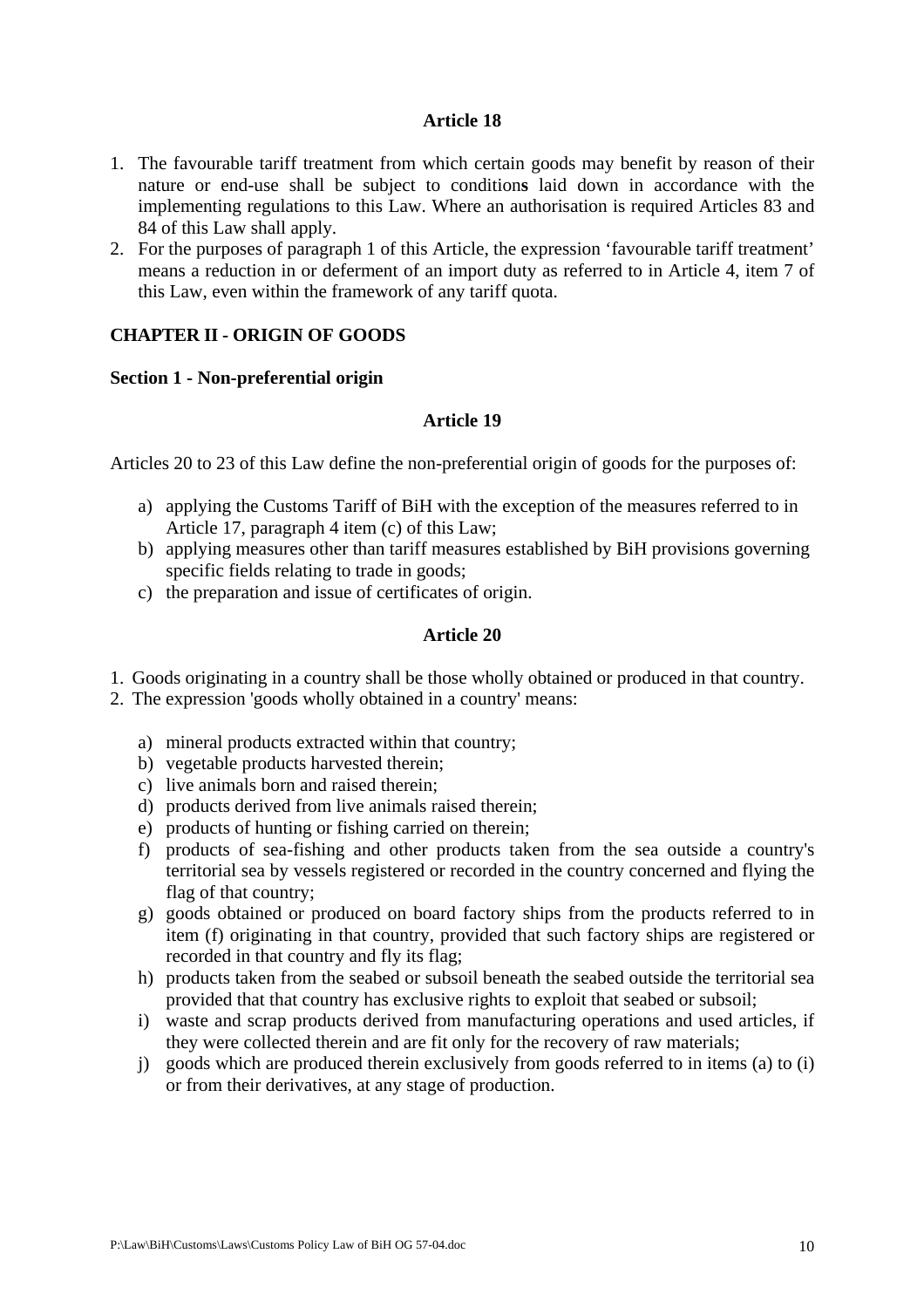3. For the purposes of paragraph 2 of this Article the expression 'country' covers that country's territorial waters.

#### **Article 21**

Goods whose production involved more than one country shall be deemed to originate in the country where they underwent their last, substantial, economically justified processing or working in an undertaking equipped for that purpose and resulting in the manufacture of a new product or representing an important stage of manufacture.

#### **Article 22**

Provisions of Article 21 of this Law shall under no circumstances be deemed to apply on any processing or working in respect of which it is established, or in respect of which the facts as ascertained justify the presumption, that its sole object was to circumvent the provisions applicable in BiH to goods from specific countries.

#### **Article 23**

- 1. Customs legislation or other BiH legislation governing specific fields may provide that a document must be produced as proof of the origin of goods.
- 2. Notwithstanding the production of that document, the customs authorities may, in the event of serious doubts, require any additional proof to ensure that the indication of origin does comply with the rules laid down by the BiH legislation in force.

#### **Section 2 - Preferential origin of goods**

#### **Article 24**

The rules on preferential origin shall lay down the conditions governing acquisition of origin which goods must fulfil in order to benefit from the measures referred to in Article 17, paragraph 4 item (c) of this Law.

Those rules shall be determined in the preferential agreements referred to in Article 17, paragraph 4 item (c) of this Law.

# **CHAPTER III - VALUE OF GOODS FOR CUSTOMS PURPOSES**

#### **Article 25**

The provisions of this Chapter shall determine the value for customs purposes for the purposes of applying the customs legislation, including the Customs Tariff of BiH, and non tariff measures laid down in BiH provisions governing fields relating to trade in goods..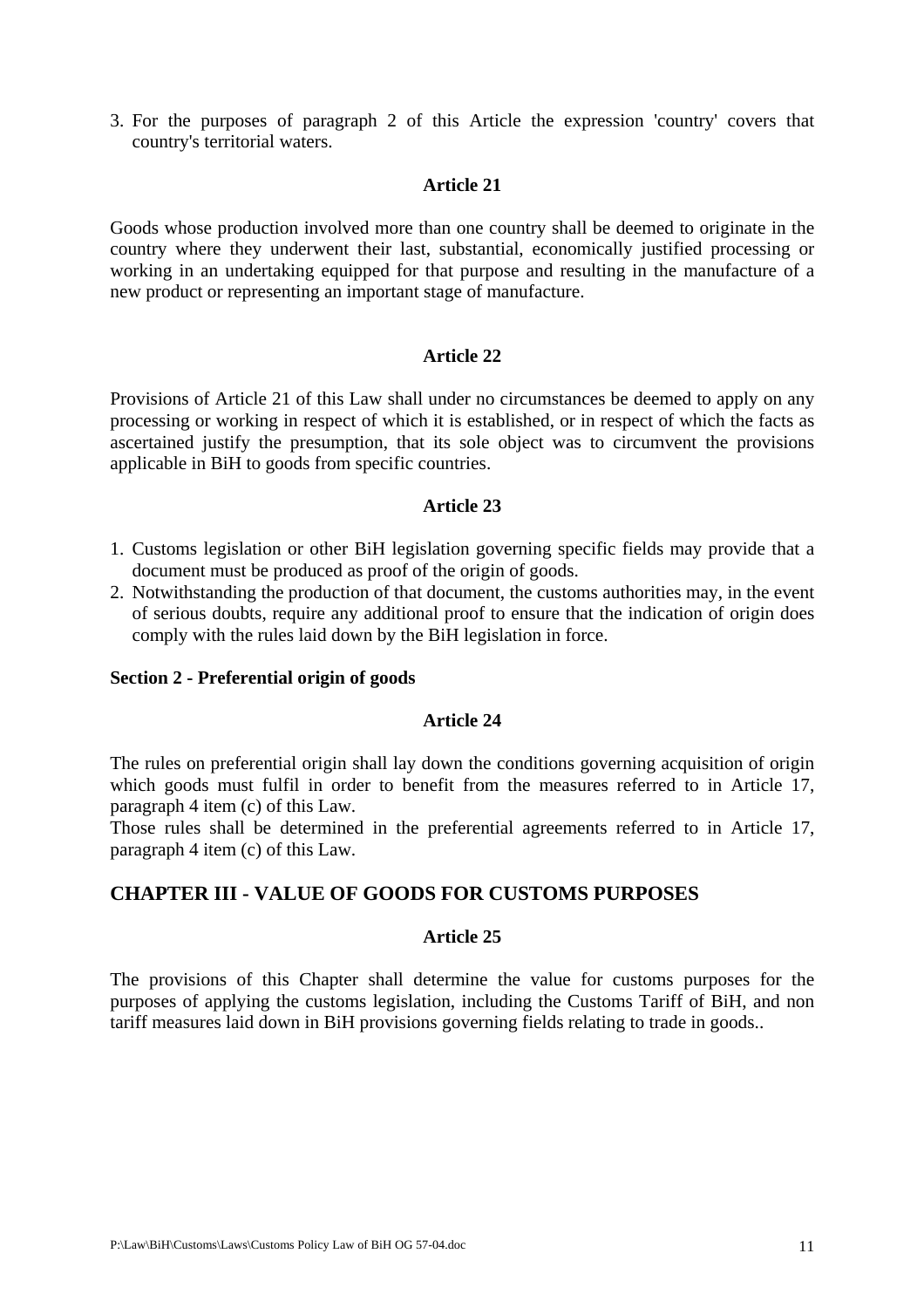- 1. The value for customs purpose of goods shall be the transaction value, that is, the price actually paid or payable for the goods when sold for export to the customs territory of BiH, adjusted, where necessary, in accordance with Articles 29 and 30 of this Law, provided:
	- a) that there are no restrictions as to the disposal or use of the goods by the buyer, other than restrictions which:
		- i. are imposed or required by a law or by the competent authority in BiH;
		- ii. limit the geographical area in which the goods may be resold; or
		- iii. do not substantially affect the value of the goods;
	- b) that the sale or price is not subject to some condition or consideration for which a value cannot be determined with respect to the goods being valued;
	- c) that no part of the proceeds of any subsequent resale, disposal or use of the goods by the buyer will accrue directly or indirectly to the seller, unless an appropriate adjustment can be made in accordance with Article 29 of this Law; and
	- d) that the buyer and seller are not related, or, where the buyer and seller are related, that the transaction value is acceptable for customs purposes under paragraph 2 of this Article.
- 2. In cases from paragraph 1 item (d) the following shall apply:
	- a) In determining whether the transaction value is acceptable for the purposes of paragraph 1 of this Article, the fact that the buyer and the seller are related shall not in itself be sufficient grounds for regarding the transaction value as unacceptable. Where necessary, the circumstances surrounding the sale shall be examined and the transaction value shall be accepted provided that the relationship did not influence the price. If, in the light of information provided by the declarant or otherwise, the customs authorities have grounds for considering that the relationship influenced the price, they shall communicate their grounds to the declarant and he shall be given a reasonable opportunity to respond. If the declarant so requests, the communication of the grounds shall be in writing.
	- b) In a sale between related persons, the transaction value shall be accepted and the goods valued in accordance with paragraph 1 of this Article wherever the declarant demonstrates that such value closely approximates to one of the following occurring at or about the same time:
		- (i) the transaction value in sales, between buyers and sellers who are not related in any particular case, of identical or similar goods for export to BiH;
		- (ii) the customs value of identical or similar goods, as determined under Article 27, paragraph 2 item (c) of this Law;
		- (iii) the customs value of identical or similar goods, as determined under Article 27, paragraph 2 item (d) of this Law.

In applying the foregoing tests, due account shall be taken of demonstrated differences in commercial levels, quantity levels, the elements enumerated in Article 29 of this Law and costs incurred by the seller in sales in which he and the buyer are not related and where such costs are not incurred by the seller in sales in which he and the buyer are related.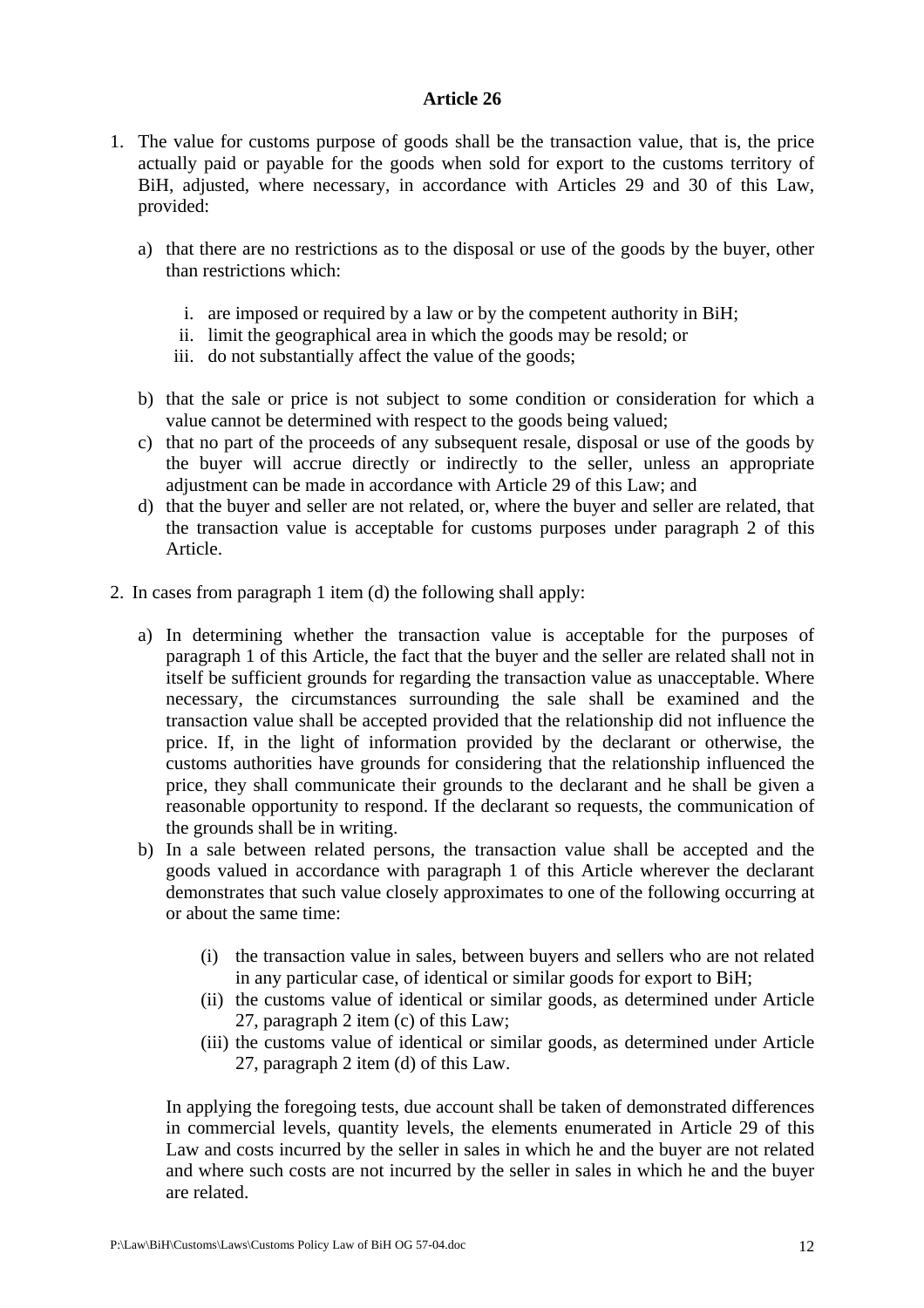- c) The tests set forth in item (b) of this paragraph are to be used at the initiative of the declarant and only for comparison purposes. Substitute values may not be established under the said item.
- 3. The price actually paid or payable is the total payment made or to be made by the buyer to or for the benefit of the seller for the imported goods and includes all payments made or to be made as a condition of sale of the imported goods by the buyer to the seller or by the buyer to a third party to satisfy an obligation of the seller. The payment need not necessarily take the form of a transfer of money. Payment may be made by way of letters of credit or negotiable instrument and may be made directly or indirectly.

Activities, including marketing activities, undertaken by the buyer on his own account, other than those for which an adjustment is provided in Article 29 of this Law, are not considered to be an indirect payment to the seller, even though they might be regarded as of benefit to the seller or have been undertaken by agreement with the seller, and their cost shall not be added to the price actually paid or payable in determining the customs value of imported goods.

- 1. Where the customs value cannot be determined under Article 26 of this Law, it is to be determined by proceeding sequentially through items (a), (b), (c) and (d) of paragraph 2 of this Article to the first item under which it can be determined, subject to the proviso that the order of application of items (c) and (d) shall be reversed if the declarant so requests; it is only when such value cannot be determined under a particular item that the provisions of the next item in a sequence established by virtue of this paragraph can be applied.
- 2. The customs value as determined under this Article shall be:
	- a) the transaction value of identical goods sold for export to BiH and exported at or about the same time as the goods being valued;
	- b) the transaction value of similar goods sold for export to BiH and exported at or about the same time as the goods being valued;
	- c) the value based on the unit price at which the imported goods for identical or similar imported goods are sold in BiH in the greatest aggregate quantity to persons not related to the sellers;
	- d) the computed value, consisting of the sum of:
		- i. the price or value of materials and fabrication or other processing employed in producing the imported goods;
		- ii. an amount for profit and general expenses equal to that usually reflected in sales of goods of the same class or kind as the goods being valued which are made by producers in the country of exportation for export to BiH;
		- iii. the cost or value of the items referred to in Article 29, paragraph 1 item (e) of this Law.
- 3. Any further conditions and rules for the application of paragraph 2 of this Article shall be determined in the implementing regulations to this Law.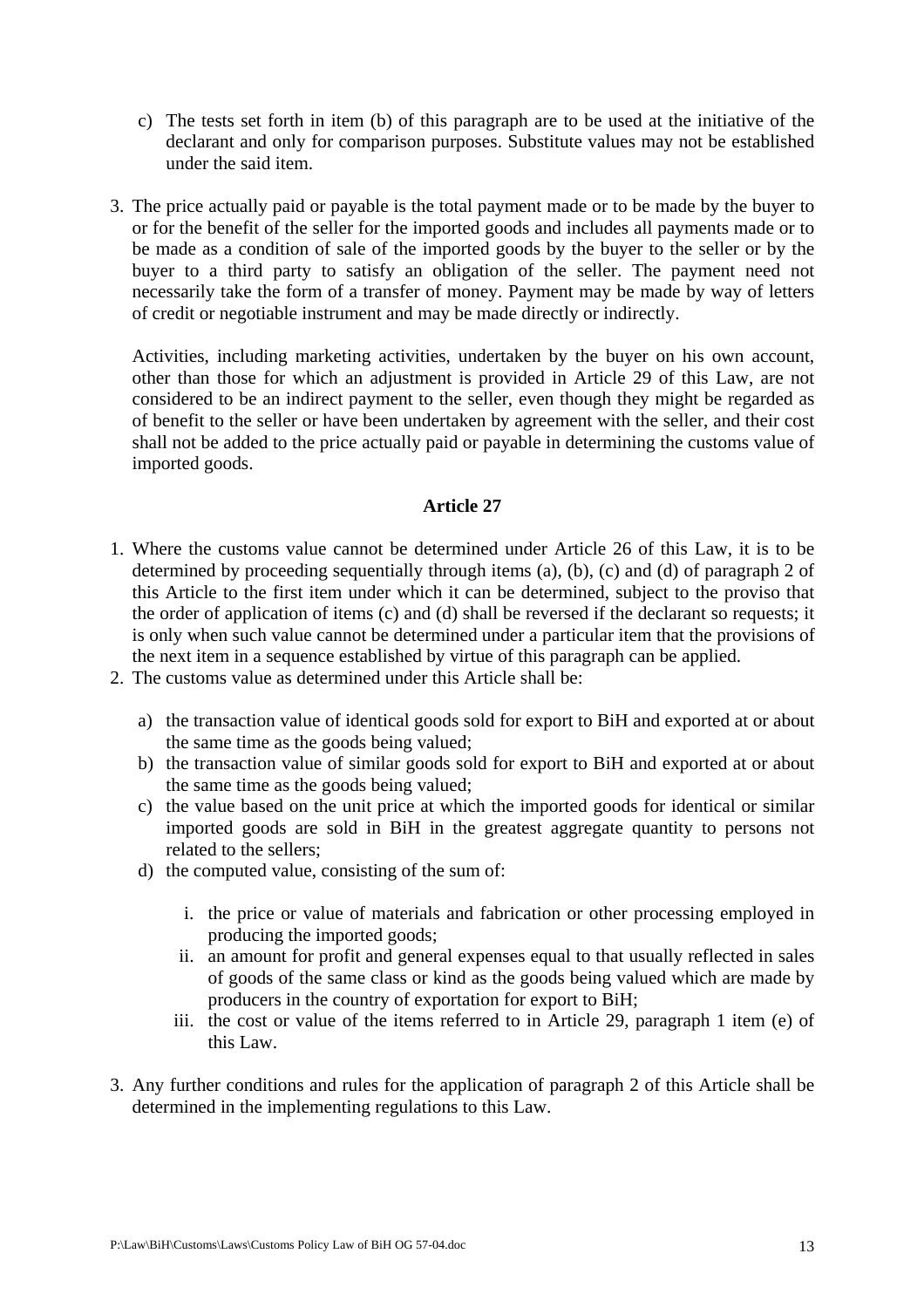- 1. Where the customs value of imported goods cannot be determined under Articles 26 or 27 of this Law, it shall be determined, on the basis of data available in BiH, using reasonable means consistent with the principles and general provisions of:
	- a) the agreement on implementation of Article VII of the General Agreement on Tariffs and Trade of 1994;
	- b) Article VII of the General Agreement on Tariffs and Trade of 1994;
	- c) the provisions of this chapter.
- 2. No customs value shall be determined under paragraph 1 of this Article on the basis of:
	- a) the selling price in BiH of goods produced in BiH;
	- b) a system which provides for the acceptance for customs purposes of the higher of two alternative values;
	- c) the price of goods on the domestic market of the country of exportation;
	- d) the cost of production, other than computed values which have been determined for identical or similar goods in accordance with Article 27, paragraph 2 item (d) of this Law;
	- e) prices for export to a country other than BiH;
	- f) minimum customs values; or
	- g) arbitrary or fictitious values.

- 1. In determining the customs value under Article 26 of this Law, there shall be added to the price actually paid or payable for the imported goods:
	- a) the following, to the extent that they are incurred by the buyer but are not included in the price actually paid or payable for the goods:
		- i. commissions and brokerage, except buying commissions,
		- ii. (ii) the cost of packaging which are treated as being one, for customs purposes, with the goods in question,
		- iii. (iii) the cost of packing, whether for labour or materials;
	- b) the value, apportioned as appropriate, of the following goods and services where supplied directly or indirectly by the buyer free of charge or at reduced cost for use in connection with the production and sale for export of the imported goods, to the extent that such value has not been included in the price actually paid or payable:
		- i. materials, components, parts and similar items incorporated in the imported goods;
		- ii. tools, dies, moulds and similar items used in the production of the imported goods;
		- iii. materials consumed in the production of the imported goods;
		- iv. engineering, development, artwork, design work, and plans and sketches undertaken elsewhere than in BiH and necessary for the production of the imported goods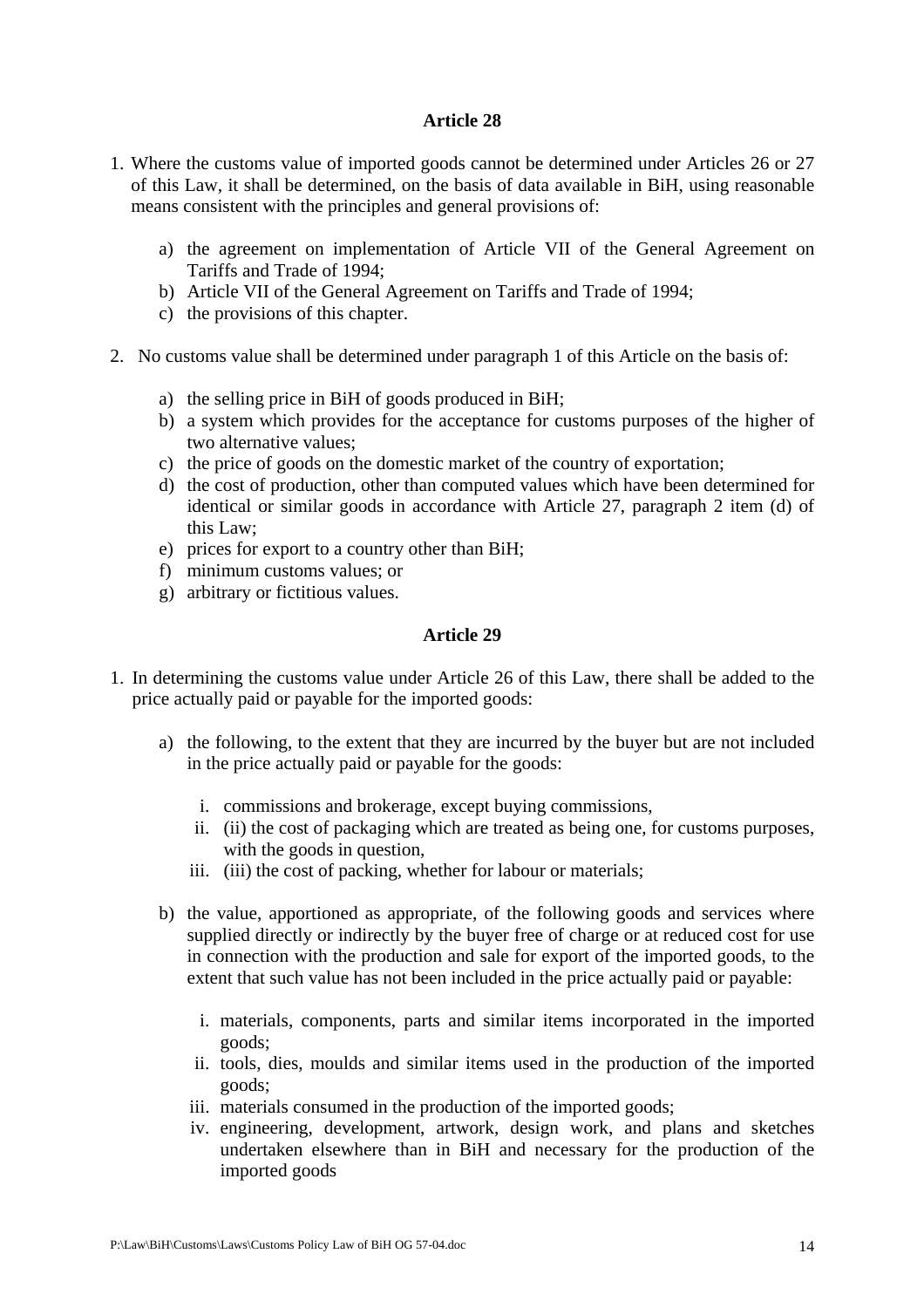- c) royalties and licence fees related to the goods being valued that the buyer must pay, either directly or indirectly, as a condition of sale of the goods being valued, to the extent that such royalties and fees are not included in the price actually paid or payable;
- d) the value of any part of the profit of any subsequent resale, disposal or use of the imported goods that accrues directly or indirectly to the seller;
- e) the cost of transport and insurance of the imported goods, and loading and handling charges associated with the transport of the imported goods to the place of introduction into the customs territory of BiH.
- 2. Additions to the price actually paid or payable shall be made under this Article only on the basis of objective and quantifiable data.
- 3. No other additions shall be made to the price actually paid or payable in determining the customs value except as provided in this Article.
- 4. In this Chapter, the term 'buying commissions' means fees paid by an importer to his agent for the service of representing him in the purchase of the goods being valued.
- 5. Notwithstanding paragraph 1 item (c) of this Article:
	- a) charges for the right to reproduce the imported goods in BiH shall not be added to the price actually paid or payable for the imported goods in determining the customs value; and
	- b) payments made by the buyer for the right to distribute or resell the imported goods shall not be added to the price actually paid or payable for the imported goods if such payments are not a condition of the sale for export to BiH of the goods.

Provided that they are shown separately from the price actually paid or payable, the following shall not be included in the customs value:

- a) charges for the transport of goods after their arrival at the place of introduction into the customs territory of BiH;
- b) charges for construction, erection, assembly, maintenance or technical assistance, undertaken after importation of imported goods such as industrial plant, machinery or equipment;
- c) charges for interest under a financing arrangement entered into by the buyer and relating to the purchase of imported goods, irrespective of whether the finance is provided by the seller or another person, provided that the financing arrangement has been made in writing and where required, the buyer can demonstrate that:
	- i. such goods are actually sold at the price declared as the price actually paid or payable; and
	- ii. the claimed rate of interest does not exceed the level for such transactions prevailing in the country where, and at the time when, the finance was provided
- d) charges for the right to reproduce imported goods in BiH;
- e) buying commissions;
- f) import duties or other charges payable in BiH by reason of the importation or sale of the goods.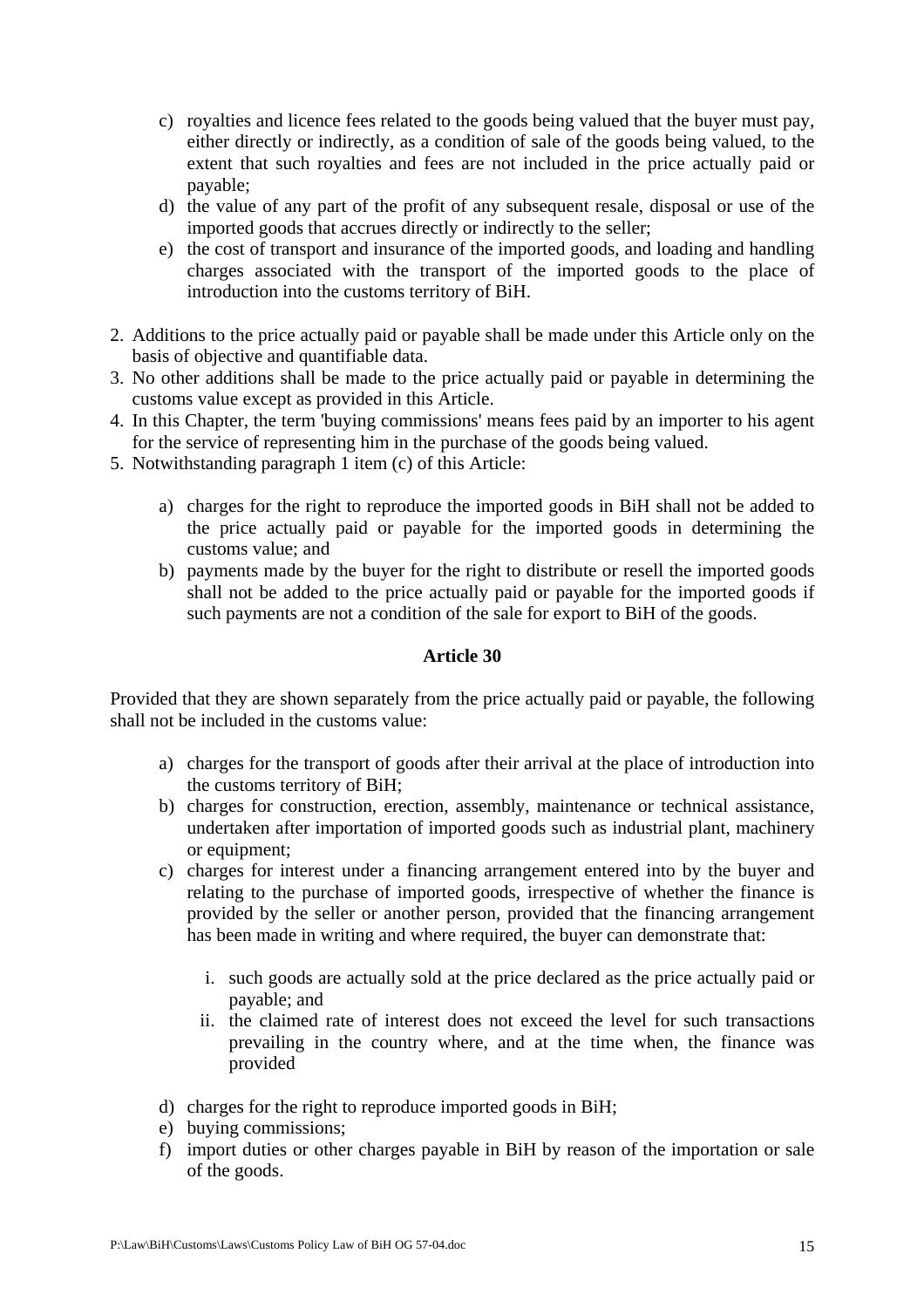Specific rules may be laid down in the implementing regulations to this Law to determine the customs value of carrier media for use in data-processing equipment and bearing data or instructions.

#### **Article 32**

Where elements used to determine the customs value of goods are expressed in a currency other than that of BiH, the rate of exchange to be used shall be that duly published by the Central Bank of BiH.

## **Article 33**

The provisions of this chapter shall be without prejudice to the specific provisions regarding the determination of the value for customs purposes of goods released for free circulation after being assigned a different customs approved treatment or use.

## **THIRD PART**

## **PROVISIONS APPLICABLE TO GOODS BROUGHT INTO THE CUSTOMS TERRITORY OF BIH UNTIL THEY ARE ASSIGNED A CUSTOMS-APPROVED TREATMENT OR USE**

# **CHAPTER I - ENTRY OF GOODS INTO THE CUSTOMS TERRITORY OF BiH**

## **Article 34**

- 1. Goods brought into the customs territory of BiH shall, from the time of their entry, be subject to customs supervision. They may be subject to control by the customs authorities in accordance with the provisions in force.
- 2. They shall remain under such supervision for as long as necessary to determine their customs status, if appropriate, and in the case of goods not being BiH-goods and without prejudice to Article 79, paragraph1 of this Law, until their customs status is changed, they enter a free zone or free warehouse or they are re-exported or destroyed in accordance with Article 174 of this Law.

- 1. Goods brought into the customs territory of BiH shall be conveyed by the person bringing them into BiH without delay, by the route specified by the customs authorities and in accordance with their instructions, if any:
	- a) to the customs office designated by the customs authorities or to any other place designated or approved by those authorities; or
	- b) a free zone, if the goods are to be brought into that free zone direct:
		- i. by sea or air; or
		- ii. by land without passing through another part of the customs territory of BiH, where the free zone adjoins the land frontier between BiH and an other country.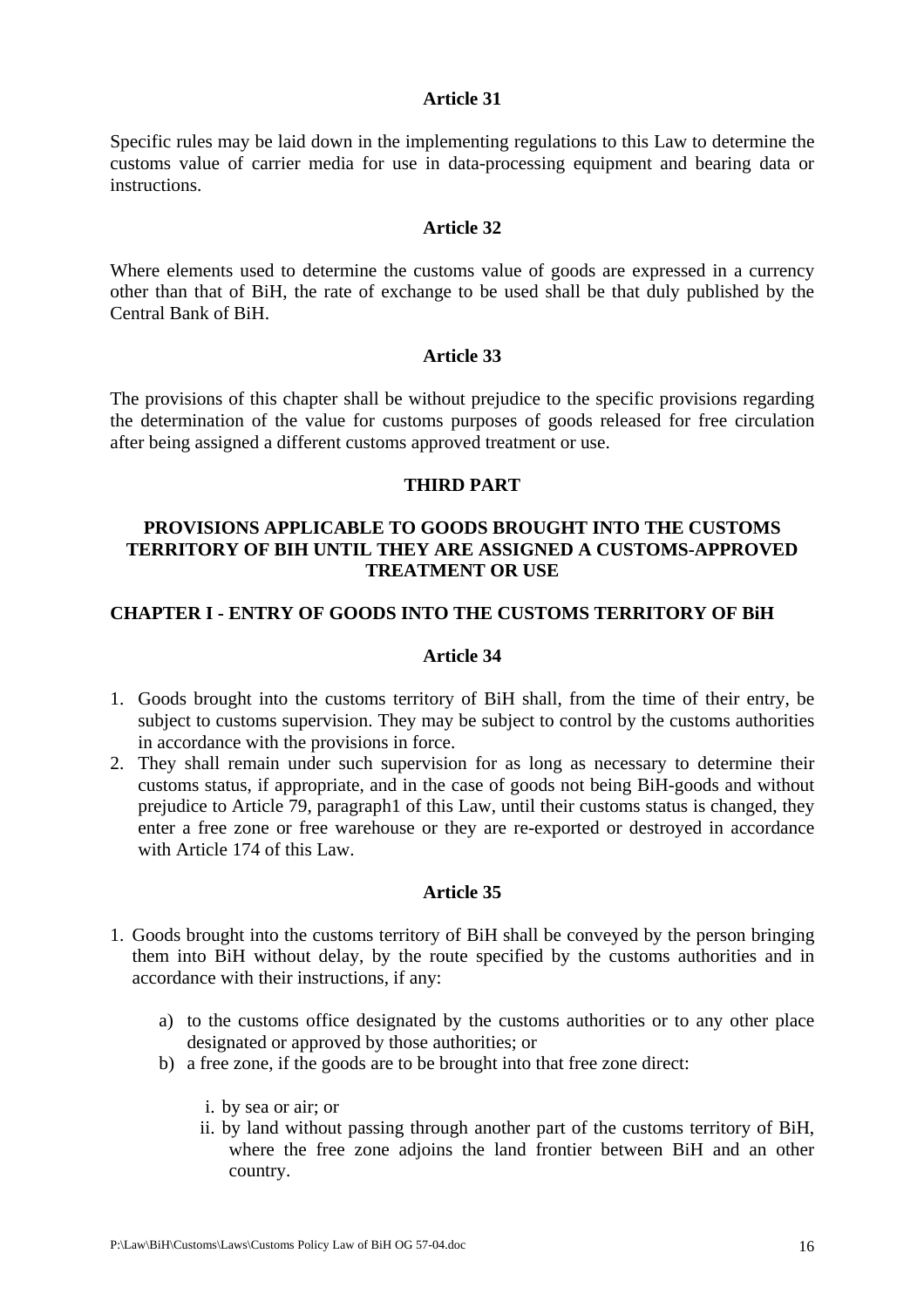- 2. Any person who assumes responsibility for the carriage of goods after they have been brought into the customs territory of BiH, among others as a result of transhipment, shall become responsible for complying with the obligation laid down in paragraph 1 of this Article.
- 3. Paragraph 1 item (a) of this Article shall not preclude implementation of any provisions in force with respect to tourist traffic, frontier traffic, postal traffic or traffic of negligible economic importance, on condition that customs supervision and customs control possibilities are not thereby jeopardised.
- 4. Paragraph 1 of this Article shall not apply to goods on board vessels or aircraft crossing the territorial waters or airspace of BiH without having as their destination a port, river harbour or an airport situated in BiH.

- 1. Where, by reason of unforeseeable circumstances or force majeure, the obligation laid down in Article 35, paragraph 1 of this Law cannot be complied with, the person bound by that obligation or any other person acting in his place shall inform the customs authorities of the situation without delay. Where the unforeseeable circumstances or force majeure do not result in total loss of the goods, the customs authorities shall also be informed of their precise location.
- 2. Where, by reason of unforeseeable circumstances or force majeure, a vessel or aircraft covered by Article 35, paragraph 4 of this Law is forced to put into port or land temporarily in the customs territory of BiH and the obligation laid down in Article 35, paragraph 1 of this Law cannot be complied with, the person bringing the vessel or aircraft into the customs territory of BiH or any other person acting in his place shall inform the customs authorities of the situation without delay.
- 3. The customs authorities shall determine the measures to be taken in order to permit customs supervision of the goods referred to in paragraph 1 of this Article, as well as those on board a vessel or aircraft in the circumstances specified in paragraph 2 of this Article and to ensure, where appropriate, that they are subsequently conveyed to a customs office or other place designated or approved by them.

# **CHAPTER II - PRESENTATION OF GOODS TO CUSTOMS**

## **Article 37**

Goods which, pursuant to Article 35, paragraph 1 item (a) of this Law, arrive at the customs office or other place designated or approved by the customs authorities shall be presented to customs by the person who brought the goods into the customs territory of BiH or, if appropriate, by the person who assumes responsibility for carriage of the goods following such entry.

## **Article 38**

Article 37 of this Law shall not preclude the implementation of rules in force relating to goods:

- a) carried by travellers;
- b) placed under a customs procedure but not presented to customs.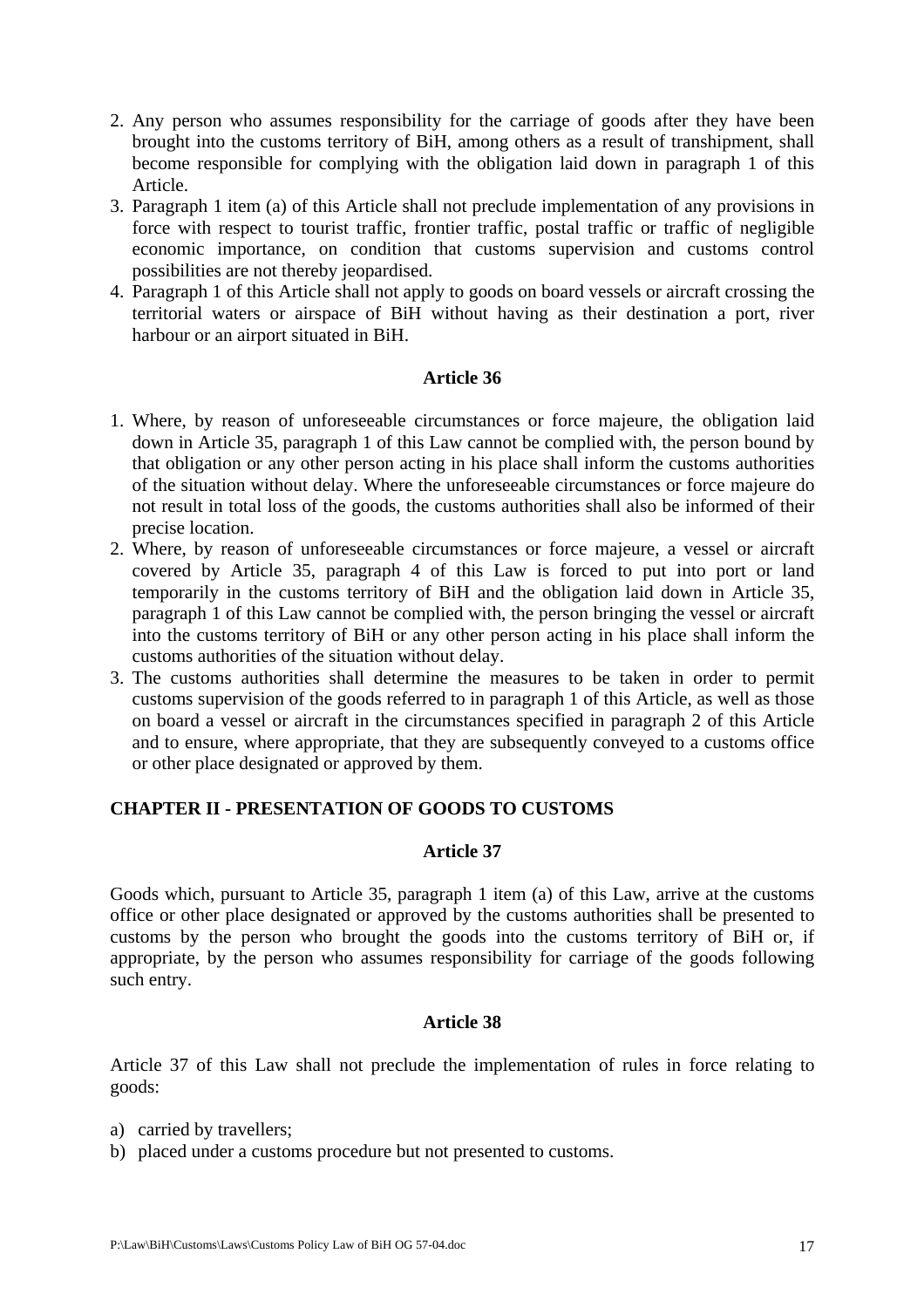Goods may, once they have been presented to customs, and with the permission of the customs authorities, be examined or samples may be taken, in order that they may be assigned a customs-approved treatment or use. Such permission shall be granted, on request, to the person authorised to assign the goods such treatment or use.

# **CHAPTER III - SUMMARY DECLARATION AND UNLOADING OF GOODS PRESENTED TO CUSTOMS**

#### **Article 40**

- 1. Subject to Article 43 of this Law, goods presented to customs within the meaning of Article 37 shall be covered by a summary declaration.
- 2. The summary declaration shall be lodged once the goods have been presented to customs. The customs authorities may, however, allow a period for lodging the declaration, which shall not extend beyond the first working day following the day on which the goods are presented to customs.

#### **Article 41**

- 1. The summary declaration shall be made on a form corresponding to the model prescribed by the customs authorities. However, the customs authorities may permit the use, as a summary declaration, of any commercial or official document which contains the particulars necessary for identification of the goods.
- 2. The summary declaration shall be lodged by:
	- a) the person who brought the goods into the customs territory of BiH or by any person who assumes responsibility for carriage of the goods following such entry; or
	- b) the person in whose name the persons referred to in item (a) of this paragraph acted.

#### **Article 42**

Without prejudice to the provisions relating to the goods imported by passengers and consignments by letter and parcel post, the customs authorities may waive the lodging of a summary declaration on condition that this does not jeopardise customs supervision of the goods, where, prior to the expiry of the period referred to in Article 40 of this Law the formalities necessary for the goods to be assigned a customs-approved treatment or use are carried out.

- 1. Goods shall be unloaded or transhipped from the means of transport carrying them solely with the permission of the customs authorities in places designated or approved by those authorities. However, such permission shall not be required in the event of the imminent danger necessitating the immediate unloading of all or part of the goods. In that case, the customs authorities shall be informed accordingly forthwith.
- 2. For the purpose of inspecting goods and the means of transport carrying them, the customs authorities may at any time require goods to be unloaded and unpacked.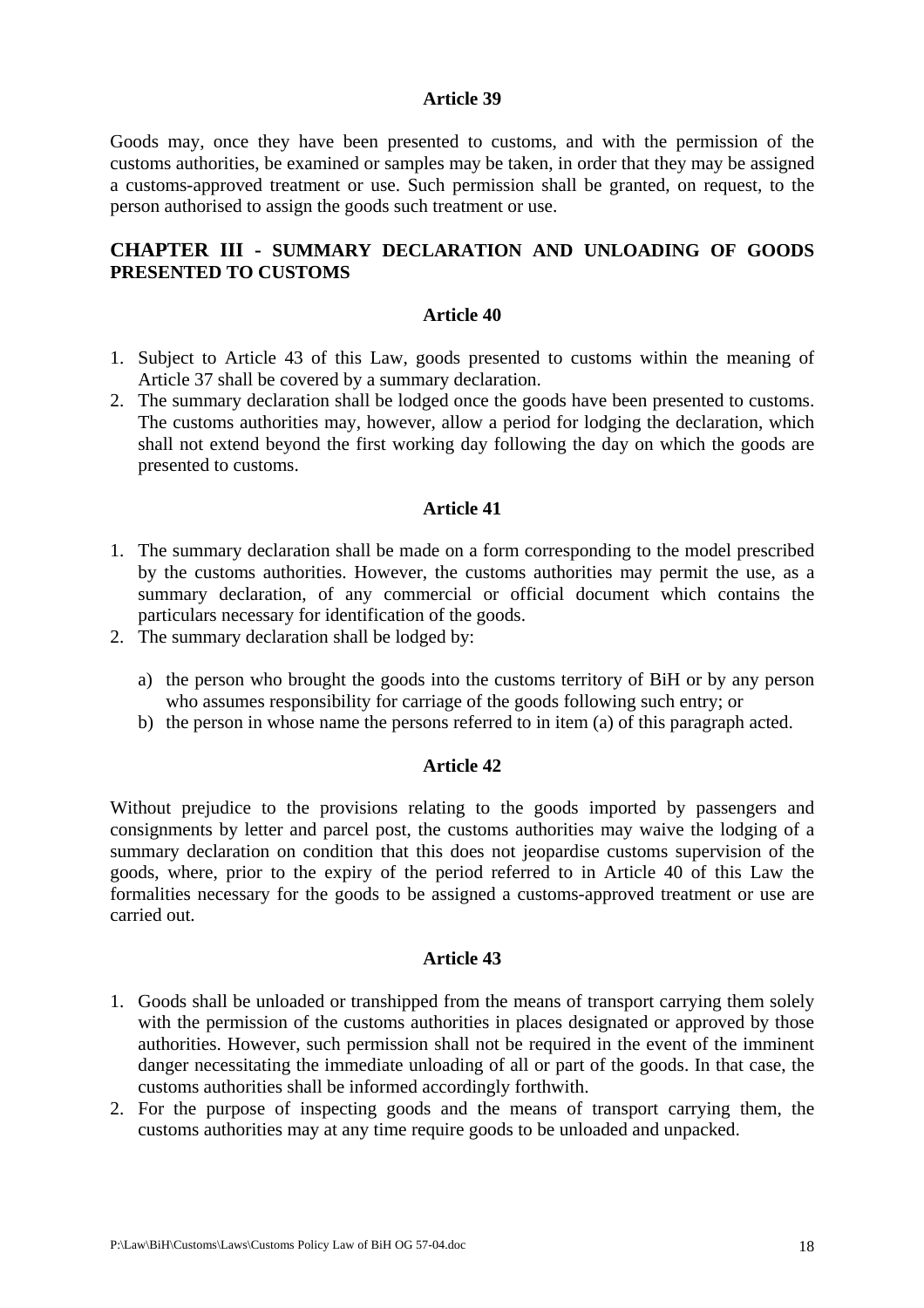Goods shall not be removed from their original position without the permission of the customs authorities.

## **CHAPTER IV - OBLIGATION TO ASSIGN GOODS PRESENTED TO CUSTOMS A CUSTOMS-APPROVED TREATMENT OR USE**

#### **Article 45**

Goods not being BiH-goods presented to customs shall be assigned a customs-approved treatment or use authorised for such goods.

#### **Article 46**

- 1. Where goods are covered by a summary declaration, the formalities necessary for them to be assigned a customs-approved treatment or use shall be carried out within:
	- a) 45 days from the date on which the summary declaration is lodged in the case of goods carried by sea;
	- b) 20 days from the date on which the summary declaration is lodged in the case of goods carried otherwise than by sea.
- 2. Where circumstances so warrant, the customs authorities may set a shorter period or authorise an extension of the period referred to in paragraph 1 of this Article. Such extension shall not, however, exceed the genuine requirements, which are justified by the circumstances.

# **CHAPTER V - TEMPORARY STORAGE OF GOODS**

#### **Article 47**

Until such time as they are assigned a customs-approved treatment or use, goods presented to customs shall, following such presentation, have the status of goods in temporary storage.( hereinafter: 'goods in temporary storage').

#### **Article 48**

- 1. Goods in temporary storage shall be stored only in places approved by the customs authorities under the conditions laid down by those authorities.
- 2. The customs authorities may require the person holding the goods to provide security with a view to ensuring payment of any customs debt which may arise under Articles 195 or 196 of this Law.

#### **Article 49**

Without prejudice to the provisions of Article 39, goods in temporary storage shall be subject only to such forms of handling as are designed to ensure their preservation in an unaltered state without modifying their appearance or technical characteristics.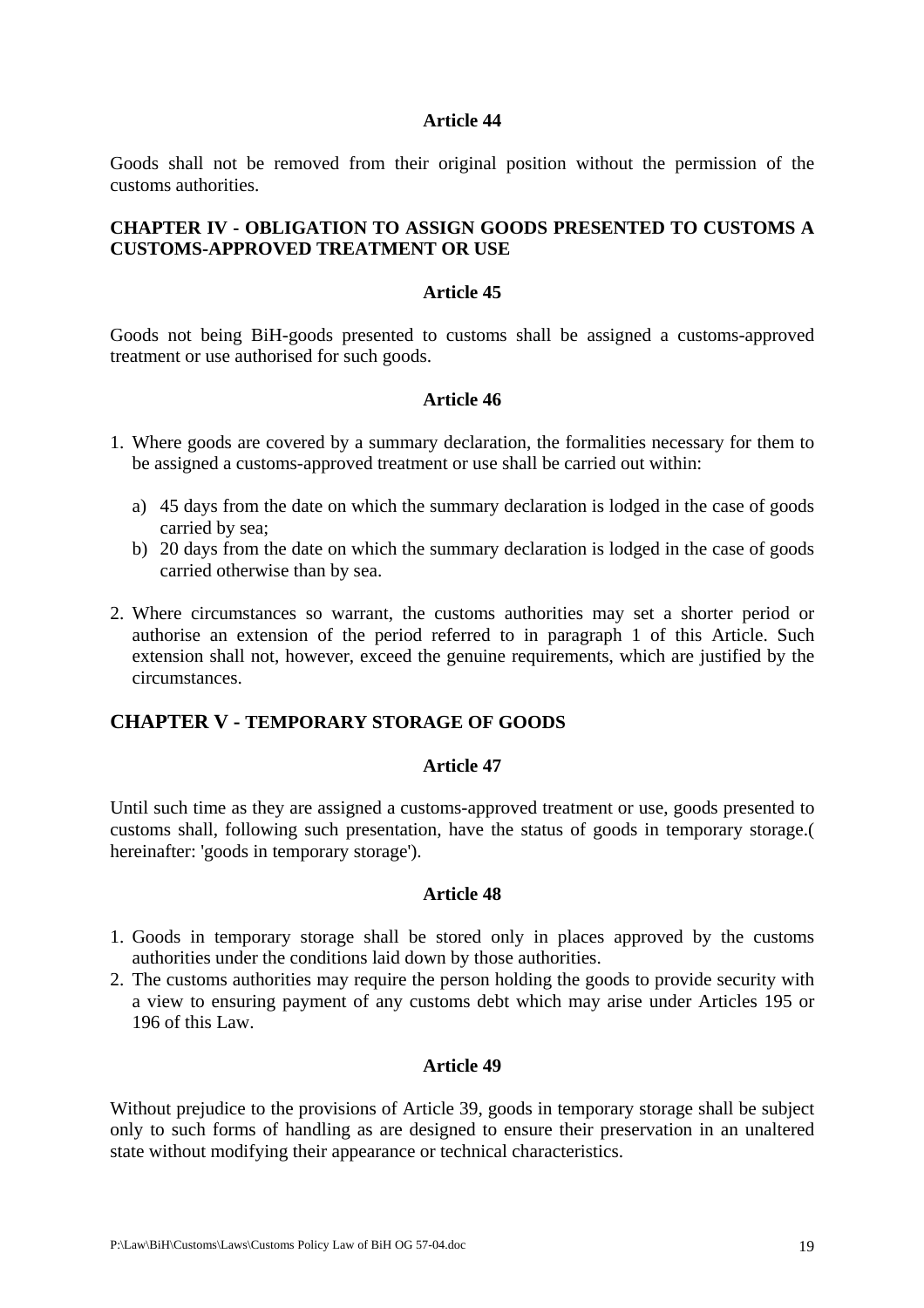- 1. The customs authorities shall without delay take all measures necessary, including the sale of the goods, to regularise the situation of temporary stored goods in respect of which the formalities necessary for them to be assigned a customs-approved treatment or use are not initiated within the period determined in accordance with Article 46 of this Law.
- 2. The customs authorities may, at the risk and expense of the holder of goods, decide that thise goods are transferred to a special place, which is under their supervision, until the situation of the goods is regularised.

## **CHAPTER VI - PROVISIONS APPLICABLE TO GOODS NOT BEING BiH-GOODS AND WHICH HAS BEEN MOVED UNDER A TRANSIT PROCEDURE**

#### **Article 51**

Article 35, with the exception of paragraph 1 item (a) thereof, and Articles 36 to 50 of this Law shall not apply when goods already placed under a transit procedure are brought into the customs territory of BiH.

#### **Article 52**

Once goods not being BiH-goods which have moved under a transit procedure reach their destination in the customs territory of BiH and have been presented to customs in accordance with the rules governing transit, Articles 39 to 50 of this Law shall apply.

#### **CHAPTER VII - OTHER PROVISIONS**

#### **Article 53**

Where the circumstances so require, the customs authorities may order that goods presented to customs are destroyed. The customs authorities shall inform the holder of the goods accordingly, who shall cover the costs of destroying.

#### **Article 54**

Where customs authorities find that goods have been brought unauthorised into the customs territory of BiH or have been withheld from customs supervision, they shall take any measures necessary, including sale of the goods, in order to regularise their situation.

#### **FOURTH PART**

#### **CUSTOMS-APPROVED TREATMENT OR USE**

#### **CHAPTER I – GENERAL PROVISIONS**

## **Article 55**

1. Save as otherwise provided, goods may at any time, under the conditions laid down, be assigned any customs-approved treatment or use irrespective of their nature or quantity, or their country of origin, consignment or destination.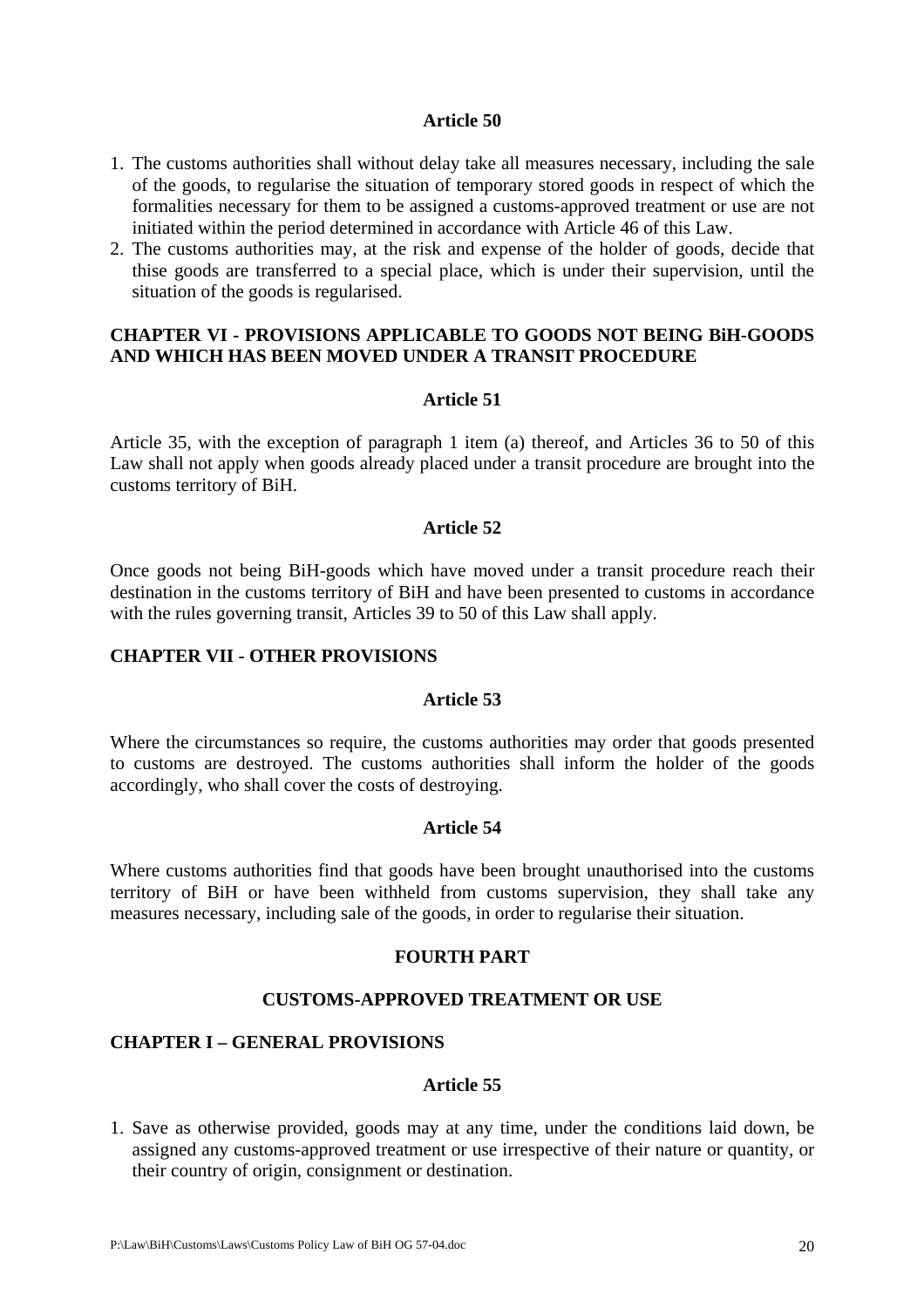2. Paragraph 1 of this Article shall not preclude the imposition of prohibitions or restrictions justified on grounds of public morality, public policy or public security, the protection of health and life of humans, animals or plants, the protection of BiH treasures possessing artistic, historic or archaeological value or the protection of industrial and commercial property.

# **CHAPTER II - CUSTOMS PROCEDURES**

## **Section 1 - Placing of goods under a customs procedure**

## **Article 56**

- 1. For goods intended to be placed under a customs procedure shall be submitted a declaration for that customs procedure.
- 2. BiH-goods declared for an export, outward-processing, transit or customs warehousing procedure shall be subject to customs supervision from the time of acceptance of the customs declaration until such time as they leave the customs territory of BiH or are destroyed or the customs declaration is invalidated.

# **Article 57**

Taking into account the nature of the goods and of the customs procedures under which they are to be placed, in all cases where this is possible, the customs authorities shall determine the competence of individual customs offices.

## **Article 58**

The customs declaration shall be made:

- a) in writing; or
- b) using a data-processing technique where provided for by provisions laid down in the implementing regulations to this Law ior where authorised by the customs authorities; or
- c) by means of an oral declaration or any other act whereby the holder of the goods expresses his wish to place them under a customs procedure, where such a possibility is provided for by the rules adopted in the implementing regulations to this Law.

# **A. Declarations in writing**

## **I. Normal procedure**

- 1. Declarations in writing shall be made on a form prescribed in the implementing regulations to this Law. They shall contain all the particulars necessary for implementation of the provisions governing the customs procedure for which the goods are declared and be signed.
- 2. The declaration shall be accompanied by all the documents required for implementation of the provisions governing the customs procedure for which the goods are declared.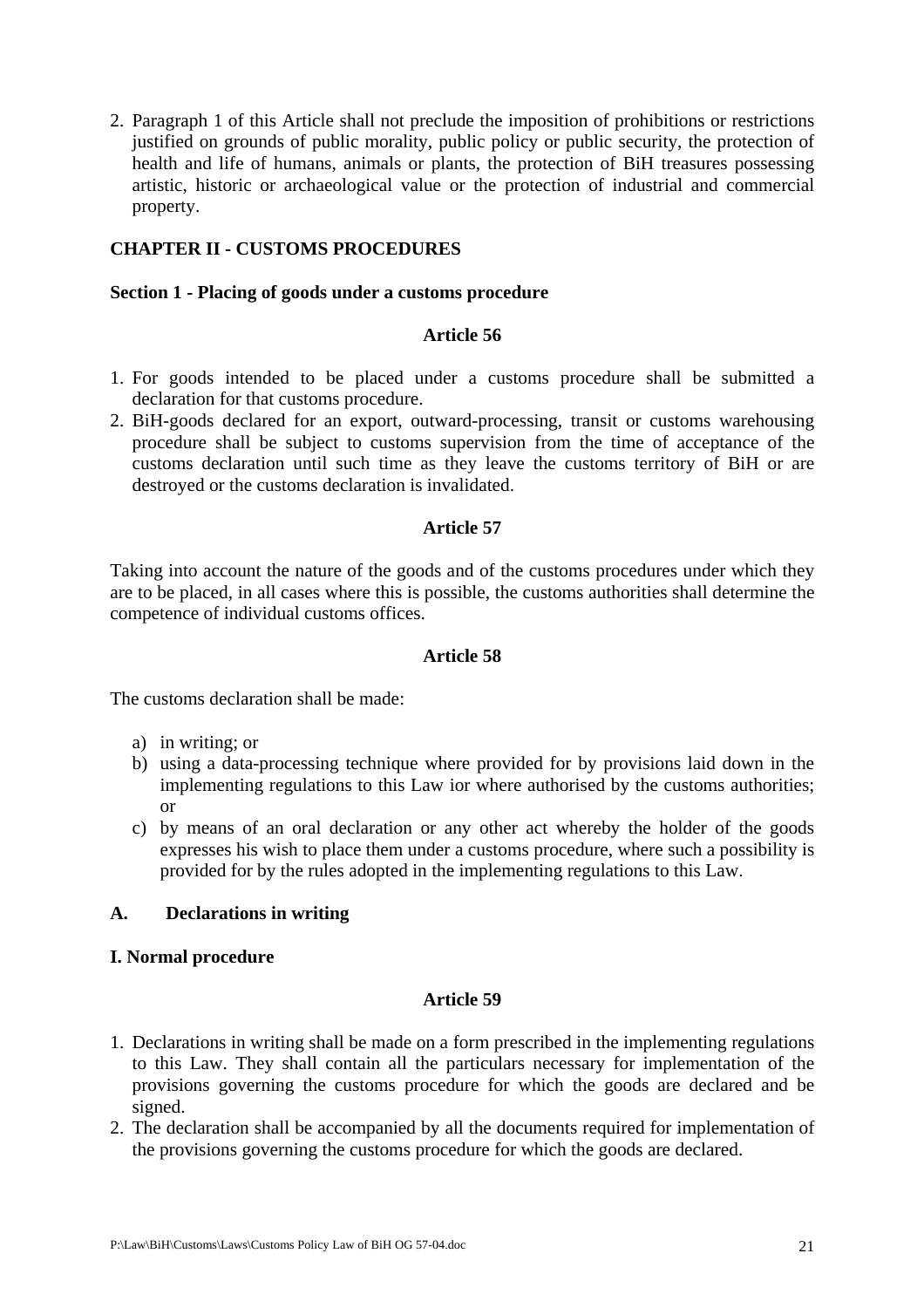Declarations which comply with the conditions laid down in Article 59 of this Law shall be accepted by the customs authorities immediately, provided that the goods to which they refer are presented to customs.

## **Article 61**

- 1. Subject to Article 5 of this Law, a customs declaration may be made by any person who is able to present the goods in question or order that they are presented to the competent customs authority, together with all the documents which need to be attached for the application of the rules governing the customs procedure in respect of which the goods were declared.
- 2. However:
	- a) where acceptance of a customs declaration imposes particular obligations on a specific person, the declaration must be made by that person or it has to be made on his behalf;
	- b) the declarant must be registered in BiH. The condition regarding registration in BiH shall not apply to persons who:
		- i. make a declaration for transit or temporary importation;
		- ii. declare goods on an occasional basis, provided that the customs authorities consider this to be justified.
- 3. Paragraph 2 of this Article shall not preclude the application by BiH of bilateral agreements concluded with other countries, or customary practices having similar effect, under which nationals of such countries may make customs declarations in the territory of BiH, subject to reciprocity.

## **Article 62**

- 1. The declarant shall, at his request, be authorised to amend one or more of the particulars of the declaration after it has been accepted by customs. The amendment shall not have the effect of rendering the declaration applicable to goods other than those it originally covered.
- 2. However, no amendment shall be permitted where authorisation is requested after the customs authorities:
	- a) have informed the declarant that they intend to examine the goods; or
	- b) have established that specific particulars are incorrect; or
	- c) have released the goods.

## **Article 63**

1. The customs authorities shall, at the request of the declarant, invalidate a declaration already accepted where the declarant furnishes proof that goods were declared in error for the customs procedure covered by that declaration or that, as a result of special circumstances, the placing of the goods under the customs procedure for which they were declared is no longer justified.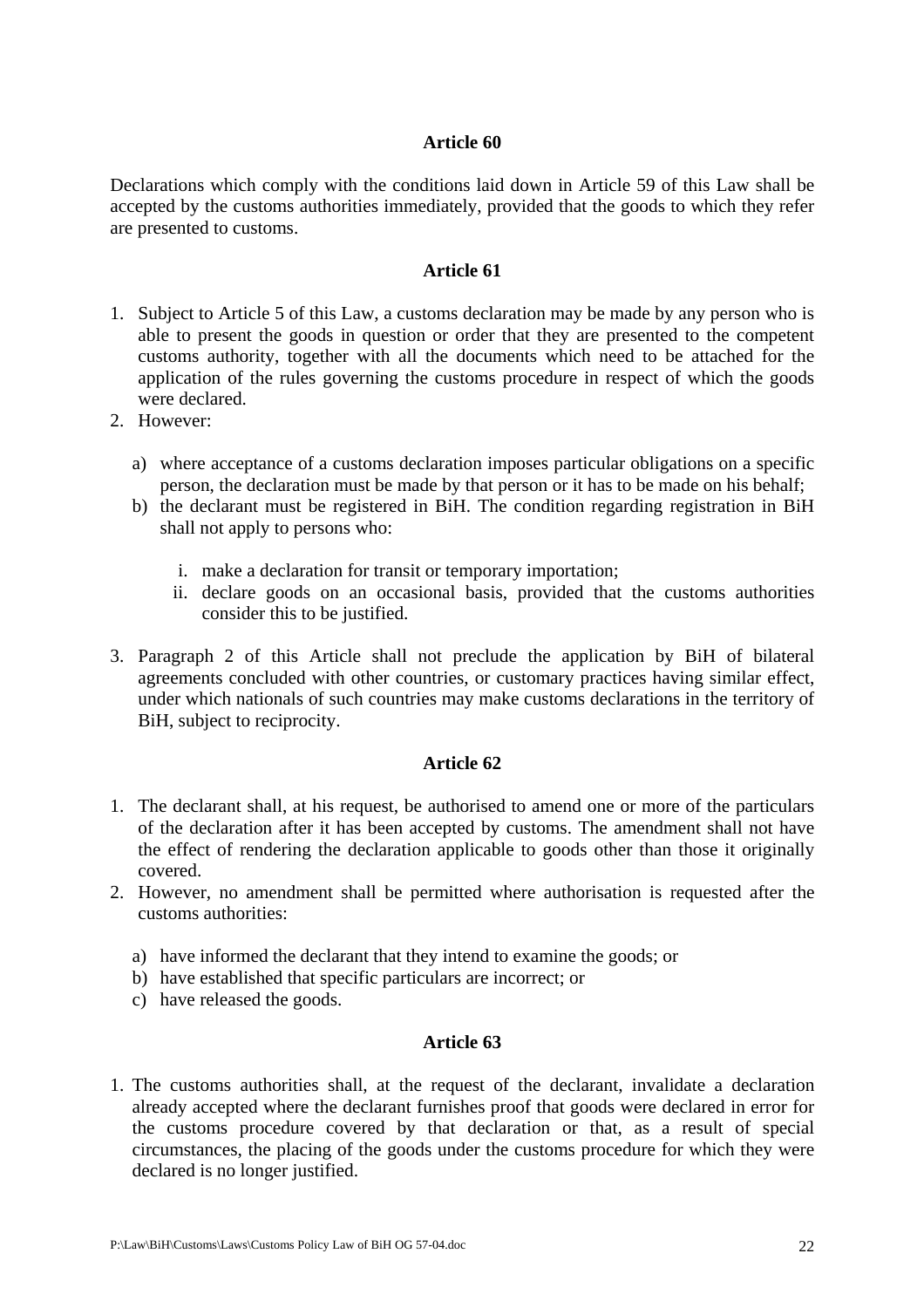- 2. Where the customs authorities have informed the declarant of their intention to examine the goods, a request for invalidation of the declaration shall not be accepted until after the examination has taken place.
- 3. The declaration shall not be invalidated after the goods have been released, except in cases defined in the implementing regulations to this Law.
- 4. Invalidation of the declaration shall be without prejudice to the application of the penal provisions in force.

Save as otherwise expressly provided, the date to be used for the purposes of all the provisions governing the customs procedure for which the goods are declared shall be the date of acceptance of the declaration by the customs authorities.

# **Article 65**

For the verification of declarations which they have accepted, the customs authorities may:

- a) examine the documents covering the declaration and the documents accompanying it. The customs authorities may require the declarant to present other documents for the purpose of verifying the accuracy of the particulars contained in the declaration;
- b) examine the goods and take samples for analysis or for detailed examination.

# **Article 66**

- 1. Transport of the goods to the places where they are to be examined and samples are to be taken, and all the handling necessitated by such examination or taking of samples, shall be carried out by or under the responsibility of the declarant. The costs incurred shall be borne by the declarant.
- 2. The declarant shall be entitled to be present when the goods are examined and when samples are taken. Where they deem it necessary, the customs authorities shall require the declarant to be present or represented when the goods are examined or samples are taken in order to provide them with the assistance necessary to facilitate such examination or taking of samples.
- 3. Provided that samples are taken in accordance with the provisions in force, the customs authorities shall not be liable for payment of any compensation in respect thereof but shall bear the costs of their analysis or examination.

- 1. Where only part of the goods covered by a declaration are examined, the results of the partial examination shall be taken to apply to all the goods covered by that declaration. However, the declarant may request a further examination of the goods if he considers that the results of the partial examination are not valid as regards the remainder of the goods declared.
- 2. For the purposes of paragraph 1 of this Article, where a declaration form covers two or more items, the particulars relating to each item shall be deemed to constitute a separate declaration.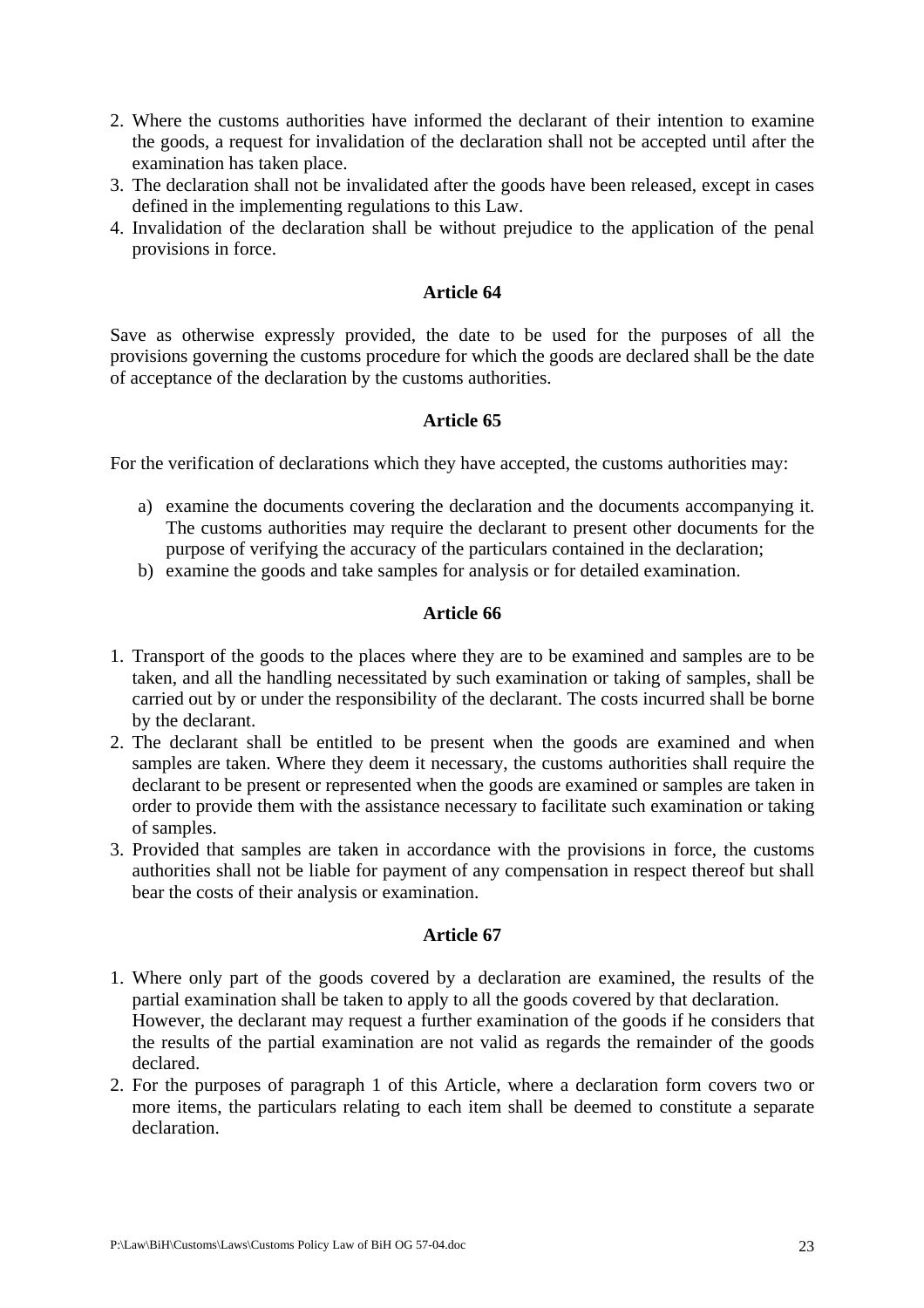- 1. The results of verifying the declaration shall be used for the purposes of applying the provisions governing the customs procedure under which the goods are placed.
- 2. Where the declaration is not verified, the provisions referred to in paragraph 1 of this Article shall be applied on the basis of the particulars contained in the declaration.

## **Article 69**

- 1. The customs authorities shall take the measures necessary to identify the goods where identification is required in order to ensure compliance with the conditions governing the customs procedure for which the said goods have been declared.
- 2. Means of identification affixed to the goods or means of transport shall be removed or destroyed only by the customs authorities or with their permission unless, as a result of unforeseeable circumstances or force majeure, their removal or destruction is essential to ensure the protection of the goods or means of transport.

#### **Article 70**

- 1. Without prejudice to Article 71 of this Law, where the conditions for placing the goods under the procedure in question are fulfilled and provided the goods are not subject to any prohibitive or restrictive measures, the customs authorities shall release the goods as soon as the particulars in the declaration have been verified or accepted without verification. The same shall apply where such verification cannot be completed within a reasonable period of time and the presence of goods is no longer required for verification purposes.
- 2. All the goods covered by the same declaration shall be released at the same time.
- 3. For the purposes of this paragraph, where a declaration covers two or more items, the particulars relating to each item shall be deemed to constitute a separate declaration.

## **Article 71**

- 1. Where acceptance of a customs declaration gives rise to a customs debt, the goods covered by the declaration shall not be released unless the customs debt has been paid or secured. However, without prejudice to paragraph 2 of this Article, this provision shall not apply to the temporary importation procedure with partial relief from import duties.
- 2. Where, pursuant to the provisions governing the customs procedure for which the goods are declared, the customs authorities require the provision of a security, the said goods shall not be released for that customs procedure until such security is provided.

## **Article 72**

Any necessary measures, including confiscation and sale, shall be taken in respect of the goods which:

- a) cannot be released because:
	- i. it has not been possible to undertake or continue examination of the goods within the period prescribed by the customs authorities for reasons attributable to the declarant; or
	- ii. the documents which must be submitted before the goods can be placed under the customs procedure requested have not been produced; or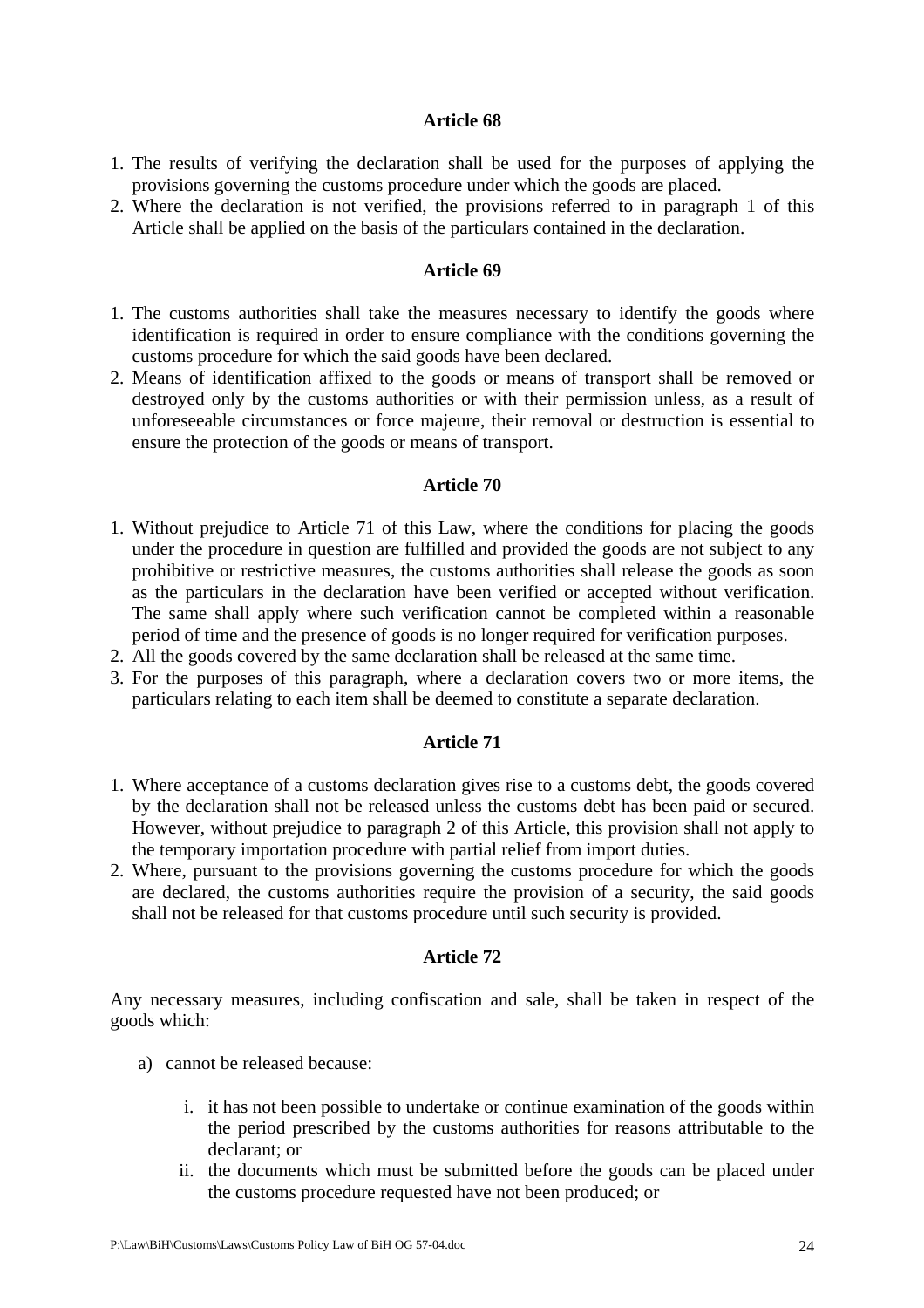- iii. payments or security which should have been made or provided in respect of import or export duties, have not been made or provided within the period prescribed; or
- iv. they are subject to bans or restrictions
- b) are not removed within a reasonable period after their release.

# **II. Simplified procedures**

# **Article 73**

- 1. In order to simplify completion of formalities and procedures as far as possible while ensuring that procedures are conducted in a proper manner, the customs authorities shall, under conditions laid down in the implementing regulations to this Law, grant permission for:
	- a) the declaration referred to in Article 59 paragraph 1 of this Law to omit certain of the particulars referred to in paragraph 1 of that Article for some of the documents referred to in paragraph 2 of this Article not to be attached thereto;
	- b) a commercial or administrative document, accompanied by request for the goods to be placed under the customs procedure in question, to be lodged in place of the declaration referred to in Article 59 of this Law;
	- c) the goods to be entered for that procedure by means of an entry in the users records; in this case, the customs authorities may waive the requirement that the declarant presents the goods to customs.
- 2. The simplified declaration, commercial or administrative document or entry in the records must contain minimum particulars necessary for identification of the goods. Where the goods are entered in the records, the date of such entry must be included.
- 3. Except in cases to be determined in accordance with the implementing regulations to this Law, the declarant shall furnish a supplementary declaration which may be of a general, periodic or recapitulative nature.
- 4. Supplementary declarations and the simplified declarations referred to in paragraph 1 items (a), (b) and (c) of this Article, shall be deemed to constitute a single, indivisible instrument taking effect on the date of acceptance of the simplified declarations; in the cases referred to in paragraph 1 item (c) of this Article, entry in the records shall have the same legal validity as acceptance of the declaration referred to in Article 59 of this Law.
- 5. Special simplified procedures for the transit procedure shall be laid down in the implementing regulations to this Law.

# **B. Other declarations**

## **Article 74**

1. Where the customs declaration is made by means of a data-processing technique within the meaning of Article 58 item (b) of this Law, or by an oral declaration or any other act within the meaning of Article 58 item (c), Articles 59 to 73 of this Law shall apply mutatis mutandis (with the necessary changes) without prejudice to the principles set out therein.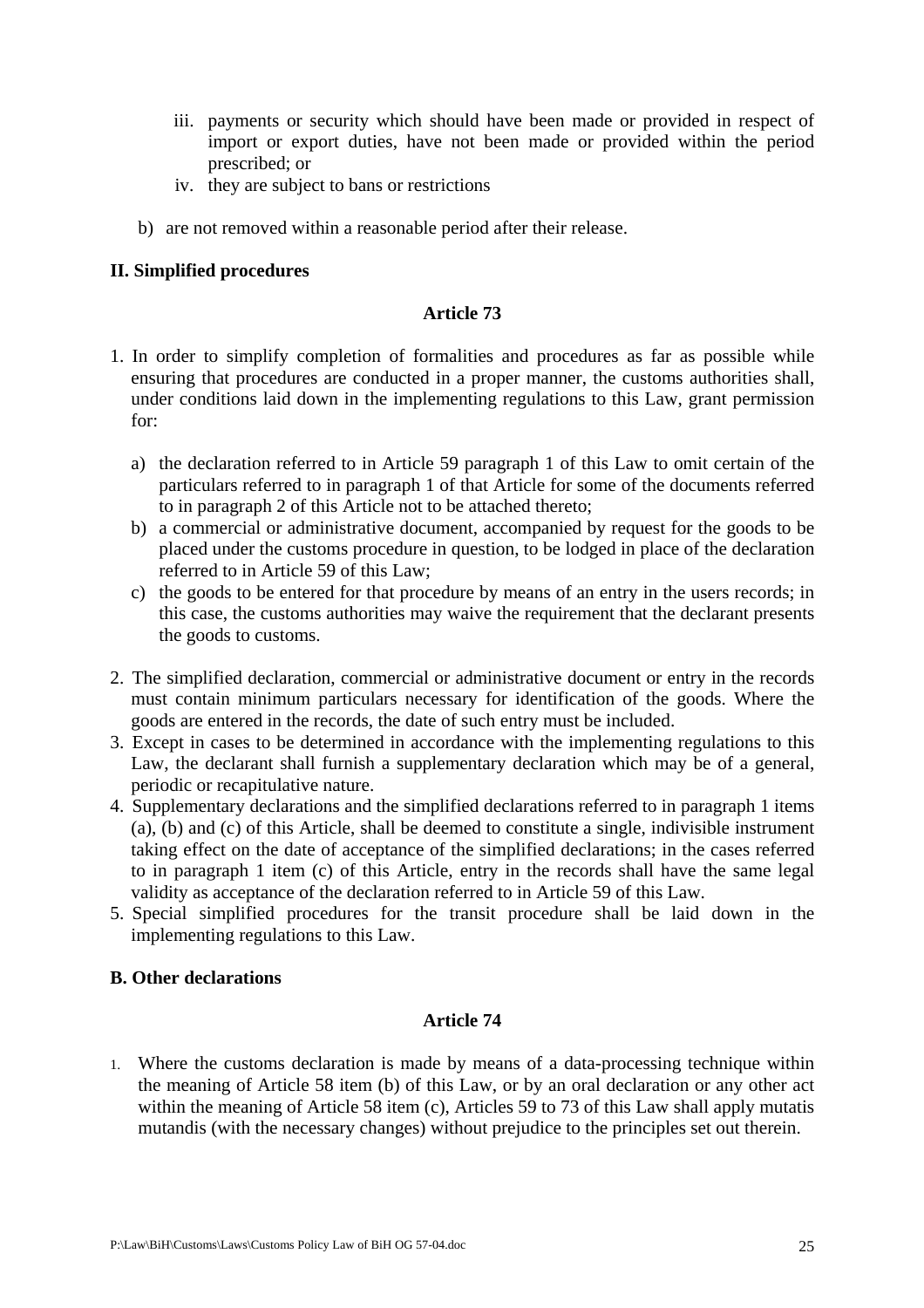2. Where the customs declaration is made by means of a data-processing technique, the customs authorities may allow accompanying documents referred to in Article 59, paragraph 2 of this Law not to be lodged with the declaration. In this case the documents shall be kept at the customs authorities' disposal.

## **C. Post-clearance examination of declarations**

# **Article 75**

- 1. The customs authorities may, on their own initiative or at the request of the declarant, amend the declaration after release of the goods.
- 2. The customs authorities may, after releasing the goods and in order to satisfy themselves as to the accuracy of the particulars contained in the declaration, inspect the commercial documents and data relating to the import or export operations in respect of those goods or to subsequent commercial operations involving those goods. Such inspections may be carried out at the premises of the declarant, of any other person directly or indirectly involved in the said operations in a business capacity or of any other person in possession of the said document and data for business purposes. Those authorities may also examine the goods where it is still possible for them to be presented .
- 3. Where revision of the declaration or post-clearance examination indicates that the provisions governing certain customs procedure have been applied on the basis of incorrect or incomplete information, the customs authorities shall, in accordance with any provisions in force, take the measures necessary to regularise the situation, taking account of the new information available to them.

# **Section 2 - Release for free circulation**

## **Article76**

- 1. Release for free circulation shall confer on goods not being BiH-goods the customs status of BiH goods.
- 2. Release of goods for free circulation shall entail application of commercial policy measures, completion of the other formalities laid down in respect of the importation of goods and the charging of any duties legally due.

- 1. By way of derogation from Article 64 of this Law, provided that the duties chargeable on the goods is one of the duties referred to in Article 4 item 7 of this Law and that the rate of duty is reduced after the date of acceptance of the declaration for release for free circulation but before the goods are released, the declarant may request application of the more favourable rate.
- 2. Paragraph 1 of this Article shall not apply where it has not been possible to release the goods for reasons attributable to the declarant alone.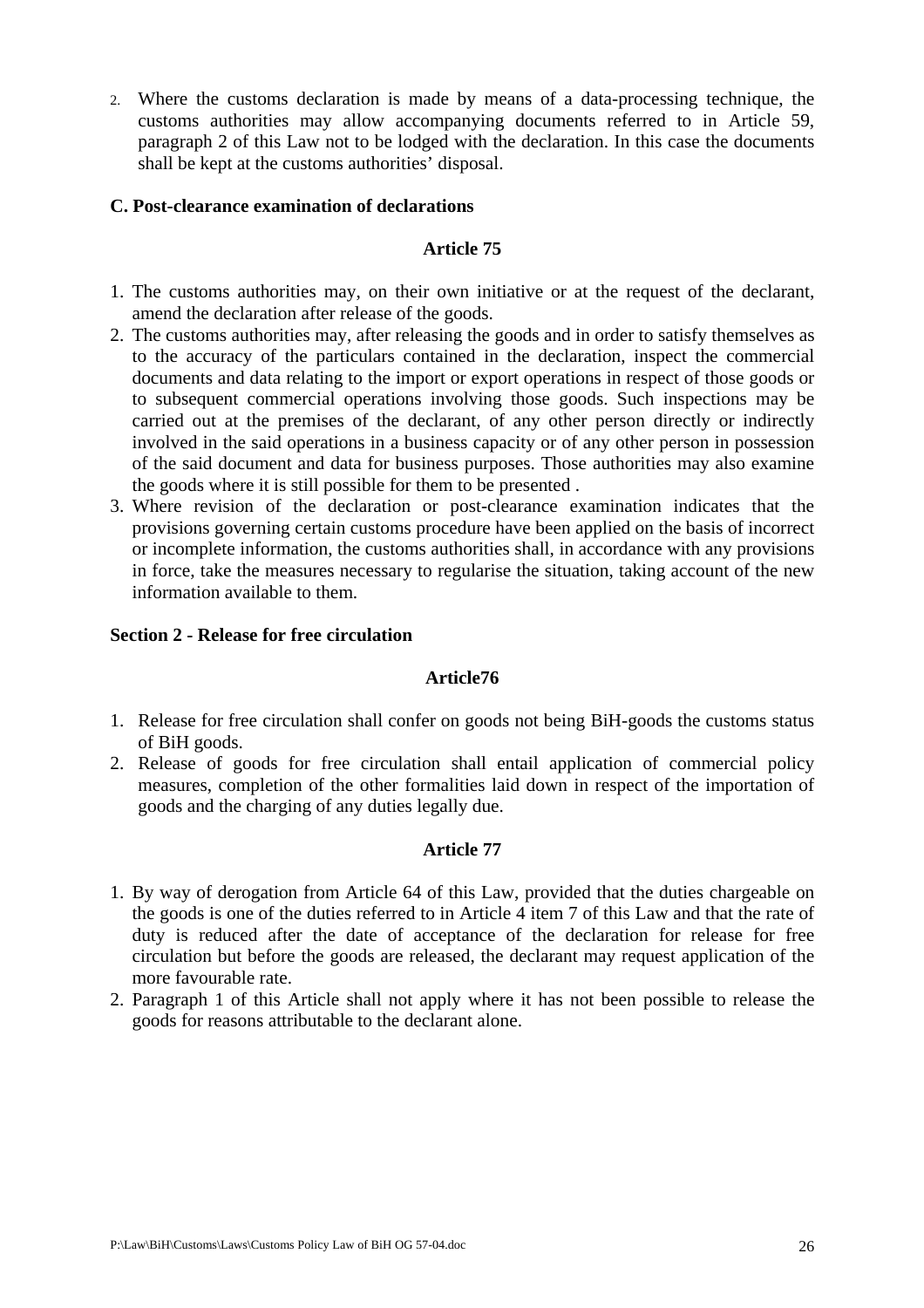Where a consignment is made up of goods falling within different tariff classifications, and dealing with each of those goods in accordance with its tariff classification for the purpose of drawing up the declaration would entail a burden of work and expense disproportionate to the import duties chargeable, the customs authorities may, at the request of the declarant, agree that import duties be charged on the whole consignment on the basis of the tariff classification of the goods which are subject to the highest rate of import duty.

#### **Article 79**

- 1. Where goods are released for free circulation at a reduced or zero rate of duty on account of their end-use, they shall remain under customs supervision. Customs supervision shall end when the conditions laid down for granting such a reduced or zero rate of duty cease to apply, where the goods are exported or destroyed or where the use of the goods for purposes other than those laid down for the application of the reduced or zero rate of duty is permitted subject to payment of the duties due.
- 2. Articles 85 and 87 of this Law shall apply mutatis mutandis to the goods referred to in paragraph 1 of this Article.

#### **Article 80**

Goods released for free circulation shall lose their customs status as BiH goods where:

- a) the declaration for release for free circulation is invalidated after release, or
- b) the import duties payable on those goods are repaid or remitted:
	- i. under the inward-processing procedure in the form of the drawback system; or
	- ii. in respect of defective goods or goods which fail to comply with the terms of the contract, pursuant to Article 231 of this Law; or
	- iii. in situations of the type referred to in Article 232 of this Law where repayment or remission is conditional upon the goods being exported or re-exported or being assigned an equivalent customs-approved treatment or use.

#### **Section 3 - Suspensive arrangements and customs procedures with economic impact**

#### **B. Provisions common to several procedures**

- 1. In Articles 82 to 87 of this Law:
	- a) where the term 'procedure' is used, it is understood as applying, in the case of non-BiH goods, to the following arrangements:
		- i. transit;
		- ii. customs warehousing;
		- iii. inward-processing in the form of a system of suspension;
		- iv. processing under customs control;
		- v. temporary importation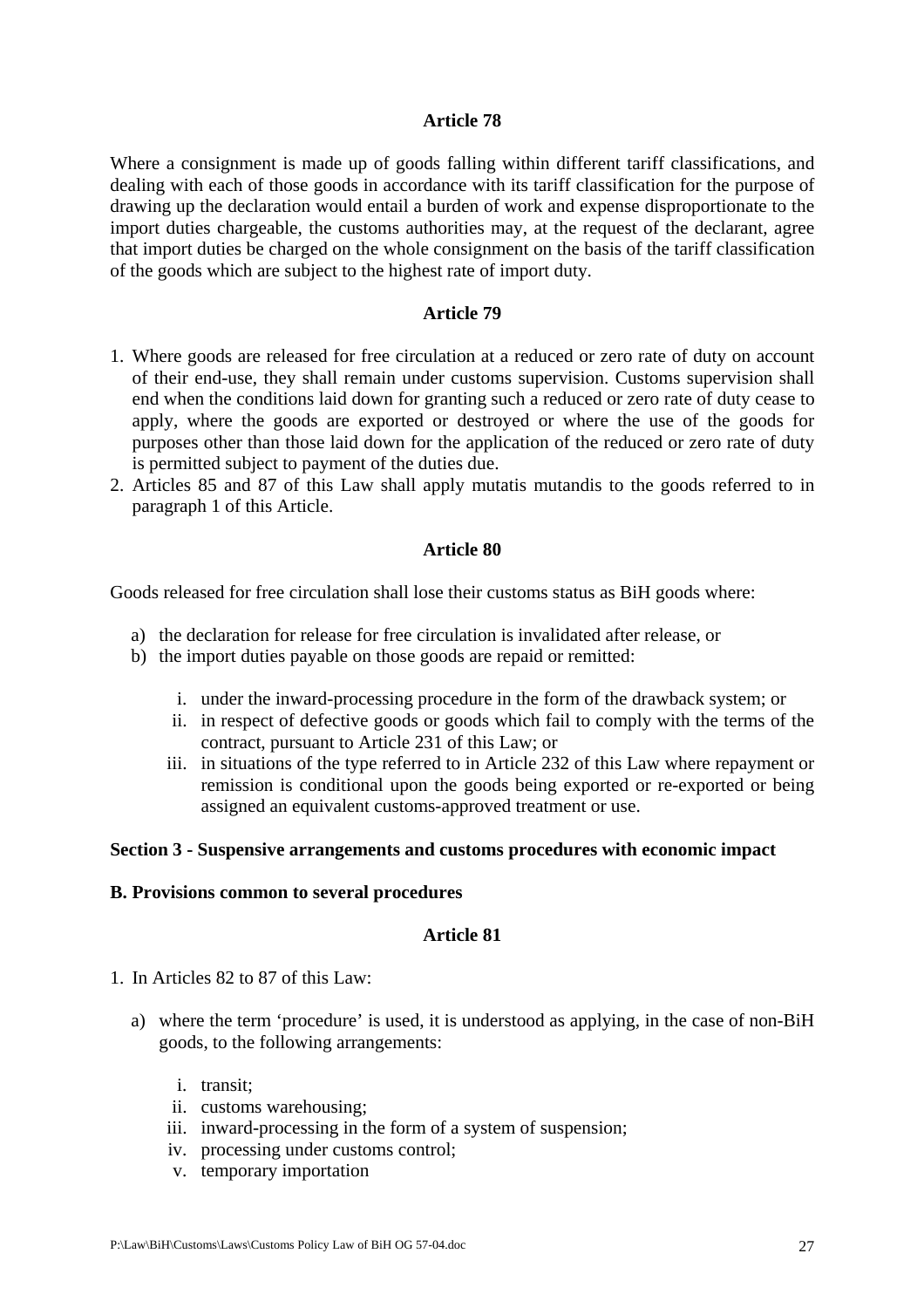- b) where the term 'customs procedure with economic impact' is used, it is understood as applying to the following arrangements:
	- i. customs warehousing;
	- i. inward-processing;
	- ii. processing under customs control;
	- iii. temporary importation;
	- iv. outward-processing.
- 2. 'Import goods' means goods placed under a suspensive procedure and goods which, under the inward-processing procedure in the form of the drawback system, have undergone the formalities for release for free circulation and the formalities provided for in Article 122 of this Law.
- 3. 'Goods in the unaltered state' means import goods which, under the inward-processing procedure or the procedure for processing under customs control, have undergone no form of processing.

The use of any customs procedure with economic impact shall be conditional upon authorisation being issued by the customs authorities.

## **Article 83**

Without prejudice to the additional special conditions governing specific procedure, the authorisation referred to in Article 82 and that referred to in Article 97, paragraph 1 of this Law shall be granted only:

- a) to persons who offer every guarantee necessary for the proper conduct of the procedures;
- b) where the customs authorities can supervise and monitor the procedure without having to introduce administrative arrangements disproportionate to the economic needs involved.

## **Article 84**

- 1. The conditions under which specific procedure is used shall be set out in the authorisation.
- 2. The holder of the authorisation shall notify the customs authorities of all factors arising after the authorisation was granted which may influence its continuation or content.
- 3. In the cases referred to in the second sentence of Article 4 item 12 (a) of this Law, any products or goods obtained from goods placed under a suspensive arrangement shall be considered as being placed under the same arrangement.

- 1. The customs authorities may make the placing of goods under a suspensive arrangement conditional upon the provision of security in order to ensure that any customs debt which may be incurred in respect of those goods will be paid.
- 2. Special provisions concerning the provision of security may be issued in the context of a specific suspensive arrangement.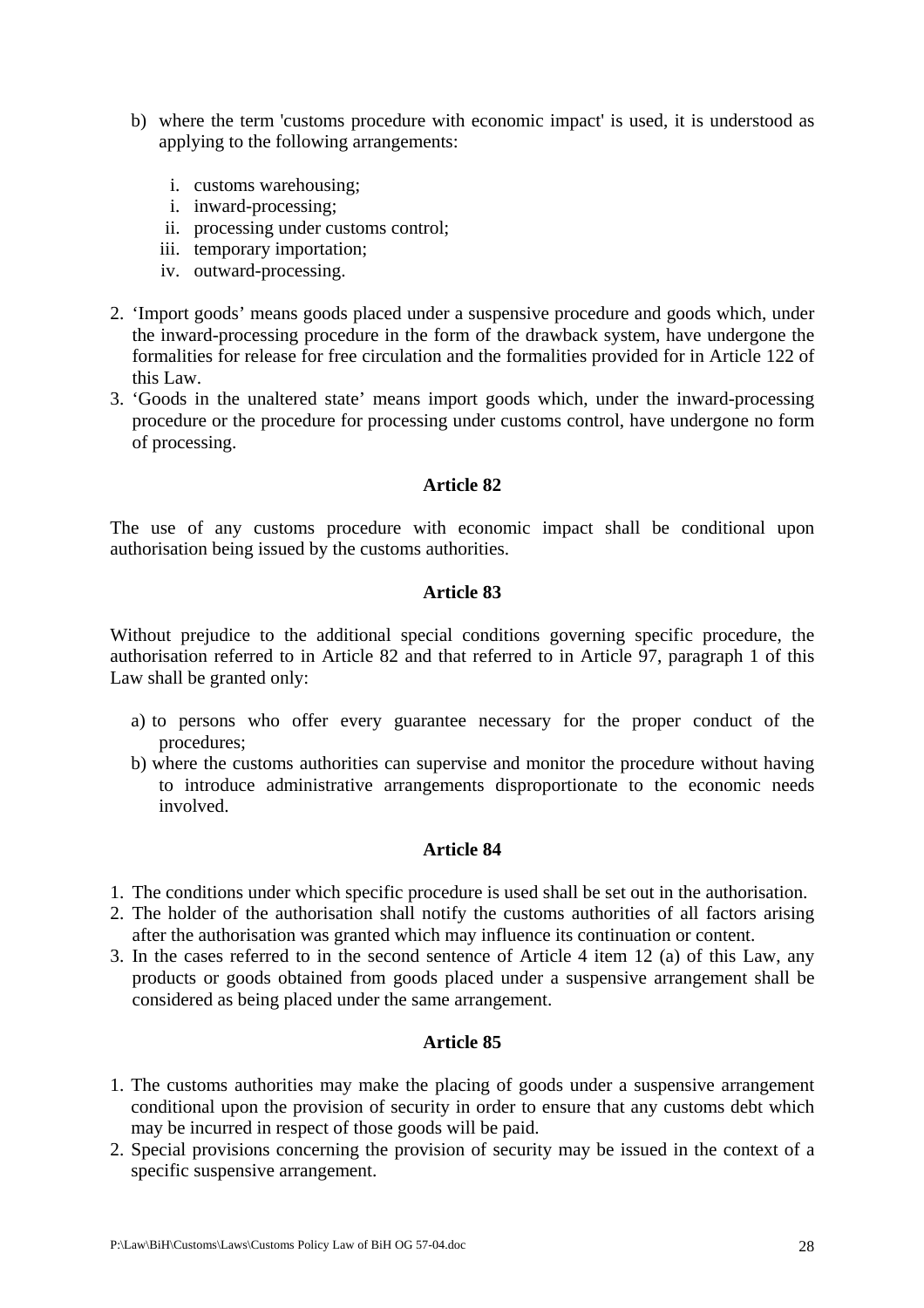- 1. A suspensive arrangement with economic impact shall be discharged when a new customsapproved treatment or use is assigned either to the goods placed under that arrangement or to compensating or processed products placed under that arrangement .
- 2. The customs authorities shall take all the measures necessary to regularise the position of goods in respect of which a procedure has not been discharged under the conditions prescribed.

## **Article 87**

The rights and obligations of the holder of a customs procedure with economic impact may, on the conditions laid down by the customs authorities, be transferred successively to other persons who fulfil any conditions laid down in order to benefit from the procedure in question.

# **C. Transit**

# **I General provisions**

- 1. The transit procedure shall allow the movement from one point to another within the customs territory of BiH of:
	- a) goods not being BiH goods, without such goods being subject to import duties and other charges or to commercial policy measures;
	- b) BiH goods, in cases and on conditions determined in the Implementing Regulations to this Law, in order to prevent products covered by or benefiting from export measures from either evading or benefiting unjustifiably from such measures
- 2. Movement as referred to in paragraph 1 of this Article shall take place:
	- a) under cover of a TIR carnet (TIR Convention) provided that such movement:
		- i. began or is to end outside of BiH; or
		- ii. relates to consignments of goods which shall be unloaded in the customs territory of BiH and which are conveyed with goods to be unloaded in an other country;
		- iii. (iii)is effected between two points in BiH through the territory of an other country
	- b) under cover of an ATA (ATA Convention) carnet used as a transit document;
	- c) under cover of any other document provided for in a Convention, signed by BiH;
	- d) under the transit procedure;
	- e) by post (including parcel post).
- 3. The transit procedure shall apply without prejudice to the specific provisions applicable to the movement of goods placed under a customs procedure with economic impact.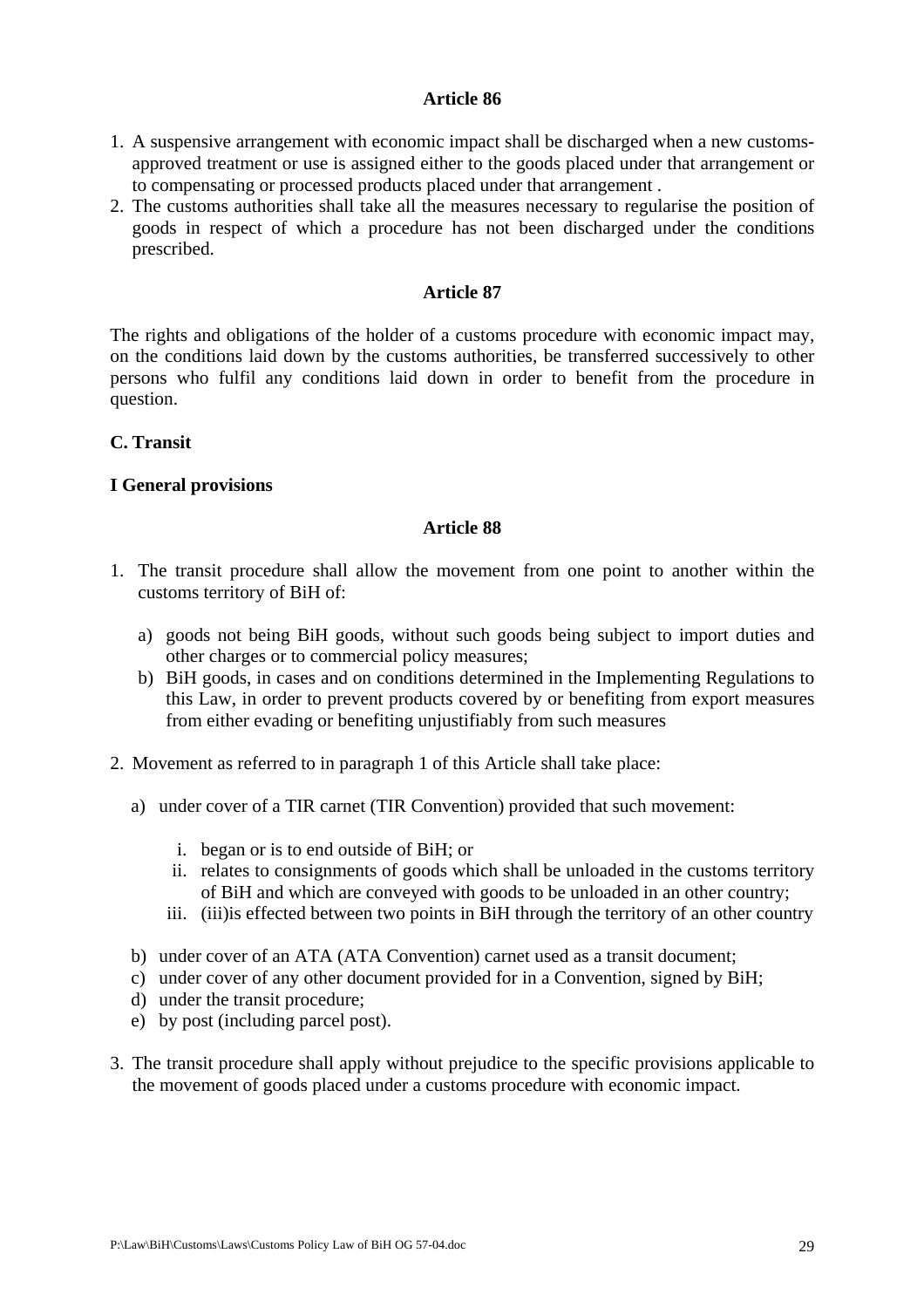- 1. The transit procedure shall end and the obligations of the holder shall be met when the goods placed under the procedure and the required documents are produced at the customs office of destination in accordance with the provisions of that procedure.
- 2. The customs authorities shall discharge the procedure when they are in a position to establish, on the basis of a comparison of the data available to the office of departure and those available to the customs office of destination, that the procedure has ended correctly.

# **II. Specific provisions**

# **Article 90**

The transit procedure shall apply to goods passing through the territory of an other country only if:

- a) provision is made to that effect under an international agreement; or
- b) carriage through that country is effected under cover of a single transit document drawn up in the customs territory of BiH; in such case the operation of that procedure shall be suspended in the territory of the other country.

# **Article 91**

- 1. The declarant shall provide a security in order to ensure payment of any customs debt and/ or other charges which may be incurred in respect of the goods.
- 2. The guarantee shall be either:
	- a) an individual guarantee covering a single transit operation; or
	- b) a comprehensive guarantee covering a number of transit operations where the declarant has been authorised to use such a guarantee by the customs authorities.
- 3. The authorisation referred to in paragraph 2, item b) of this Article shall be granted only to persons who:
	- a) are registered in BiH
	- b) are regular users of the transit procedures or who are known to the customs authorities to have the capacity to fulfil their obligations in relation to these procedures, and
	- c) have not committed serious or repeated offences against customs or tax laws.
- 4. Persons who satisfy the customs authorities that they meet higher standards of reliability may be authorised to use a comprehensive guarantee for a reduced amount or to have a guarantee waiver. The additional criteria for this authorisation shall include:
	- a) the correct use of the transit procedures during a given period;
	- b) cooperation with the customs authorities; and
	- c) in respect of the guarantee waiver, a good financial standing which is sufficient to fulfil the commitments of the said persons.

The detailed rules for authorisations granted under this paragraph shall be determined in the implementing regulations to this Law.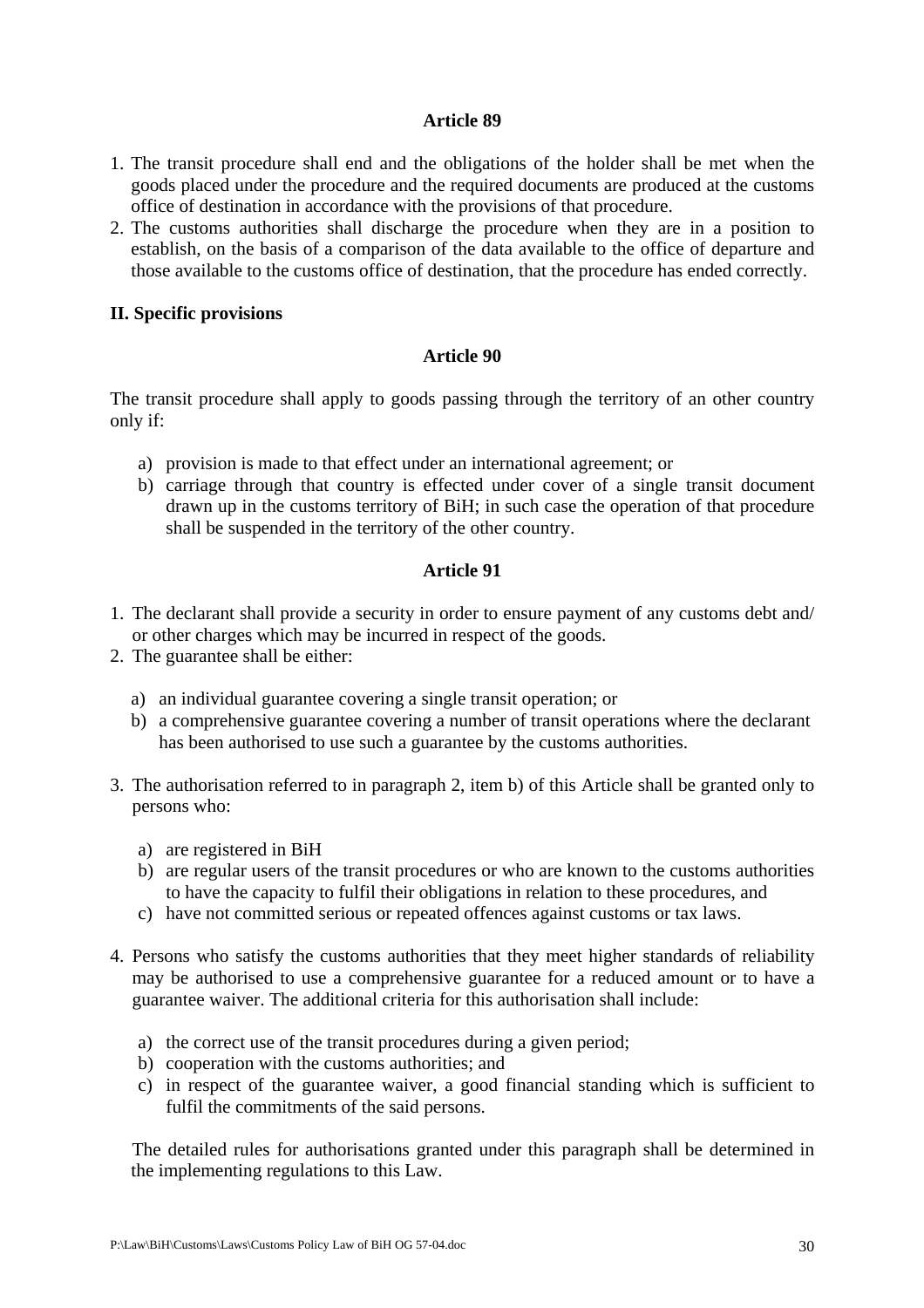- 5. The guarantee waiver authorised in accordance with paragraph 4 of this Article shall not apply to transit operations involving goods which, as determined in the implementing regulations to this Law, are considered to present increased risks.
- 6. In line with the principles referred to in paragraph 4 of this Article, recourse to the comprehensive guarantee for a reduced amount may, in the case of transit, be temporarily prohibited as determined in the implementing regulations to this Law as an exceptional measure in special circumstances
- 7. In line with the principles referred to in paragraph 4 of this Article, recourse to the comprehensive guarantee may be temporarily prohibited as determined in the implementing regulations to this Law in respect of goods which, under the comprehensive guarantee, have been identified as being subject to large-scale fraud.

Except in cases to be determined where necessary by the Governing Board procedure**,** no guarantee need to be provided for:

- a) journeys by air;
- b) carriage by pipeline;
- c) operations carried out by the railway companies of BiH

# **Article 93**

- 1. The declarant shall be the user of the transit procedure. He shall be responsible for:
	- a) production of the goods intact at the customs office of destination by the prescribed time limit and with due observance of the measures established by the customs authorities to ensure identification;
	- b) observance of the provisions relating to the transit procedure.
- 2. Notwithstanding the declarant's obligations under paragraph 1 of this Article, a carrier or recipient of goods who accepts goods knowing that they are moving under transit shall also be responsible for production of the goods intact at the customs office of destination by the prescribed time limit and with due observance of the measures adopted by the customs authorities to ensure identification

## **Article 94**

The detailed rules for the operation of the procedure and the exemptions shall be determined in the implementing regulations to this Law.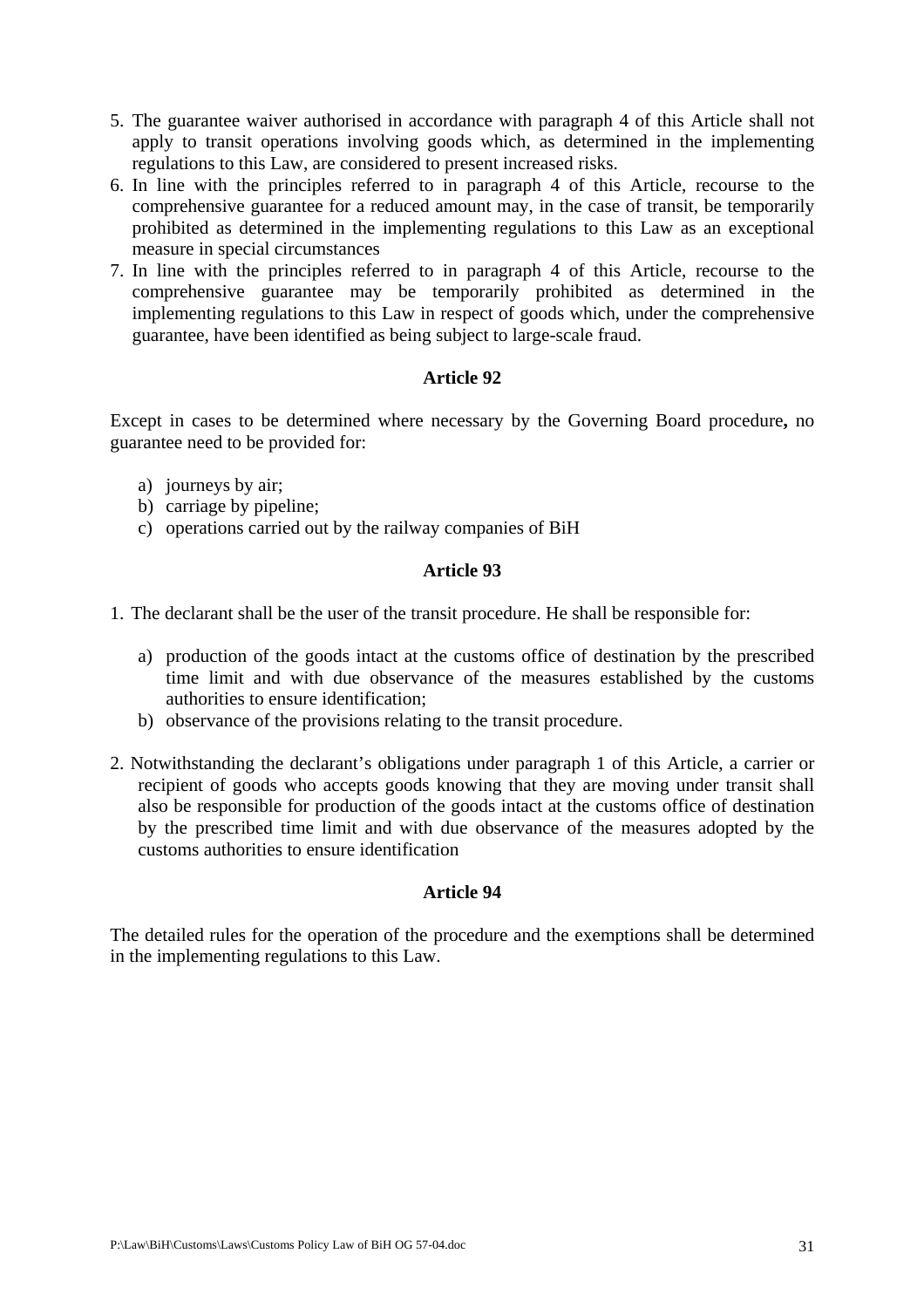# **D. Customs warehouses**

# **Article 95**

- 1. The customs warehousing procedure shall allow the storage in a customs warehouse of:
	- a) goods not being BiH goods, without such goods being subject to import duties or commercial policy measures;
	- b) BiH goods, where BiH legislation governing specific fields provides that their being placed in a customs warehouse shall attract the application of measures normally attaching to the export of such goods.
- 2. "Customs warehouse" means any place approved by and under the supervision of the customs authorities where goods may be stored under the conditions laid down.
- 3. Work of duty free shop demands approval of the shop as a customs warehouse referred to in paragraph 2 of this Article. In such cases customs warehouses shall be located in that part of an internal airport, which is designated for transfer or departure of passengers in international traffic.
- 4. Cases in which the goods referred to in paragraph 1 of this Article may be placed under the customs warehousing procedure without being stored in a customs warehouse shall be determined in the implementing regulations to this Law.

# **Article 96**

- 1. A customs warehouse may be either a public warehouse or a private warehouse.
	- a) 'Public warehouse' means a customs warehouse available for use by any person for the warehousing of goods;
	- b) 'Private warehouse' means a customs warehouse reserved for the warehousing of goods by the warehousekeeper.
- 2. The warehousekeeper is the person authorised to operate the customs warehouse.
- 3. The depositor shall be the person bound by the declaration placing the goods under the customs warehousing procedure or to whom the rights and obligations of such a person have been transferred.

- 1. Operation of a customs warehouse shall be subject to the issue of an authorisation by the customs authorities, unless the said authorities operate the customs warehouse themselves.
- 2. Any person wishing to operate a customs warehouse shall make a request in writing containing the information required for granting the authorisation, in particular demonstrating that an economic need for warehousing exists. The authorisation must lay down the conditions for operating the customs warehouse.
- 3. The authorisation shall be issued only to persons registered in BiH.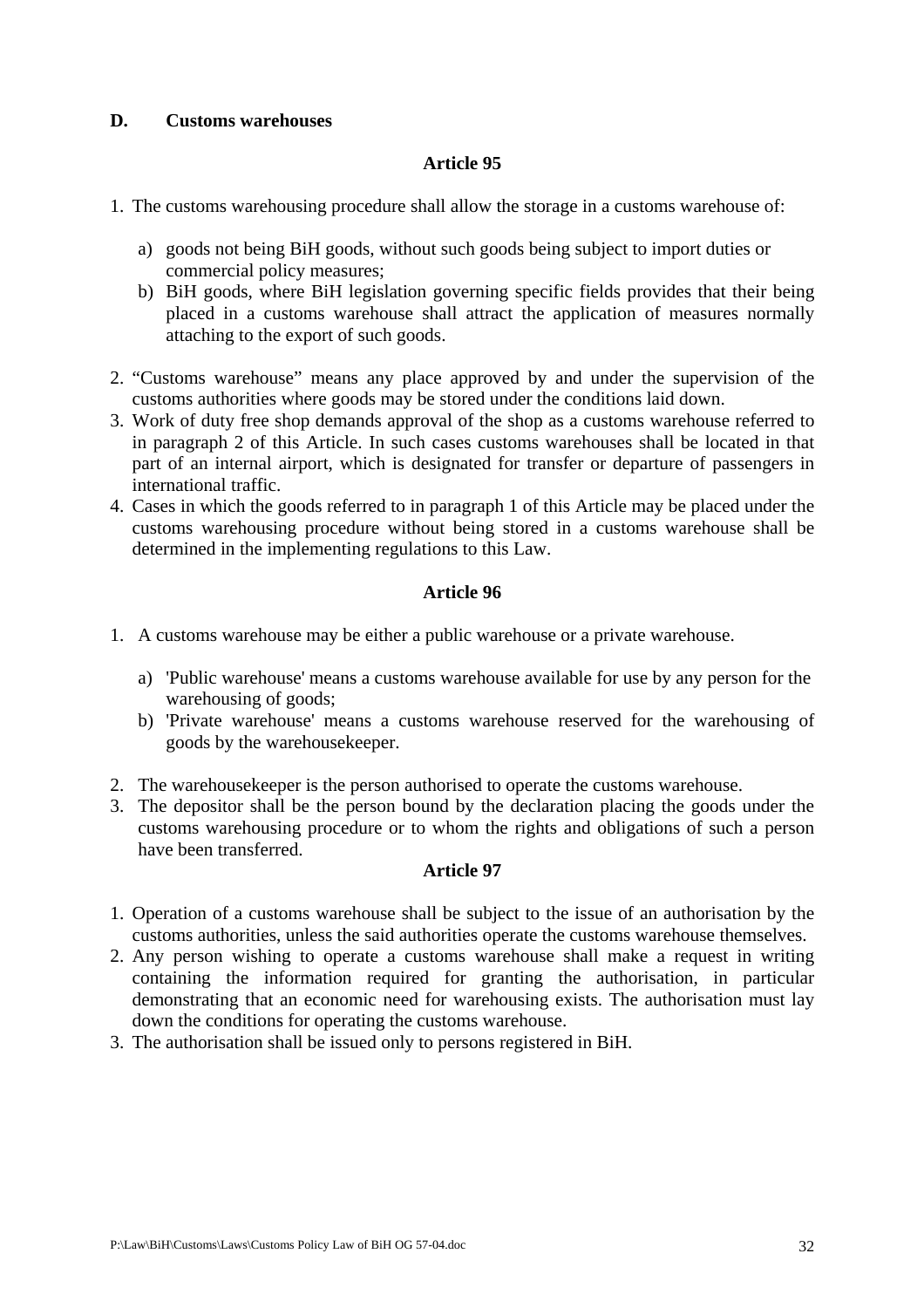The warehousekeeper shall be responsible for:

- a) ensuring that while the goods are in the customs warehouse they are not removed from customs supervision;
- b) fulfilling the obligations that arise from the storage of goods covered by the customs warehousing procedure; and
- c) complying with the particular conditions specified in the authorisation.

## **Article 99**

- 1. By way of derogation from Article 98 of this Law, where the authorisation concerns a public warehouse, it may provide that the responsibilities referred to in Article 98 item (a) and/or (b) of this Law devolve exclusively upon the depositor.
- 2. The depositor shall at all times be responsible for fulfilling the obligations arising from the placing of goods under the customs warehousing procedure.

## **Article 100**

The rights and obligations of a warehouse keeper may, with the agreement of the customs authorities, be transferred to another person.

## **Article 101**

Without prejudice to Article 85 of this Law, the customs authorities may demand that the warehouse keeper provide a security in connection with the responsibilities specified in Article 98 of this Law.

## **Article 102**

- 1. The person designated by the customs authorities shall keep stock records of all the goods placed under the customs warehousing procedure in a form approved by those authorities. Stock records are not necessary where a public warehouse is operated by the customs authorities.
- 2. Subject to the application of Article 83 of this Law the customs authorities may dispense with the stock records where the responsibilities referred to in Article 98 item (a) and/or (b) of this Law lie exclusively with the depositor and the goods are placed under that procedure on the basis of a written declaration forming part of the normal procedure or an administrative document in accordance with Article 73, paragraph 1 item (b) of this Law.

- 1. Where an economic need exists, and customs supervision is not adversely affected thereby, the customs authorities may allow:
	- a) BiH goods other than those referred to in Article 95, paragraph 1 item (b) of this Law to be stored on the premises of a customs warehouse;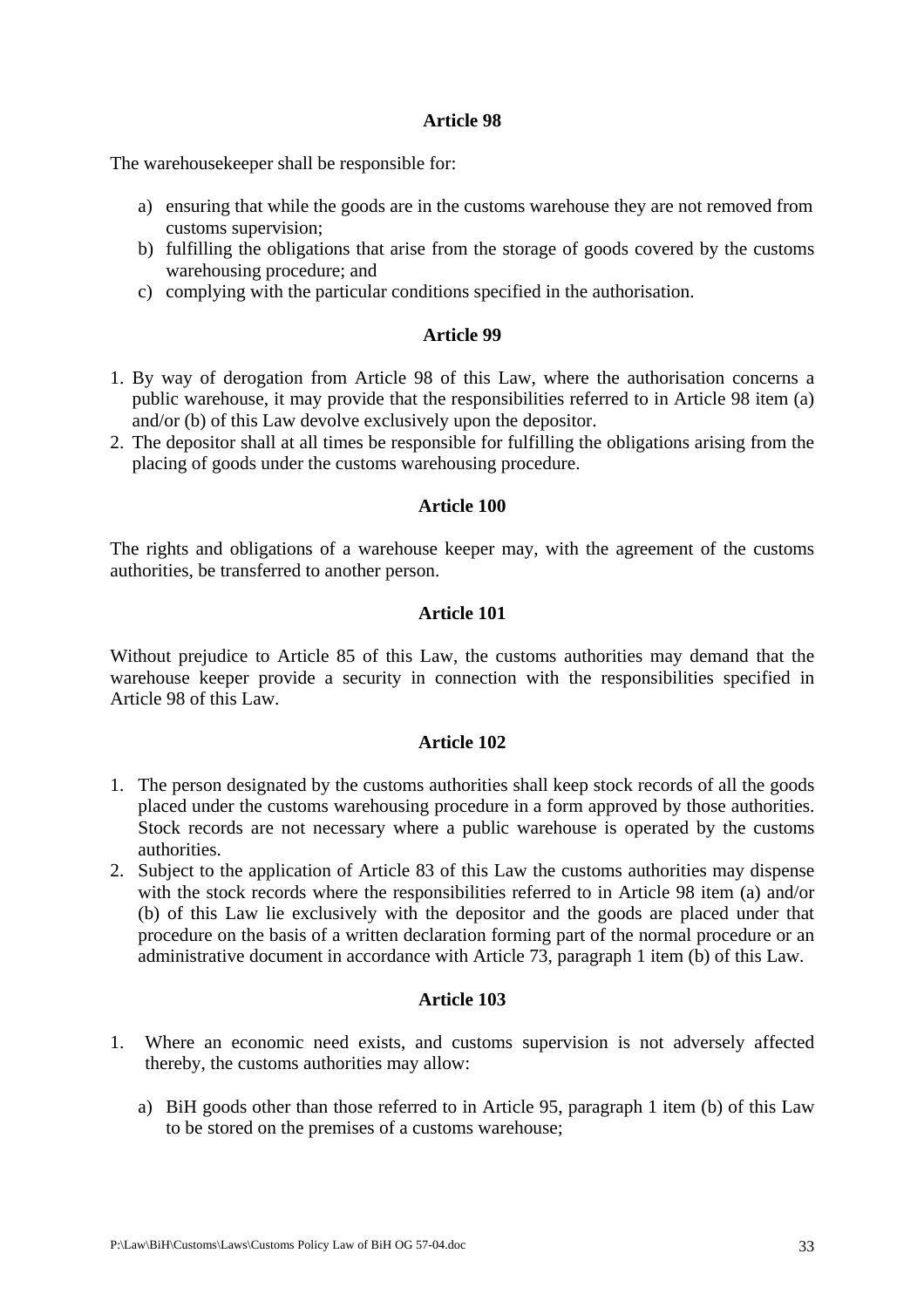- b) goods not being BiH goods to be processed on the premises of a customs warehouse under the inward-processing procedure, subject to the conditions provided for by that procedure. The formalities which may be dispensed with in a customs warehouse shall be determined in the implementing regulations to this Law;
- c) goods not being BiH goods to be processed on the premises of a customs warehouse under the procedure for processing under customs control, subject to the conditions provided for by that procedure. The formalities which may be dispensed with in a customs warehouse shall be determined in the implementing regulations to this Law.
- 2 In the cases referred to in paragraph 1 of this Article, the goods shall not be subject to the customs warehousing procedure.
- 3 The customs authorities may require the goods referred to in paragraph 1 of this Article to be entered in the stock records provided for in Article 102 of this Law.

Goods placed under the customs warehousing procedure shall be entered in the stock records provided for in Article 102 of this Law as soon as they are brought into the customs warehouse.

# **Article 105**

- 1. There shall be no limit to the length of time goods may remain under the customs warehousing procedure.
- 2. However, in exceptional cases, the customs authorities may set a time limit by which the depositor must assign the goods a new customs-approved treatment or use.

## **Article 106**

- 1. Non BiH goods may undergo the usual forms of handling intended to preserve them, improve their appearance or marketable quality or prepare them for distribution or resale.
- 2. The forms of handling provided for in paragraph 1 must be authorised in advance by the customs authorities, which shall lay down the conditions under which they may take place.
- 3. The list of the forms of handling referred to in paragraph 1 of this Article shall be established in the implementing regulations to this Law.

## **Article 107**

- 1. Where circumstances so warrant, goods placed under the customs warehousing procedure may be temporarily removed from the customs warehouse. Such removal must be authorised in advance by the customs authorities, who shall stipulate the conditions on which it may take place.
- 2. While they are outside the customs warehouse the goods may undergo the forms of handling referred to in Article 106 of this Law on the conditions set out therein.

## **Article 108**

The customs authorities may allow goods placed under the customs warehousing procedure to be transferred from one customs warehouse to another.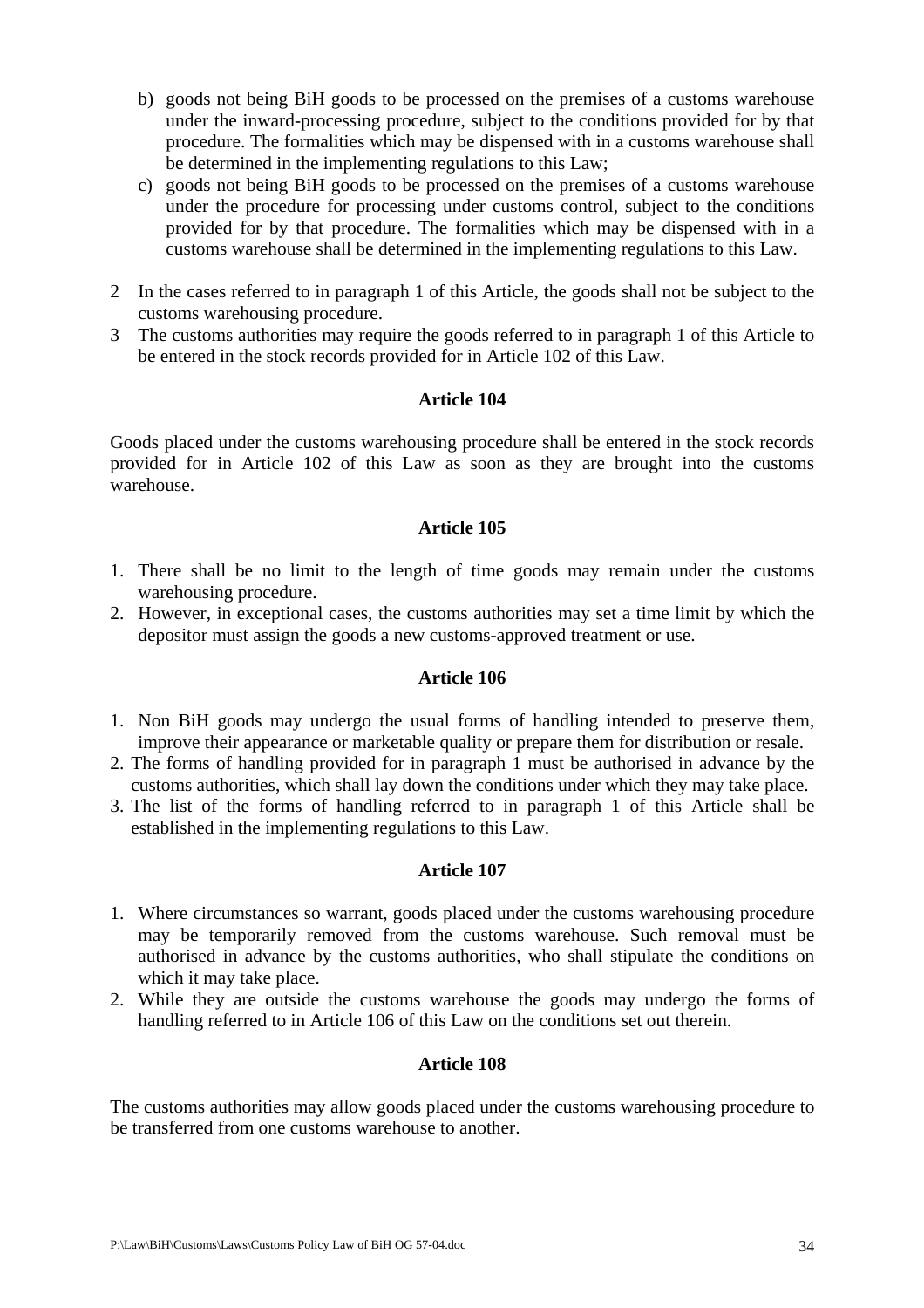- 1. Where a customs debt is incurred in respect of non BiH goods and the customs value of such goods is based on a price actually paid or payable which includes the cost of warehousing and of preserving goods while they remain in the warehouse, such costs need not be included in the customs value if they are shown separately from the price actually paid or payable for the goods.
- 2. Where the said goods have undergone the usual forms of handling within the meaning of Article 106 of this Law, the nature of the goods, the customs value and the quantity to be taken into account in determining the amount of import duties shall, at the request of the declarant, be those which would be taken into account for the goods, at the time referred to in Article 207, if they had not undergone such handling
- 3. Derogations from the provisions of paragraph 2 of this Article may be established in the implementing regulations to this Law.

# **Article 110**

- 1. Where non BiH goods are released for free circulation in accordance with Article 73, paragraph 1 item (c) of this Law, the nature of the goods, the customs value and the quantity to be taken into account for the purposes of Article 207 of this Law shall be those applicable to the goods at the time when they were placed under the customs-warehousing procedure.
- 2. Paragraph 1 of this Article shall apply provided that the rules of assessment relating to those goods were ascertained or accepted at the time when the goods were placed under the customs-warehousing procedure, unless the declarant requests their application at the time when the customs debt is incurred.
- 3. Paragraph 1 of this Article shall apply without prejudice to a post-clearance examination within the meaning of Article 75 of this Law.

## **E. Inward-processing**

## **I. General provisions**

- 1. Without prejudice to Article 112 of this Law, the inward-processing procedure shall allow the following goods to be used in the customs territory of BiH in one or more processing operations:
	- a) goods not being BiH goods intended for re-export from the customs territory of BiH in the form of compensating products, without such goods being subject to import duties or commercial policy measures;
	- b) goods released for free circulation with repayment or remission of the import duties chargeable on such goods if they are exported from the customs territory of BiH in the form of compensating products.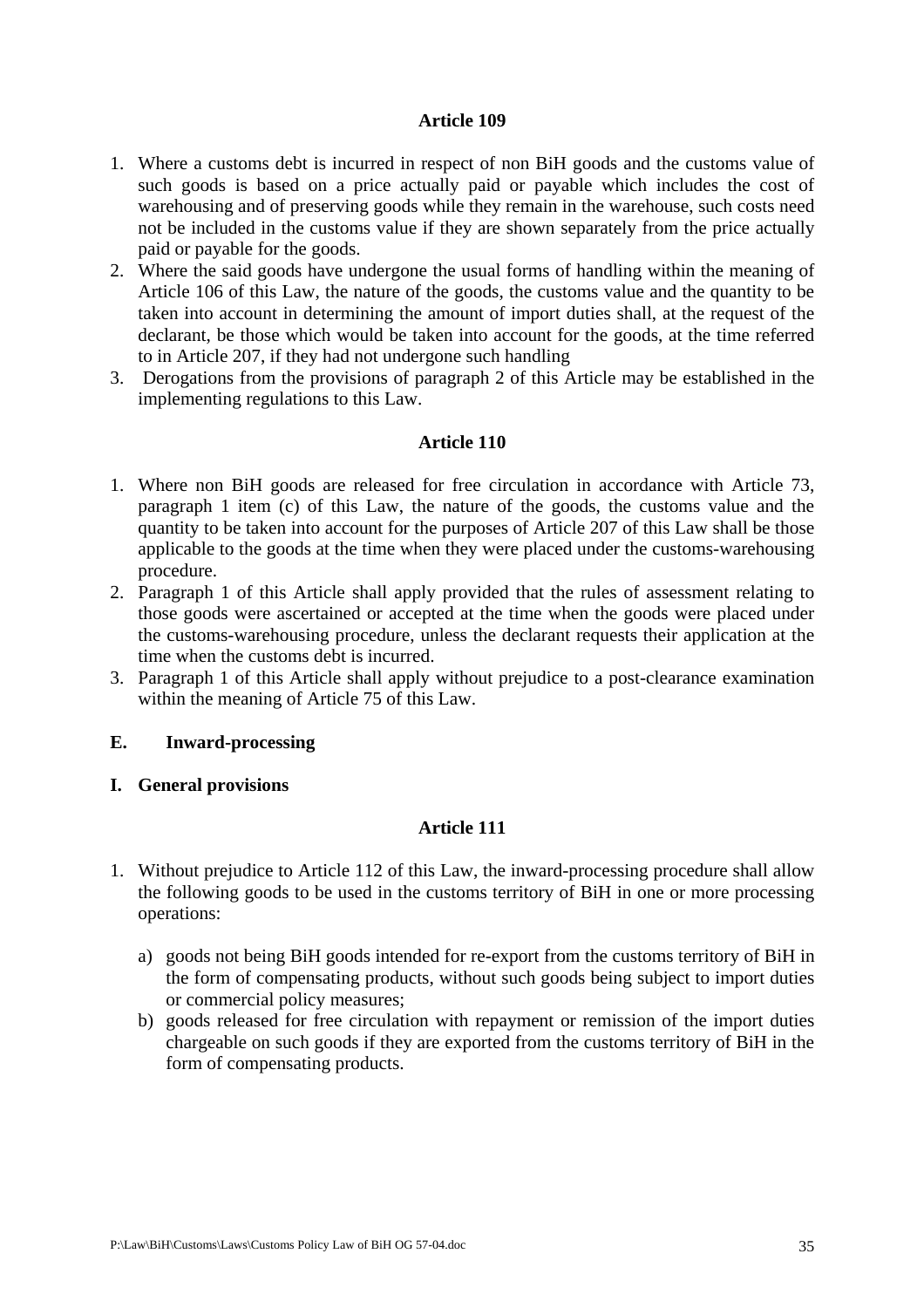- 2. The following expressions mean:
	- a) suspension system: the inward-processing relief arrangements as provided for in paragraph 1 item (a) of this Article;
	- b) drawback system: the inward-processing relief arrangements as provided for in paragraph 1 item (b) of this Article;
	- c) processing operations:
		- i. the working of goods, including erecting or assembling them or fitting them to other goods;
		- i. the processing of goods; and
		- ii. the repair of goods, including restoring them and putting them in order;
		- iii. the use of certain goods defined in accordance with in the implementing regulations to this Law which are not to be found in the compensating products, but which allow or facilitate the production of those products, even if they are entirely or partially used up in the process;
	- d) compensating products: all products resulting from processing operations;
	- e) equivalent goods: BiH goods which are used instead of the import goods for the manufacture of compensating products;
	- f) rate of yield: the quantity or percentage of compensating products obtained from the processing of a given quantity of import goods.

- 1. Where the conditions laid down in paragraph 2 of this Article are fulfilled, and subject to paragraph 4 of this Article, the customs authorities shall allow:
	- a) compensating products to be obtained from equivalent goods;
	- b) compensating products obtained from equivalent goods to be exported from BiH before importation of the import goods.
- 2. Equivalent goods must be of the same quality and have the same characteristics as the import goods. However, in specific cases determined in the implementing regulations to this Law equivalent goods may be allowed to be at a more advanced stage of manufacture than the import goods.
- 3. Where paragraph 1 of this Article applies, the import goods shall be regarded for customs purposes as equivalent goods and the latter as import goods.
- 4. Measures aimed at prohibiting, imposing certain conditions for or facilitating recourse to paragraph 1 of this Article may be established in the implementing regulations to this Law.
- 5. Where paragraph 1 item (b) of this Article is applied and the compensating products would be liable to export duties if they were not being exported or re-exported under an inward processing operations, the holder of the authorisation shall provide a security to ensure payment of the duties should the import goods not be imported within the period prescribed.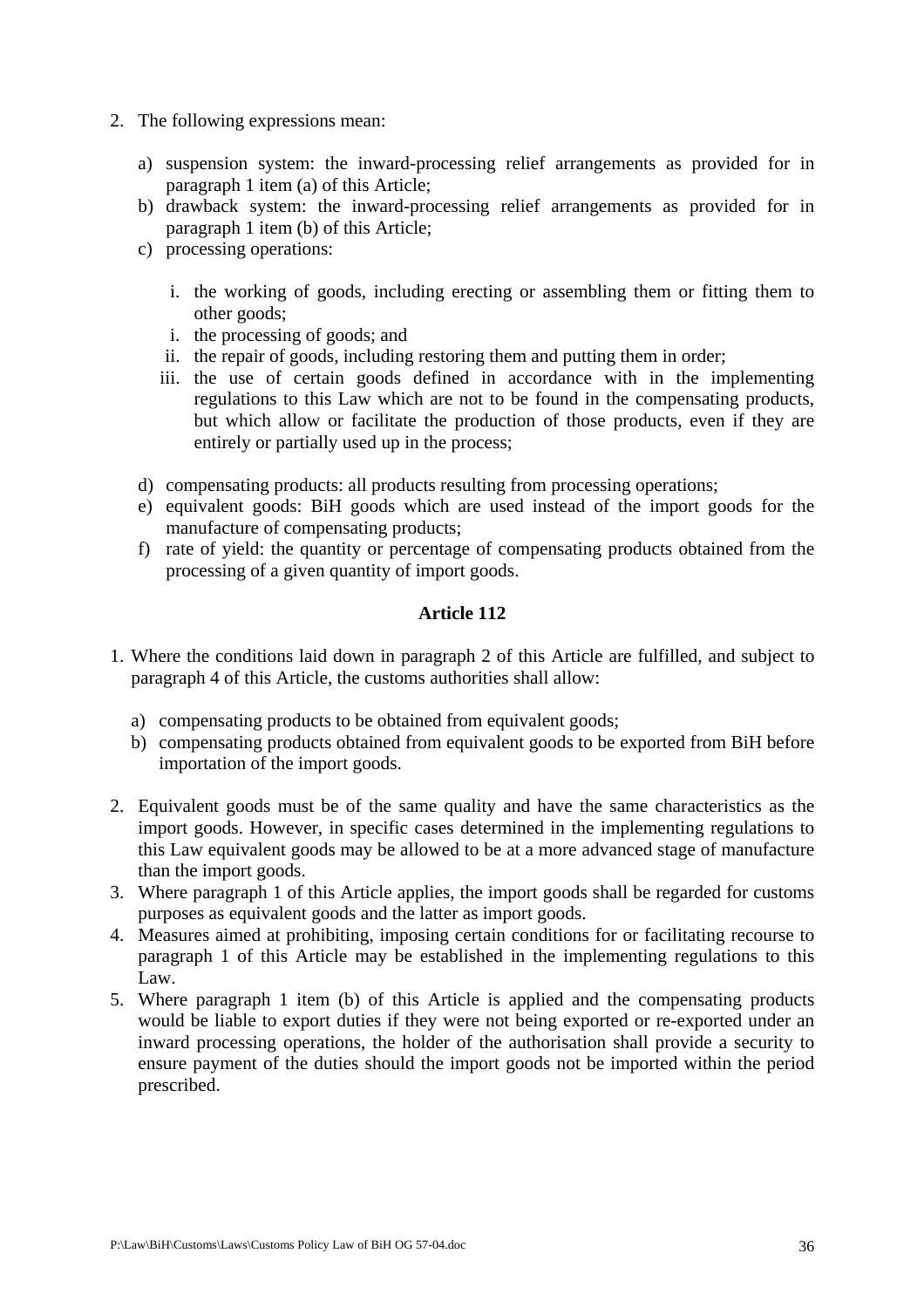### **II. Grant of the authorisation**

#### **Article 113**

The authorisation shall be issued at the request of the person who carries out processing operations or who arranges for them to be carried out.

#### **Article 114**

The authorisation shall be granted only:

- a) to persons registered in BiH. However, the authorisation may be granted to persons registered outside BiH in respect of import of a non-commercial nature;
- b) where, without prejudice to the use of the goods referred to in Article 111, paragraph 2 item (c) indent (iv) of this Law, the import goods can be identified in the compensating products or, in the case referred to in Article 112 of this Law, where compliance with the conditions laid down in respect of equivalent goods can be verified;
- c) where the inward-processing procedure can help create the most favourable conditions for the export or re-export of compensating products, provided that the essential interests of BiH producers are not adversely affected (economic conditions). The cases in which the economic conditions are deemed to have been fulfilled may be determined in the implementing regulations to this Law.

## **III. Operation of the procedure**

- 1. The customs authorities shall specify the period within which the compensating products must have been exported or re-exported or assigned another customs-approved treatment or use. That period shall take account of the time required to carry out the processing operations and delivery of the compensating products.
- 2. The period shall run from the date on which the goods not being BiH goods are placed under the inward-processing procedure. The customs authorities may grant an extension on submission of a duly substantiated request by the holder of the authorisation. For reasons of simplification, it may be decided that a period which commences in the course of a calendar month or quarter shall end on the last day of a subsequent calendar month or quarter respectively.
- 3. Where Article 112, paragraph 1 item (b) of this Law applies, the customs authorities shall specify the period within which the goods not being BiH goods must be declared for the procedure. That period shall run from the date of acceptance of the export declaration relating to the compensating products obtained from the corresponding equivalent goods.
- 4. Specific time limits may be laid down in the implementing regulations to this Law for certain processing operations or for certain import goods.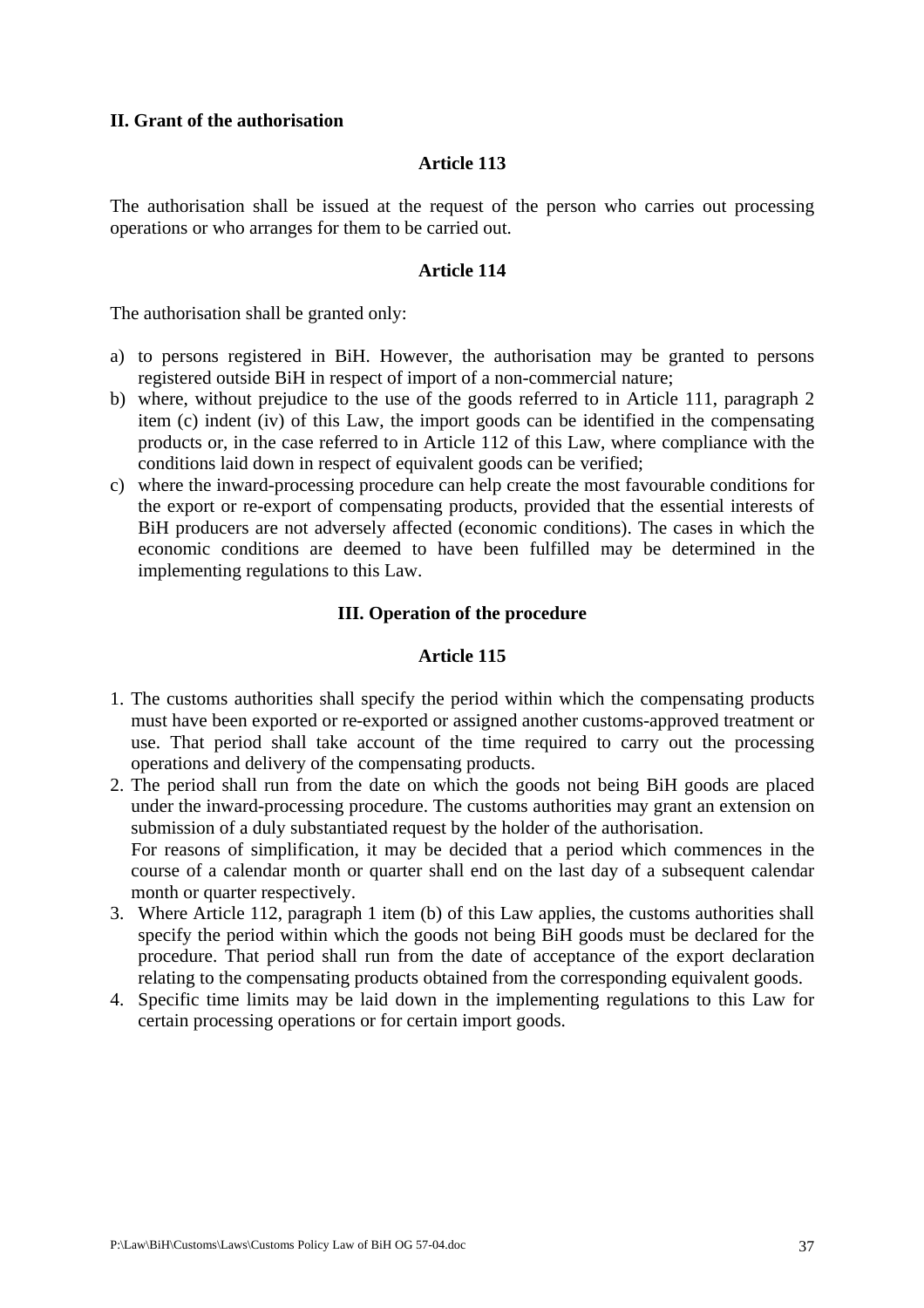- 1. The customs authorities shall set either the rate of yield of the operation or where necessary, the method of determining such rate. The rate of yield shall be determined on the basis of the actual circumstances in which the processing operation is, or is to be, carried out.
- 2. Where circumstances so warrant and, in particular, in the case of processing operation customarily carried out under clearly defined technical conditions involving goods of substantially uniform characteristics and resulting in the production of compensating products of uniform quality, standard rates of yield may be set in the implementing regulations to this Law on the basis of actual data previously ascertained.

## **Article 117**

The cases in which and the conditions under which goods in the unaltered state or compensating products shall be considered to have been released for free circulation may be determined in the implementing regulations to this Law.

## **Article 118**

- 1. Subject to Article 119 of this Law, where a customs debt is incurred, the amount of such debt shall be determined on the basis of the elements for establishing duties appropriate to the import goods at the time of acceptance of the declaration of placing of these goods under the inward-processing procedure.
- 2. If at the time referred to in paragraph 1 of this Article the import goods fulfilled the conditions to qualify for preferential tariff treatment within tariff quotas or upper tariff limit, they shall be eligible for any preferential tariff treatment existing in respect of identical goods at the time of acceptance of the declaration of release for free circulation.

# **Article 119**

By way of derogation from Article 118 of this Law, compensating products:

- a) shall be subject to the import duties appropriate to them where they are released for free circulation and appear on the list established in the implementing regulations to this Law, to the extent that they are in proportion to the exported part of the compensating products not included in that list. However, the holder of the authorization may ask for the duty on those products to be assessed in the manner referred to in Article 118 of this Law;
- b) shall be subject to import duties calculated in accordance with the rules applicable to that customs procedure in question or to free zones or free warehouses where they have been placed under a suspensive arrangement or in a free zone or free warehouse;

However,

- i. it may be requested that duty be assessed in accordance with Article 118 of this Law:
- ii. in cases where the compensating products have been a assigned a customs-approved treatment or use referred to above other than processing under customs control, the amount of the import duty levied shall be at least equal to the amount calculated in accordance with Article 118 of this Law;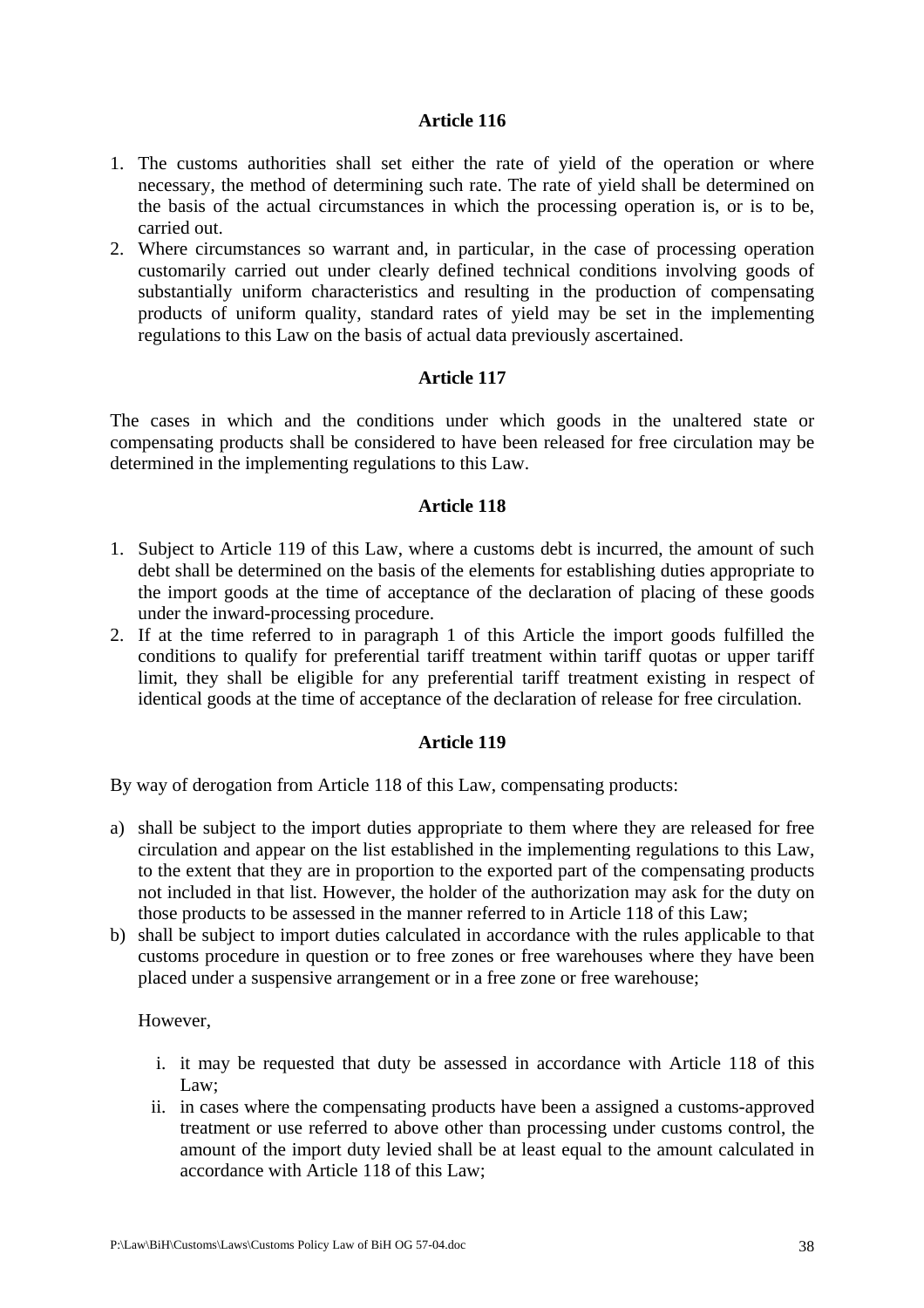- c) may be made subject to the rules governing assessment of duty laid down under the procedure for processing under customs control where the import goods could have been placed under that procedure;
- d) shall enjoy favourable tariff treatment owing to the special use for which they are intended, where provision is made for such treatment in the case of identical imported goods;
- e) shall be admitted free of import duty where such provision is made in the case of identical goods imported in accordance with Article 176 of this Law.

## **IV. Processing operations outside the customs territory of BiH**

### **Article 120**

- 1. Some or all of the compensating products or goods in the unaltered state may be temporarily exported for the purpose of further processing outside the customs territory of BiH if the customs authority so authorizes, in accordance with the conditions laid down in the outward-processing provisions.
- 2. Where a customs debt is incurred in respect of reimported products, the following shall be charged:
	- a) import duties on the compensating products or goods in the unaltered state referred to in paragraph 1 of this Article, calculated in accordance with Articles 118 and 119 of this Law; and
	- b) import duties on products reimported after processing outside the customs territory of BiH, the amount of which shall be calculated in accordance with the provisions relating to the outward-processing procedure, on the same conditions as would have applied had the products exported under the latter procedure been released for free circulation before such export took place.

# **V. Special provisions relating to the drawback system**

### **Article 121**

The drawback system may be used for all goods. It shall not, however, be usable if, at the time the declaration of release for free circulation is accepted:

- a) the import goods are subject to quantitative import restrictions,
- b) a tariff measure within quotas is applied to the import goods.

- 1. The declaration of release for free circulation shall indicate that the drawback system is being used and shall provide particulars of the authorisation.
- 2. At the request of the customs authorities, the said authorisation shall be attached to the declaration of release for free circulation.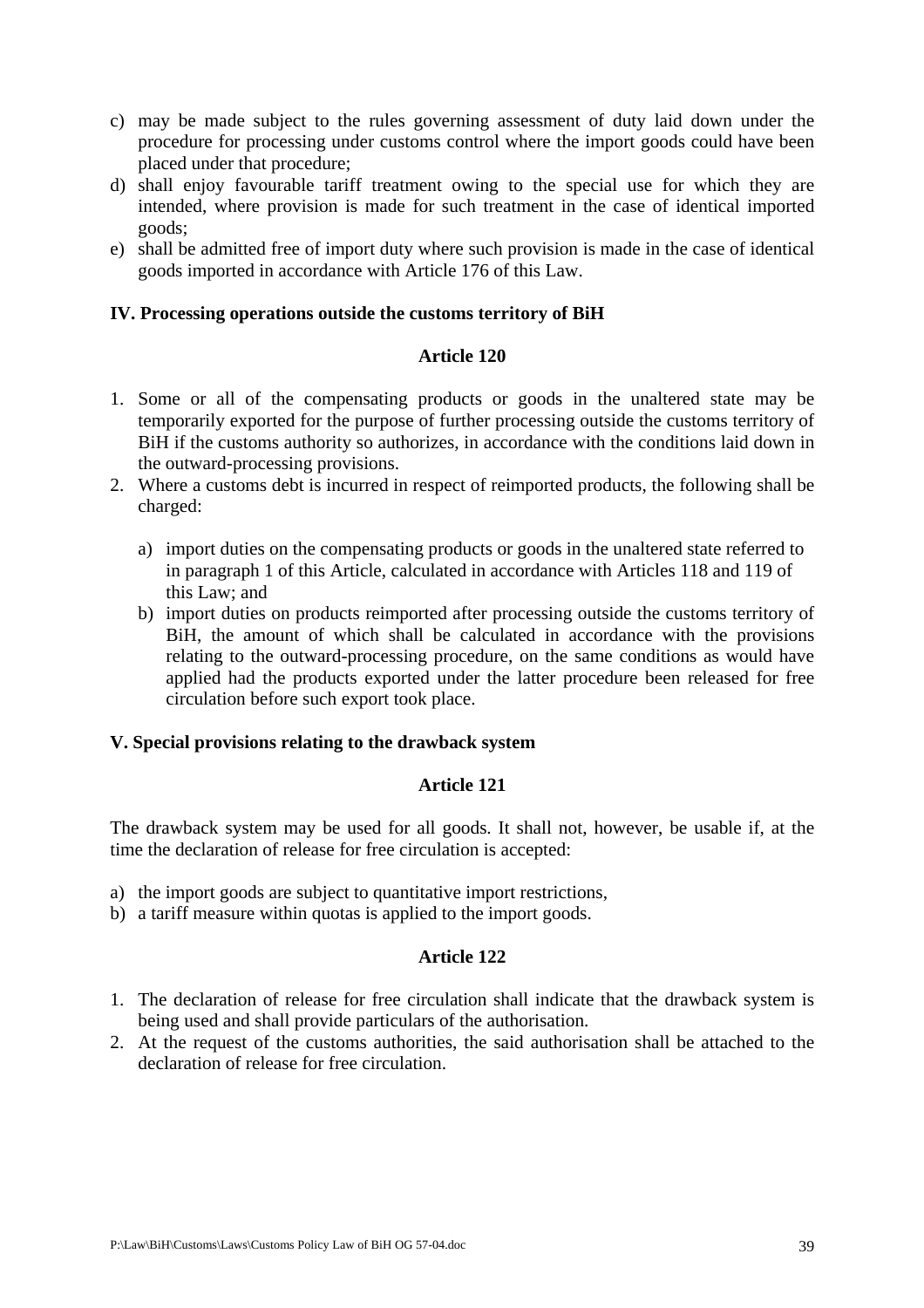Within the drawback system, Article 112, paragraph 1 item (b) and paragraph 3, Article 115, paragraph 3, Articles 117 and 118 and Article 119 item (c) of this Law shall not apply.

### **Article 124**

Temporary exportation of compensating products carried out as provided for in Article 120, paragraph 1 of this Law shall not be considered to be exportation within the meaning of Article 125 of this Law except where such products are not reimported into BiH within the period prescribed.

### **Article 125**

- 1. Provided all conditions for use of the procedure have also been fulfilled, the holder of the authorisation may ask for the import duty to be repaid or remitted where he can prove to the customs authorities that import goods released for free circulation under the drawback system in the form of compensating products or goods in the unaltered state have been either:
	- a) Exported; or
	- b) placed, with a view to being subsequently re-exported, under the transit procedure, the customs warehousing procedure, the temporary importation procedure or the inwardprocessing procedure (suspensive arrangement), or in a free zone or free warehouse.
- 2. For the purposes of being assigned a customs-approved treatment or use referred to in the second indent of paragraph 1 of this Article, compensating products or goods in the unaltered state shall be considered to be goods not being BiH goods.
- 3. The period within which the application for repayment must be submitted shall be determined in the implementing regulations to this Law.
- 4. Without prejudice to Article 119 item b) of this Law, where compensating products or goods in the unaltered state placed under a customs procedure or in a free zone or free warehouse in accordance with paragraph 1 of this Article are released for free circulation, the amount of import duties repaid or remitted shall be considered to constitute the amount of the customs debt.
- 5. For the purpose of determining the amount of import duties to be repaid or remitted, Article 119 item a) of this Law shall apply mutatis mutandis.

#### **E. Processing under customs control**

#### **Article 126**

The procedure for processing under customs control shall allow goods not being BiH goods to be used in the customs territory of BiH in operations which alter their nature or state, without their being subject to import duties or commercial policy measures, and shall allow the products resulting from such operations to be released for free circulation at the rate of import duty appropriate to them. Such products shall be termed processed products.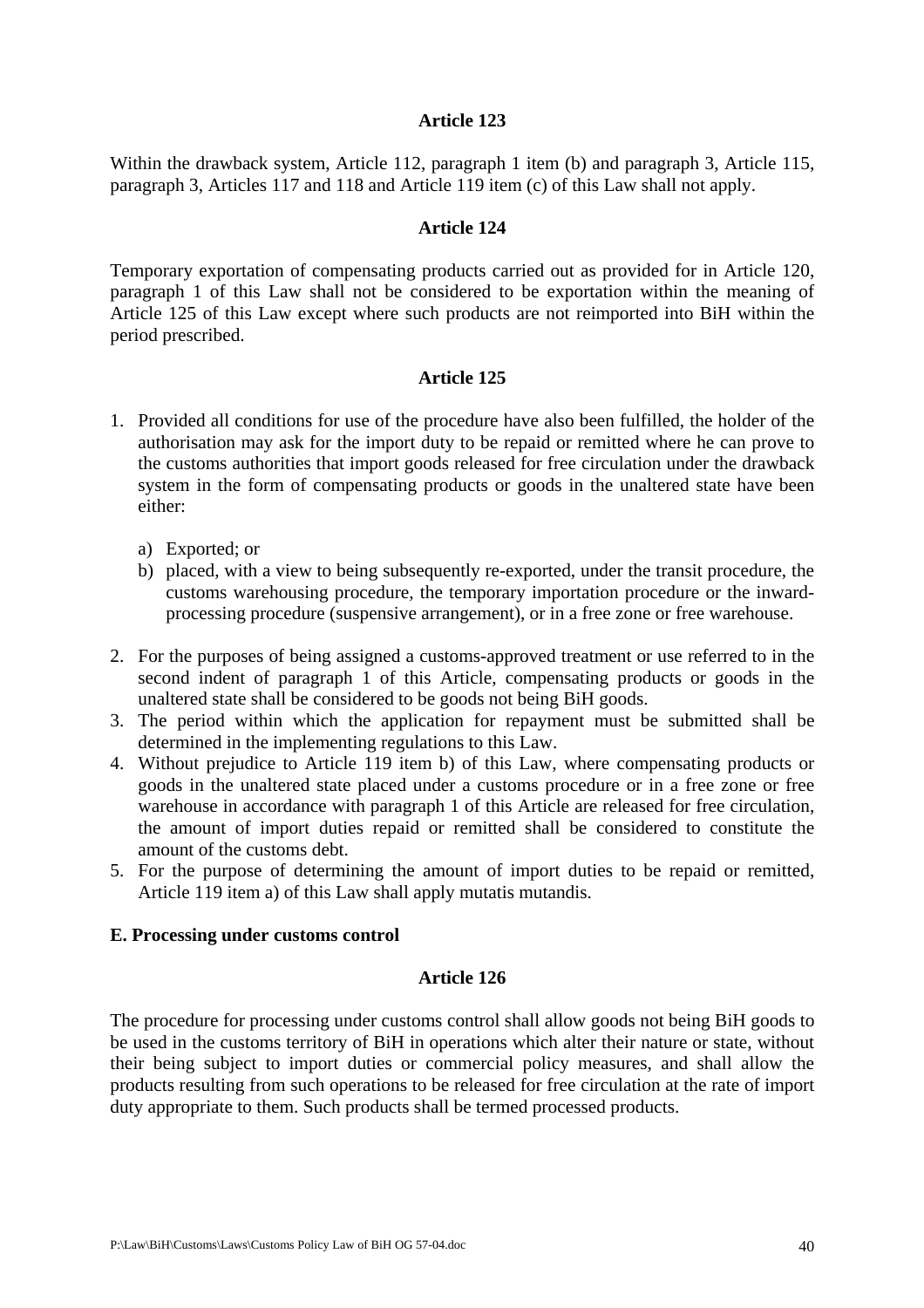The cases in and specific conditions under which the procedure for processing under customs control may be used shall be determined in the implementing regulations to this Law.

#### **Article 128**

Authorisation for processing under customs control shall be granted at the request of the person who carries out the processing or arranges for it to be carried out.

#### **Article 129**

Authorisation shall be granted only:

- a) to persons registered in BiH;
- b) where the import goods can be identified in the processed products;
- c) where the goods cannot be economically restored after processing to their description or state as it was when they were placed under the procedure;
- d) where use of the procedure cannot result in circumvention of the effect of the rules concerning origin and quantitative restrictions applicable to the imported goods; and
- e) where the necessary conditions for the procedure to help create or maintain a processing activity in BiH without adversely affecting the essential interests of BiH producers of similar goods (economic conditions) are fulfilled. The cases in which the economic conditions are deemed to have been fulfilled may be determined in the implementing regulations to this Law.

#### **Article 130**

Article 115, paragraphs 1, 2 and 4 and Article 116 of this Law shall apply mutatis mutandis.

#### **Article 131**

Where a customs debt is incurred in respect of goods in the unaltered state or of products that are at an intermediate stage of processing as compared with that provided for in the authorisation, the amount of that debt shall be determined on the basis of elements for the calculation of duties appropriate to the import goods at the time of acceptance of the declaration relating to the placing of the goods under the procedure for processing under customs control.

#### **Article 132**

1. Where the import goods qualified for preferential tariff treatment when they were placed under the procedure for processing under customs control, and such preferential tariff treatment is applicable to products identical to the processed products released for free circulation, the import duties to which the processed products are subject shall be calculated by applying the rate of duty applicable under that preferential treatment.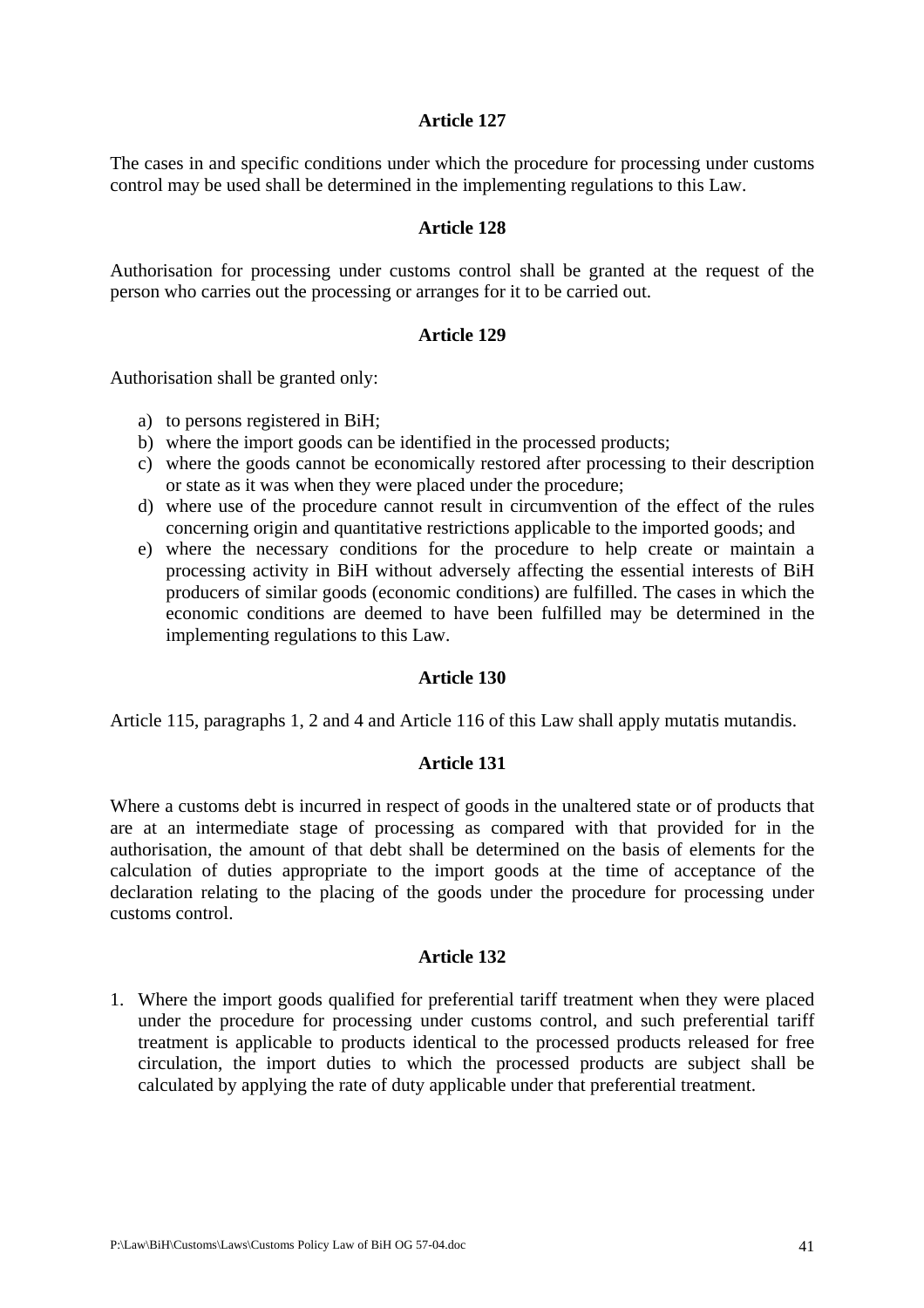2. If the preferential tariff treatment referred to in paragraph 1 of this Article in respect of the import goods is subject to tariff quotas or tariff limits, the application of the rate of duty referred to in paragraph 1 in respect of the processed products shall also be subject to the condition that the said preferential tariff treatment is applicable to the import goods at the time of acceptance of the declaration of release for free circulation. In this case, the quantity of import goods actually used in the manufacture of the processed products released for free circulation shall be charged against the tariff quotas or tariff limits in force at the time of acceptance of the declaration of release for free circulation and no quantities shall be counted against tariff quotas or tariff limits established in respect of products identical to the processed products.

## **F. Temporary importation**

## **Article 133**

The temporary importation procedure shall allow the use in the customs territory of BiH, with total or partial relief from import duties and without their being subject to commercial policy measures, of goods not being BiH goods intended for re-export without having undergone any change except normal depreciation due to the use made of them.

## **Article 134**

Authorization for temporary importation shall be granted at the request of the person who uses the goods or arranges for them to be used.

## **Article 135**

- 1. The customs authorities shall refuse to authorize use of the temporary importation procedure where it is impossible to ensure that the import goods can be identified.
- 2. However, the customs authorities may authorize use of the temporary importation procedure without ensuring that the goods can be identified where, in view of the nature of the goods or of the operations to be carried out, the absence of identification measures is not liable to give rise to any abuse of the procedure.

# **Article 136**

- 1. The customs authorities shall determine the period within which import goods must have been re-exported or assigned a new customs-approved treatment or use. That period must be long enough for the objective of authorized use to be achieved.
- 2. Without prejudice to the special periods laid down in accordance with Article 137 of this Law, the maximum period during which goods may remain under the temporary importation procedure shall be 24 months. The customs authorities may, however, determine shorter periods with the agreement of the person concerned.
- 3. Where exceptional circumstances so warrant, the customs authorities may, at the request of the person concerned and within reasonable limits, extend the periods referred to in paragraphs 1 and 2 of this Article in order to permit the authorized use."

### **Article 137**

The cases and special conditions under which the temporary importation procedure may be used with total relief from import duties shall be determined in the implementing regulations to this Law**.**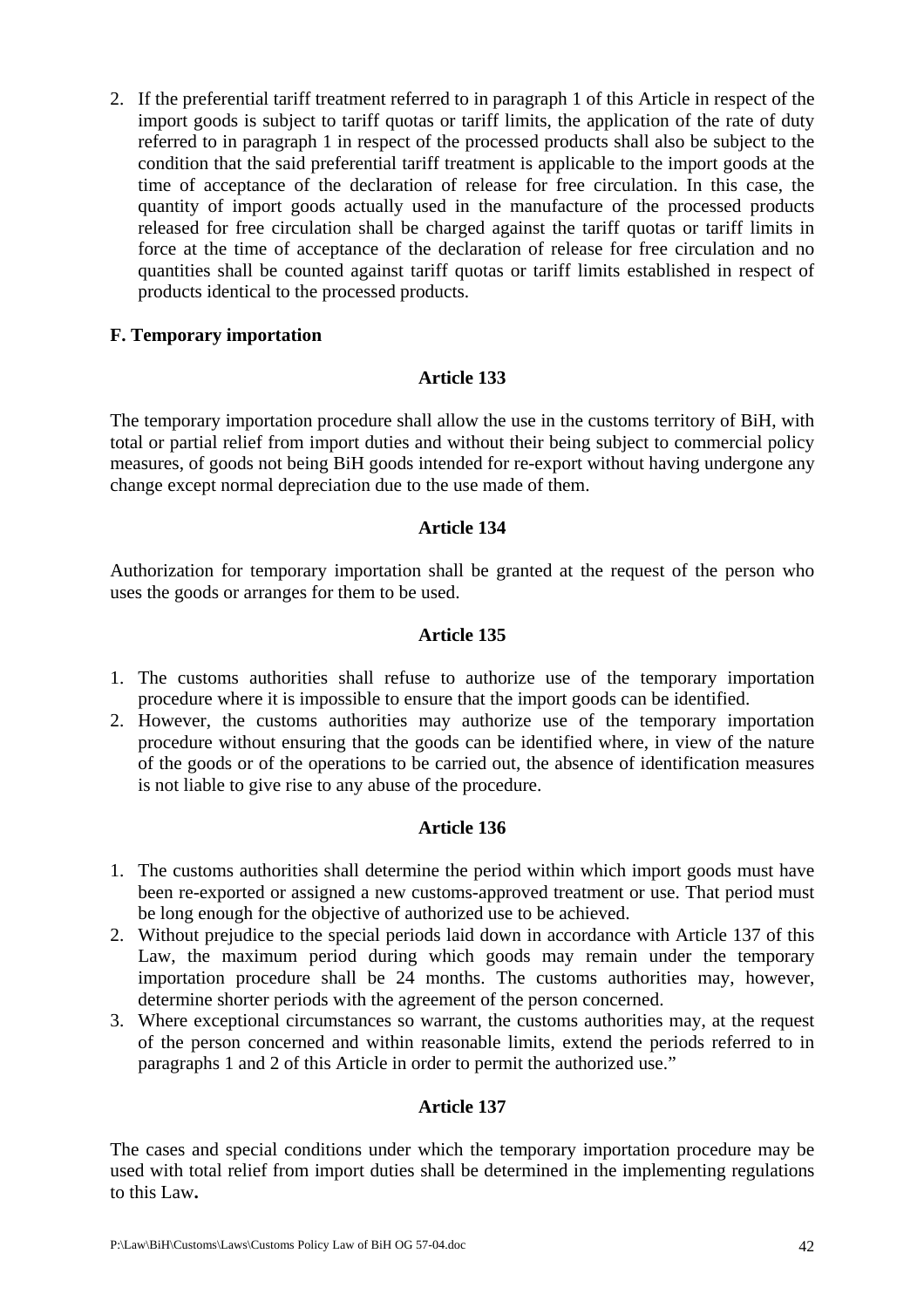- 1. Use of the temporary importation procedure with a partial relief from import duties shall be granted in respect of goods which are not covered by the provisions adopted in accordance with Article 137 of this Law or which are covered by such provisions but do not fulfil all the conditions laid down therein for the grant of temporary importation with total relief.
- 2. The list of goods in respect of which the temporary importation procedure with partial relief from import duties may not be used and the conditions subject to which the procedure may be used shall be determined in the implementing regulations to this Law.

#### **Article 139**

- 1. The amount of import duties payable in respect of goods placed under the temporary importation procedure with partial relief from import duties shall be set at 3 %, for every month or fraction of a month during which the goods have been placed under the temporary importation procedure with partial relief of the amount of duties which would have been payable on the said goods had they been released for free circulation on the date on which they were placed under the temporary importation procedure.
- 2. The amount of import duties to be charged shall not exceed that which would have been charged if those goods had been released for free circulation on the date on which they were placed under the temporary importation procedure.
- 3. Transfer of the rights and obligations deriving from the temporary importation procedure pursuant to Article 87 of this Law shall not mean that the same relief arrangements must be applied to each of the periods of use to be taken into consideration.
- 4. Where the transfer referred to in paragraph 3 of this Article is made with partial relief for both persons authorized to use the procedure during the same month, the holder of the initial authorization shall be liable to pay the amount of import duties due for the whole of that month.

- 1. Where a customs debt is incurred in respect of import goods, the amount of such debt shall be determined on the basis of the elements for the calculation of duties appropriate to those goods at the time of acceptance of the declaration of their placing under the temporary importation procedure. However, where the provisions of Article 137 of this Law so provide, the amount of the debt shall be determined on the basis of the elements for calculation of duties appropriate to the goods in question at the time referred to in Article 207 of this Law.
- 2. Where, for a reason other than the placing of goods under the temporary importation procedure with partial relief from import duties, a customs debt is incurred in respect of goods placed under the said procedure, the amount of that debt shall be equal to the difference between the amount of duties calculated pursuant to paragraph 1 of this Article and that payable pursuant to Article 139 of this Law.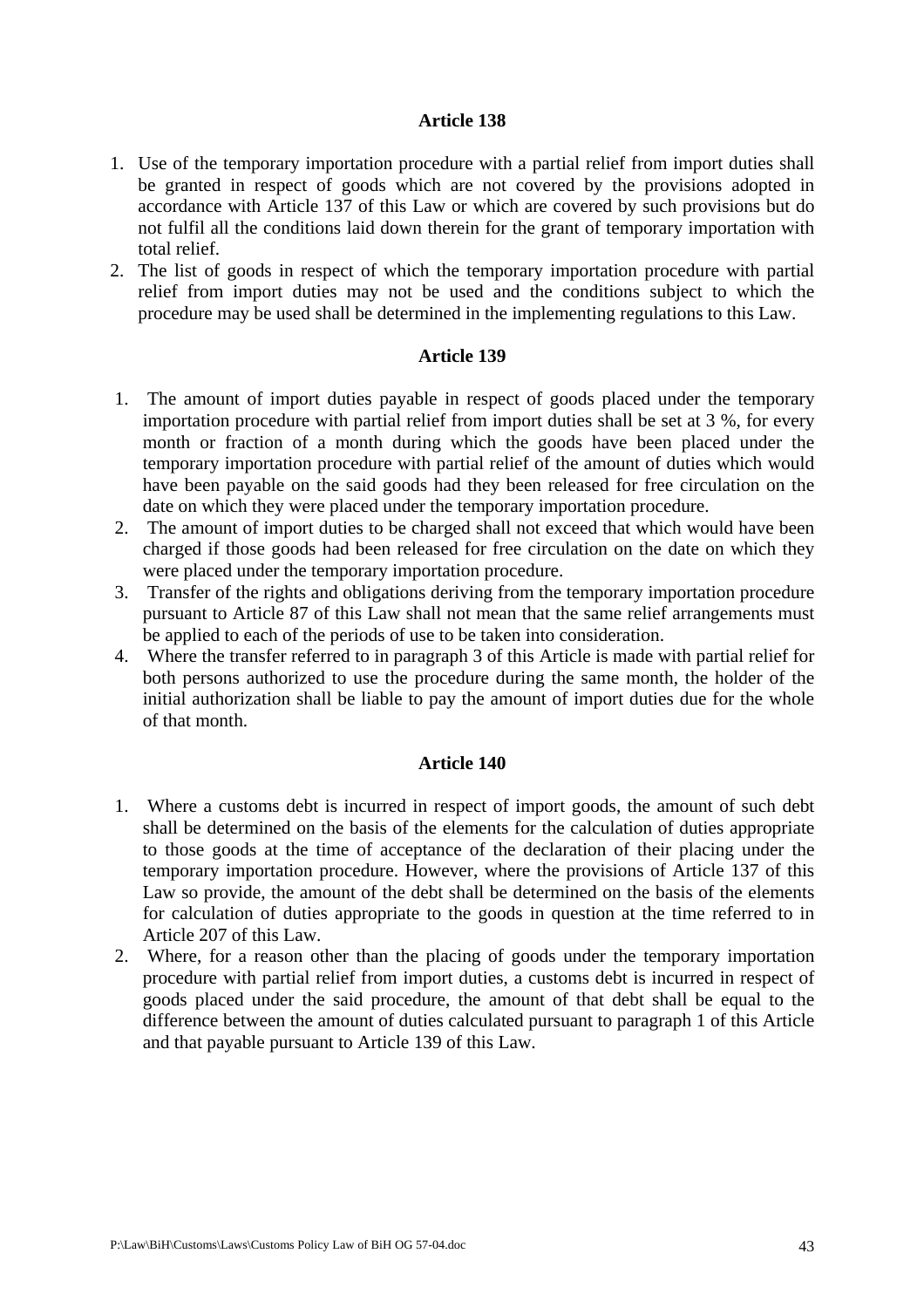## **G Outward-Processing**

# **I. General**

## **Article 141**

- 1. The outward-processing procedure shall, without prejudice to the provisions governing specific fields relating to the standard exchange system laid down in Articles 150 to 155 or to Article 120 of this Law, allow BiH goods to be exported temporarily from the customs territory of BiH in order to undergo processing operations and the products resulting from those operations to be released for free circulation with total or partial relief from import duties.
- 2. Temporary exportation of BiH goods shall include collection of export duties, application of commercial policy measures and other formalities for the exit of BiH goods from the customs territory of BiH.
- 3. The following expressions shall apply:
	- a) "temporary export goods" means goods placed under the outward-processing procedure;
	- b) "processing operations" means the operations referred to in Article 111, paragraph 2 item (c) indents (i), (ii) and (iii) of this Law;
	- c) "compensating products' means all products resulting from processing operations;
	- d) "rate of yield" means the quantity or percentage of compensating products obtained from the processing of a given quantity of temporary export goods.

### **Article 142**

- 1. The outward-processing procedure shall not be open to BiH goods:
	- a) whose export gives rise to repayment or remission of import duties,
	- b) which, prior to export, were released for free circulation with total relief from import duties by virtue of end use, for as long as the conditions for granting such relief continue to apply.
- 2. Derogation from paragraph 1 item b) of this Article may be determined in the implementing regulations to this Law.

## **II. Grant of the authorization**

### **Article 143**

Authorization to use the outward-processing procedure shall be issued at the request of the person who arranges for the processing operations to be carried out.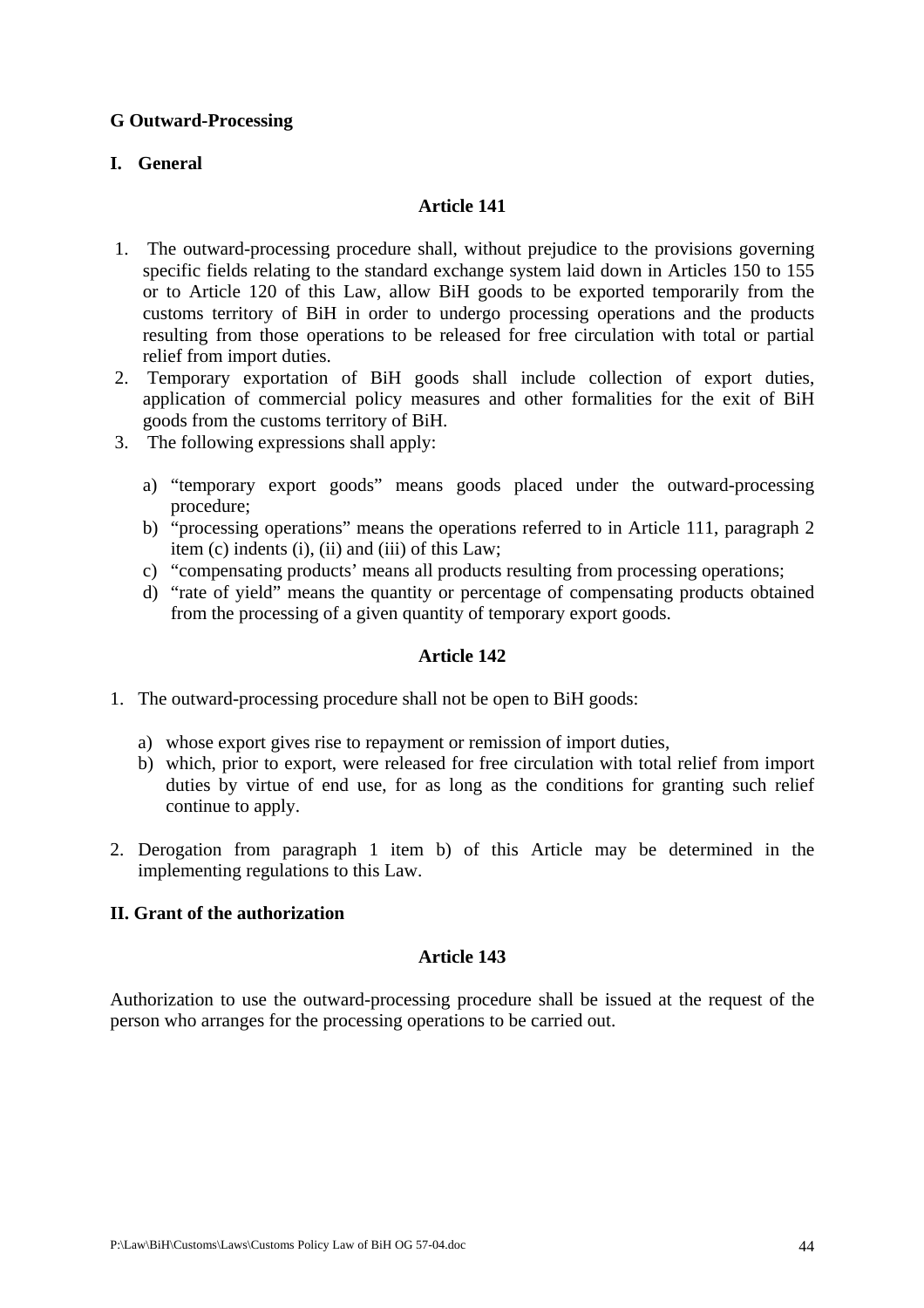Authorization shall be granted only:

- a) to persons registered in BiH;
- b) where it is considered that it will be possible to establish that the compensating products have resulted from processing of the temporary export goods. Cases in which derogation may apply and the conditions under which such derogation shall apply shall be determined in the implementing regulations to this Law;
- c) where authorization to use the outward-processing procedure is not liable seriously to harm the essential interests of BiH processors (economic conditions).

### **III. Operation of the procedure**

#### **Article 145**

- 1. The customs authorities shall specify the period within which the compensating products must be re-imported into the customs territory of BiH. They may extend that period on submission of a duly substantiated request by the holder of the authorization.
- 2. The customs authorities shall set either the rate of yield of the operation or, where necessary, the method of determining that rate.

### **Article 146**

- 1. The total or partial relief from import duties provided for in Article 147, paragraph 1 of this Law shall be granted only where the compensating products are declared for release for free circulation in the name of or on behalf of:
	- a) the holder of the authorization; or
	- b) other person registered in BiH provided that that person has obtained the consent of the holder of the authorization and the conditions of the authorization are fulfilled.
- 2. The total or partial relief from import duties provided for in Article 147 of this Law shall not be granted where one of the conditions or obligations relating to the outwardprocessing procedure is not fulfilled, unless it is established that the failures have no significant effect on the operation of the said procedure.

#### **Article 147**

1. The total or partial relief from import duties provided for in Article 141 of this Law shall be effected by deducting from the amount of the import duties applicable to the compensating products released for free circulation the amount of the import duties that would be applicable on the same date to the temporary export goods if they were imported into the customs territory of BiH from the country in which they underwent the processing operation or last processing operation.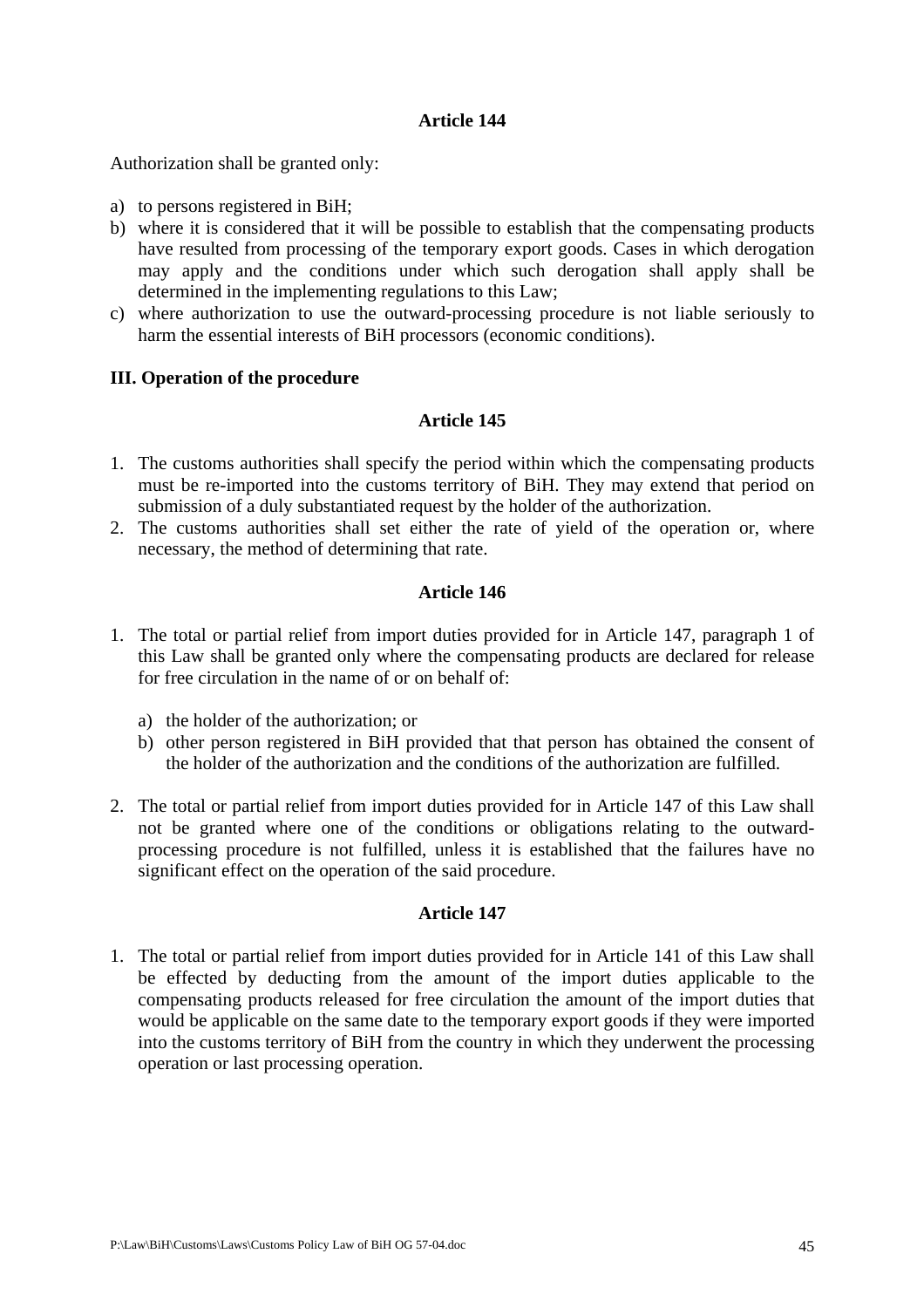2. The amount to be deducted pursuant to paragraph 1 of this Article shall be calculated on the basis of the quantity and nature of the goods in question on the date of acceptance of the declaration placing them under the outward-processing procedure and on the basis of the other elements for calculation of duties applicable to the same on the date of acceptance of the declaration relating to the release for free circulation of the compensating products. The value of the temporary export goods shall be the value accepted for those goods when determining the customs value of the compensating products in accordance with Article 29 paragraph 1 item (b) (i) of this Law or, if the value cannot be determined in that way, the difference between the customs value of the compensating products and the processing costs determined by reasonable means.

### However,

- a) certain charges determined in the implementing regulations to this Law shall not be taken into account in calculating the amount to be deducted;
- b) where, prior to being placed under the outward-processing procedure, the temporary export goods were released for free circulation at a reduced rate by virtue of their end use, and for as long as the conditions for granting the reduced rate continue to apply, the amount to be deducted shall be the amount of import duties actually levied when the goods were released for free circulation.
- 3. Where temporary export goods could qualify on their release for free circulation for a reduced or zero rate of duty by virtue of their end use, that rate shall be taken into account provided that the goods underwent operations consistent with such an end-use in the country where the processing operation or last such operation took place.
- 4. Where compensating products qualify for a preferential tariff measure within the meaning of Article 17, paragraph 4 item c) of this Law and the measure exists for goods falling within the same tariff classification as the temporary export goods, the rate of import duty to be taken into account in establishing the amount to be deducted pursuant to paragraph 1 of this Article shall be that which would apply if the temporary export goods fulfilled the conditions under which that preferential measure may be applied.
- 5. This Article shall be without prejudice to the application of provisions, adopted or liable to be adopted in the context of trade between BiH and other countries, which provide for relief from import duties in respect of certain compensating products.

- 1. Where the purpose of the processing operation is the repair of the temporary export goods, they shall be released for free circulation with total relief from import duties where it is proved to the customs authorities that the goods were repaired free of charge, either because of a contractual or statutory obligation arising from a guarantee or because of a manufacturing defect.
- 2. Paragraph 1 of this Article shall not apply where account was taken of the defect at the time when those goods were first released for free circulation.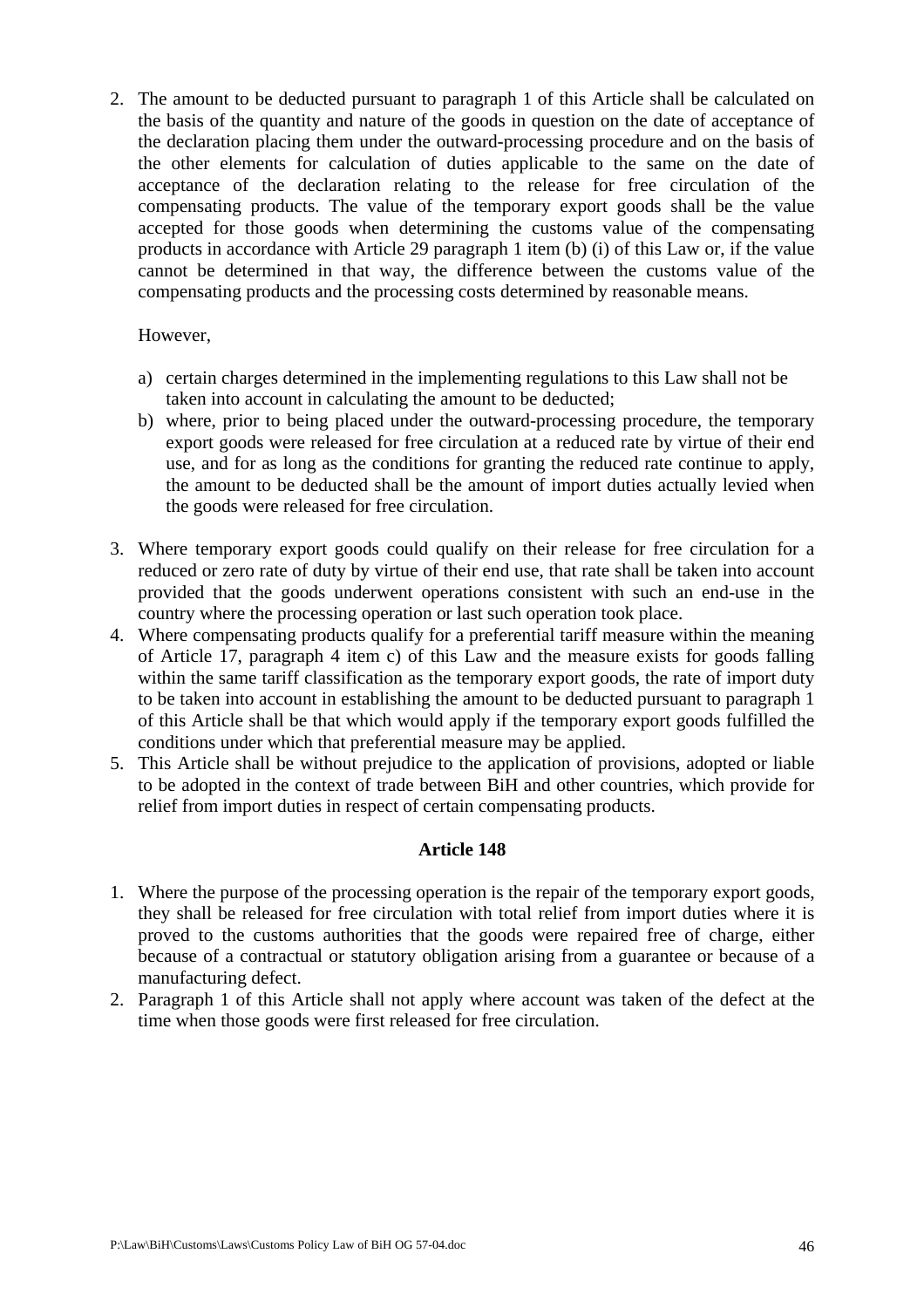- 1. Where the purpose of the processing operation is the repair of temporary export goods and such repair is carried out in return for payment, the partial relief from import duties provided for in Article 141 of this Law shall be granted by establishing the amount of the duties applicable on the basis of the elements for calculation of duties pertaining to the compensating products on the date of acceptance of the declaration of release for free circulation of those products and taking into account as the customs value an amount equal to the repair costs, provided that those costs represent the only consideration provided by the holder of the authorization and are not influenced by any links between that holder and the operator.
- 2. By way of derogation from Article 147 of this Law, the implementing regulations to this Law may be used to determine the cases in and specific conditions under which goods may be released for free circulation following an outward-processing operation, with the cost of the processing operation being taken as the basis for assessment for the purpose of applying the Customs Tariff of BiH.

## **IV. Outward processing with use of the standard exchange system**

### **Article 150**

- 1. Under the conditions laid down in this Section which are applicable in addition to the preceding provisions, the standard exchange system shall permit an imported product, hereinafter referred to as a "replacement product", to replace a compensating product.
- 2. The customs authorities shall allow the standard exchange system to be used where the processing operation involves the repair of BiH goods.
- 3. Without prejudice to Article 155 of this Law, the provisions applicable to compensating products shall also apply to replacement products.
- 4. The customs authorities shall, under the conditions they lay down, permit replacement products to be imported before the temporary export goods are exported (prior importation). In the event of prior importation of a replacement, security shall be provided to cover the amount of the import duties.

# **Article 151**

- 1. Replacement products shall have the same tariff classification, be of the same commercial quality and possess the same technical characteristics as the temporary export goods had the latter undergone the planned repair.
- 2. Where the temporary export goods have been used before export, the replacement products must also have been used and may not be new products. The customs authorities may, however, grant derogation from this rule if the replacement product has been supplied free of charge either because of a contractual or statutory obligation arising from a guarantee or because of a manufacturing defect.

# **Article 152**

Standard exchange shall be authorized only where it is possible to verify that the conditions laid down in Article 151 of this Law are fulfilled.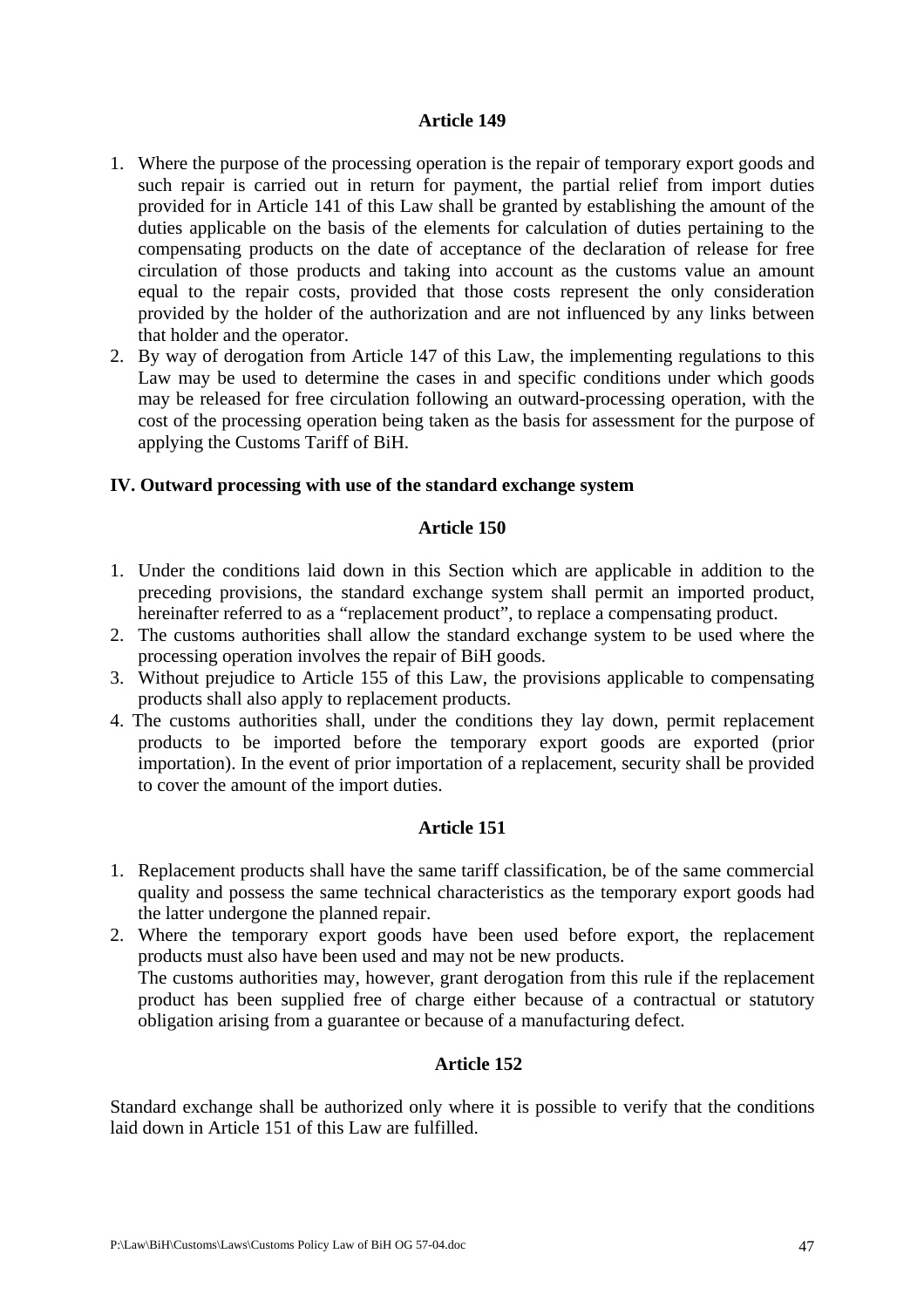- 1. In the case of prior importation, the goods for temporary export shall be exported within a period of two months from the date of acceptance by the customs authorities of the declaration relating to the release of the replacement products for free circulation.
- 2. Where exceptional circumstances so warrant, the customs authorities may, at the request of the person concerned, extend within reasonable limits the period referred to in paragraph 1 of this Article.

#### **Article 154**

In the case of prior importation and where Article 147 of this Law is applied, the amount to be deducted shall be determined on the basis of elements for calculation of duties applicable to the temporary export goods on the date of acceptance of the declaration placing them under the procedure.

### **Article 155**

Article 144 item (b) of this Law shall not apply in the context of standard exchange.

#### **V. Other provision**

### **Article 156**

The procedures provided for within the framework of outward processing shall entail application of commercial policy measures.

### **Section 4 - Export**

## **Article 157**

- 1. The export procedure shall allow BiH goods to leave the customs territory of BiH. Exportation shall involve the application of exit formalities including commercial policy measures and where necessary also the collection of export duties.
- 2. With the exception of goods placed under the outward-processing procedure, all BiH goods intended for export shall be placed under the export procedure.
- 3. The export declaration must be lodged at the customs office responsible for supervising the place where the exporter is registered or where the goods are packed or loaded for export shipment. Derogations shall be determined in the implementing regulations to this Law.
- 4. The cases in which and the conditions under which goods leaving the customs territory of BiH are not subject to export declaration shall be determined in the implementing regulations to this Law.

### **Article 158**

Release for export shall be granted on condition that the goods in question leave the customs territory of BiH in the same condition as when the export declaration was accepted.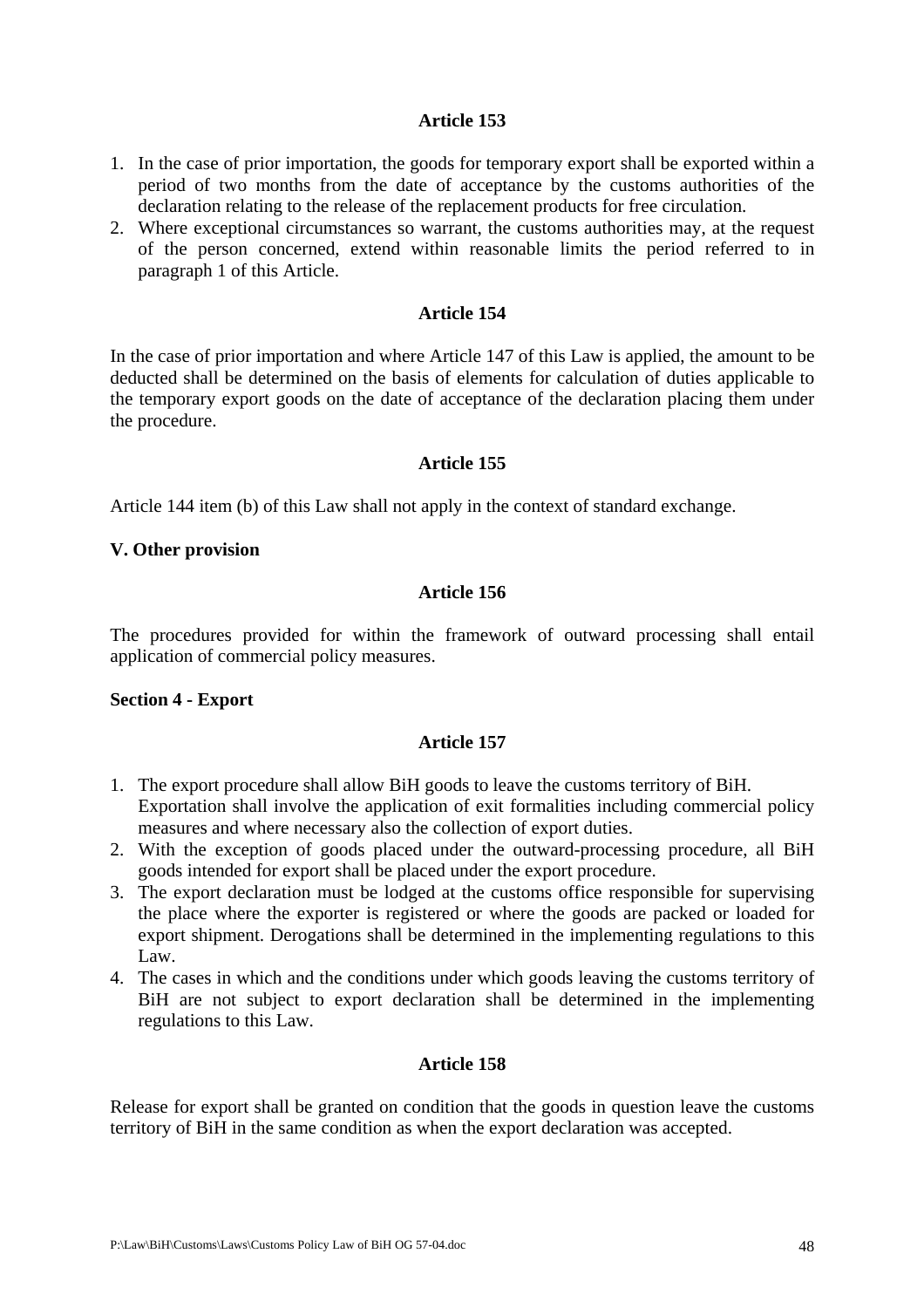## **CHAPTER III - OTHER TYPES OF CUSTOMS-APPROVED TREATMENT OR USE**

#### **Section 1 - Free zones and free warehouses**

### **A. General**

### **Article 159**

Free zones and free warehouses shall be parts of the customs territory of BiH or premises situated in that territory and separated from the rest of it in which:

- a) goods not being BiH goods are considered, for the purpose of import duties and commercial policy import measures, as not being on BiH customs territory, provided they are not released for free circulation or placed under another customs procedure or used or consumed under condition other than those provided for in customs regulations;
- b) BiH goods for which such provision is made under BiH legislation governing specific fields qualify, by virtue of being placed in a free zone or free warehouse, for measures normally attaching to the export of goods.

#### **Article 160**

- 1. The Council of Ministers of Bosnia and Herzegovina at the proposal of the Governing Board may designate parts of the customs territory of BiH as free zones or authorise the establishment of free warehouses.
- 2. The Council of Ministers of Bosnia and Herzegovina, at the proposal of the Governing Board shall determine the area covered by each zone. Premises which are to be designated as free warehouses must be approved by the Governing Board.
- 3. Free zones with the exception of those designated in accordance with Article 162 of this Law, shall be enclosed. The customs authorities shall define the entry and exit points of each free zone or free warehouse.
- 4. The construction of any building in a free zone shall require the prior approval of the customs authorities.

- 1. The perimeter and the entry and exit points of free zones, except the free zones designated in accordance with Article 162 of this Law, and of free warehouses shall be subject to supervision by the customs authorities.
- 2. Persons and means of transport entering or leaving a free zone or free warehouse may be subjected to a customs check.
- 3. Access to a free zone or free warehouse may be denied to persons who do not provide every guarantee necessary for compliance with the rules provided for in this Law and other regulations.
- 4. The customs authorities may check goods entering, leaving or remaining in a free zone or free warehouse. To enable such checks to be carried out, copies of the documents relating to and accompanying the goods entering or leaving shall be handed to, or kept at the disposal of, the customs authority by any person designated for this purpose by that authority. Where such checks are required, the goods shall be made available to the customs authorities.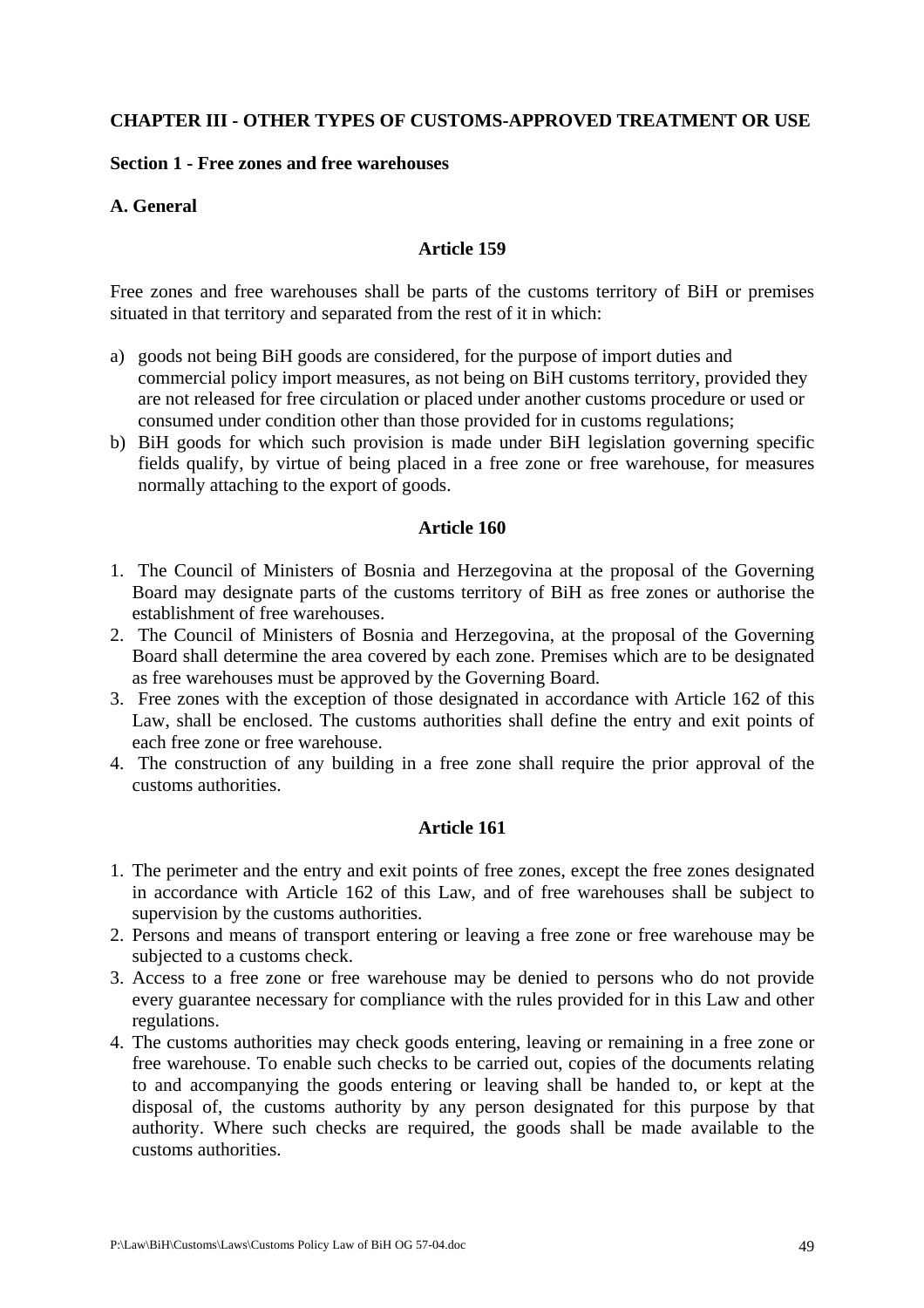1. The customs authorities may designate free zones in which customs checks and formalities shall be carried out and the provisions concerning customs debt applied in accordance with the requirements of the customs warehousing procedure.

Articles 164, 169 and 172 of this Law shall not apply to the free zones thus designated.

2. Provisions regarding free zones in Articles 34, 35 and 197 of this Law shall not apply to free zones referred to in paragraph 1 of this Article.

## **B. Placing of goods in free zones or free warehouses**

## **Article 163**

- 1. Both BiH and goods not being BiH goods may be placed in a free zone or free warehouse.
- 2. The customs authorities may require that goods which present a danger or are likely to spoil other goods or which, for other reasons, require special facilities be placed in premises specially equipped to receive them.

### **Article 164**

- 1. Without prejudice to Article 161 paragraph 4 of this Law, goods entering a free zone or free warehouse need not be presented to the customs authorities, nor need a customs declaration be lodged.
- 2. Goods shall be presented to the customs authorities and undergo the prescribed customs formalities only where:
	- a) they have been placed under a customs procedure which is discharged when they enter a free zone or free warehouse; however, where that customs procedure permits exemption from the obligation to present goods, such presentation shall not be required;
	- b) they have been placed in a free zone or free warehouse on the authority of a decision to grant repayment or remission of import duties;
	- c) they qualify for the measures referred to in Article 159 item (b) of this Law.
- 3. The customs authorities may require goods to be notified about the goods being subject to payment of export duties and/or implementation of export provisions.
- 4. At the request of the party concerned, the customs authorities shall certify the BiH or status of goods not being BiH goods placed in a free zone or free warehouse.

### **C. Operation of free zones and free warehouses**

### **Article 165**

There shall be no limit to the length of time goods may remain in free zones or free warehouses.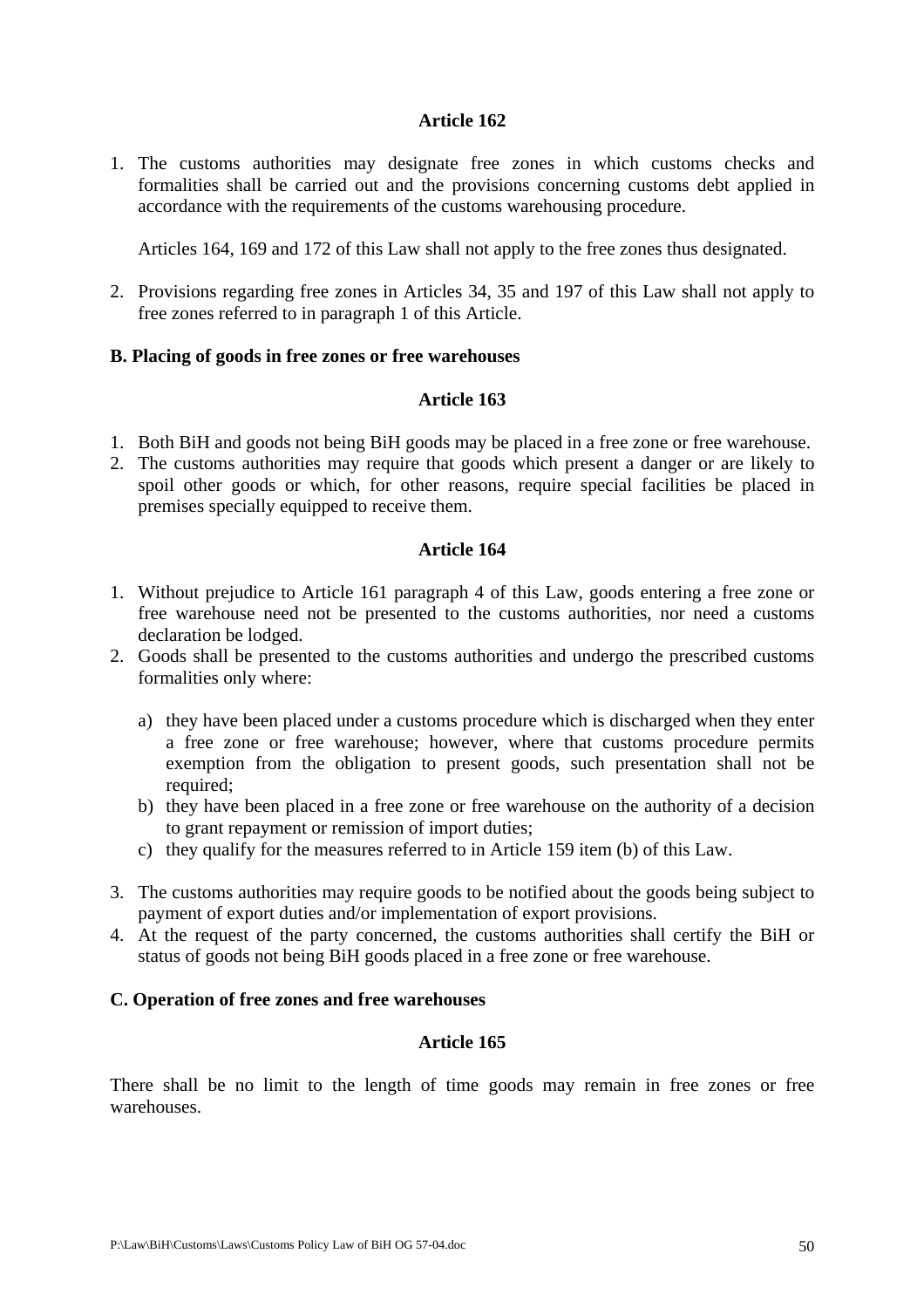- 1. Any industrial, commercial or service activity shall, under the conditions laid down in this Law and other regulations, be authorised in a free zone or free warehouse. The carrying on of such activities shall be notified in advance to the customs authorities.
- 2. The customs authorities may impose certain prohibitions or restrictions on the activities referred to in paragraph 1 of this Article, having regard to the nature of the goods concerned or the requirements of customs supervision.
- 3. The customs authorities may prohibit persons who do not provide the necessary guarantees of compliance with the provisions laid down in this Law and other regulations from carrying on an activity in a free zone or free warehouse.

# **Article 167**

- 1. Goods not being BiH goods placed in a free zone or free warehouse may, while they remain in a free zone or free warehouse may:
	- a) be released for free circulation under the conditions laid down by that procedure and by Article 171 of this Law;
	- b) undergo the usual forms of handling referred to in Article 106, paragraph 1 of this Law without authorisation;
	- c) be placed under the inward-processing procedure under the conditions laid down by that procedure;
	- d) be placed under the procedure for processing under customs control under the conditions laid down by that procedure;
	- e) be placed under the temporary importation procedure under the conditions laid down by that procedure;
	- f) be abandoned in accordance with Article 174 of this Law;
	- g) be destroyed, provided that the person concerned supplies the customs authorities with all the information they judge necessary.
- 2. Where goods are placed under one of the procedures referred to in paragraph 1 item (c), (d) or (e) of this Article, the customs authorities may, in so far as is necessary to take account of the operating and customs supervision conditions of the free zones or free warehouses, adapt the control arrangements laid down.

### **Article 168**

Where Article 167 of this Law is not applied, goods not being BiH goods and the BiH goods referred to in 159 item (b) of this Law shall not be consumed or used in free zones or free warehouses.

### **Article 169**

1. All persons carrying on an activity, including the storage, working or processing, or sale or purchase of goods in a free zone or free warehouse, shall keep stock records in a form approved by the customs authorities. Goods shall be entered in the stock records as soon as they are brought into the premises of such person. The stock records shall enable the customs authorities to identify the goods, and must record their movements.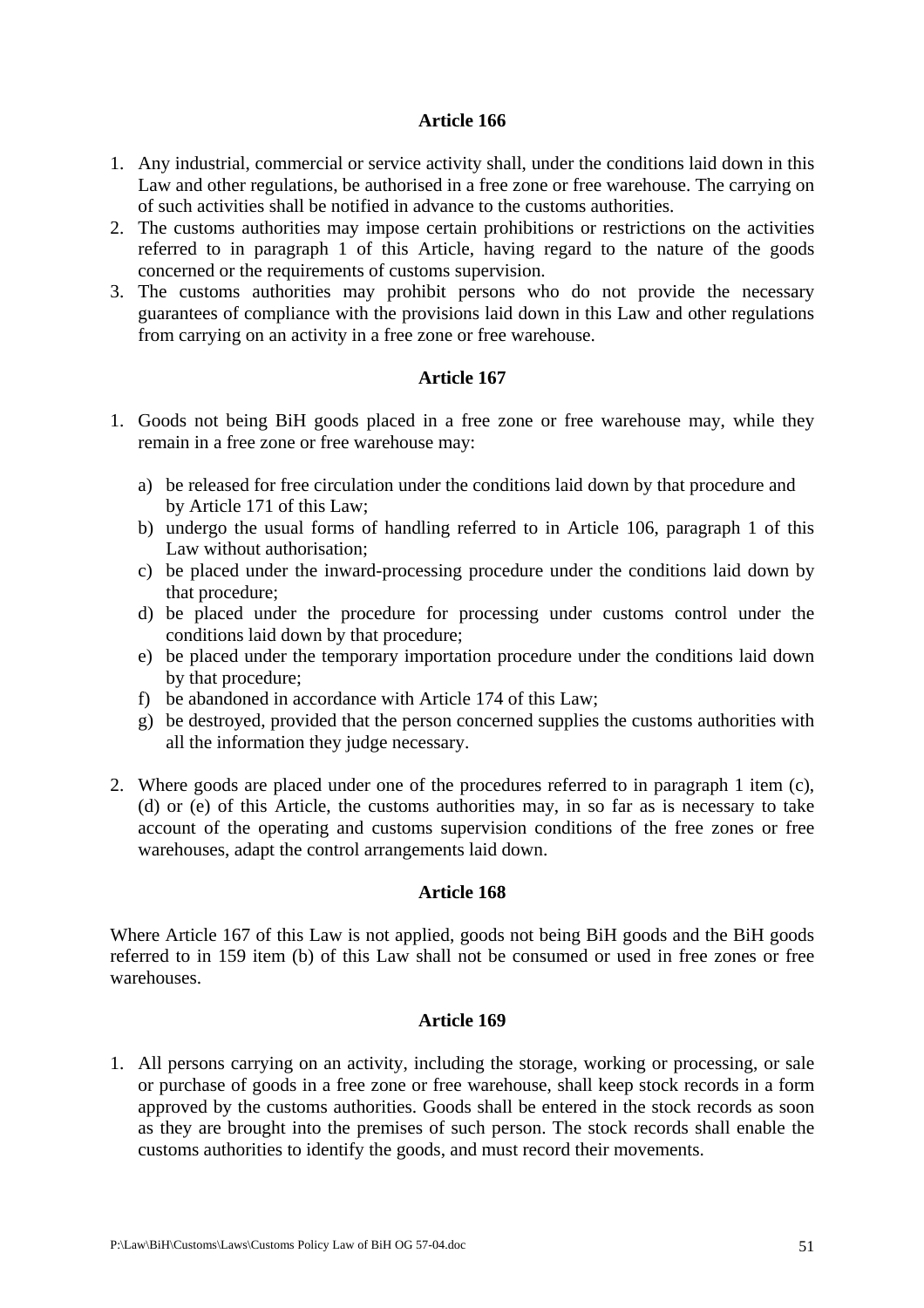2. Where goods are transhipped within a free zone, the documents relating to the operation shall be kept at the disposal of the customs authorities. The short-term storage of goods in connection with such transhipment shall be considered to be an integral part of the operation.

## **D. Removal of goods from free zones or free warehouses**

## **Article 170**

- 1. Without prejudice to special provisions adopted under customs legislation governing specific fields, goods leaving a free zone of free warehouse may be:
	- a) exported or re-exported from the customs territory of BiH; or
	- b) brought into another part of the customs territory of BiH.
- 2. The provisions of the third Part, with the exception of Articles 45 to 50 of this Law where BiH goods are concerned, shall apply to goods brought into other parts of that territory except in the case of goods which leave that zone by sea or air without being placed under a transit or other customs procedure.

## **Article 171**

- 1. Where a customs debt is incurred in respect of goods not being BiH goods and the customs value of such goods is based on a price actually paid or payable which includes the cost of warehousing or of preserving goods while they remain in the free zone or free warehouse, such costs shall not be included in the customs value if they are shown separately from the price actually paid or payable for the goods.
- 2. Where the said goods have undergone, in a free zone or free warehouse, one of the usual forms of handling within the meaning of Article 106, paragraph 1 of this Law, the nature of the goods, the customs value and the quantity to be taken into consideration in determining the amount of import duties shall, at the request of the declarant and provided that such handling was covered by an authorisation granted in accordance with paragraph 2 of Article 106 of this Law, be those which would be taken into account in respect of those goods, at the time referred to in Article 207 of this Law, had they not undergone such handling. Derogations from this provision may, however, be determined in the implementing regulations to this Law.

- 1. Where goods are brought into or returned to another part of the customs territory of BiH or placed under a customs procedure, the certificate referred to in Article 164, paragraph 4 of this Law may be used as proof of the BiH or status of such goods not being BiH goods.
- 2. Where it is not proved by the certificate or other means that the goods have BiH or status of goods not being BiH goods, the goods shall be considered to be:
	- a) BiH goods, for the purposes of payment of export duties, applying export licences and other export measures laid down under the commercial policy;
	- b) goods not being BiH goods in all other cases.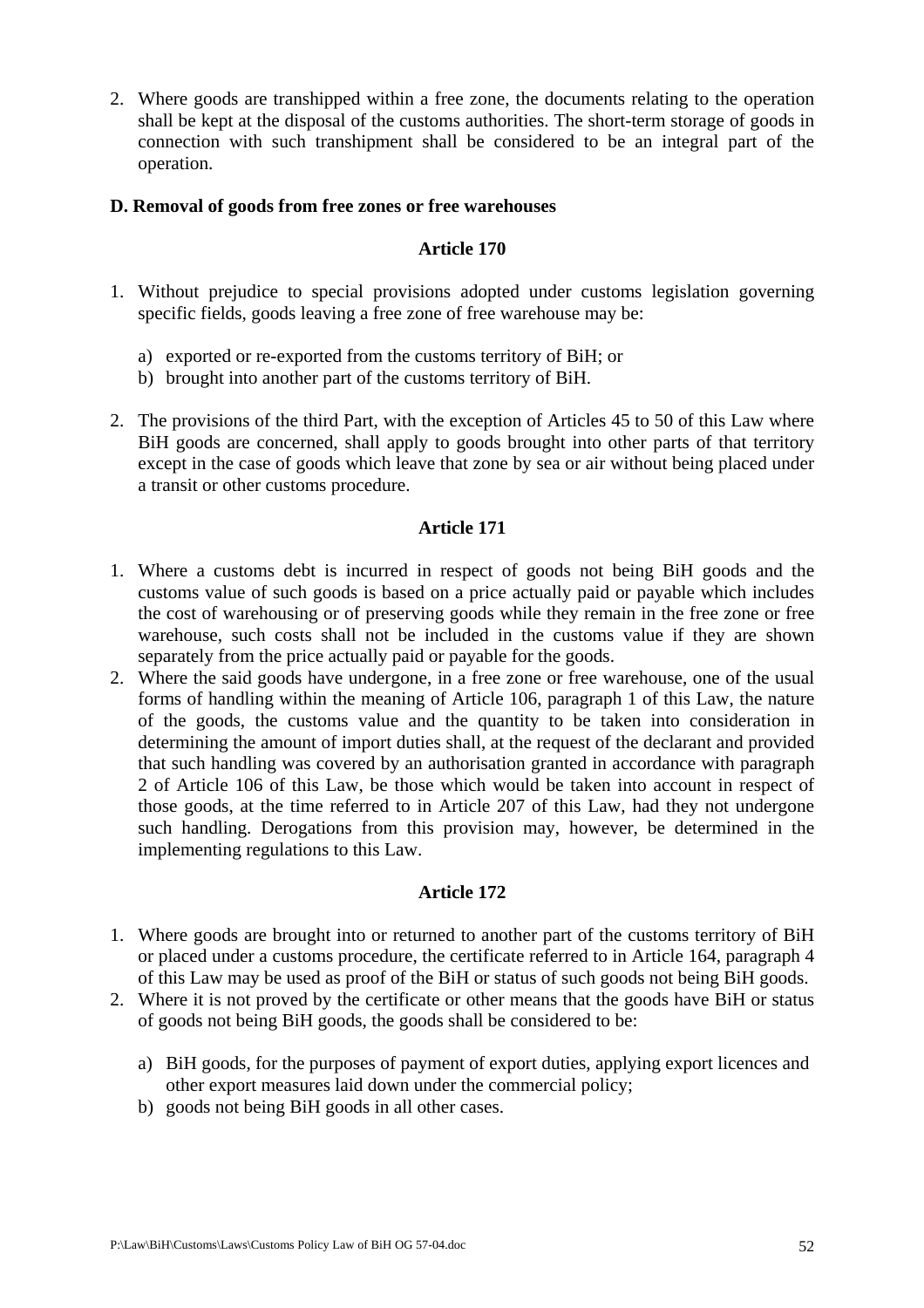The customs authorities shall satisfy themselves that the rules governing exportation or reexportation are respected where goods are exported or re-exported from a free zone or free warehouse.

## **Section 2 - Re-exportation, destruction and abandonment**

## **Article 174**

- 1. Goods not being from BiH may be:
	- a) re-exported from the customs territory of BiH;
	- b) destroyed;
	- c) abandoned to competent authority where legislation in force makes provision to that effect.
- 2. Re-exportation shall, where necessary, involve application of the formalities laid down for goods leaving, including commercial policy measures.Cases in which goods not being BiH goods may be placed under a suspensive arrangement with a view to non-application of commercial policy measures on exportation may be determined in the implementing regulations to this Law.
- 3. Save in cases determined in the implementing regulations to this Law, re-exportation or destruction shall be the subject of prior notification of the customs authorities. The customs authorities shall prohibit re-exportation should the formalities or measures referred to in paragraph 2 of this Article so provide. Where goods placed under customs procedure with economic impact when on BiH customs territory are intended for reexportation, a customs declaration within the meaning of Articles 56 to 75 of this Law shall be lodged. In such cases, Article 157, paragraphs 3 and 4 of this Law shall apply.

Abandonment shall be put into effect in accordance with the BiH provisions in force.

- 4. Destruction or abandonment shall not entail any expense for the competent authority.
- 5. Any waste or scrap resulting from destruction shall be assigned a customs-approved treatment or use prescribed for goods not being BiH goods.

It shall remain under customs supervision until the time laid down in Article 34, paragraph 2 of this Law.

# **FIFTH PART**

# **GOODS LEAVING THE CUSTOMS TERRITORY OF BIH**

### **Article 175**

Goods leaving the customs territory of BiH shall be subject to customs supervision. They may be the subject of checks by the customs authorities in accordance with the provisions in force. They shall leave the said territory using, where necessary, the route determined by the customs authorities and in accordance with the procedures laid down by those authorities.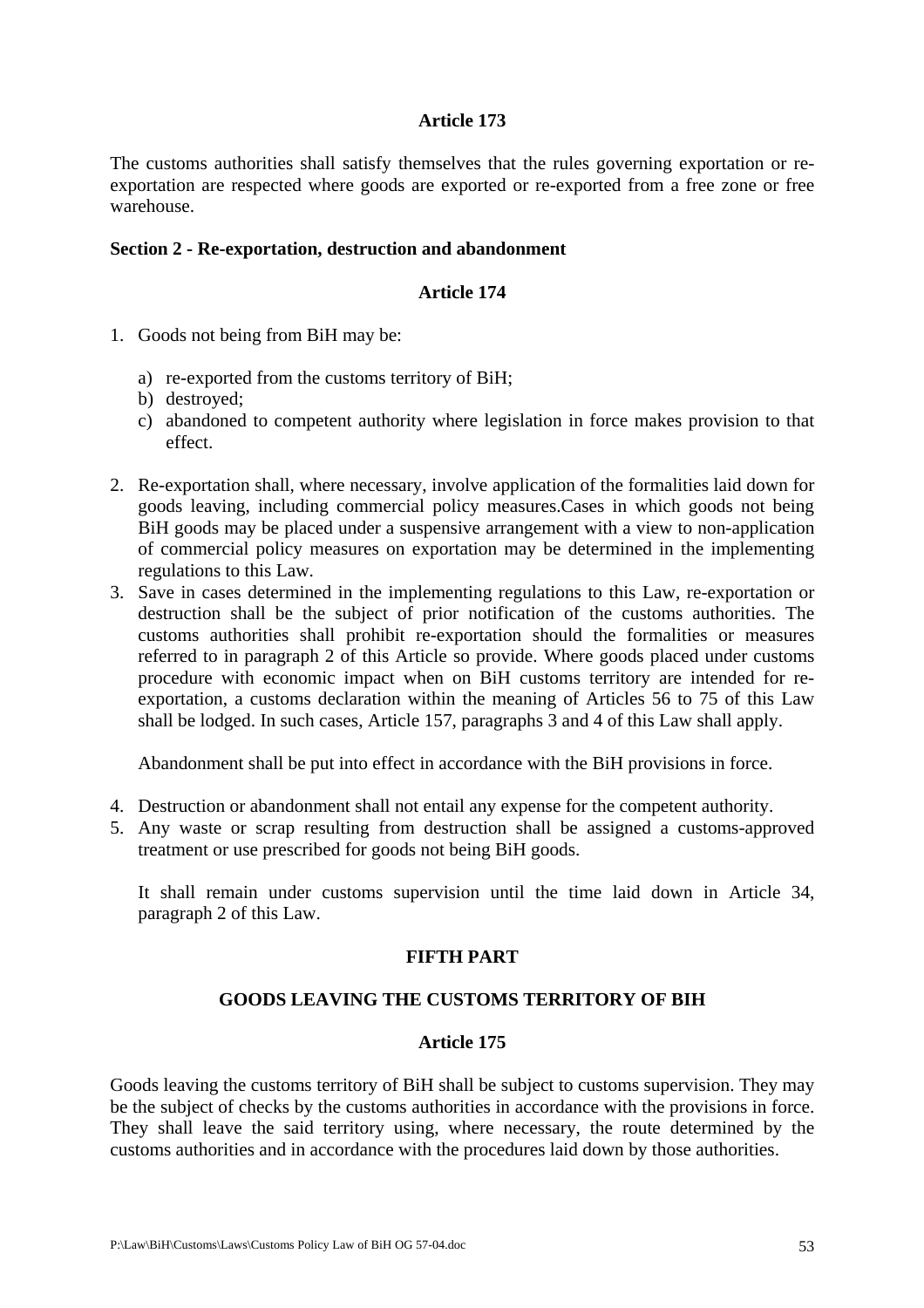### **SIXTH PART**

## **PRIVILEGED OPERATIONS**

### **CHAPTER I - RELIEFS FROM CUSTOMS DUTY**

## **Article 176**

- 1. Equipment released for free circulation representing an investment by a foreign person, except for passenger vehicles, entertainment and slot machines, shall be granted relief from payment of import duty;
- 2. Goods released for free circulation for military and police forces and penitentiary institution and completely financed by donors shall be relieved from payment of import duty, and goods released for free circulation used for demining;
- 3. Goods released for free circulation for projects of rebuilding and reconstruction of BiH shall be relieved from payment of import duty if the project:
	- a) is adopted by the Council of Ministers of Bosnia and Herzegovina;
	- b) is completely financed by foreign donors or financed by international developments banks.
- 4. Products and goods specified in Annex to this Law shall be relieved from payment of import duty
- 5. The Council of Ministers at the proposal of the Governing Board shall prescribe closer provisions on the procedure for issuing a Decision by the customs authorities on granting the relief from payment of import duty from paragraphs 1 to 4 of this Article.

# **CHAPTER 2 - RETURNED GOODS**

### **Article 177**

- 1. BiH goods which, having been exported from the customs territory of BiH, are returned to that territory and released for free circulation within a period of three years shall, at the request of the person concerned, be granted relief from import duties.
- 2. By way of derogation from paragraph 1 of this Article:
	- a) the three-year period may be exceeded in order to take account of special circumstances;
	- b) in cases where, prior to their exportation from the customs territory of BiH, the returned goods had been released for free circulation at reduced or zero import duties because of their use for a particular purpose, exemption from duty under paragraph 1 of this Article shall be granted only if they are to be re-imported for the same purpose;

In cases where the purpose for which the goods in question are to be imported is no longer the same, the amount of import duties chargeable upon them shall be reduced by any amount levied on the goods when they were first released for free circulation. Should the latter amount exceed that levied on the entry for free circulation of returned goods, no refund shall be granted.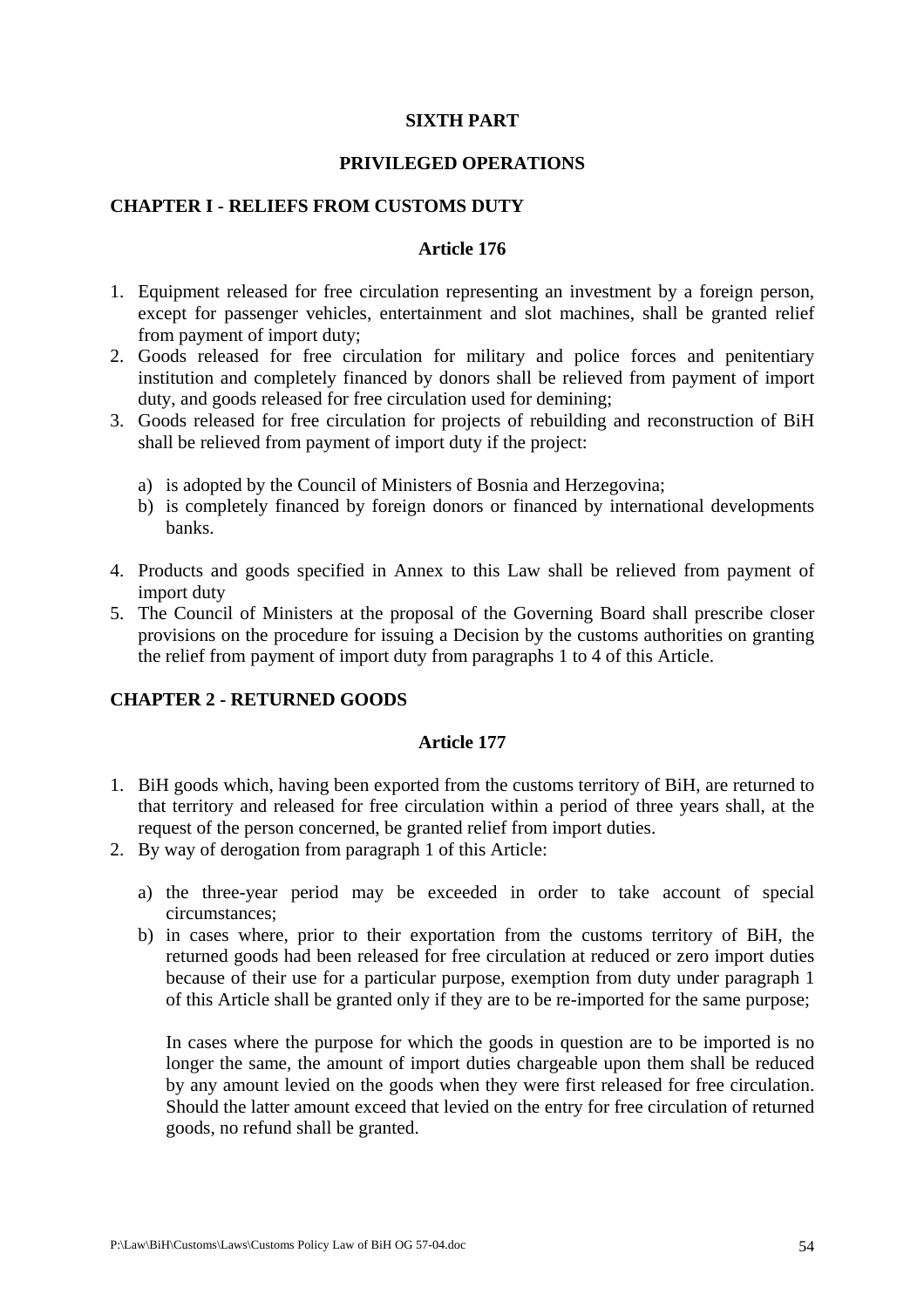- 3. The relief from import duties provided for in paragraph 1 of this Article shall not be granted in the case of:
	- a) goods exported from the customs territory of BiH under the outward-processing procedure unless those goods remain in the state in which they were exported;
	- b) goods which have been subject of a BiH measure involving their exportation to other countries. The circumstances in which and the conditions under which this requirements may be waived shall be determined in the implementing regulations to this Law.

The relief from import duties provided for in Article 177 of this Law shall be granted only if goods are re-imported in the state in which they were exported. The circumstances in which and the conditions under which this requirement may be waived shall be determined in the implementing regulations to this Law.

## **Article 179**

- 1. Articles 177 and 178 of this Law shall apply, mutatis mutandis, to compensating products originally exported or re-exported subsequent to an inward-processing procedure.
- 2. The amount of import duties legally owed shall be determined on the basis of the rules which are applied under the inward-processing procedure, the date of re-export being regarded as the date of release for free circulation.

# **CHAPTER 3 - PRODUCTS OF SEA-FISHING AND OTHER PRODUCTS TAKEN FROM THE SEA**

### **Article 180**

Without prejudice to Article 20, paragraph 2 item (f) of this Law, the following shall be exempt from import duties when they are released for free circulation:

- a) products of sea-fishing and other products taken from the territorial sea of a foreign country by vessels registered or recorded in BiH and flying the flag of BiH;
- b) products obtained from products referred to in item (a) of this paragraph on board factory ships fulfilling the conditions laid down in that item.

# **SEVENTH PART**

### **CUSTOMS DEBT**

### **CHAPTER I - SECURITY TO COVER CUSTOMS DEBT**

- 1. Where, in accordance with customs rules, the customs authorities require security to be provided in order to ensure payment of a customs debt, such security shall be provided by the person who is liable or who may become liable for that debt.
- 2. The customs authorities shall require only one security to be provided in respect of one customs debt.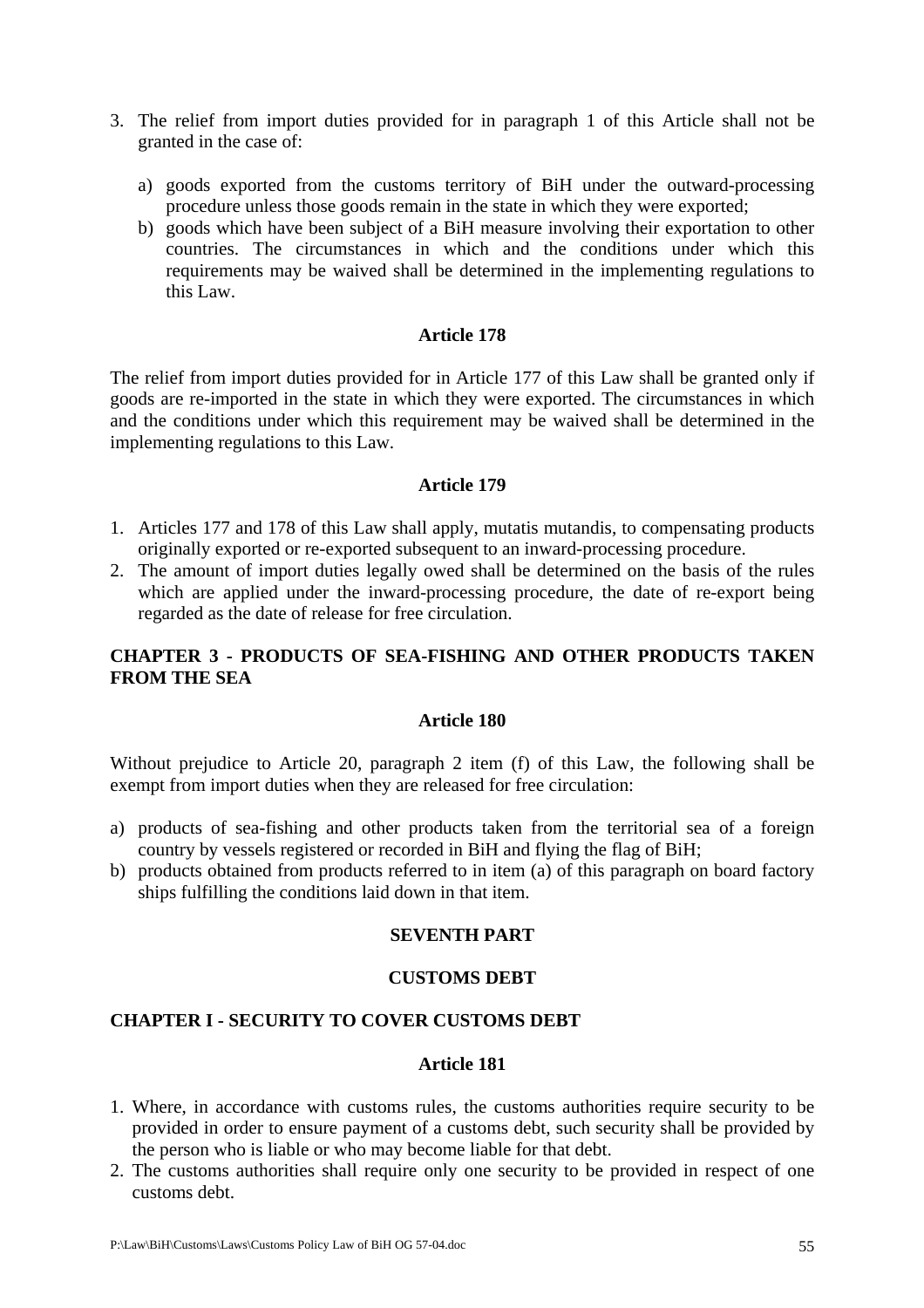- 3. The customs authorities may authorise the security to be provided by a person other than the person from whom it is required.
- 4. When an administrative authority, including local administration, is the person who has incurred or who may be incur a customs debt, no security shall be requested.
- 5. The customs authorities may waive the requirement for provision of security where the amount to be secured does not exceed 1.000 KM.

- 1. Where customs legislation provides that the provision of security is optional, such security shall be required at the discretion of the customs authorities in so far as they consider that a customs debt which has been or may be incurred is not certain to be paid within the prescribed period.
- 2. If the security referred to in paragraph 1 of this Article is not required, the customs authorities may nevertheless require from the person referred to in Article 181, paragraph 1 of this Law to state that he shall comply with the obligations which that person is legally obliged to fulfil according to this Law.
- 3. The security referred to in paragraph 1 of this Article shall be required:
	- a) at the time of application of the rules requiring such security to be provided; or
	- b) at any subsequent time when the customs authorities find that the customs debt which has been or may be incurred is not certain to be paid within the prescribed period.

## **Article 183**

At the request of the person referred to in Article 181, paragraph 1 or 3 of this Law the customs authorities shall allow comprehensive security to be provided to cover two or more operations in respect of which a customs debt has been or may be incurred.

- 1. Where customs legislation makes it compulsory for security to be provided, and taking into account specific provisions laid down for transit in accordance with the implementing regulations to this Law, the customs authorities shall fix the amount of security at a level equal to:
	- a) the precise amount of the customs debt or debts in question where that amount can be established with certainty at the time when the security is required;
	- b) in other cases the maximum amount, as estimated by the customs authorities, of the customs debt or debts which have been or may be incurred.
- 2. Where comprehensive security is provided for customs debts which vary in amount over time, the amount of such security shall be set at a level enabling the customs debts in question to be covered at all times.
- 3. Where customs legislation provides that the provision of security is optional and the customs authorities require security to be provided, the amount of the security shall be fixed by those authorities so as not to exceed the level provided for in paragraph 1 of this Article.
- 4. The circumstances in which and the conditions under which an individual guarantee voucher may be used shall be determined in the implementing regulations to this Law.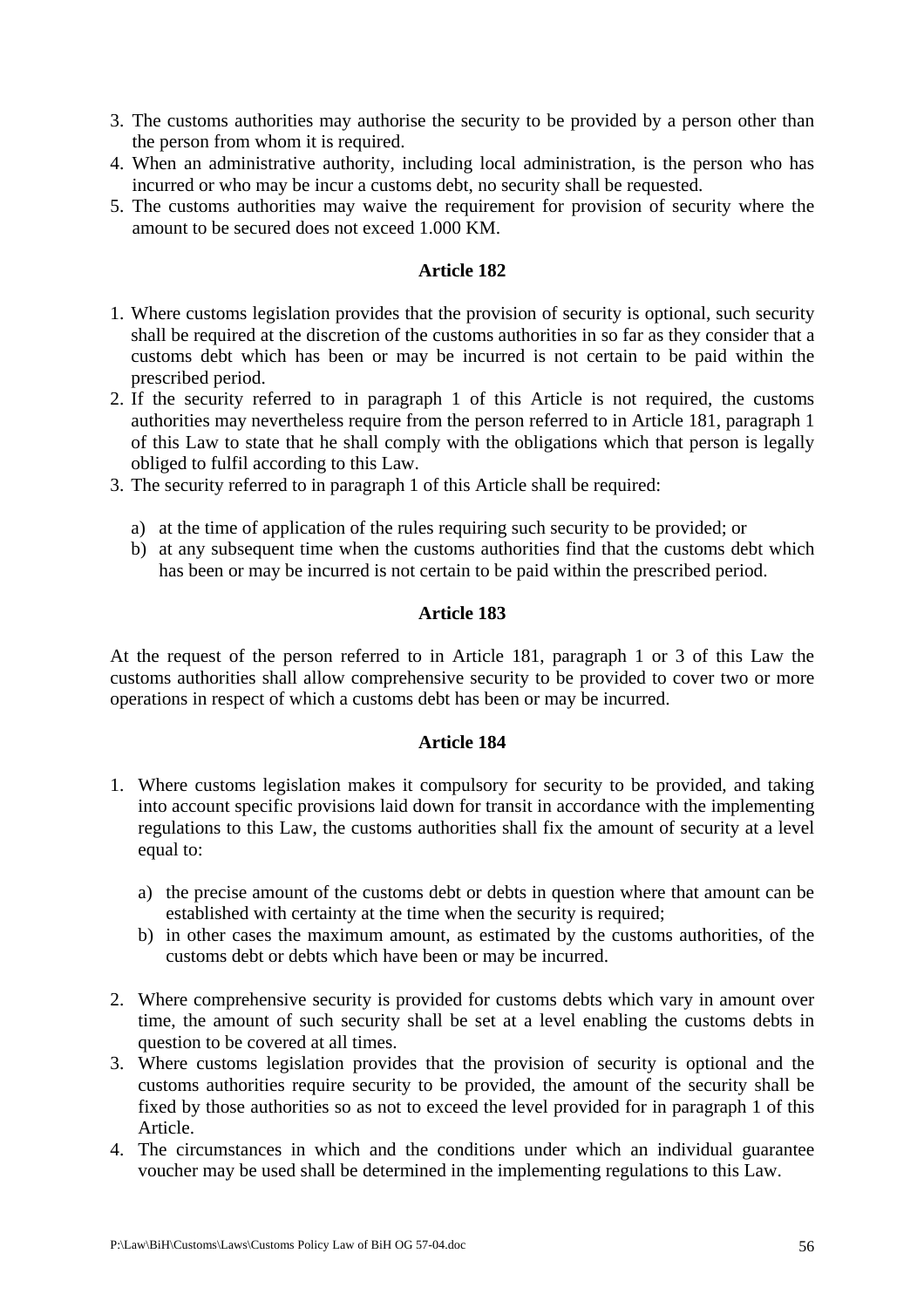Security may be provided by either:

- a) a cash deposit; or
- b) a guarantor

### **Article 186**

- 1. A cash deposit shall be made in the BiH currency or in an appropriate amount of foreign currency according to the exchange rates in force published by the BiH Central Bank. The following shall be deemed equivalent to a cash deposit:
	- a) submission of a cheque the payment of which is guaranteed by the institution on which it is drawn in any manner acceptable to the customs authorities;
	- b) submission of any other instrument recognised by those authorities as a means of payment.
- 2. Security in the form of a cash deposit or payment deemed equivalent to a cash deposit shall be given in accordance with the provisions in force in BiH.

### **Article 187**

- 1. The guarantor shall undertake in writing to pay jointly and severally with the debtor the secured amount of a customs debt, which falls to be paid.
- 2. The guarantor must be a third person registered in BiH.
- 3. The customs authorities may refuse the guarantor or type of security proposed where it is uncertain whether the guarantor will ensure payment of the customs debt within the prescribed period.

#### **Article 188**

- 1. The person required to provide security shall be free to choose between the types of security laid down in Article 185 of this Law.
- 2. The customs authorities may refuse to accept the type of security proposed where it is incompatible with the proper functioning of specific customs procedure. The same shall apply as regards the security proposed. The customs authorities may require that the type of security chosen be maintained for a specific period.

- 1. Where the rules adopted in the implementing regulations to this Law so provide, the customs authorities may accept types of security other than those referred to in Article 185 of this Law where they ensure that the customs debt will be paid.
- 2. The customs authorities shall refuse the security proposed by the debtor where they consider that such security is uncertain to ensure payment of the customs debt.
- 3. Subject to the same reservation referred to in paragraph 2 of this Article, the customs authorities may accept a cash deposit without the conditions laid down in Article 186, paragraph 1 of this Law being fulfilled.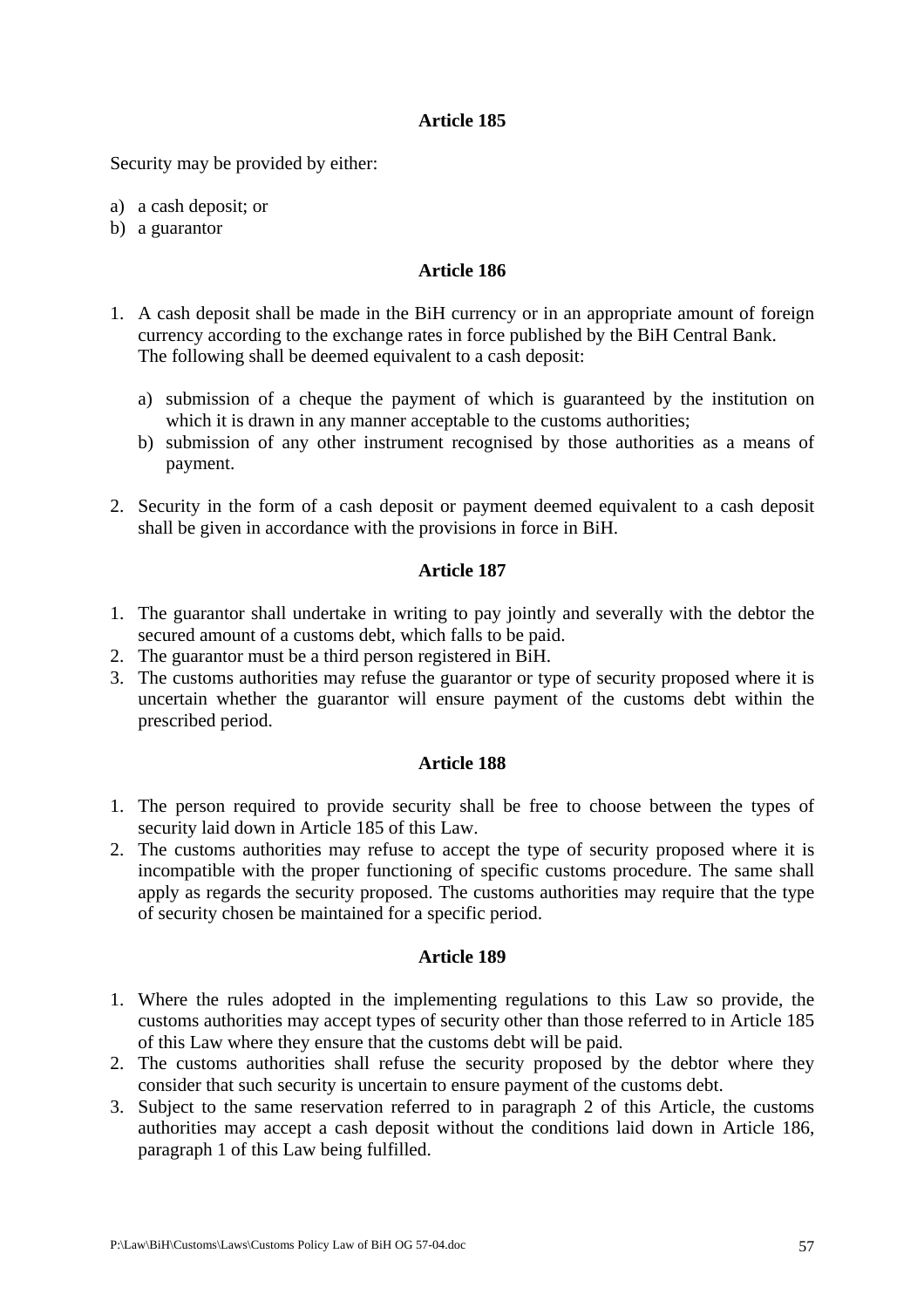Where the customs authorities establish that the security provided does not ensure, or is no longer certain or sufficient to ensure, payment of the customs debt within the prescribed period, they shall require the person referred to in Article 181, paragraph 1 of this Law, at his option, to provide additional security or to replace the original security with a new security.

#### **Article 191**

- 1. The security shall not be released until such time as the customs debt in respect of which it was given is extinguished or can no longer arise. Once the customs debt is extinguished or can no longer arise, the security shall be released forthwith.
- 2. Once the customs debt has been extinguished in part or may arise only in respect of part of the amount which has been secured, part of the security shall be released accordingly at the request of the person concerned, unless the amount involved does not justify such action.

### **Article 192**

Provisions derogating from those contained in this chapter shall, where necessary, be adopted in the implementing regulations to this Law in order to take account of international conventions.

## **CHAPTER II - INCURRENCE OF A CUSTOMS DEBT**

- 1. A customs debt on importation shall be incurred through:
	- a) the release for free circulation of goods liable to import duties, or
	- b) the placing of such goods under the temporary importation procedure with partial relief from import duties.
- 2. A customs debt shall be incurred at the time of acceptance of the customs declaration in question.
- 3. The debtor shall be the declarant. In the event of indirect representation, the person in whose name the customs declaration is made shall also be a debtor.
- 4. Where a customs declaration in respect of one of the procedures referred to in paragraph 1 of this Article is drawn up on the basis of information which leads to all or part of the duties legally owed not being collected, the persons who provided the information required to draw up the declaration and who knew, or who ought reasonably to have known that such information was false, may also be considered debtors in accordance with the BiH provisions in force.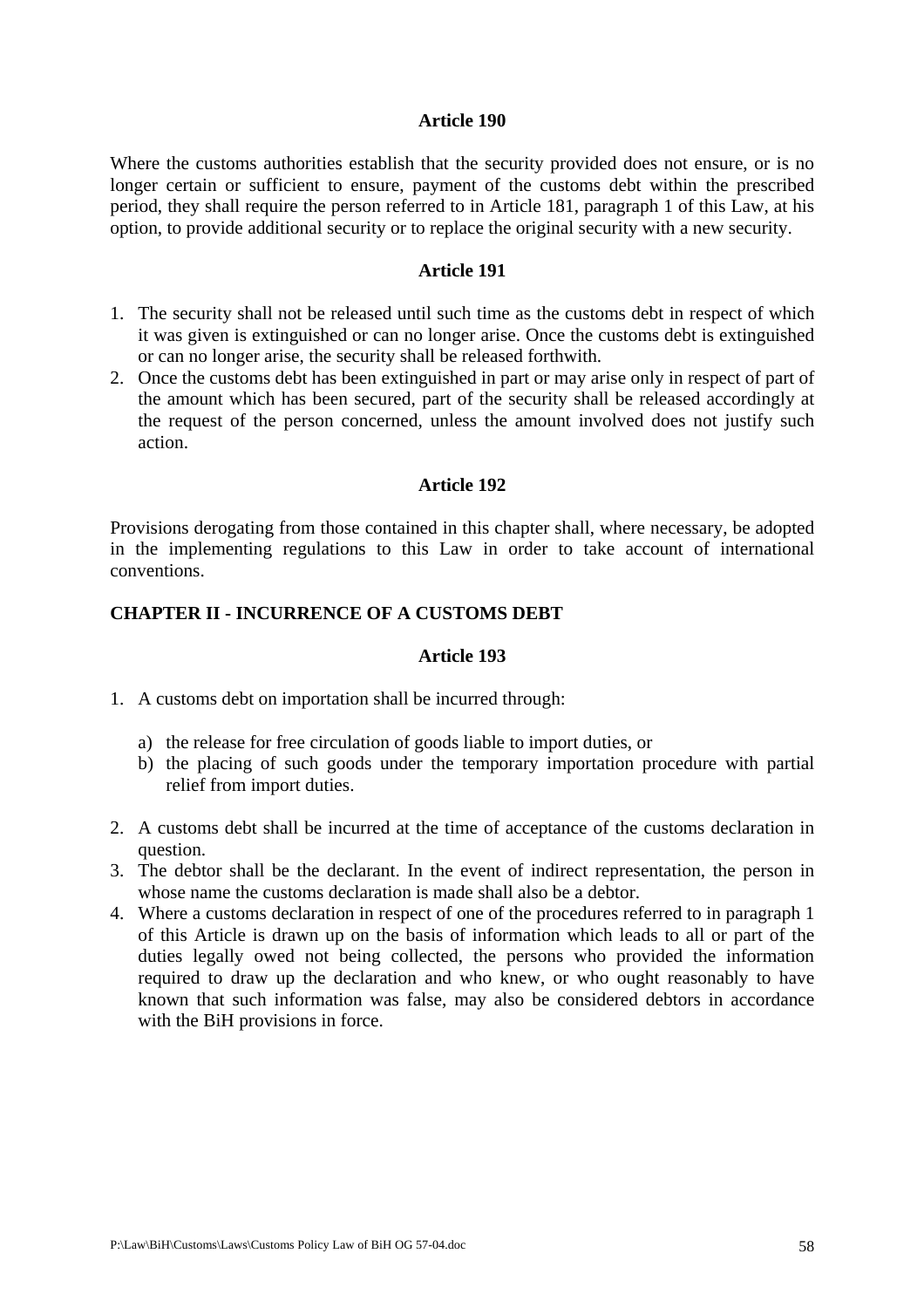- 1. A customs debt on importation shall be incurred through:
	- a) the unlawful introduction into the customs territory of BiH of goods liable to import duties; or
	- b) the unlawful introduction into another part of that territory of such goods located in a free zone or free warehouse.

For the purpose of this Article, the expression "unlawful introduction" means any introduction in violation of the provisions of Articles 35 to 38 and Article 170, paragraph 1, item (b) of this Law.

- 2. The customs debt shall be incurred at the moment when the goods are unlawfully introduced.
- 3. The debtors shall be:
	- a) the person who introduced such goods unlawfully;
	- b) any persons who participated in the unlawful introduction of the goods and who were aware or should reasonably have been aware that such introduction was unlawfull; and
	- c) any persons who acquired or held such goods and who were aware or should reasonably have been aware at the time of acquiring or receiving the goods that they had been introduced unlawfully.

# **Article 195**

- 1. A customs debt on importation shall be incurred through the unlawful removal from customs supervision of goods liable to import duties.
- 2. The customs debt shall be incurred at the moment when the goods are removed from customs supervision.
- 3. The debtors shall be:
	- a) the person who removed the goods from customs supervision;
	- b) any persons who participated in such removal and who were aware or should reasonably have been aware that the goods were being removed from customs supervision;
	- c) any persons who acquired or held such goods and who were aware or should reasonably have been aware at the time of acquiring or receiving the goods that they had been removed from customs supervision; and
	- d) where appropriate, the person required to fulfil the obligations arising from temporary storage of the goods or from the use of the customs procedure under which those goods are placed.

- 1. A customs debt on importation, in cases other than those referred to in Article 195 of this Law, shall be incurred through:
	- a) non-fulfilment of one of the obligations arising, in respect of goods liable to import duties, from their temporary storage or from the use of the customs procedure under which they are placed; or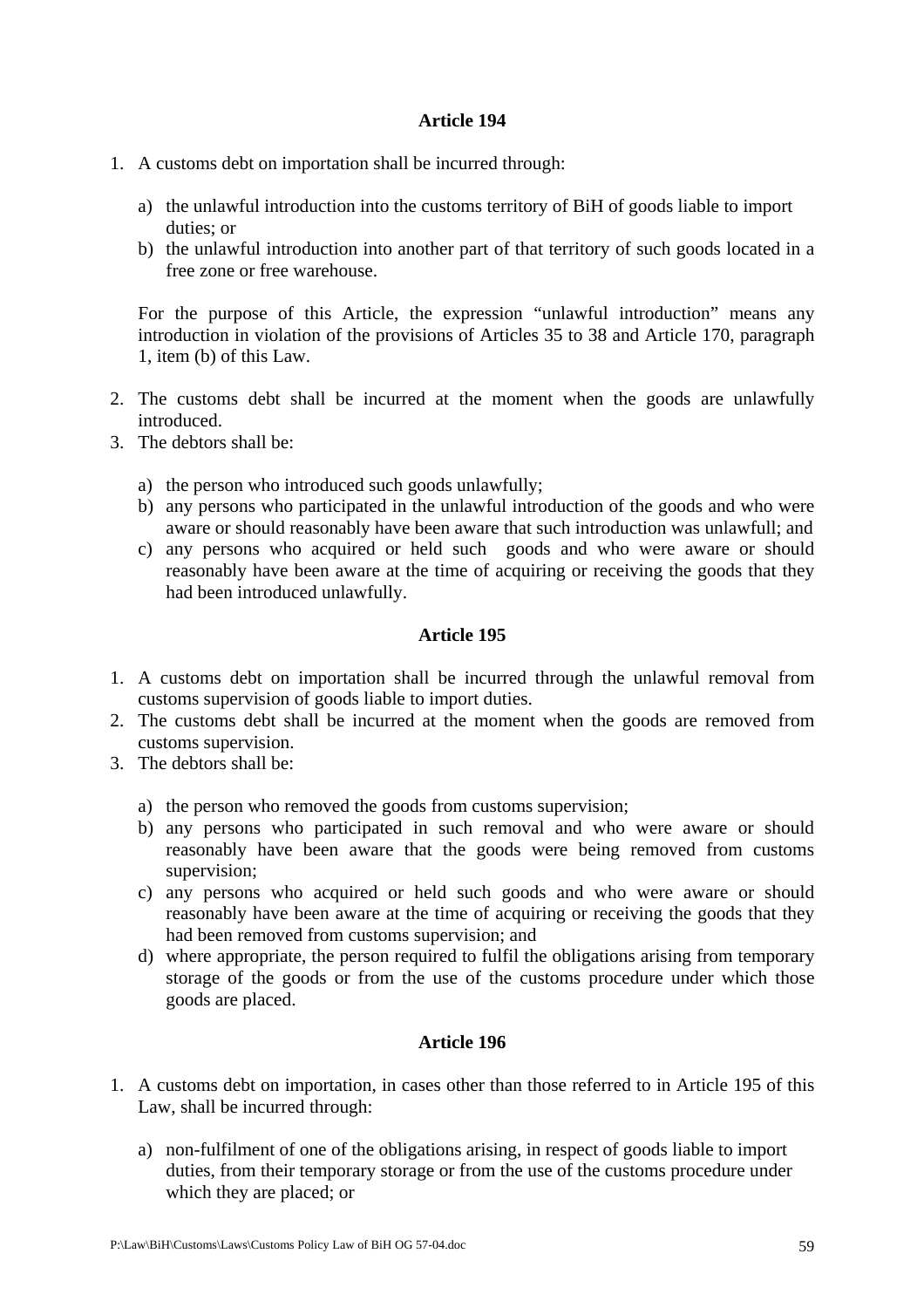b) non-compliance with a condition governing the placing of the goods under that procedure or the granting of a reduced or zero rate of import duties by virtue of the end-use of the goods.

unless it is established that those failures have no significant effect on the correct operation of the temporary storage or specific customs procedure.

- 2. The customs debt shall be incurred either at the moment when the obligation whose nonfulfilment gives rise to the customs debt ceases to be met or at the moment when the goods are placed under the customs procedure concerned where it is established subsequently that a condition governing the placing of the goods under the said procedure or the granting of a reduced or zero rate of import duties by virtue of the end-use of the goods was not in fact fulfilled.
- 3. The debtor shall be the person who is required, according to the circumstances, either to fulfil the obligations arising, in respect of goods liable to import duties, from their temporary storage or from the use of the customs procedure under which they have been placed, or to comply with the conditions governing the placing of the goods under that procedure.

# **Article 197**

1. A customs debt on importation shall be incurred through the consumption or use, in a free zone or free warehouse, of goods liable to import duties, under conditions other than those laid down by the legislation in force.

Where goods disappear and where their disappearance cannot be explained to the satisfaction of the customs authorities, those authorities may regard the goods as having been consumed or used in the free zone or free warehouse.

- 2. The debt shall be incurred at the moment when the goods are consumed or are first used under conditions other than those laid down by the legislation in force.
- 3. The debtor shall be the person who consumed or used the goods and any persons who participated in such consumption or use and who were aware or should reasonably have been aware that the goods were being consumed or used under conditions other than those laid down by the legislation in force.
- 4. Where customs authorities regard goods which have disappeared as having been consumed or used in the free zone or free warehouse and it is not possible to apply the preceding paragraph 3 of this Article, the person liable for payment of the customs debt shall be the last person known to these authorities to have been in possession of the goods.

- 1. By way of derogation from Articles 194 and 196, paragraph 1 item (a) of this Law, no customs debt on importation shall be deemed to be incurred in respect of specific goods where the person concerned proves that the non-fulfilment of the obligations which arise from:
	- a) the provisions of Articles 35 to 38 and Article 170,paragraph 1, item ( b) of this Law; or
	- b) keeping the goods in question in temporary storage; or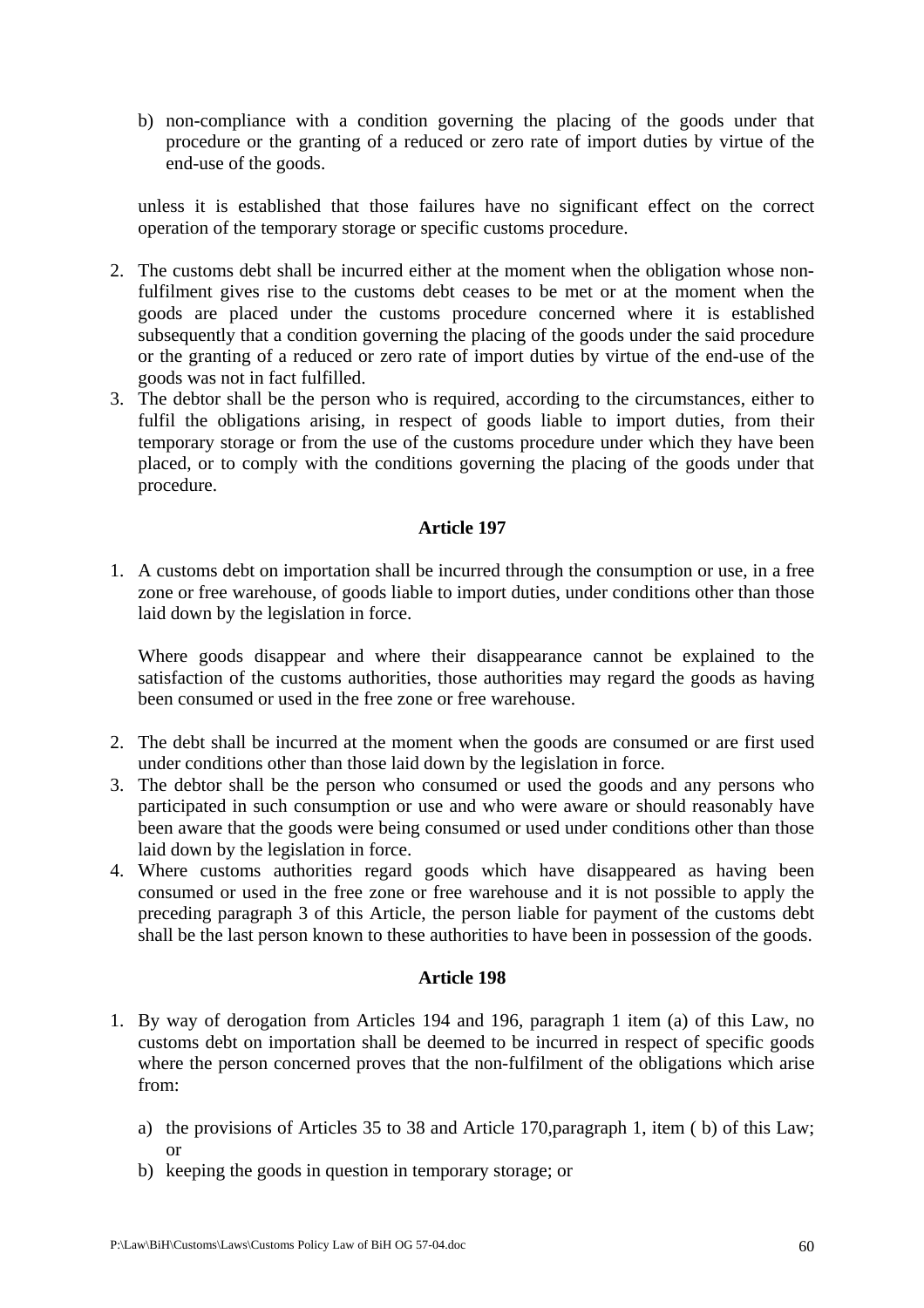- c) the use of the customs procedure under which the goods have been placed, results from the total destruction or irretrievable loss of the said goods as a result of the actual nature of the goods or unforeseeable circumstances or force majeure, or as a consequence of authorisation by the customs authorities.
- 2. For the purposes of paragraph 1 of this Article, goods shall be irretrievably lost when they are rendered unusable by any person.
- 3. Nor shall a customs debt on importation be deemed to be incurred in respect of goods released for free circulation at a reduced or zero rate of import duties by virtue of their end-use, where such goods are exported or re-exported with the permission of the customs authorities.

Where, in accordance with Article 198, paragraph 1 of this Law, no customs debt is deemed to be incurred in respect of goods released for free circulation at a reduced or zero rate of import duties on account of their end-use, any scrap or waste resulting from such destruction shall be deemed to be goods not being BiH goods.

## **Article 200**

- 1. Where in accordance with Article 195 or 196 of this Law, a customs debt is incurred in respect of goods released for free circulation at a reduced rate of import duties on account of their end-use, the amount paid when the goods were released for free circulation shall be deducted from the amount of the customs debt.
- 2. The provision from paragraph 1 of this Article shall apply mutatis mutandis where a customs debt is incurred in respect of scrap and waste resulting from the destruction of such goods.

# **Article 201**

- 1. A customs debt on exportation shall be incurred through the exportation from the customs territory of BiH, under cover of customs declaration, of goods liable to export duties.
- 2. The customs debt shall be incurred at the time when such customs declaration is accepted.
- 3. The debtor shall be the declarant. In the event of indirect representation, the person on whose behalf the declaration is made shall also be a debtor.

- 1. Customs debt on exportation shall be incurred through the removal from the customs territory of BiH of goods liable to export duties without a customs declaration.
- 2. The customs debt shall be incurred at the time when the said goods actually leave that territory.
- 3. The debtor shall be:
	- a) the person who removed the goods; and
	- b) any persons who participated in such removal and who were aware or should have been aware that a customs declaration had not been but should have been lodged.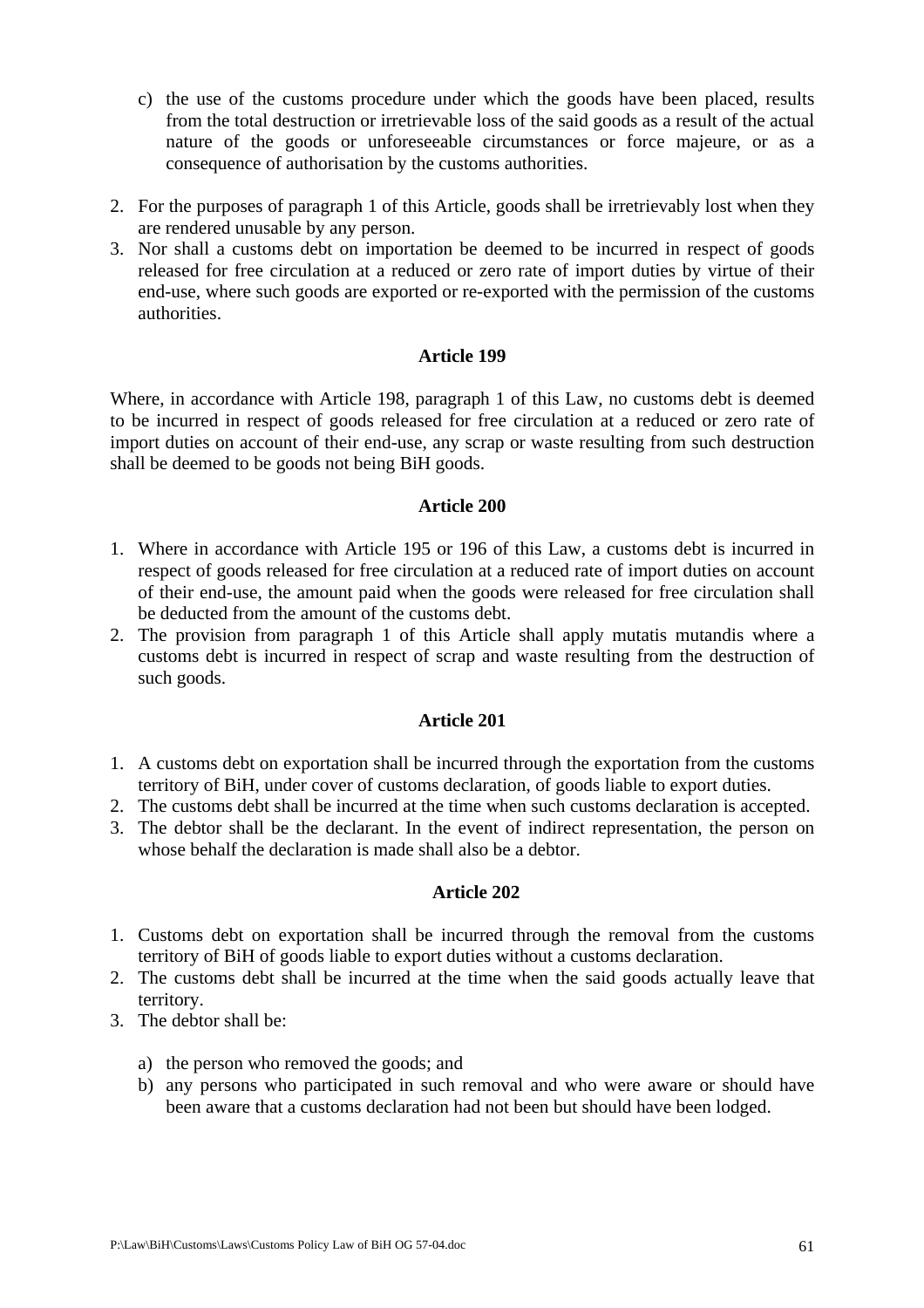- 1. Customs debt on exportation shall be incurred through failure to comply with the conditions under which the goods were allowed to leave the customs territory of BiH with total or partial relief from export duties.
- 2. The debt shall be incurred at the time when the goods reach a destination other than that for which they were allowed to leave the customs territory of BiH with total or partial relief from export duties or should the customs authorities be unable to determine that time. the expiry of the time limit set for the production of evidence that the conditions entitling the goods to such relief have been fulfilled.
- 3. The debtor shall be the declarant. In the event of indirect representation, the person on whose behalf the declaration is made shall also be a debtor.

## **Article 204**

- 1. The customs debt referred to in Articles 193 to 197 and Articles 201 to 203 of this Law shall be incurred even if it relates to goods subject to measures of prohibition or restriction on importation or export of any kind whatsoever.
- 2. No customs debt shall be incurred on the unlawful introduction into the customs territory of BiH of counterfeit currency or of narcotic drugs and psychotropic substances which do not enter into the economic circuit strictly supervised by the competent authorities with a view to their use for medical and scientific purposes.
- 3. For the purposes of criminal law as applicable to customs offences, the customs debt shall nevertheless be deemed to have been incurred where, under the criminal law, customs duties provide the basis for determining penalties, or the existence of a customs debt is grounds for taking criminal proceedings.

### **Article 205**

Where customs legislation provides for favourable tariff treatment of goods by reason of their nature or end-use or for relief or total or partial exemption from import or export duties pursuant to Articles 18, 79, 141 or 176 to 179 of this Law, such favourable tariff treatment, relief or exemption shall also apply in cases where a customs debt is incurred pursuant to Articles 194 to 197 of this Law, on condition that the behaviour of the person concerned involves neither fraudulent dealing nor obvious negligence and he proves that the other conditions for the application of favourable treatment, relief or exemption have been satisfied.

### **Article 206**

Where several persons are liable for payment of one customs debt, they shall be jointly and severally liable for such debt.

### **Article 207**

1. Save as otherwise expressly provided by this Law and without prejudice to paragraph 2 of this Article, the amount of the import or export duties applicable to goods shall be determined on the basis of the rules of assessment appropriate to those goods at the time when the customs debt in respect of them is incurred.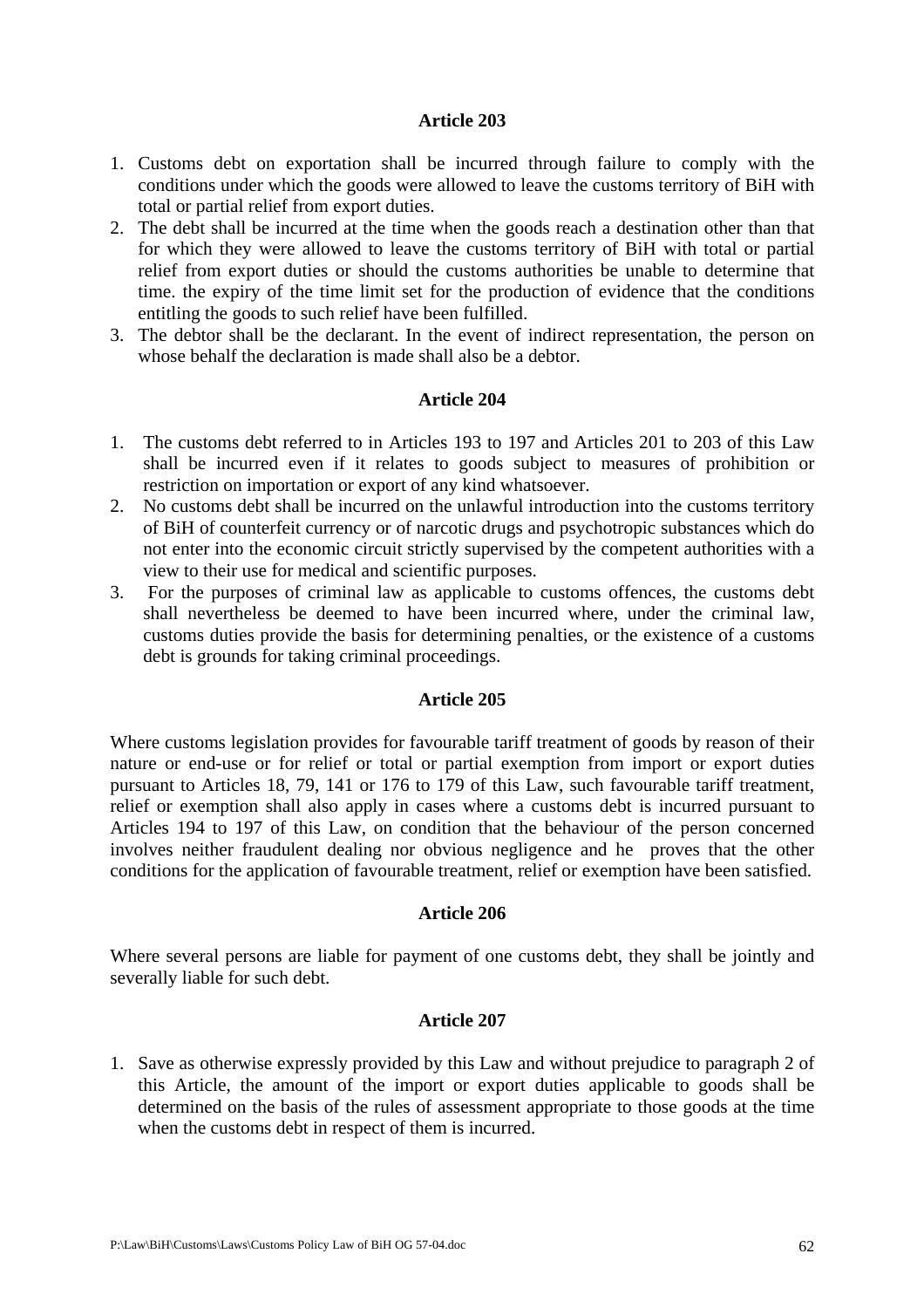2. Where it is not possible to determine precisely when the customs debt is incurred, the time to be taken into account in determining the rules of assessment appropriate to the goods concerned shall be the time when the customs authorities conclude that the goods are in a situation in which a customs debt is incurred.

However, where the information available to the customs authorities enables them to establish that the customs debt was incurred prior to the time when they reached that conclusion, the amount of the import or export duties payable on the goods in question shall be determined on the basis of the rules of assessment appropriate to the goods at the earliest time when existence of the customs debt arising from the situation may be established from the information available.

3. Interest on arrears shall be calculated on the amount of duties not being paid within the prescribed period of time at the rate to be determined by Governing Board for each day of delay, in order to prevent the wrongful acquisition of a financial advantage through deferment of the date on which the customs debt was incurred or entered in the accounts.

## **Article 208**

- 1. A customs debt shall be incurred:
	- a) at the place where the events from which it arises occur;
	- b) where it is not possible to determine that place, at the place where the customs authorities conclude that the goods are in a situation in which a customs debt is incurred;
	- c) if the goods have been entered for a customs procedure which has not been discharged, and the place cannot be determined pursuant to item (a) and (b) of this paragraph within a period of time determined, at the place where the goods were either placed under that procedure concerned or were introduced into BiH customs territory under that procedure.
- 2. Where the information available to the customs authorities enables them to establish that the customs debt was already incurred when the goods were in another place at an earlier date, the customs debt shall be deemed to have been incurred at the place which may be established as the location of the goods at the earliest time when existence of the customs debt may be established.

- 1. In so far as agreements concluded between BiH and certain other countries provide for the granting on importation into those countries of preferential tariff treatment for goods originating in BiH within the meaning of such agreements, on condition that, where they have been obtained under the inward-processing procedure, goods not being BiH goods incorporated in the said originating goods are subject to payment of the import duties payable thereon, the validation of the documents necessary to enable such preferential tariff treatment to be obtained in other countries shall cause a customs debt on importation to be incurred.
- 2. The moment when such customs debt is incurred shall be deemed to be the moment when the customs authorities accept the export declaration relating to the goods in question.
- 3. The debtor shall be the declarant. In the event of indirect representation, the person in whose name the declaration is made shall also be a debtor.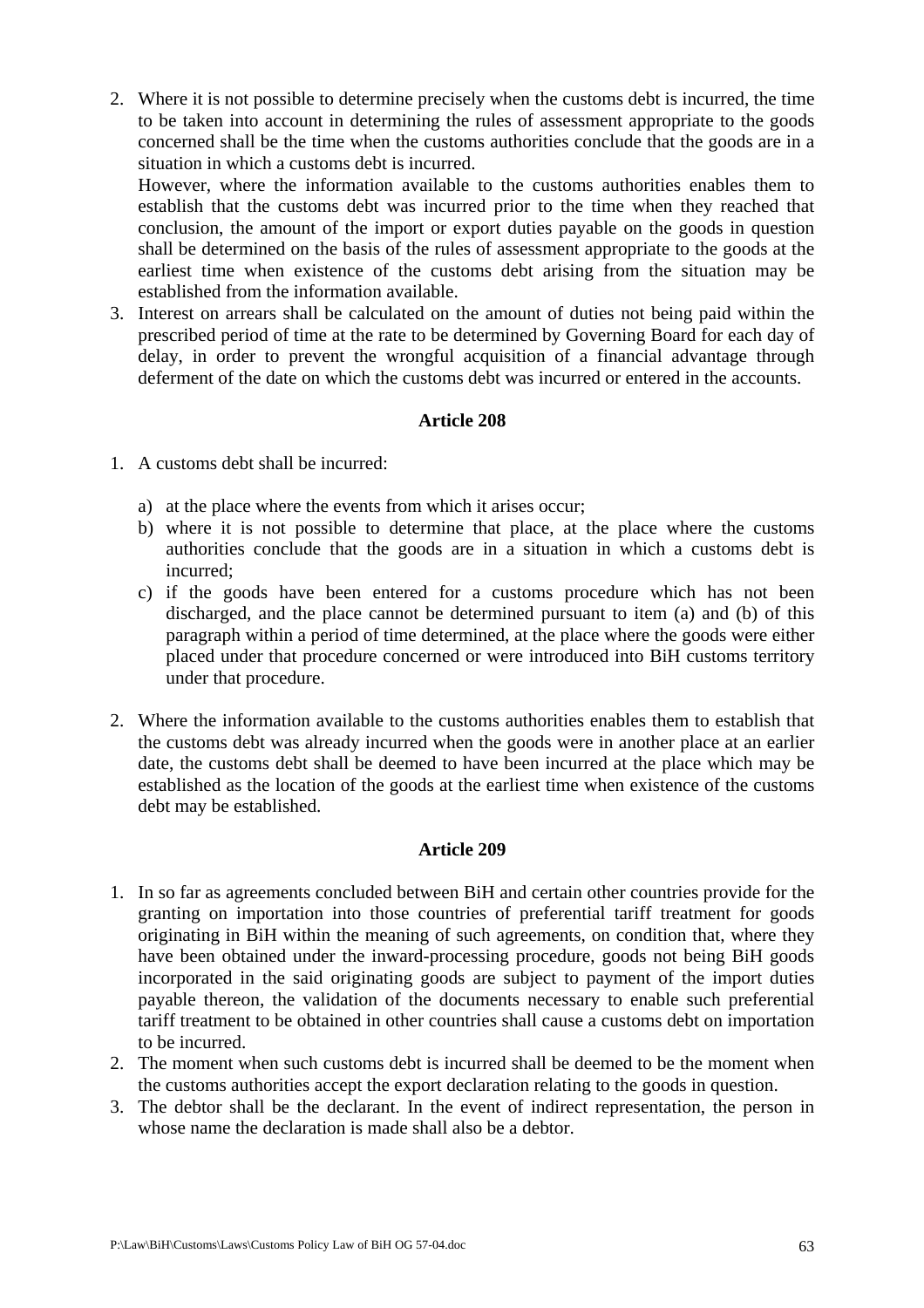4. The amount of the import or export duties corresponding to this customs debt shall be determined under the same conditions as in the case of a customs debt resulting from the acceptance, on the same date, of the declaration for release for free circulation of the goods concerned for the purpose of terminating the inward-processing procedure.

# **CHAPTER III - RECOVERY OF THE AMOUNT OF THE CUSTOMS DEBT**

## **Section 1 - Entry in the accounts and communication of the amount of duty to the debtor**

## **Article 210**

- 1. Each and every amount of import or export duties resulting from a customs debt, (hereinafter called 'amount of duty'), shall be calculated by the customs authorities as soon as they have the necessary particulars, and entered by those authorities in the accounting records or on any other equivalent medium (entry in the accounts).
- 2. Paragraph 1 of this Article shall not apply where:
	- a) where a provisional anti-dumping duty or safeguard from subsidized import duty (countervailing duty) has been introduced;
	- b) the amount of duty legally due exceeds that determined on the basis of binding information;
	- c) the provisions adopted in the implementing regulations to this Law waive the requirements for the customs authorities to enter in the accounts amounts of duty below a given amount.
- 3. The customs authorities shall determine the practical procedures for the entry in the accounts of the amounts of duty. Those procedures may differ according to whether or not, in view of the circumstances in which the customs debt was incurred, the customs authorities are convinced that the said amounts will be collected.

- 1. Where a customs debt is incurred as a result of the acceptance of the declaration of goods for a customs procedure other than temporary importation with partial relief from import duties or any other act having the same legal effect as such acceptance the amount corresponding to such customs debt shall be entered in the accounts as soon as it has been calculated and, at the latest, on the second day following that on which the goods were released.
- 2. Provided that payment has been secured, the total amount of duty relating to all the goods released to one and the same person during a period fixed by the customs authorities, which may not exceed 31 days, may be covered by a single entry in the accounts at the end of the period. Such entry in the accounts shall take place within five days of the expiry of the specified period.
- 3. Where it is provided that goods may be released subject to meeting certain conditions which govern either determination of the amount of the debt or its collection, entry in the accounts shall take place no later than two days following the day on which the amount of the debt or the obligation to pay the duties resulting from that debt is determined or fixed.
- 4. Where the customs debt relates to a provisional anti-dumping duty or safeguard from subsidized import duty (countervailing duty), that duty shall be entered in the accounts no later than two months following publication in the Official Gazette of BiH of the decision by the Governing Board establishing a definitive anti-dumping duty.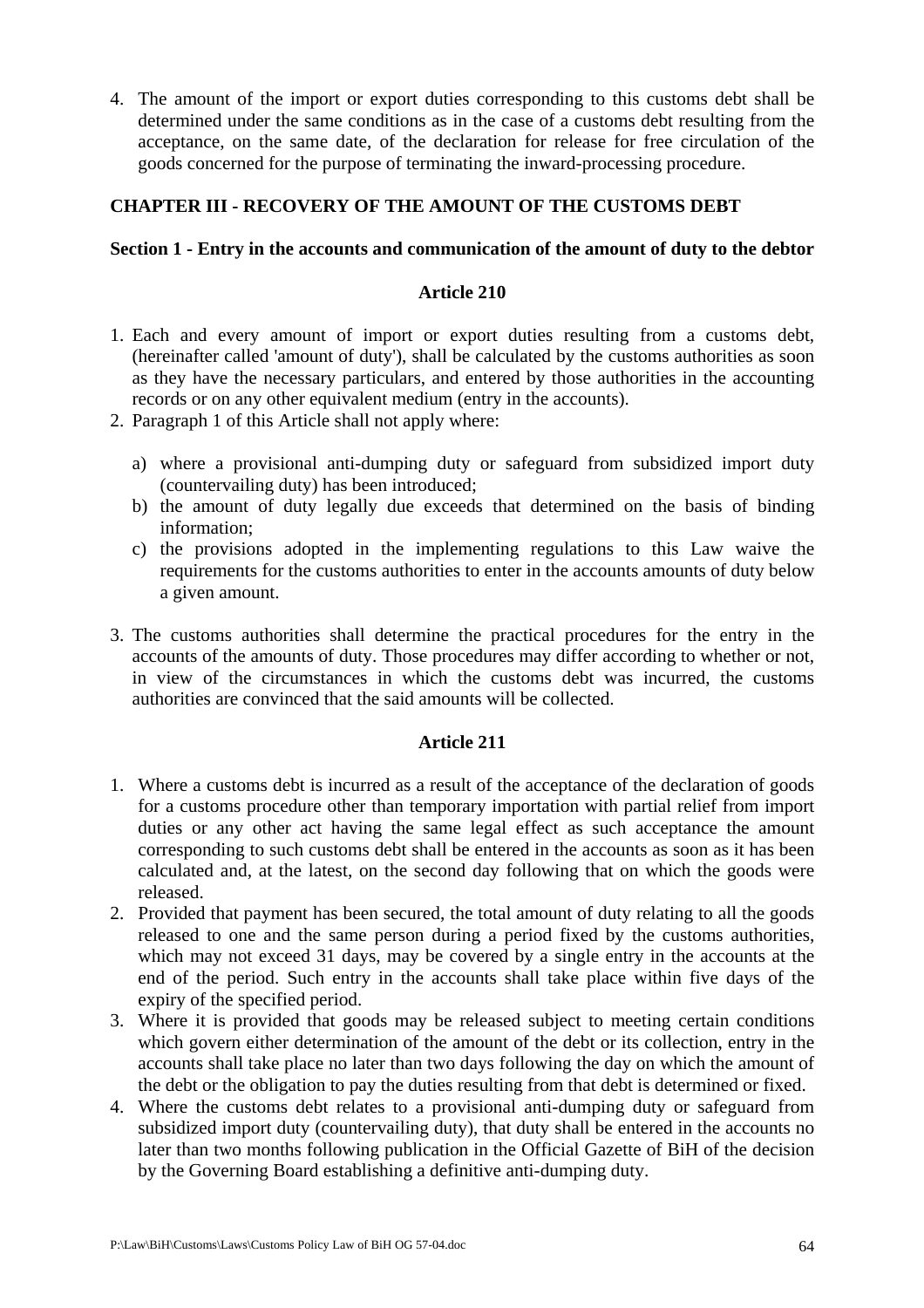- 5. Where a customs debt is incurred under conditions other than those referred to in paragraph 1 of this Article, the relevant amount of duty shall be entered in the accounts within two days of the date on which the customs authorities are in a position to:
	- a) calculate that amount of duty; and
	- b) determine the debtor.

- 1. The time limits for entry in the accounts laid down in Article 211 of this Law may be extended:
	- a) for reasons relating to the administrative organisation of the customs authorities, and in particular where accounts are centralised; or
	- b) where special circumstances prevent the customs authorities from complying with the said time limits.

Such extended time limit shall not exceed 14 days

2. The time limits laid down in paragraph 1 of this Article shall not apply in unforeseeable circumstances or in cases of force majeure.

#### **Article 213**

- 1. Where the amount of duty resulting from a customs debt has not been entered in the accounts in accordance with Articles 211 and 212 of this Law or has been entered in the accounts at a level lower than the amount legally owed, the amount of duty to be recovered or which remains to be recovered shall be entered in the accounts within two days of the date on which the customs authorities become aware of the situation and are in a position to calculate the amount legally owed and to determine the debtor (subsequent entry in the accounts). That time limit may be extended in accordance with Article 212 of this Law.
- 2. Except in the cases referred to in Article 210, paragraph 2, item (b) and (c) of this Law, subsequent entry in the accounts shall not occur where:
	- a) the original decision not to enter duty in the accounts or to enter it in the accounts at a figure less than the amount of duty legally owed was taken on the basis of general provisions invalidated at a later date by a court decision;
	- b) the amount of duty legally owed was not entered in the accounts as a result of an error on the part of the customs authorities which could not reasonably have been detected by the person liable for payment, the latter for his part having acted in good faith and complied with all the provisions laid down by the legislation in force as regards the customs declaration.

Where the preferential status of the goods is established on the basis of a system of administrative cooperation involving the authorities of an other country, the issue of a certificate by those authorities, should it prove to be incorrect, shall constitute an error which could not reasonably have been detected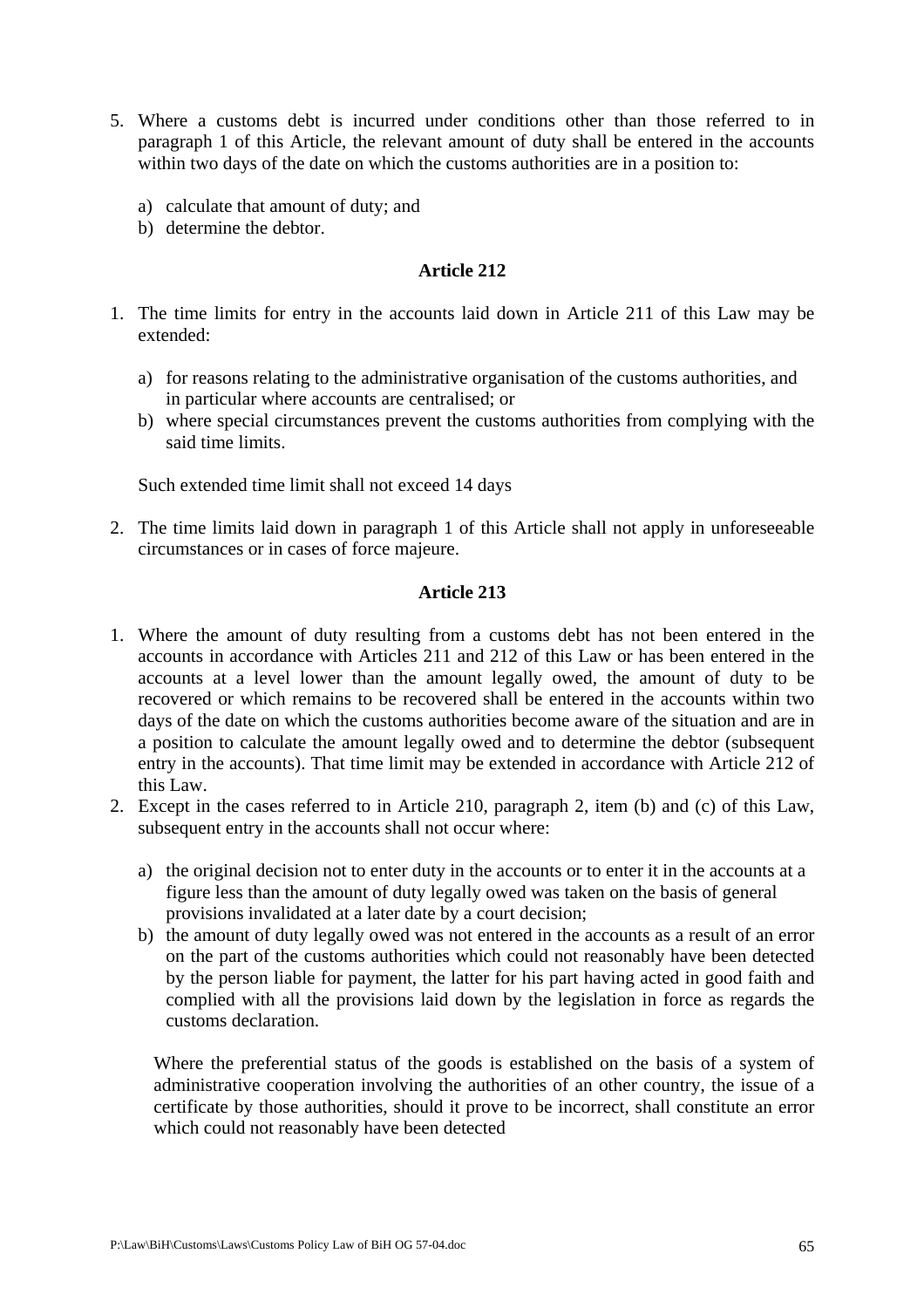The issue of an incorrect certificate shall not, however, constitute an error where the certificate is based on an incorrect account of the facts provided by the exporter, except where, in particular, it is evident that the issuing authorities were aware or should have been aware that the goods did not satisfy the conditions laid down for entitlement to the preferential treatment.

The person liable may plead good faith when he can prove that, during those trading operations concerned, he has taken due care to ensure that all the conditions for the preferential treatment have been fulfilled.

The person liable may not, however, plead good faith if a notice has been published in the Official Gazette, stating that there are grounds for doubt concerning the proper application of the preferential arrangements by the beneficiary country;

c) the provisions adopted in the implementing regulations to this Law exempt the customs authorities from the subsequent entry in the accounts of amounts of duty less than a certain figure.

## **Article 214**

- 1. As soon as it has been entered in the accounts, the amount of duty shall be communicated to the debtor in an appropriate manner.
- 2. Where the amount of duty payable has been entered, as remark, in the customs declaration, the customs authorities may specify that it shall not be communicated in accordance with paragraph 1 of this Article unless the amount of duty indicated does not correspond to the amount determined by the authorities.
- 3. Without prejudice to the application of Article 211, paragraph 2 of this Law, where use is made of the possibility provided for in paragraph 2 of this Article, release of the goods by the customs authorities shall be equivalent to communication to the debtor of the amount of duty entered in the accounts.
- 4. Communication to the debtor shall not take place after the expiry of a period of three years from the date on which the customs debt was incurred.
- 5. Where the customs debt is the result of an act which, at the time it was committed, was liable to give rise to criminal proceedings, the amount may be communicated to the debtor after the expiry of the three-year period referred to in paragraph 4.

### **Section 2 - Time limit and procedures for payment of the amount of duty**

# **Article 215**

- 1. Amounts of duty communicated in accordance with Article 214 of this Law shall be paid by debtors within the following periods:
	- a) if the person is not entitled to any of the payment facilities laid down in Articles 217 to 222 of this Law, payment shall be made within the period prescribed.

Without prejudice to Article 237, paragraph 2 of this Law that period shall not exceed ten days following communication to the debtor of the amount of duty owed and, in the case of aggregation of entries in the accounts under the conditions laid down in Article 211, paragraph 2 of this Law, it shall be so fixed as not to enable the debtor to obtain a longer period for payment than if he had been granted deferred payment.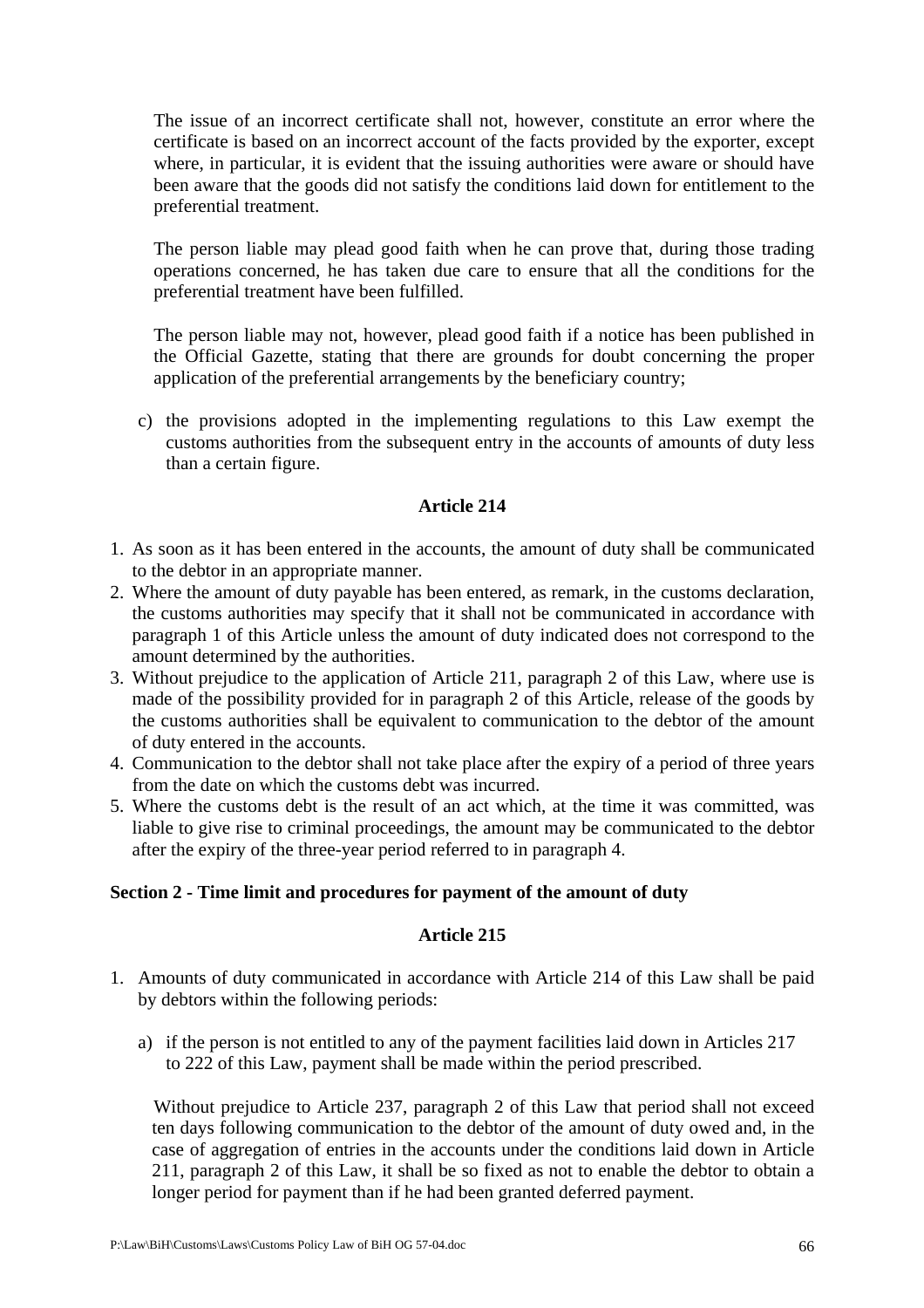Extension of the period may also be granted by the customs authorities at the request of the debtor where the amount of duty to be paid results from action for post-clearance recovery. Without prejudice to Article 222 paragraph 1, item (a) of this Law, such extensions shall not exceed the time necessary for the debtor to take the appropriate steps to discharge the obligation;

- b) if the person is entitled to any of the payment facilities laid down in Articles 217 to 222 of this Law, payment shall be made no later than the expiry of the period or periods specified in relation to those facilities.
- 2. The cases when and conditions in which the debtor's obligation to pay duty shall be suspended may also be provided for in the implementing regulations to this Law:
	- a) where an application for remission of duty is made in accordance with Article 229, 231 or 232 of this Law; or
	- b) where goods are seized with a view to subsequent confiscation in accordance with item (c) indent (ii) or with item (d) of Article 226 of this Law; or
	- c) where the customs debt was incurred under Article 195 of this Law and there is more than one debtor.

# **Article 216**

Payment shall be made in cash or by some other means with similar discharging effect in accordance with the provisions in force. It may also be made by adjustment of credit balance where the provisions in force so allow.

### **Article 217**

Provided the amount of duty payable by the person concerned should pay in respect of goods declared for a customs procedure which entails the obligation to pay such duty, the customs authorities shall, at that person's request, grant deferment of payment of that amount under the conditions laid down in Articles 218, 219 and 220 of this Law.

### **Article 218**

The granting of deferment of payment shall be conditional on the provision of security by the applicant.

### **Article 219**

The customs authorities shall decide which of the following procedures must be used when granting deferment of payment:

- a) separately in respect of each amount of duty entered in the accounts under the conditions laid down in Article 211, paragraph 1 or in Article 213, paragraph 1 of this Law; or
- b) globally in respect of all amounts of duty entered in the accounts under the conditions laid down in Article 211, paragraph 1 of this Law during a period fixed by the customs authorities not exceeding 31 days; or
- c) globally in respect of all amounts of duty forming a single entry in accordance with Article 211, paragraph 2 of this Law.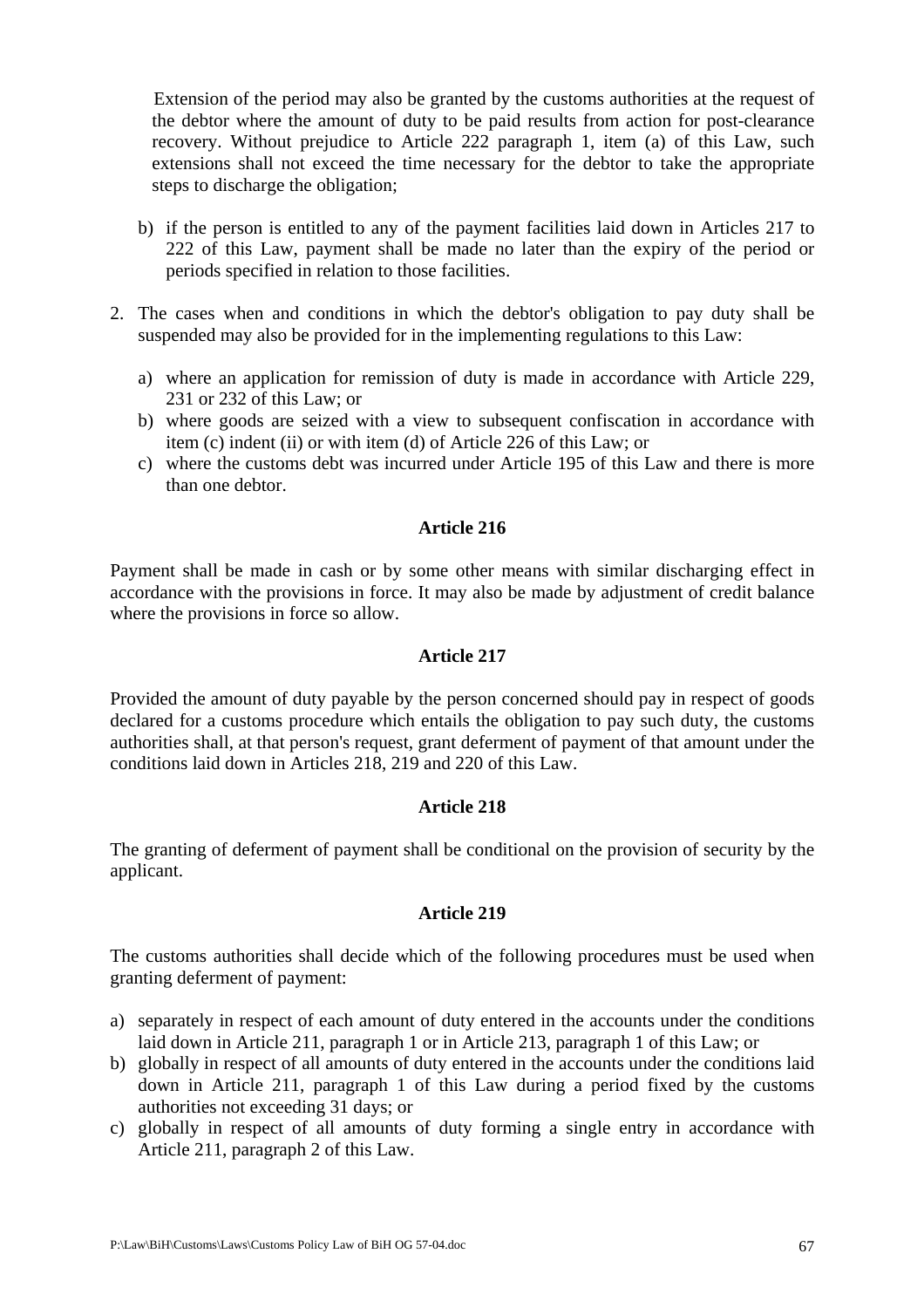- 1. The period for which payment is deferred shall be 30 days. It shall be calculated as follows:
	- a) where payment is deferred in accordance with Article 219 item (a) of this Law, the period shall be calculated from the day following the date on which the amount of duty is entered in the accounts by the customs authorities. Where Article 212 of this Law is applied, the period of 30 days shall be reduced by the number of days corresponding to the period in excess of two days used to enter the amount in the accounts;
	- b) where payment is deferred in accordance with Article 219 item (b) of this Law, the period shall be calculated from the day following the date on which the aggregation period expires. It shall be reduced by the number of days corresponding to half the number of days in the aggregation period;
	- c) where payment is deferred in accordance with Article 219 item (c) of this Law, the period shall be calculated from the day following the expiry date of the period during which the goods in question were released. It shall be reduced by the number of days corresponding to half the number of days in the period concerned.
- 2 Where the number of days in the periods referred to in paragraph 1 item (b) and (c) of this Article is an odd number, the number of days to be deducted from the 30-day period pursuant to paragraph 1 item (b) and (c) of this Article shall be equal to half the next lowest even number.
- 3 To simplify matters, where the periods referred to in paragraph 1 item (b) and (c) of this Article are a calendar week or a calendar month, customs authorities may provide that the amount of duty in respect of which payment has been deferred shall be paid:
	- a) if the period is a calendar week, on the Friday of the fourth week following that calendar week;
	- b) if the period is a calendar month, by the sixteenth day of the month following that calendar month.

- 1. Deferment of payment shall not be granted in respect of amounts of duty which, although relating to goods entered for a customs procedure which entails the obligation to pay such duty, are entered in the accounts in accordance with the provisions in force concerning acceptance of incomplete declarations, because the declarant has not, by the time of expiry of the period set, provided the information necessary for the definitive valuation of the goods for customs purposes or has not supplied the particulars or the document missing when the incomplete declaration was accepted.
- 2. However, deferment of payment may be granted in the cases referred to in paragraph 1 of this Article where the amount of duty to be recovered is entered in the accounts before the expiry of a period of 30 days from the date on which the amount originally charged was entered in the accounts or, if it was not entered in the accounts, from the date on which the declaration relating to the goods in question was accepted. The duration of the deferment of payment granted in such circumstances shall not extend beyond the date of expiry of the period which, pursuant to Article 220 of this Law, was granted in respect of the amount of duty originally fixed, or which would have been granted had the amount of duty legally due been entered in the accounts when the goods in question were declared.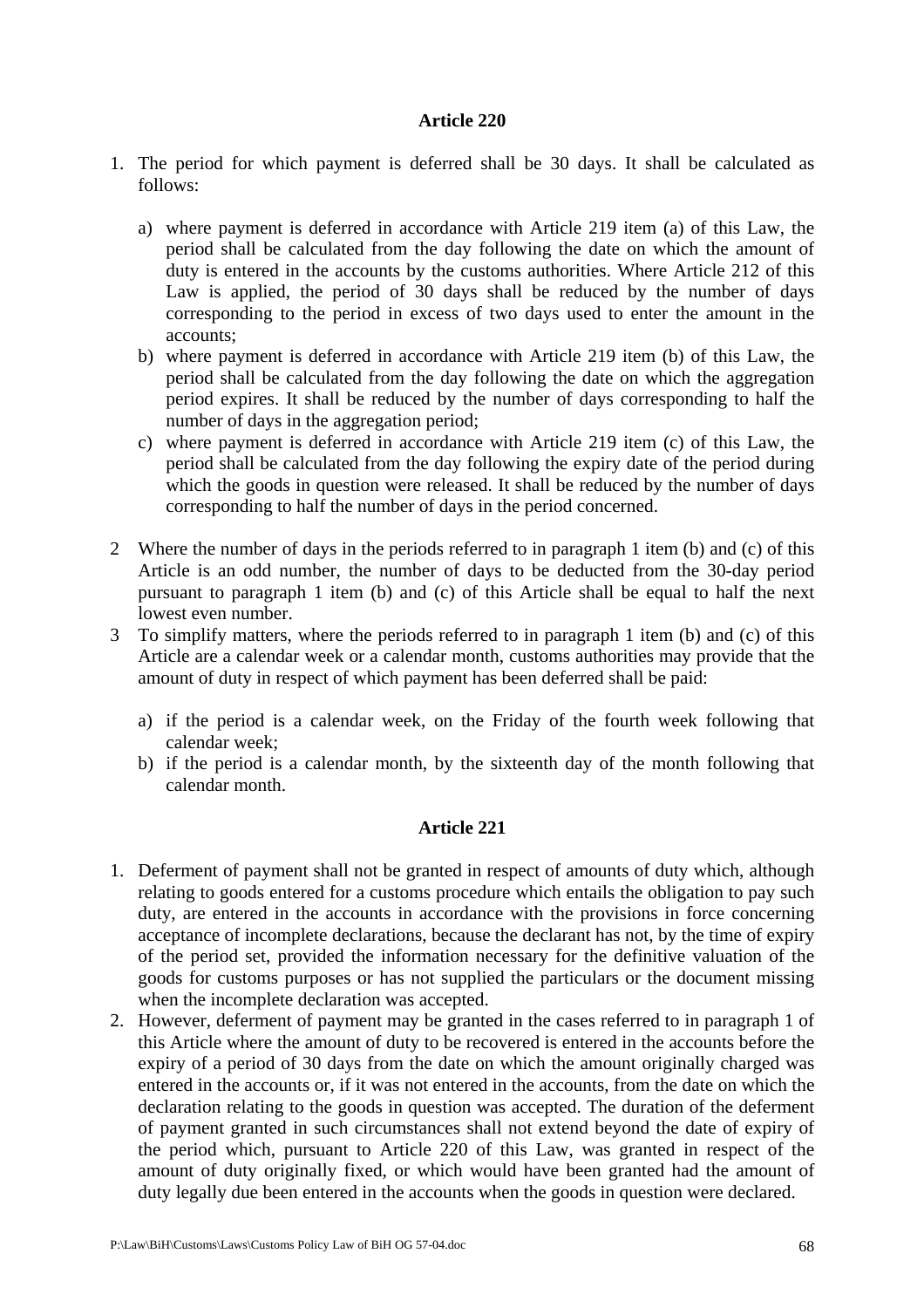1. The customs authorities may grant the debtor payment facilities other than deferred payment.

The granting of such payment facilities shall:

- a) be conditional on the provision of security. However, such security need not be required where to require it would, because of the situation of the debtor, create serious economic or social difficulties;
- b) result in credit interest being calculated and charged over and above the amount of duty. The amount of such interest shall be calculated in such a way that it is equivalent to the amount which would be charged for this purpose on the BiH money or financial market.
- 2. The customs authorities may refrain from collecting credit interest where to claim it would, because of the situation of the debtor, create serious economic or social difficulties.
- 3. The exemptions to provide a security or to claim credit interest referred to in paragraph 1, items (a) and (b) of this Article shall be granted by decision of the Governing Board.

## **Article 223**

Regardless of the payment facilities granted to the debtor, the latter may in any case pay all or part of the amount of duty without awaiting expiry of the period he has been granted for payment.

### **Article 224**

An amount of duty owed may be paid by a third person instead of the debtor.

# **Article 225**

- 1. Where the amount of duty due has not been paid within the prescribed period:
	- a) the customs authorities shall avail themselves of all options open to them under the legislation in force, including enforcement, to secure payment of that amount.

Special provisions may be adopted, in the implementing regulations to this Law, in respect of guarantors within the framework of the transit procedure;

- b) interest on arrears shall be charged over and above the amount of duty. The rate of interest on arrears may be higher than the regular rate of credit interest, as set by the Central Bank of BiH. It may not be lower than that rate.
- 2. The customs authorities may waive collection of interest on arrears:
	- a) where, because of the situation of the debtor, it would be likely to create serious economic or social difficulties;
	- b) where the amount does not exceed an amount fixed in the implementing regulations to this Law; or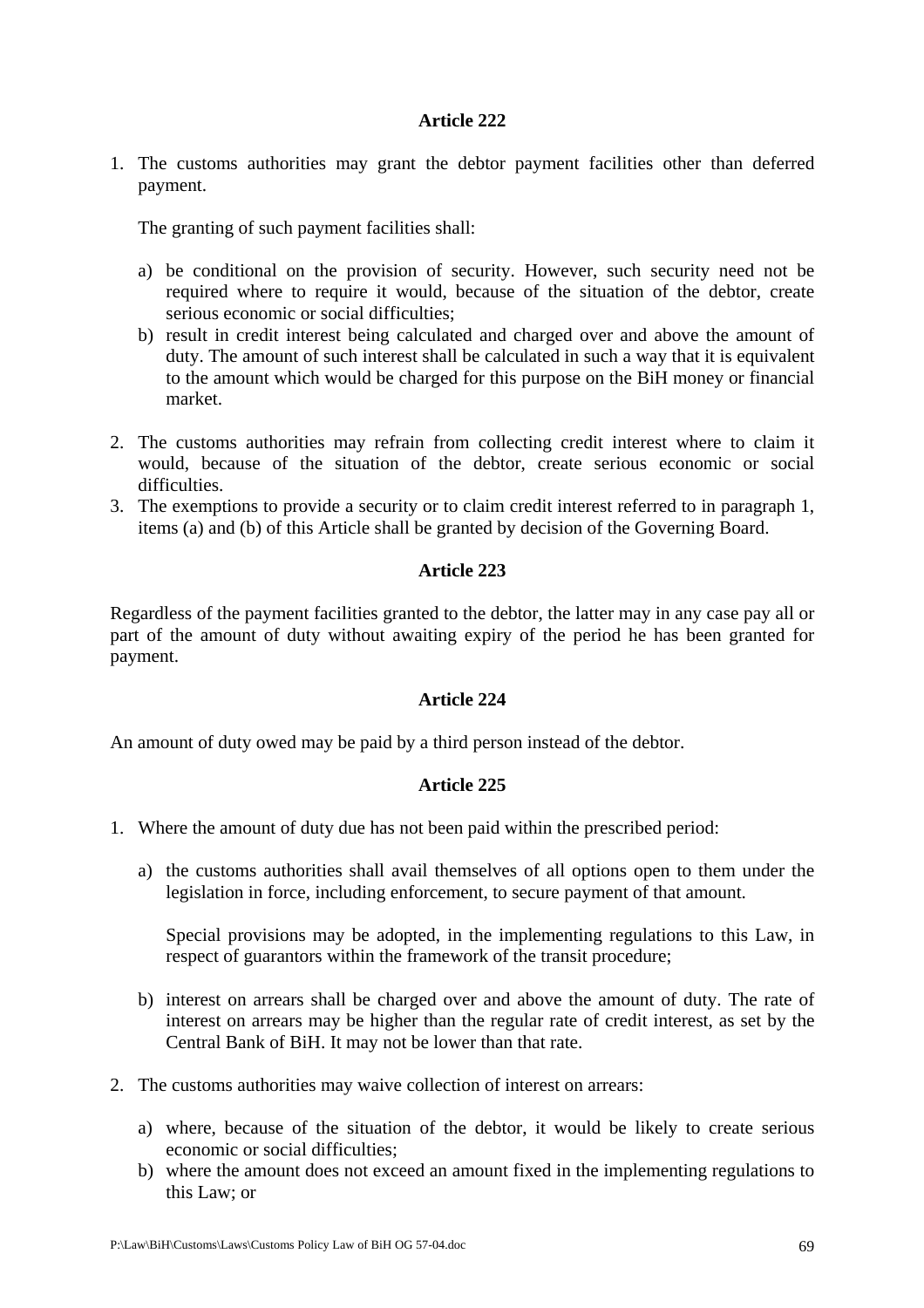c) if the duty is paid within five days of the expiry of the period prescribed for payment.

The waiver of collection of interest arrears as referred to in item (a) shall only be granted by decision of the Governing Board.

- 3. The customs authorities may fix:
	- a) minimum periods for calculation of interest;
	- b) minimum amounts payable as interest on arrears.

### **CHAPTER IV - EXTINCTION OF CUSTOMS DEBT**

#### **Article 226**

- 1. Without prejudice to absolute statute of limitations for the payment of customs debt, which amounts to six years from its incurrence, non-recovery of such a debt in the event of the legally established insolvency of the debtor, a customs debt shall be extinguished:
	- a) by payment of the amount of duty;
	- b) by remission of the amount of duty;
	- c) where, in respect of goods declared for a customs procedure entailing the obligation to pay duties:
		- i. the customs declaration is invalidated;
		- ii. the goods, before their release, are either seized and simultaneously or subsequently confiscated, destroyed on the instructions of the customs authorities, destroyed or abandoned in accordance with Article 174 of this Law or destroyed or irretrievably lost as a result of their actual nature or of unforeseeable circumstances or force majeure;
	- d) where goods in respect of which a customs debt is incurred in accordance with Article 194 of this Law are seized upon their unlawful introduction and are simultaneously or subsequently confiscated.
- 2. In the event of seizure and confiscation, the customs debt shall, nonetheless for the purposes of the criminal law applicable to customs offences, be deemed not to have been extinguished where, under the BiH criminal law, customs duties provide the basis for determining penalties or the existence of a customs debt is grounds for taking criminal proceedings.

## **Article 227**

A customs debt, as referred to in Article 209 of this Law, shall also be extinguished where the formalities carried out in order to enable the preferential tariff treatment referred to in Article 209 of this Law to be granted are cancelled.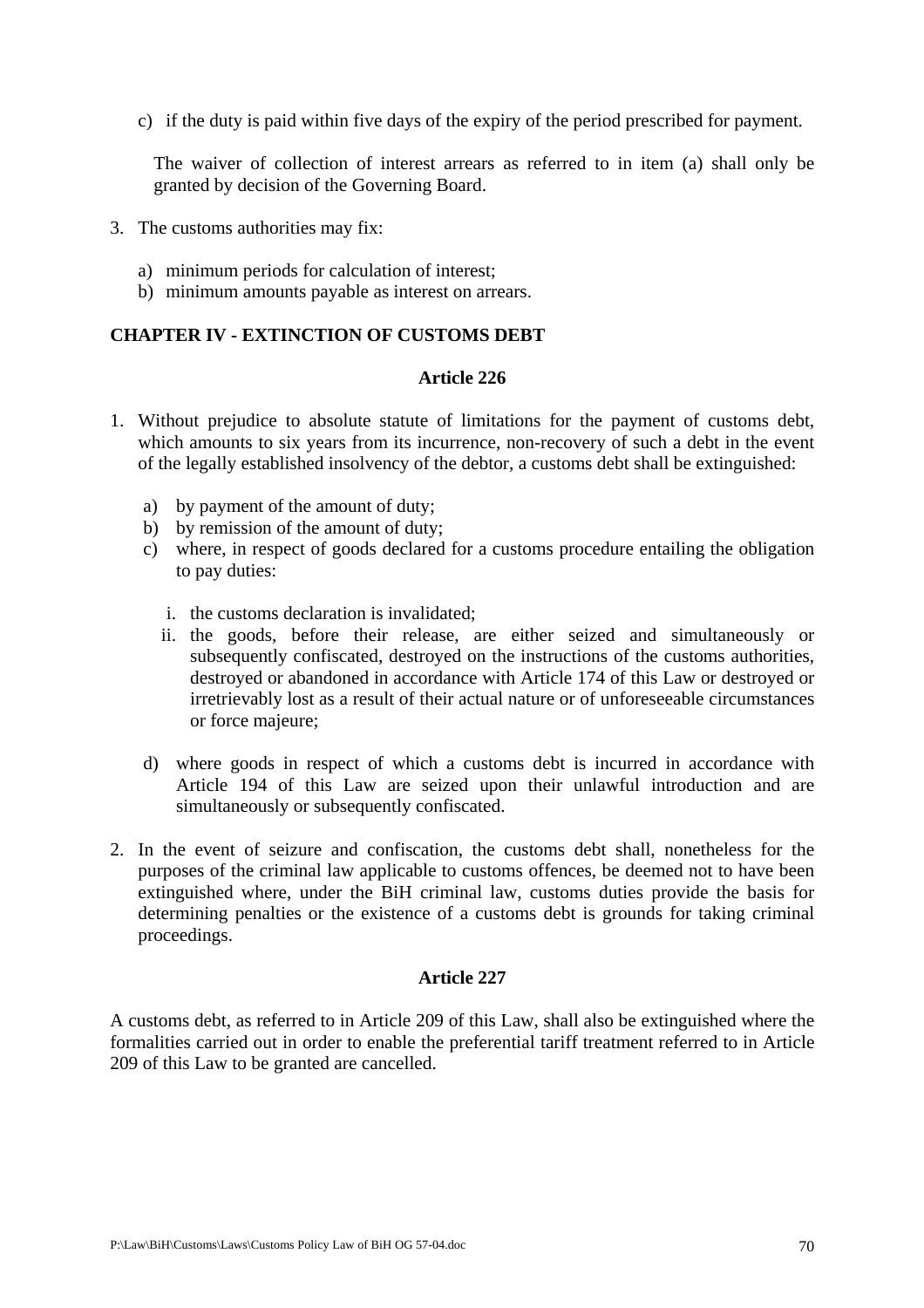## **CHAPTER 5 - REPAYMENT AND REMISSION OF DUTY**

### **Article 228**

The following definitions shall apply:

- a) 'repayment' means the total or partial refund of import or export duties which have been paid;
- b) 'remission' means either a decision to waive all or part of the amount of a customs debt or a decision to render void an entry in the accounts of all or part of an amount of import or export duty which has not been paid.

### **Article 229**

1. Import or export duties shall be repaid if it is established that when they were paid the amount of such duties was not legally owed or that the amount has been entered in the accounts contrary to Article 213, paragraph 2 of this Law.

Import or export duties shall be remitted if it is established that when they were entered in the accounts the amount of such duties was not legally owed or that the amount has been entered in the accounts contrary to Article 213, paragraph 2 of this Law.

No repayment or remission of import or export duties shall be granted when the facts which led to the payment or entry in the accounts of an amount which was not legally owed are the result of deliberate action by the person concerned.

2. Import or export duties shall be repaid or remitted upon submission of an application to the appropriate customs office within a period of three years from the date on which the amount of those duties was communicated to the debtor.

That period shall be extended if the person concerned provides evidence that he was prevented from submitting his application within the said period as a result of unforeseeable circumstances or force majeure.

Where the customs authorities themselves discover within this period that one or other of the situations described in paragraph 1 of this Article exists, they shall repay or remit duties on their own initiative.

### **Article 230**

Import or export duties shall be repaid where a customs declaration is invalidated and the duties have been paid. Repayment shall be granted upon submission of an application by the person concerned within the periods laid down for submission of the application for invalidation of the customs declaration.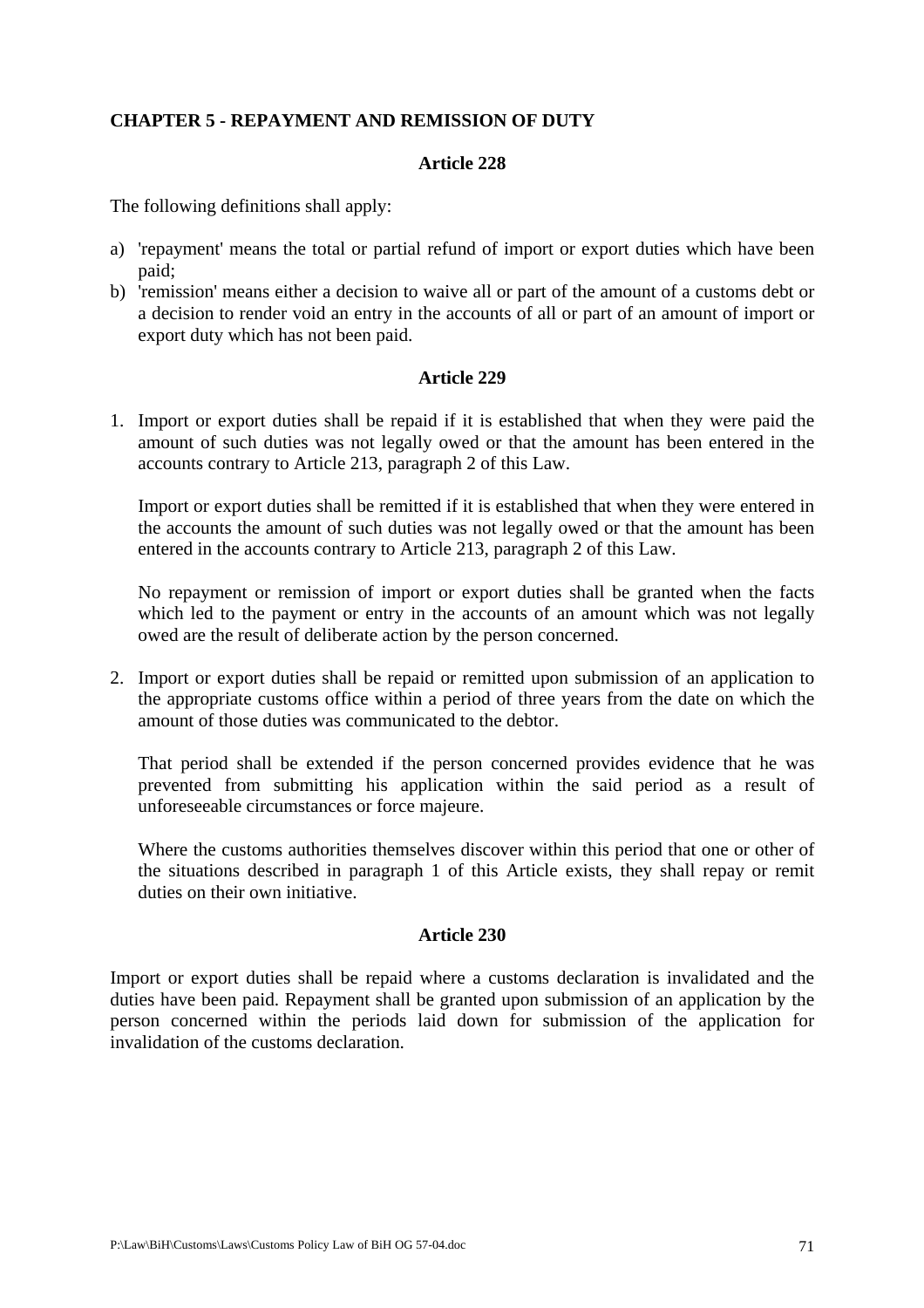1. Import duties shall be repaid or remitted if it is established that the amount of such duties entered in the accounts relates to goods placed under the certain customs procedure and rejected by the importer because at the point in time referred to in Article 64 of this Law they are defective or do not comply with the terms of the contract on the basis of which they were imported.

Defective goods, within the meaning of this paragraph, shall be deemed to include goods damaged before their release.

- 2. Repayment or remission of import duties shall be granted on condition:
	- a) that the goods have not been used, except for such initial use as may have been necessary to establish that they were defective or did not comply with the terms of the contract;
	- b) that the goods are exported from the customs territory of BiH.

At the request of the person concerned, the customs authorities shall permit the goods to be exported or destroyed or to be placed, with a view to re-export, under the transit procedure or the customs warehousing procedure or in a free zone or free warehouse.

For the purposes of being assigned one of the customs-approved treatments or uses provided for in the preceding subparagraph, the goods shall be deemed to be goods not being BiH goods.

- 3. Import duties shall not be repaid or remitted in respect of goods which, before being declared to customs declaration, were imported temporarily for testing, unless it is established that the fact that the goods were defective or did not comply with the terms of the contract could not normally have been detected in the course of such tests.
- 4. Import duties shall be repaid or remitted for the reasons set out in paragraph 1 of this Article upon submission of an application to the appropriate customs office within twelve months from the date on which the amount of those duties was communicated to the debtor.

However, the customs authorities may permit this period to be exceeded in duly justified exceptional cases.

- 1. Import or export duties may be repaid or remitted in situations other than those referred to in Articles 229, 230, and 231 of this Law:
	- a) to be determined in the implementing regulations to this Law;
	- b) resulting from circumstances in which no deception or obvious negligence may be attributed to that person. The situations in which this provision may be applied and the procedures to be followed to that end shall be defined in the implementing regulations to this Law. Repayment or remission may be made subject to special conditions.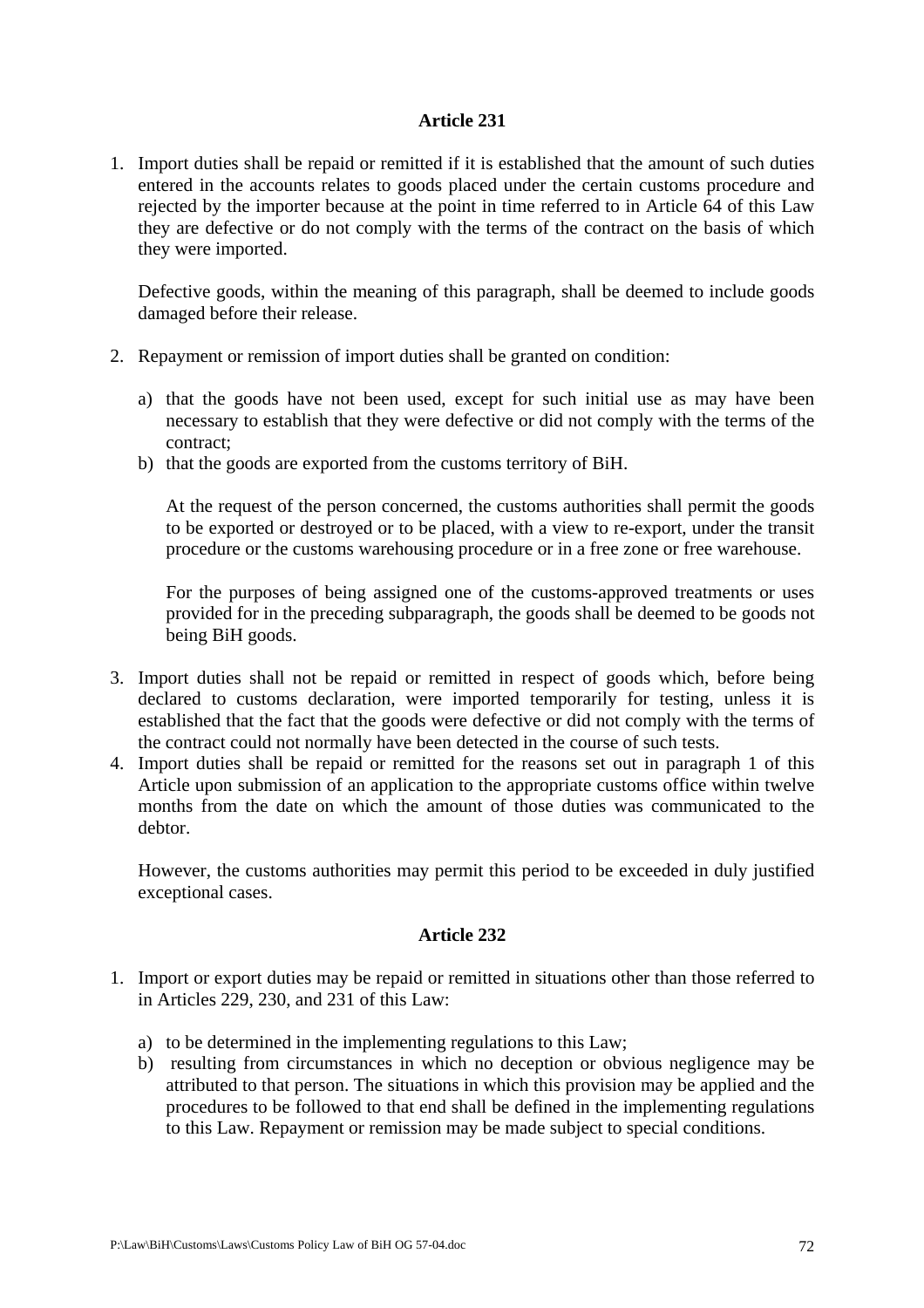2. Duties shall be repaid or remitted for the reasons set out in paragraph 1 of this Article upon submission of an application to the appropriate customs office within 12 months from the date on which the amount of the duties was communicated to the debtor.

However, the customs authorities may permit this period to be exceeded in duly justified exceptional cases.

### **Article 233**

Import or export duties shall be repaid or remitted under the conditions laid down in this chapter only if the amount to be repaid or remitted exceeds an amount fixed in the implementing regulations to this Law. However, the customs authorities may also grant an application for repayment or remission in respect of a lower amount.

### **Article 234**

- 1. Repayment of amounts of import or export duties or of credit interest or interest on arrears collected on payment of such duties shall not give rise to the payment of interest by the customs authorities. However, interest shall be paid where a decision to grant a request for repayment is not implemented within three months of the date of adoption of that decision.
- 2. The amount of the interest from paragraph 1 of this Article shall be calculated in such a way that it is equivalent to the amount which would be charged for this purpose on the BiH money or financial market.

#### **Article 235**

Where a customs debt has been remitted or the corresponding amount of duty repaid in error, the original debt shall again become payable. Any interest paid under Article 234 of this Law must be reimbursed.

#### **EIGHT PART**

#### **APPEALS**

#### **Article 236**

- 1. Any person shall have the right to appeal against decisions taken by the customs authorities which relate to the application of customs legislation, and which concern him.
- 2. Any person who has applied to the customs authorities for a decision relating to the application of customs legislation and has not obtained a ruling on that request within the period referred to in Article 6 paragraph 3 of this Law shall also be entitled to exercise the right of appeal.

#### **Article 237**

- 1. The lodging of an appeal shall not cause implementation of the disputed decision to be suspended.
- 2. The customs authorities shall, however, suspend implementation of such decision in whole or in part where they have good reason to believe that the disputed decision is inconsistent with customs legislation or when it is considered that irreparable damage is to be caused for the person concerned.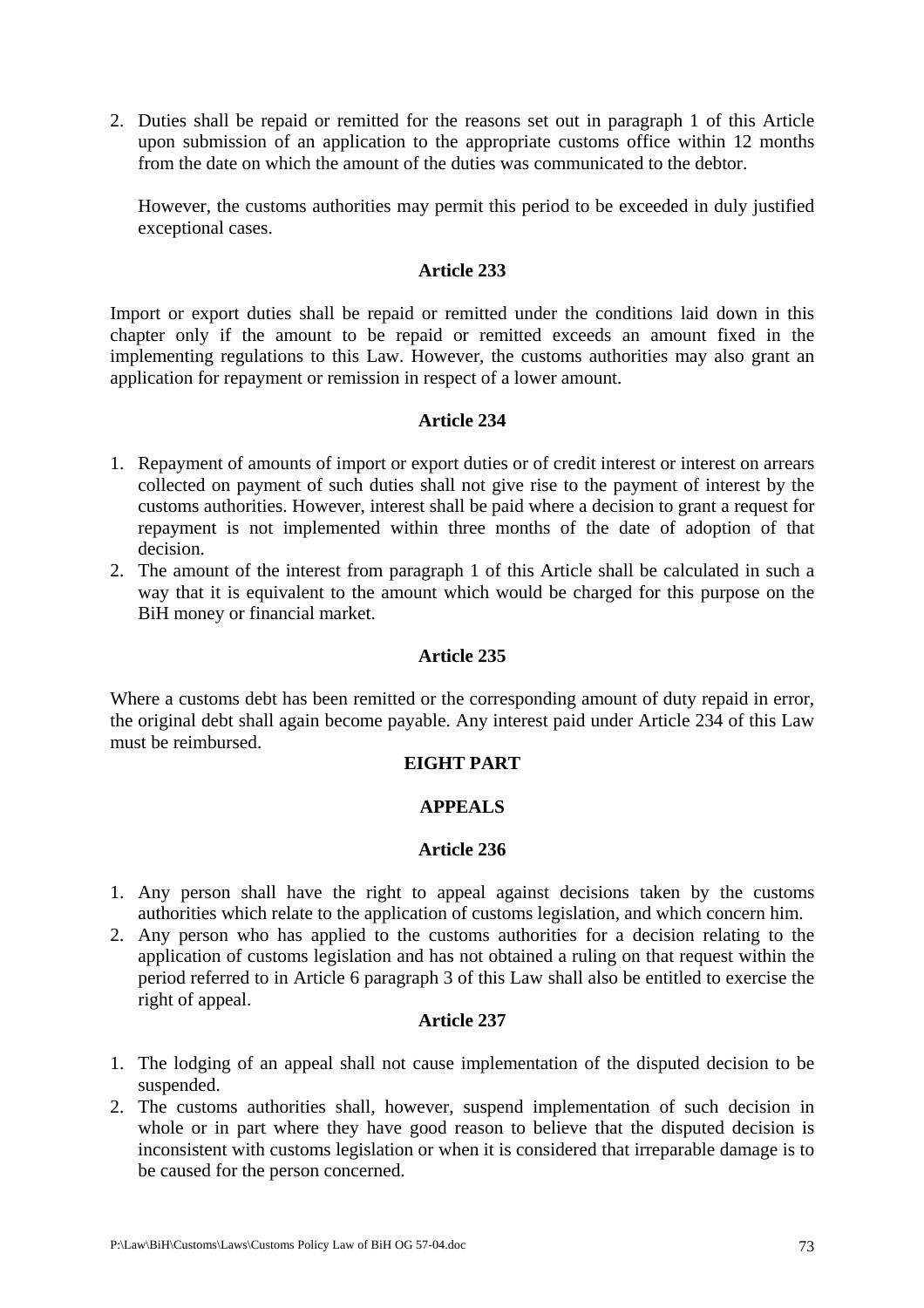3. Where the disputed decision has the effect of causing import or export duties to be charged, suspension of implementation of that decision shall be subject to the existence or lodging of a security.

However, such security need not be required where such a requirement would be likely, owing to the debtor's circumstances, to cause serious economic or social difficulties.

## **NINTH PART**

### **FINAL PROVISIONS**

### **Article 238**

All official customs documents shall be completed in any of the official languages of BiH.

#### **Article 239**

- 1. This Law, including the Annexes, shall be binding in its entirety and directly applicable in the customs territory of BiH.
- 2. This Law prevails to other regulations which are regulating the field of customs policy
- 3. It shall enter into force on the  $8<sup>th</sup>$  day following that of its publication in the Official Gazette of BiH and shall be applied as from  $1<sup>st</sup>$  January 2005.
- 4. Customs Policy Law of BiH (Official Gazette of Bosnia and Herzegovina, No. 21/98 and 10/02) shall be repealed on the day this Law comes into force.

PSBiH No 119/04 2<sup>nd</sup> December 2004 Sarajevo

> Chairman Houses of Representatives Parliamentary Assembly of BiH Martin Raguz

Chairman House of People Parliamentary Assembly of BiH Goran Milojevic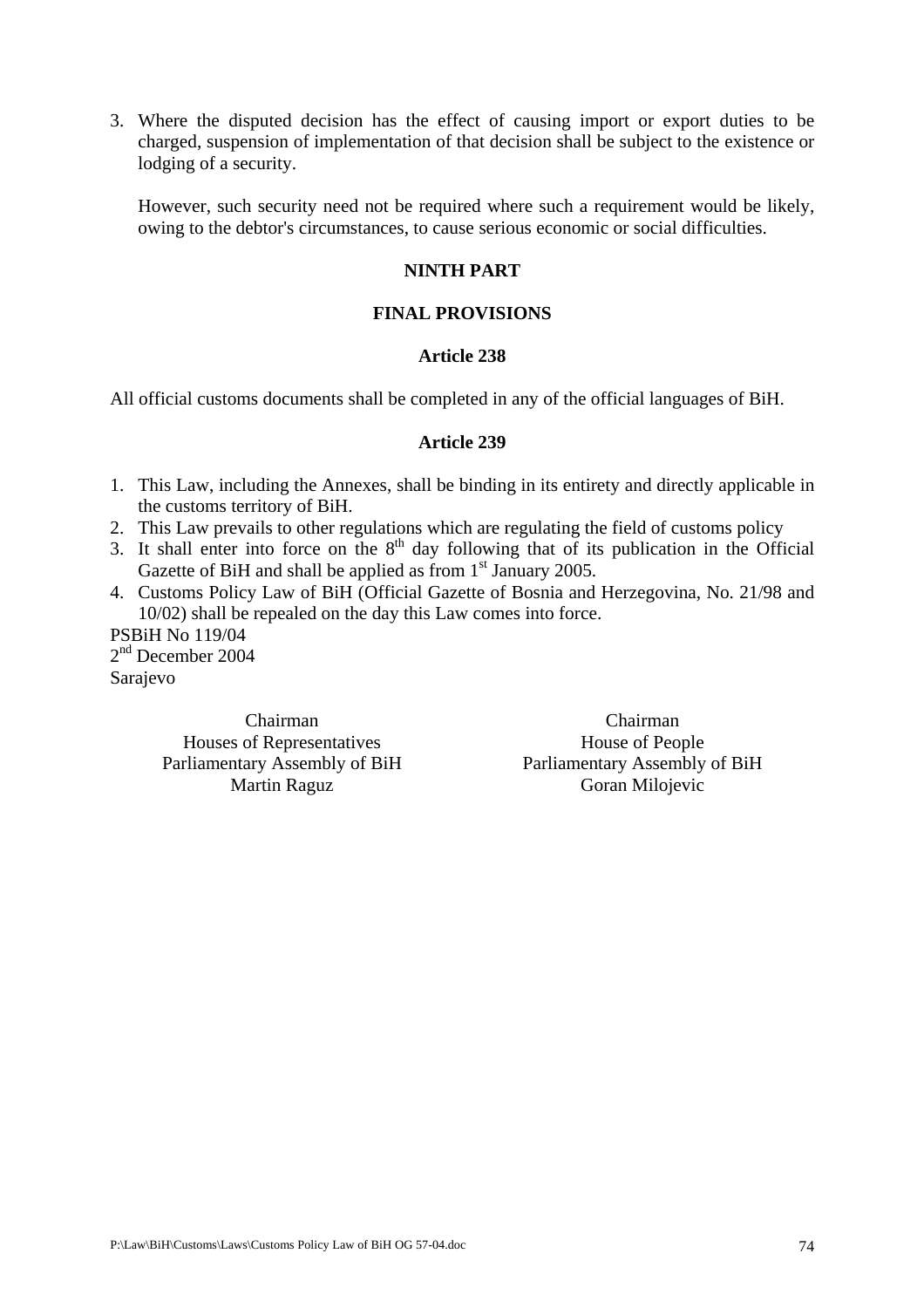### **ANNEX**

### **GOODS RELIEVED FROM IMPORT DUTY**

### **Article 1**

#### **Scope and basic definitions**

- 1. This Annex, in accordance with Article 176 of this Law, sets out those cases in which, under special circumstances, relief from customs duty shall be granted respectively when goods are released for free circulation in BiH.
- 2. For the purpose of this Annex:
	- a) "Quantity and value of goods the traveller may bring in**"** shall mean the quantity of specified goods and the overall value of goods a traveller can bring into the customs territory of BiH once a day arriving into the customs territory of BiH from a foreign country, provided that such goods are of a non-commercial nature;
	- b) "Personal property" means any property intended for the personal use of the persons concerned or for meeting their households needs.

The following, in particular, shall constitute 'personal property':

- − household effects,
- − cycles and motor cycles, private motor vehicles and their trailers, camping caravans, pleasure crafts and private aeroplanes.

Household provisions appropriate to normal family requirements, household pets and saddle animals, as well as the portable instruments of the applied or liberal arts, required by the person concerned for the pursuit of his trade or profession, shall also constitute 'personal property'.

- c) "Household effects" means personal effects, household linen, furnishings and equipment intended for the personal use of the persons concerned or for meeting their household needs. However, 'household effects' must not be such as might indicate by their nature or quantity, that they are being imported for commercial reasons;
- d) "Personal luggage" means the whole of the luggage which a traveller is in a position to declare to the customs authorities on his arrival in BiH, as well as any luggage presented to the same authorities at a later date, provided that evidence can be produced to prove that it was registered, at the time of the travellers' departure, as accompanied luggage with the company which transported it into BiH from the country of departure;
- e) "Goods of non-commercial nature" means imports which are of an occasional nature and consist exclusively of goods for the personal use of the travellers or their families, or of goods intended as presents; the nature and quantity of such goods should not be such as might indicate that they are being imported for commercial reasons;
- f) "Relief from duty" means that the rate as set out in the customs tariff schedule in the Customs Tariff Law of BiH does not apply;
- g) "Samples of goods" means any article representing a type of goods whose manner of presentation and quantity, for goods of the same type or quality, rule out their use for any purpose other than that of seeking orders;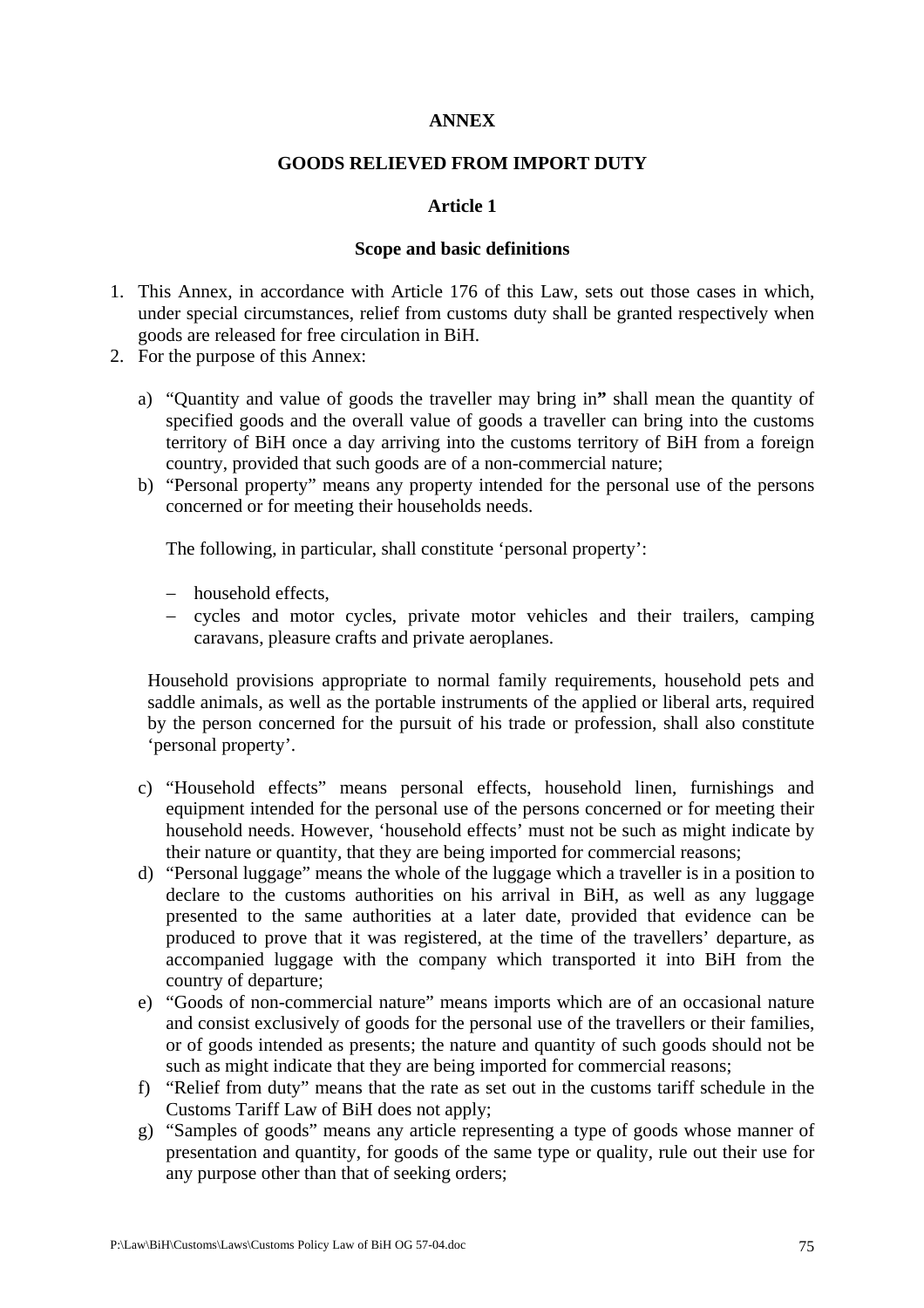h) "Alcoholic products" means products (beer, wine, aperitifs with a wine or alcoholic base, brandies, liqueurs or spirituous beverages, etc.) falling within tariff heading 22 03 to 22 09 in the Tariff schedule in the Customs Tariff Law of BiH.

### **Article 2**

### **Goods Contained in travellers' Personal Luggage**

- 1. Goods contained in the personal luggage of the traveller coming from abroad and not subject to any prohibitions or restrictions in force, shall be relieved from payment of customs duty, provided such imports are of a non-commercial nature.
- 2. The relief referred in paragraph 1 of this Article shall, in respect of the goods listed below, apply subject to following quantitative limits per traveller and per day:
	- a) goods of a non-commercial nature, including gifts and souvenirs, contained in passengers personal luggage not exceeding a customs value of 200 KM;
	- b) tobacco products:
		- − 200 cigarettes; or
		- − 100 cigarillos; or
		- − 250 grams of tobacco.
	- c) alcoholic beverages:
		- − 2 litres of still table wine;
		- − 1 litre of spirits or strong liqueurs over 22% volume; or 2 litres of fortified wine, sparkling wine or other liqueurs;
	- d) perfumes and toilet water:
		- − 60 cc/ml of perfume;
		- − 250 cc/ml of toilet water.
- 3. Travellers under 17 years of age are not entitled to import goods referred to in paragraph 2 item (b) and (c) of this Article.

# **Article 3**

### **Personal Property Belonging to Natural Persons Transferring Their Normal Place of Residence from a Foreign Country to BiH**

- 1. Personal property imported by natural persons transferring their normal place of residence from a foreign country to the customs territory of BiH shall be relieved from payment of customs duty.
- 2. The relief shall be limited to personal property which:
	- a) have been in possession of and, in the case of non-consumable goods, including cycles, private motor vehicles and their trailers, camping caravans, pleasure crafts and private aeroplanes, used by the person concerned at his former normal place of residence for a minimum of 6 months before the date on which he ceases to have his normal place of residence in the foreign country of departure;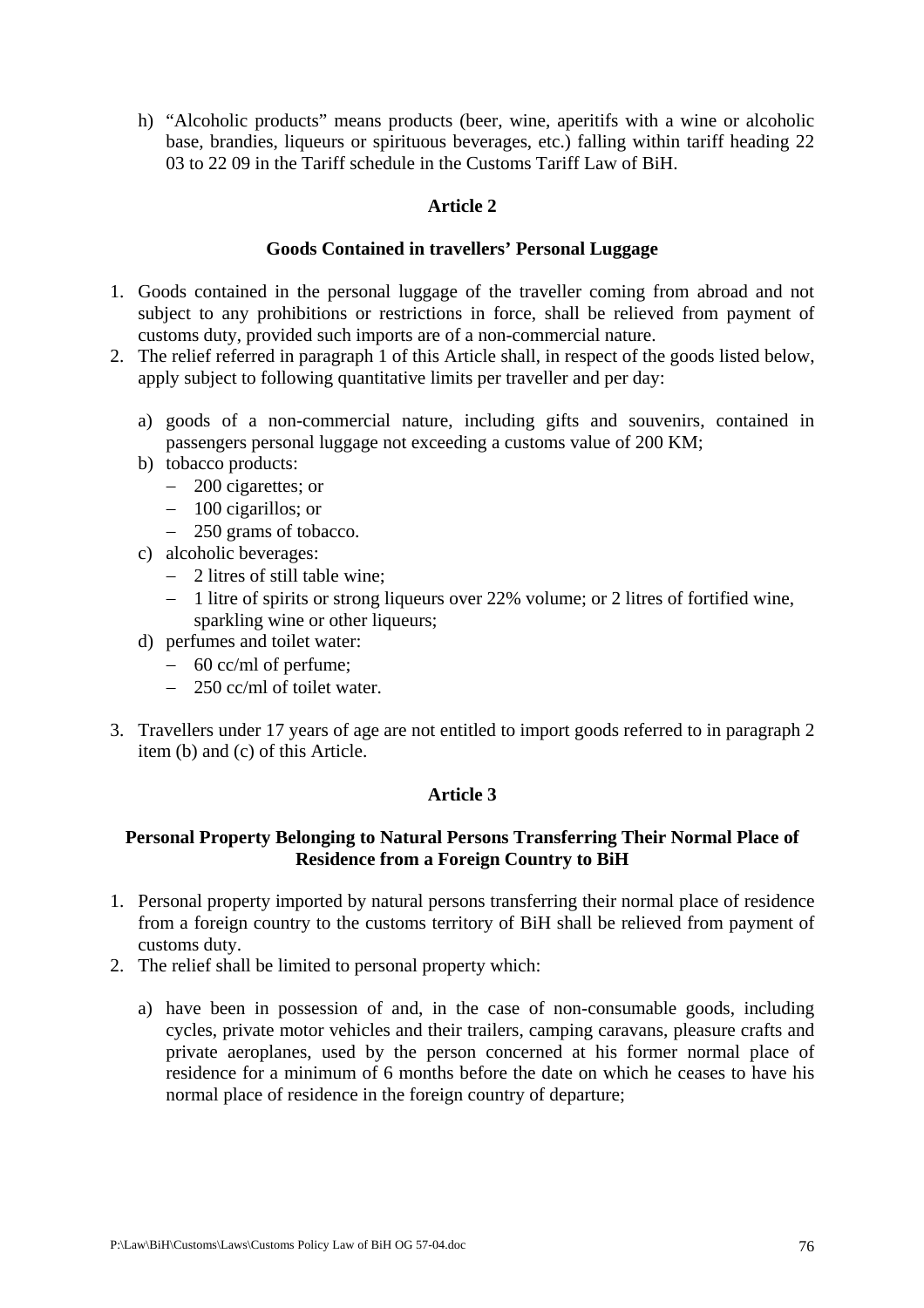- b) is intended to be used for the same purpose at his place of residence within BiH.
- 3. At the request of customs authorities, a natural person shall be obliged to present evidence that the time period mentioned in paragraph 2 item (a) of this Article has been fulfilled.
- 4. Relief may be granted only to persons whose normal place of residence has been outside BiH for a continuous period of at least 12 months or at least 12 months within the period of four years of residence.
- 5. Relief shall be granted only in respect of personal property declared for free circulation within 12 months from the date of establishment of the new residence within the customs territory of BiH.
- 6. Except for the specific provisions as set out in the previous Section of this Annex, no relief shall be granted for:
	- a) alcoholic products;
	- b) tobacco or tobacco products;
	- c) commercial means of transport;
	- d) articles for use in the exercise of a trade or profession, other than portable instruments of the applied or liberal arts.
- 7. Until 12 months have elapsed from the date on which the declaration for free circulation was accepted, personal property which has been admitted duty-free may not be lent, given as security, hired out or transferred, whether for a consideration or free of charge, without getting prior consent from the competent customs authorities.
- 8. Any loan, giving as security, hiring out or transfer before the expiry of the period referred in paragraph 7 of this Article shall entail payment of the relevant customs duty on the property concerned, at the rate applying on the date of such loan, giving as security, hiring out or transfer, on the basis of the type of property and the customs value ascertained or accepted on that date by the competent customs authority.

## **Personal Property Acquired by Inheritance**

- 1. Personal property, which the citizens of BiH and foreign citizens permanently residing in BiH inherited from abroad, shall be relieved form payment of customs duty.
- 2. For the purpose of paragraph 1 of this Article, the expression 'personal property' means also the household items constituting the estate of the deceased.
- 3. Except for the specific provisions relating to the goods contained in the passenger's personal baggage, no relief shall be granted for:
	- a) alcoholic products;
	- b) tobacco or tobacco products;
	- c) commercial means of transport;
	- d) articles for use in the exercise of a trade or profession, other than portable instruments of the applied or liberal arts, which were required for the exercise of the trade or profession of the deceased;
	- e) stock of raw materials and finished or semi-finished products;
	- f) livestock and stocks of agricultural products exceeding the quantities to normal family requirements.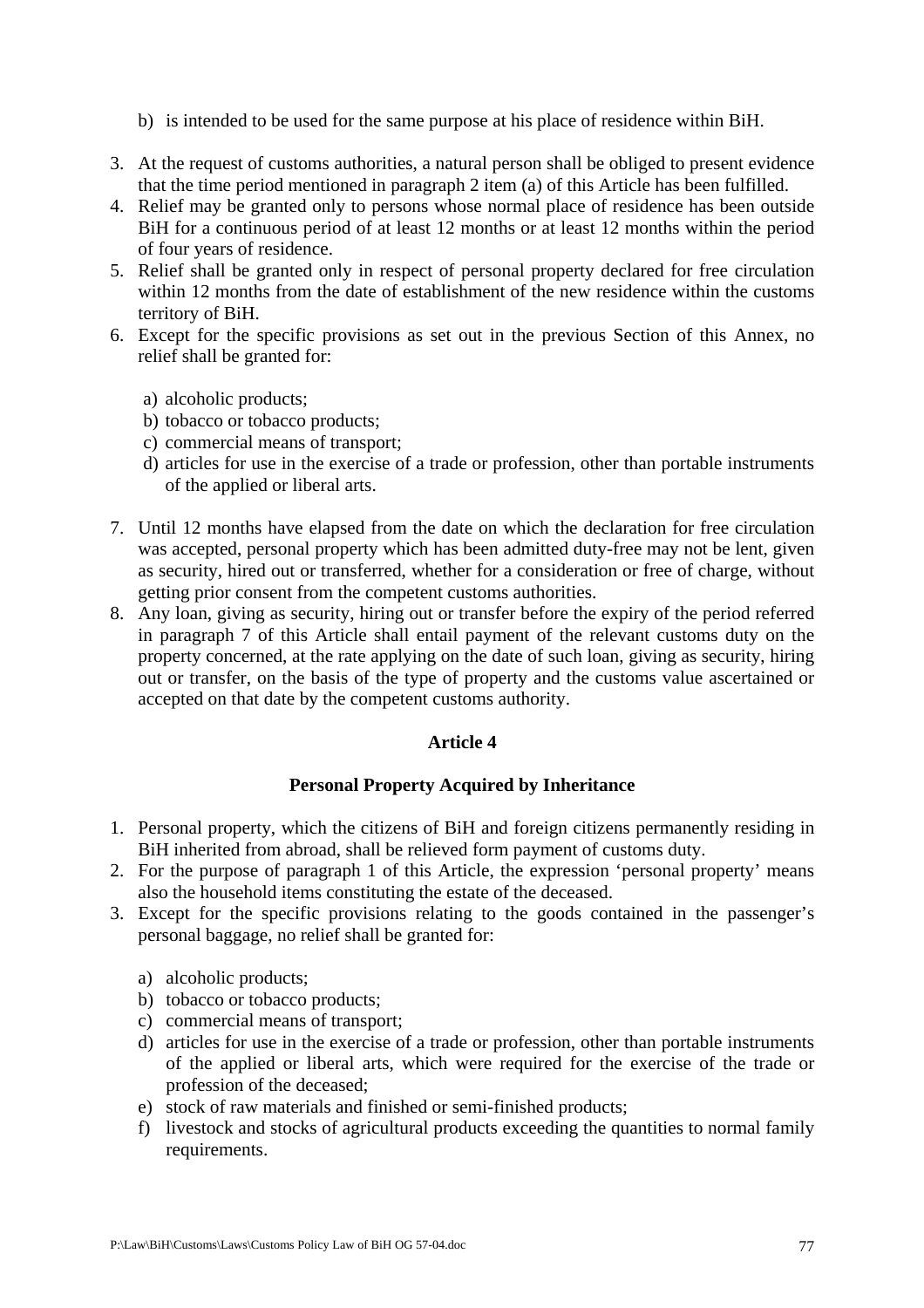- 4. Relief shall be granted only for personal property entered for free circulation not later than one year from the date on which the person concerned becomes entitled to the property. However, this period may be extended by the customs authorities on the basis of special grounds.
- 5. Paragraphs 1 to 4 of this Article shall apply also to personal property acquired by inheritance by the persons referred to in Article 4, item 1, (c) of this Law who are engaged in a non-profit making activity and who are registered in the customs territory of BiH.

#### **Household Effects for Furnishing a Secondary Residence**

- 1. Household effects imported by a natural person having his normal place of residence outside BiH for the purpose of furnishing a secondary residence in the customs territory of BiH shall be relieved form payment of customs duty.
- 2. The relief shall be limited to household effects which:
	- a) Except in special cases justified by the circumstances, have been owned and used by the person concerned for a minimum of six months before the date on which these household effects were exported;
	- b) Are appropriate both by nature and by quantity to the normal furnishings of that secondary residence.
- 3. The relief shall be granted only to following persons who:
	- a) Have had their normal place of residence outside BiH for a continuous period of at least 12 months;
	- b) Are the owners of the secondary residence in question or have rented it for not less than two years; and
	- c) Undertake not to let this secondary residence to third parties while they or their families are absent.
- 4. The relief may be limited to a single use of one and the same secondary residence.
- 5. The grant of relief may be made subject to the lodging of a guarantee to ensure payment of any customs debt, which may arise.
- 6. Hiring or transfer of the secondary residence to a third person before the expiry of a period of two years from the date of acceptance of import of the household effects shall entail payment of the relevant duties on them, at the rate applying on the date of such hire or transfer, on the basis of the type of goods and the customs value ascertained or accepted on that date by the competent authorities. The relief shall continue to apply if the household effects concerned are used to furnish a new secondary residence, provided that the provisions of paragraph 3, item (b) and (c) of this Article are respected.
- 7. Any loan, giving as security, hiring out or transfer, whether for a consideration or free of charge, of these household effects to a third person before the expiry of a period of two years from the date of granting authorization shall entail payment of the relevant duties under the same conditions as those referred to in paragraph 6 of this Article. This period may be extended up to 10 years for valuable household effects.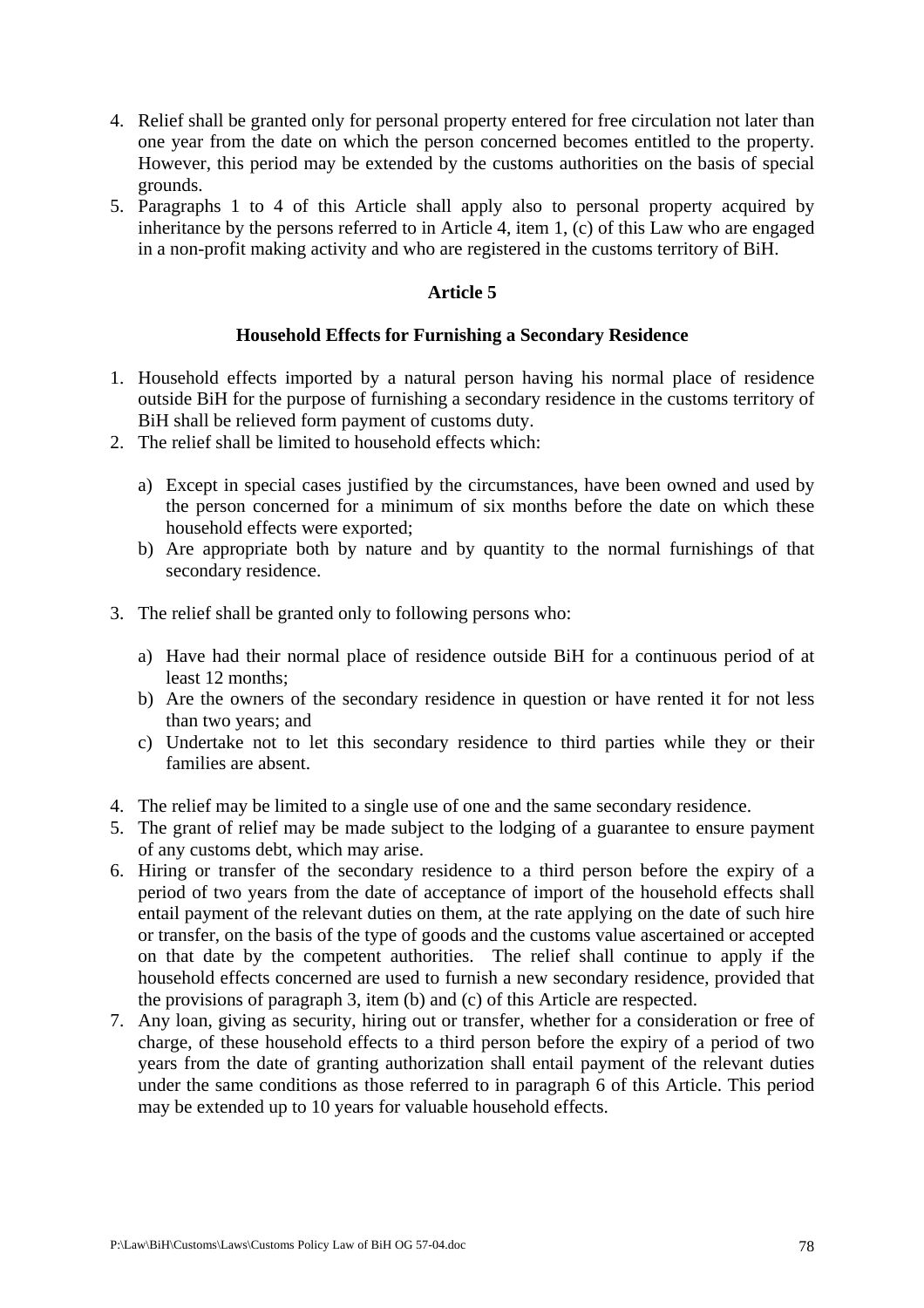### **Capital goods and other equipment imported on the transfer of activities from a third country into BiH**

1. The capital goods and other equipment belonging to undertakings which definitively cease their activity in a third country and move to the customs territory of BiH in order to carry on a similar activity there, shall be relieved from payment of customs duty.

Where the undertaking transferred is an agricultural holding, its livestock shall also be admitted free of import duties.

- 2. For the purposes of paragraph 1 of this Article, "undertaking" means an independent economic unit of production or of the service industry.
- 3. The relief shall be limited to capital goods and equipment which:
	- a) have been used in the undertaking for a minimum of 12 months before the date on which the undertaking ceased to operate in the third country from which it has transferred its activities;
	- b) are intended to be used for the same purposes after the transfer;
	- c) are appropriate to the nature and size of the undertaking in question.
- 4. No relief shall be granted to undertakings the transfer of which into the customs territory of BiH is consequent upon or is for the purpose of merging with, or being absorbed by, an undertaking established in the customs territory of BiH, except for setting up an activity in the undertaking concerned.
- 5. No relief shall be granted for:
	- a) means of transport which are not of the nature of instruments of production or of the service industry;
	- b) supplies of all kinds intended for human consumption or for animal feed;
	- c) fuel and stocks of raw materials or finished or semi-finished products;
	- d) livestock in the possession of dealers.
- 6. The relief granted as per the provisions of this Article shall be granted only for capital goods and other equipment entered for free circulation before the expiry of a period of 12 months from the date when the undertaking ceased its activities in the third country of departure.
- 7. Until 12 months have elapsed from the date on which the declaration for release for free circulation was accepted, capital goods and equipment which have been admitted dutyfree may not be lent, given as security, hired out or transferred, whether for a consideration or free of charge, without prior consent of the competent customs authorities.
- 8. Any loan, giving as security, hiring out or transfer before the expiry of the period referred to in paragraph 7 of this Article shall entail payment of the relevant import duties on the goods concerned, at the rate applying on the date of such loan, giving as security, hiring out or transfer, on the basis of the type of goods and the customs value ascertained or accepted on that date by the competent customs authorities.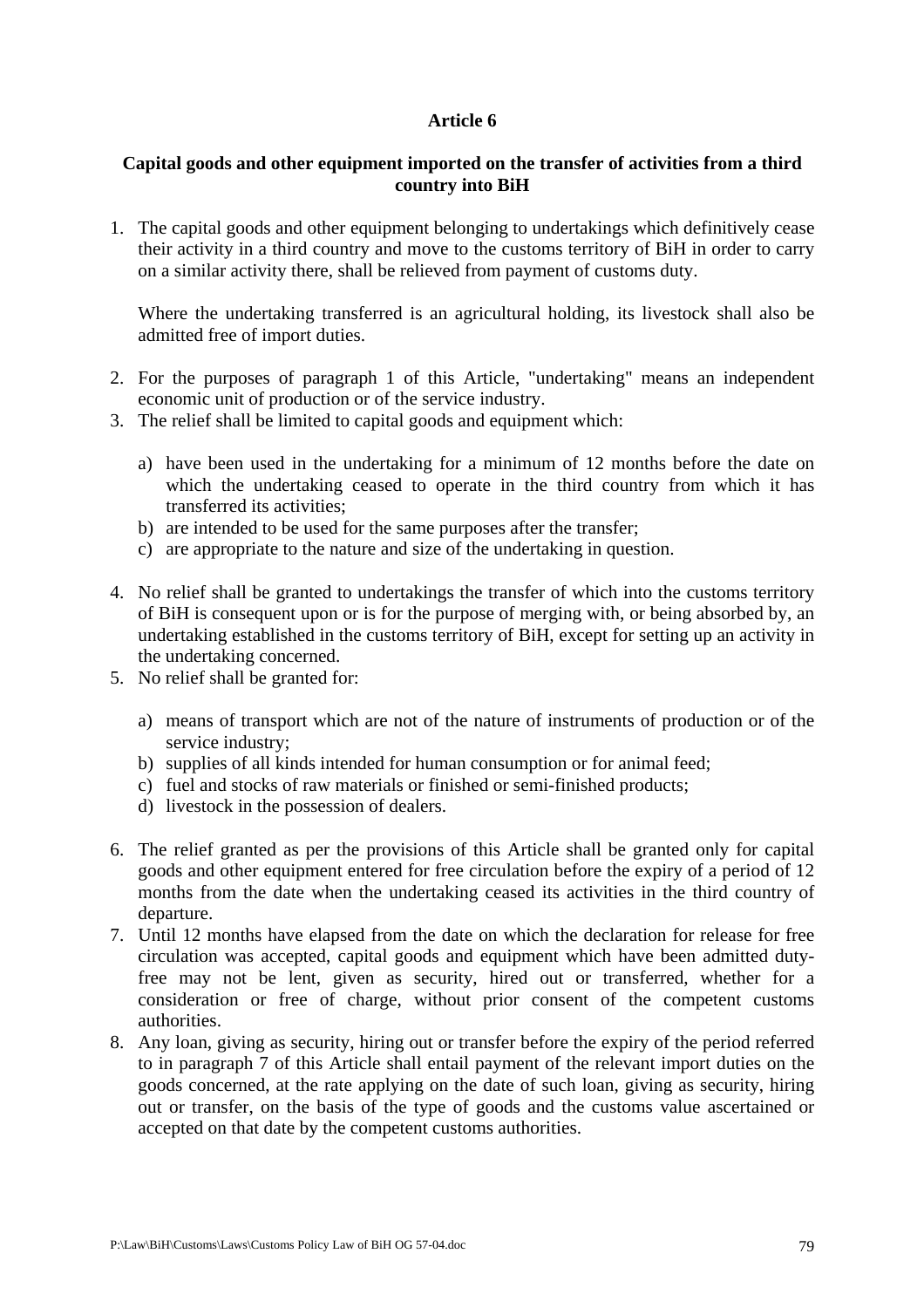9. Paragraphs 1 to 8 of this Article shall also apply to capital goods and equipment belonging to persons engaged in a liberal profession and to the persons referred to in Article 4, item 1, (c) of this Law engaged in a non-profit making activity who transfer this activity from a foreign country into the customs territory of BiH.

## **Article 7**

# **Products obtained by BiH farmers on Properties Located in a Foreign Country**

- 1. Agricultural, stock-farming, bee-keeping, horticultural and forestry products from properties located in a country adjoining the customs territory of BiH, which are operated by agricultural producers having their enterprise in the said customs territory, shall be relieved from payment of customs duty.
- 2. To benefit from the provisions of paragraph 1 of this Article, stock-farming products must be derived from animals, which originate in BiH i.e. which is released for free circulation.
- 3. The relief shall be limited to products which have not undergone any treatment other than that which normally follows harvest or production.
- 4. The relief shall be granted only for those products agricultural producers brought into the customs territory of BiH by the agricultural producer or in his name.
- 5. Paragraphs 1 to 4 of this Article shall also apply to the products of fishing or fish-farming activities carried out in the lakes or waterways at the frontier of BiH and some other country by BiH fishermen and to the products of hunting activities carried out on such lakes or waterways by BiH sportsmen.

# **Article 8**

### **Seeds, Fertilizers and Products for the Treatment of Soil, Imported by Agricultural Producers in Foreign Country for Use in Properties Adjoining those Countries**

- 1. Seeds, fertilizers and products for the treatment of soil and corps intended for use on property located in the customs territory of BiH adjoining a foreign country and operated by agricultural producers having their principle undertaking within the said foreign country and adjacent to the customs territory of BiH shall be relieved form payment of customs duty.
- 2. The relief shall be limited to the quantities of seeds, fertilizers or other products required for the treatment of property.
- 3. The relief shall be granted only for the seeds, fertilizers or other products imported directly into the customs territory of BiH by the agricultural producer or in his name.

BiH may make relief conditional upon the application of the principle of proportionality.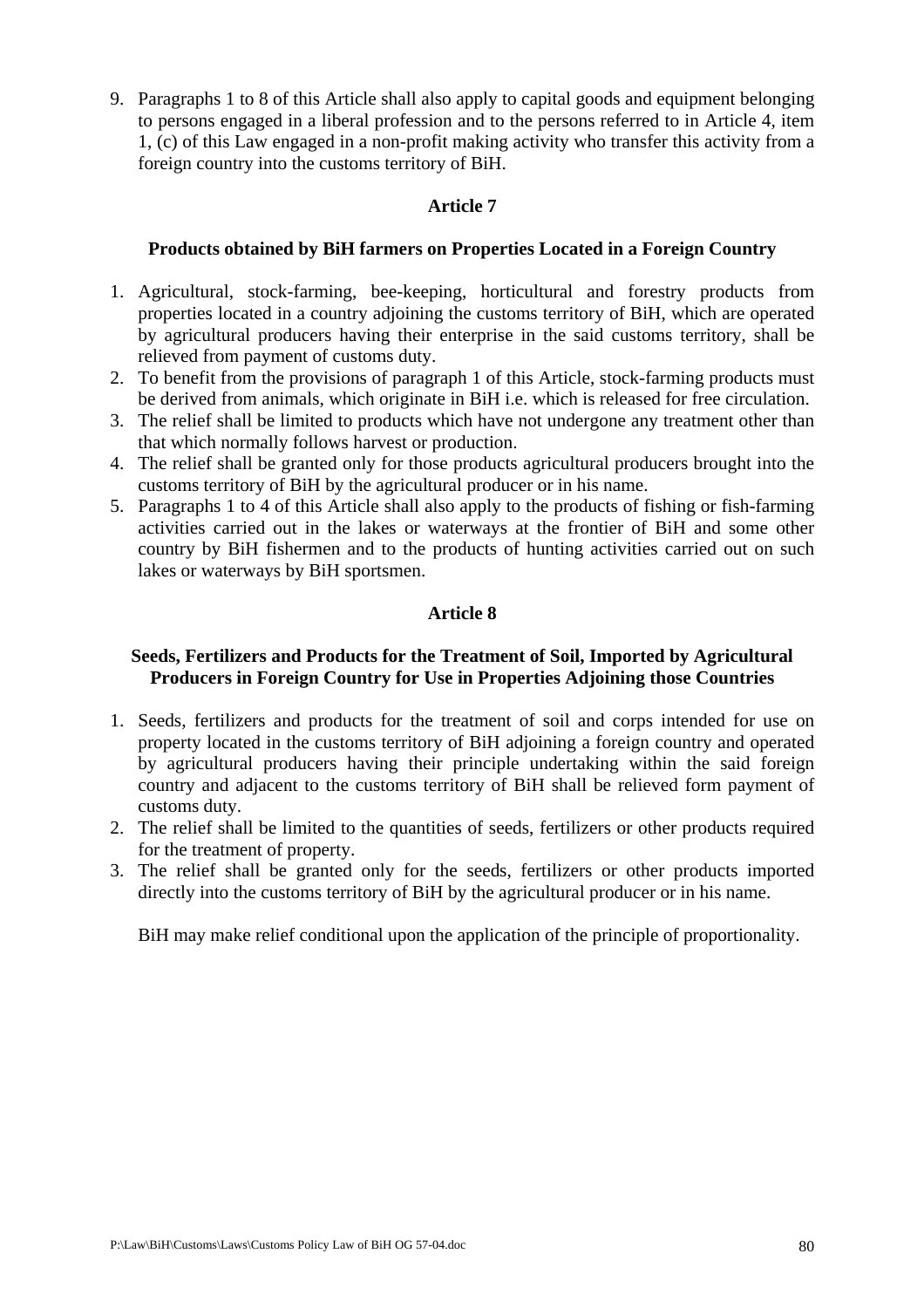#### **Goods for the benefit of disaster victims**

- 1. Goods imported by the public authorities in BiH or charitable or philanthropic organisations approved by the competent authorities shall be admitted free of customs duty where they are intended:
	- a) for distribution free of charge to victims of disaster affecting the BiH territory; or
	- b) to be made available free of charge to the victims of such disasters while remaining the property of the organisations in questions
- 2. Goods imported for free circulation by disaster relief agencies in order to meet their needs during the period of their activity shall also be granted the relief under the same conditions as referred to in paragraph 1.
- 3. No relief shall be granted for materials and equipment intended for rebuilding disaster areas.
- 4. Relief shall be granted only to organisations the accounting procedures of which enable the competent authorities to supervise their operations and which offer all the guarantees considered necessary.
- 5. The organisations benefiting from the relief may not lend, hire out or transfer, whether for consideration or free of charge, the goods referred to in paragraph 1 of this Article under conditions other than those laid down in this Article without getting prior approval thereof from the competent authorities. Should goods be lent, hired out or transferred to an organisation itself entitled to benefit from relief, the relief shall continue to be granted, provided the latter uses the goods for purposes which confer the right to such relief. In other cases, loan hiring out or transfer shall be subject to prior payment of import duties at the rate applying on the date of the loan, hiring out or transfer, on the basis of the type of goods and the customs value ascertained or accepted on that date by the competent authorities.
- 6. The goods referred to in paragraph 1 item (b) of this Article, after they cease to be used by disaster victims, may not be lent, hired out or transferred, whether for a consideration or free of charge, unless the competent authorities approves it.
- 7. Should goods be lent, hired out or transferred to an organisation itself entitled to benefit from relief pursuant to paragraph 1 of this Article or if appropriate, the relief shall continue to be granted provided such organisations use them for purposes which confer the right to such relief. In other cases, loan hiring out or transfer shall be subject to prior payment of customs duty at the rate applying on the date of the loan, hiring out or transfer, on the basis of the type of goods and the customs value ascertained or accepted on that date by the competent customs authorities.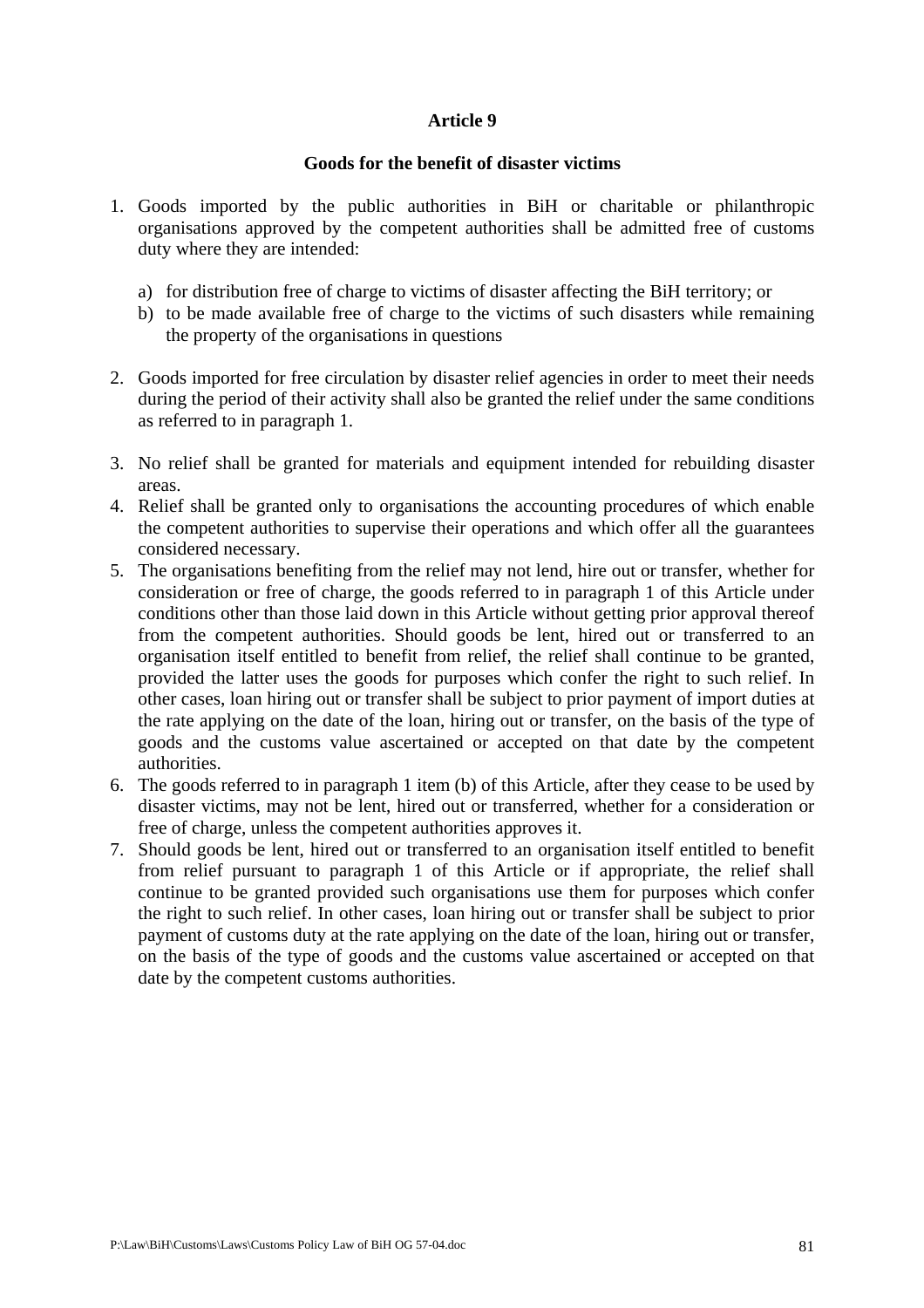### **Goods for charitable or humanitarian organisation**

- 1. The following shall be admitted free of customs duty, in so far as this does not give rise to abuses or major distortions of competition:
	- a) basic necessities imported by public organisations or charitable organisations approved by the competent authorities for distribution for humanitarian purposes;
	- b) goods sent free of charge, by a persons or an organisation registered in a foreign country, and without any commercial intent on the part of the sender, to public organisations or other charitable or humanitarian organisations approved by the competent authorities, to be used for fund raising at charity events for the benefit of needy persons;
	- c) equipment and office materials sent free of charge by a person or an organisation established outside the customs territory of BiH without any commercial intent on the part of the sender, to public organisations or other charitable or humanitarian organisations approved by the competent authorities and solely for the purpose of meeting their operating needs or carrying out their charitable or humanitarian aims
- 2. For the purposes of paragraph 1, item (a) of this Article 'basic necessities' means those goods required to meet the immediate needs of human beings, e.g. food, medicine, clothing and bed -clothes.
- 3. No relief shall be granted for:
	- a) alcoholic products;
	- b) tobacco or tobacco products;
	- c) coffee;
	- d) motor vehicles, other than ambulances and specialised vehicles for the transportation of disabled persons.
- 4. Relief shall be granted only to organisations the accounting procedures of which enable the competent authorities to supervise their operations and which offer all the guarantees considered necessary
- 5. The organisation benefiting from the relief may not lend, hire out or transfer, whether for a consideration or free of charge, the goods and equipment referred to in paragraph 1 of this Article for purposes other than those laid down in paragraph 1 items (a) and (b) of this Article without obtaining prior consent of the customs authorities.
- 6. Should goods and equipment be lent, hired out or transferred to an organisation entitled to benefit from relief pursuant to paragraph 1 of this Article, the relief shall continue to be granted provided the latter uses the goods and equipment for purposes which confer the right to such relief.
- 7. In other cases, loan, hiring out or transfer shall be subject to prior payment of customs duty, at the rate applying on the date of the loan, hiring out or transfer, on the basis of the type of the goods or equipment and customs value ascertained or accepted on that day by the customs authorities.
- 8. Organisations referred to in paragraph 1 of this Article which cease to fulfil the conditions giving entitlement to relief, or which are proposing to use goods and equipment admitted duty-free for purposes other than those provided for by that paragraph, shall so inform the competent authorities.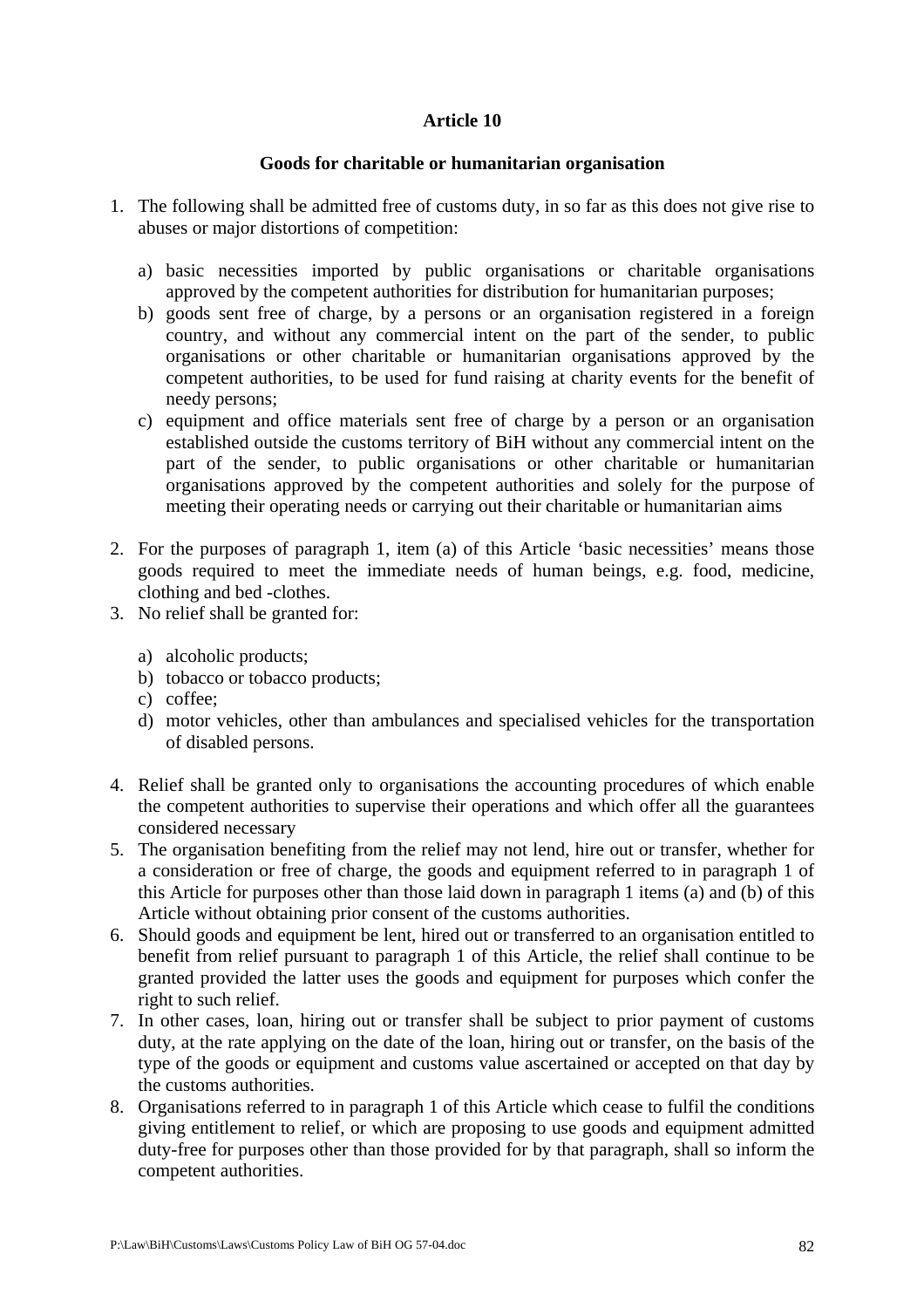- 9. Goods and equipment remaining in the possession of organisations which cease to fulfil the conditions giving entitlement to relief shall be liable to the relevant customs duty at the rate applying on the date on which those conditions cease to be fulfilled, on the basis of the type of goods and equipment and the customs value ascertained or accepted on that date by the customs authorities.
- 10. Goods and equipment used by the organisations benefiting from the relief for purposes other than those provided for in paragraph 1 of this Article shall be liable to the relevant customs duty at the rate applying on the date on which they are put to another use, on the basis of the type of goods and equipment and the customs value as ascertained or accepted on that date by the customs authorities.

# **Goods Intended for the Use of the Blind Persons**

- 1. Articles specially designed for the educational, scientific or cultural advancement of blind persons, which are specified in the list to be adopted by the Governing Board, shall be relieved from payment of customs duty.
- 2. Articles specially designed for the educational, scientific or cultural advancement of blind persons, which are specified in the list to be completed by the Governing Board, shall be relieved from payment of customs duty, provided that they are imported by:
	- a) blind persons for their own use;
	- b) institutions or organisations concerned with the education of or the provision of assistance to the blind, approved by the competent authorities in the Entities for the purpose of duty-free entry of these articles.
- 3. The relief referred to in paragraph 2 shall apply to spare parts, components or accessories specifically intended for the articles in question, and to the tools to be used for the maintenance, checking, calibration or repair of the said articles, provided that such spare parts, components, accessories or tools are imported at the same time as the said articles or, if imported subsequently, that they can be identified as being intended for articles previously admitted duty-free, or which would be entitled to relief at the time when such relief is requested for the specific spare parts, components or accessories and tools in question.

# **Article 12**

#### **Articles Intended for the Use of other Handicapped Persons**

- 1. Articles specially designed for the educational, employment or social advancement of physically or mentally handicapped persons shall be relieved from payment of customs duty provided that they are imported by:
	- a) handicapped persons for their own use;
	- b) institutions or organisations that are principally engaged in the education of or the provision of assistance to the handicapped persons, approved by the competent authorities to import such article duty-free.
- 2. The Articles referred to in paragraph 1 of this Article shall be relieved from payment of customs duty provided that they are not manufactured in BiH.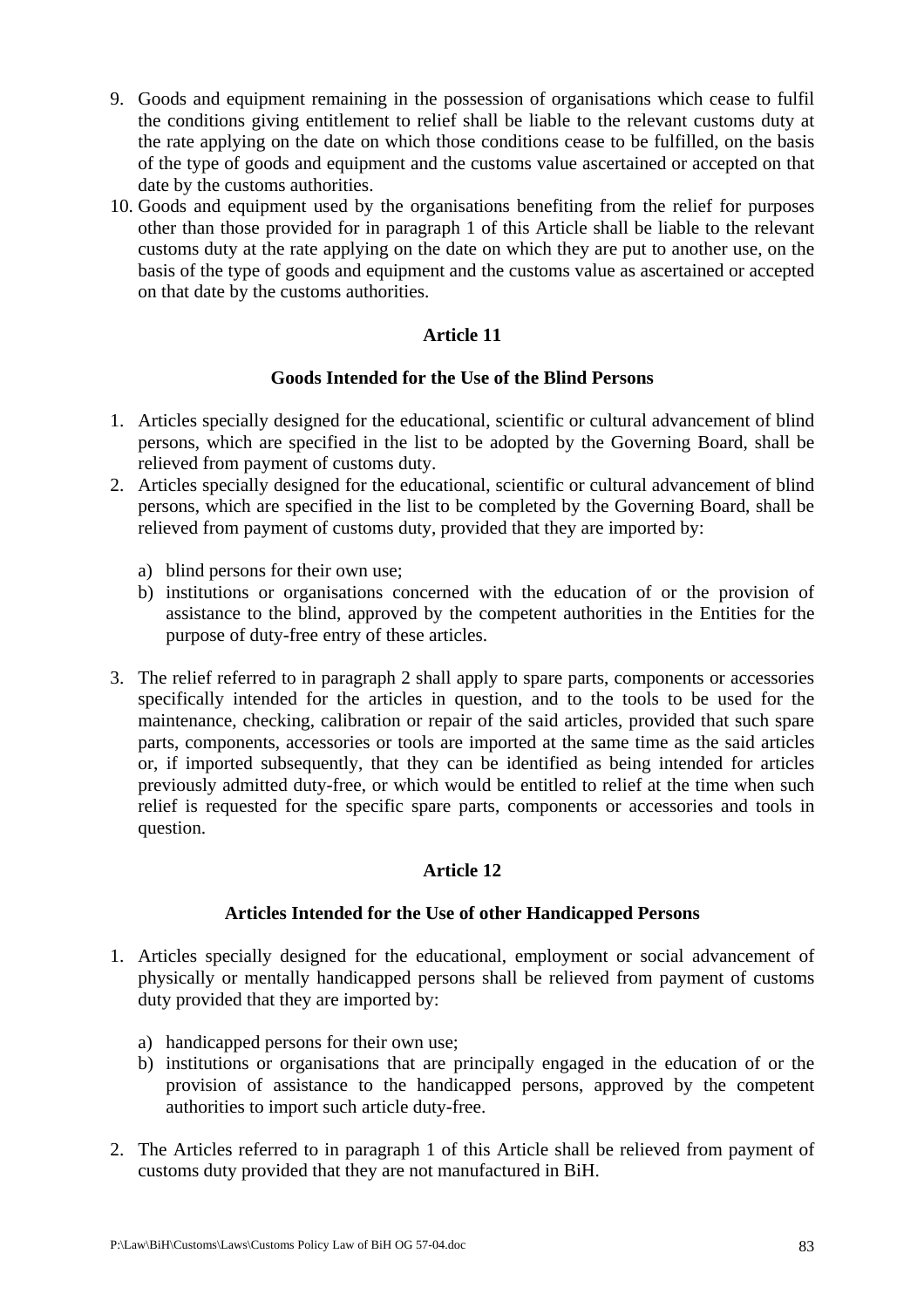3. The relief referred to in paragraph 1 of this Article shall apply to spare parts, components or accessories specifically intended for the articles in question, and to the tools to be used for the maintenance, checking, calibration or repair of the said articles, provided that such spare parts, components, accessories or tools are imported at the same time as the said articles or, if imported subsequently, that they can be identified as being intended for articles previously admitted duty-free, or which would be entitled to relief at the time when such relief is requested for the specific spare parts, components or accessories and tools in question.

# **Article 13**

#### **Passenger Cars Imported by Disabled Persons**

- 1. Disabled persons, who once within the period of 5 years import from abroad a passenger car, which they will use as orthopaedic or other accessory, shall be relieved from payment of customs duty.
- 2. For the purpose of paragraph 1 of this Article the following persons shall be considered as disabled persons eligible to exercise the right of relief from payment of customs duty on import of passenger's car as an orthopaedic or other accessories:
	- a) disabled war-veterans, if a bodily damage of at least 70 % has been established by a decision of the responsible Commission for Determining Disability Degree in compliance with the disability insurance regulations, as well as for an established disability degree of 50 % and larger – in cases of amputation and more severe damages of extremities that require usage of a vehicle adjusted to disabled persons;
	- b) Other disabled persons, if a bodily damage of at least 80 % has been established by a decision of the responsible Commission for Determining Disability Degree in compliance with the disability insurance regulations, in particular of motor parts (lower extremities, pelvis, spine) as well as other parts that cause distortion in the function of lower extremities; complete loss or damage of sight; severe for of retardation or paralysis.
- 3. A disabled person may import a passenger car up to the value of 30.000 KM i.e. a passenger car specially adjusted for transportation of disabled persons, without limiting the value.

#### **Article 14**

#### **Objects of Negligible Value Received Occasionally in Mail and Postal Parcels**

- 1. BiH and foreign citizens, who receive from abroad in mail and postal parcels objects of negligible value in the value of up to 50 KM, shall be relieved from payment of customs duty.
- 2. The exemption shall not be applied to:
	- a) alcoholic products;
	- b) perfumes and toilet waters;
	- c) tobacco and tobacco products.
- 3. Normal receiving of postal parcels within the meaning of this paragraph means receiving of postal parcels from abroad once a week.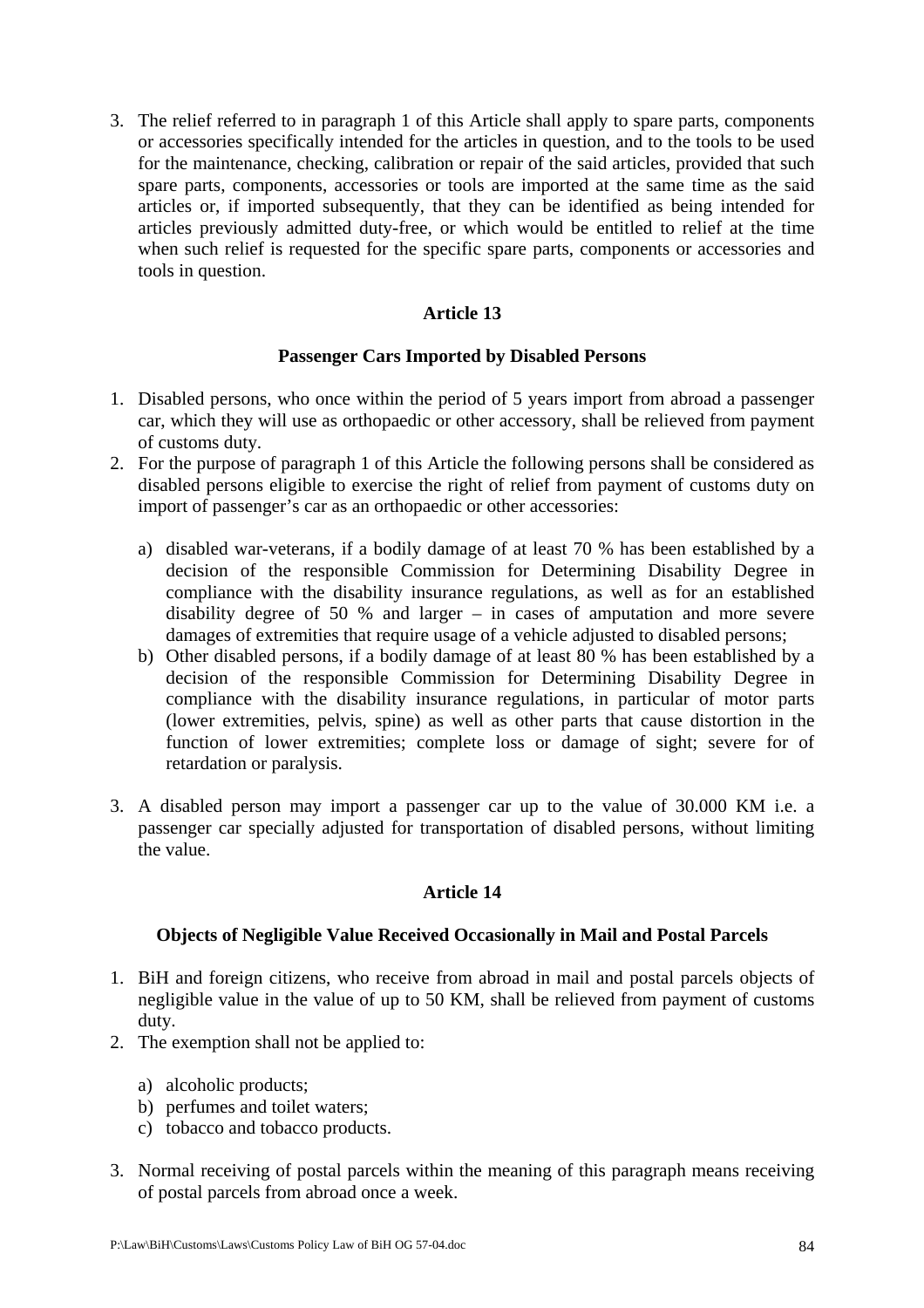#### **Various Documents and Items**

The following documents and items shall be relieved from payment of customs duty:

- a) Documents sent free of charge to the public services of BiH and Entities;
- b) Publications of foreign governments and publications of official international bodies intended for distribution without charge;
- c) Ballot papers for elections organised by bodies set up in third countries;
- d) Items to be submitted as evidence or for like purposes to the Courts or other official agencies of BiH and Entities;
- e) Specimens of signatures and circular letters sent as a part of normal exchange of information between public services or bank institutions;
- f) Official printed materials to be received by the Central Bank of BiH and Entity Banking Agencies;
- g) Reports, statements, notes, prospectuses, application forms and other documents drawn up by companies registered in a third country and sent to the bearers or subscribers of securities issued by such companies;
- h) Recorded media (punched cards, sound recordings, microfilms, etc.) used for the transmission of information sent free of charge to the addressee, in so far as duty-free admission does not give rise to abuses or to major distortions of competition;
- i) Files, archives, printed forms and other documents to be used in international meetings, conferences or congresses, and reports on such gatherings;
- j) Plans, technical drawings, traced designs, descriptions and other similar documents imported with a view to obtaining or fulfilling the orders in third countries or to participating in a competition held in the customs territory of the BiH;
- k) Documents to be used in examinations held in the customs territory of BiH by institutions set up in third countries;
- l) Printed forms to be used as official documents in the international movement of vehicles or goods within the framework of international conventions ;
- m) Printed forms, labels, tickets and similar documents sent by transport undertakings or by undertakings of the hotel industry in a third country to travel agencies set up in the customs territory of BiH.
- n) Printed forms and tickets, bills of lading, way-bills and other commercial or office documents which have bee used;
- o) Official printed forms from third country or international authorities and printed matter conforming to international standards sent for distribution by third country associations to corresponding associations located in the customs territory of BiH;
- p) Photographs, slides and stereotype mats for photographs, whether or not captioned, sent to press agencies or newspaper or magazine publishers.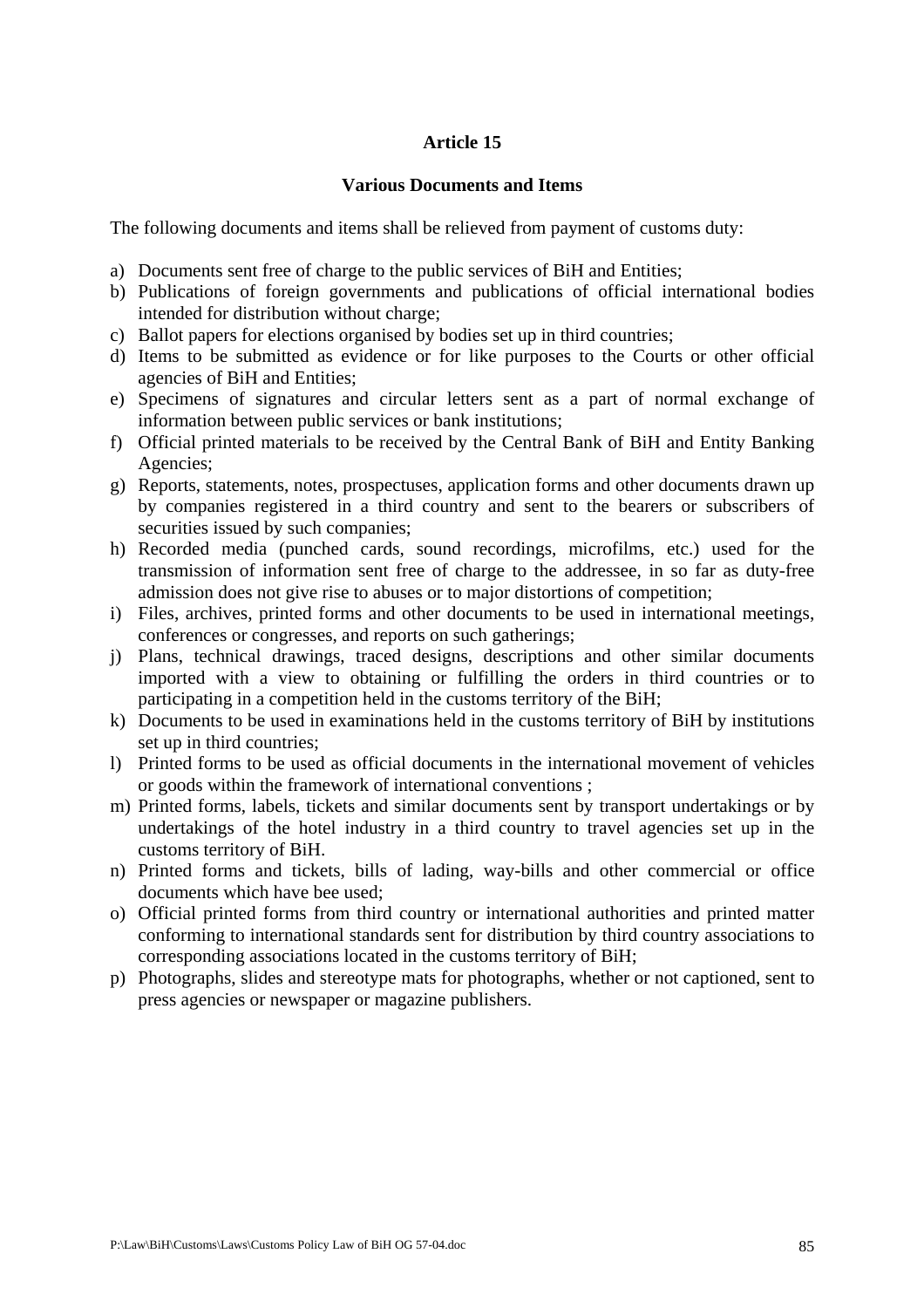## **Goods Imported for Trade Promotion Purposes**

### **Samples of goods of negligible value**

- 1. Samples of goods which are of negligible value and can be used only to solicit orders for goods of the type they represent with a view to their being imported into the customs territory of BiH shall be relieved from payment of customs duty.
- 2. The competent customs authority may require that certain articles, in order to use the relief referred to in paragraph 1 of this Article, must be rendered permanently unusable by being torn, perforated, or clearly and indelibly marked, or by any other process, provided such operation does not destroy their character as samples.

### **Printed matter and advertising material**

- 3. Printed matter and advertising material such as catalogues, price lists, directions for use or brochures shall be admitted free of customs duty, provided that they relate to:
	- a) goods for sale or hire; or
	- b) transport, commercial insurance or banking services offered by a person registered outside the customs territory of BiH.
- 4. The relief referred to in paragraph 3 of this Article shall be limited to printed matter and advertising material which fulfils the following conditions:
	- a) printed matter must clearly display the name of the undertaking which produces, sells or hires out the goods, or which offers the services to which it refers;
	- b) each consignment must contain no more than one document or a single copy of each document if it is made up of several documents. Consignments comprising several copies of the same document may nevertheless be granted relief, provided their total gross weight does not exceed one kilo;
	- c) printed matter may not be the subject of grouped consignments from the same consignor to the same consignee;
	- d) articles for advertising purposes of no intrinsic commercial value sent free of charge by suppliers to their customers, which, apart from their advertising function, are not capable of being used otherwise.

#### **Products used or consumed at a trade fair or similar event**

- 5. The following items shall be relieved form customs duty:
	- a) small representative samples of goods manufactured outside of BiH intended for a trade fair or similar event;
	- b) goods imported solely in order to demonstrate machines and apparatuses, manufactured outside the customs territory of BiH and displayed at a trade fair or similar event;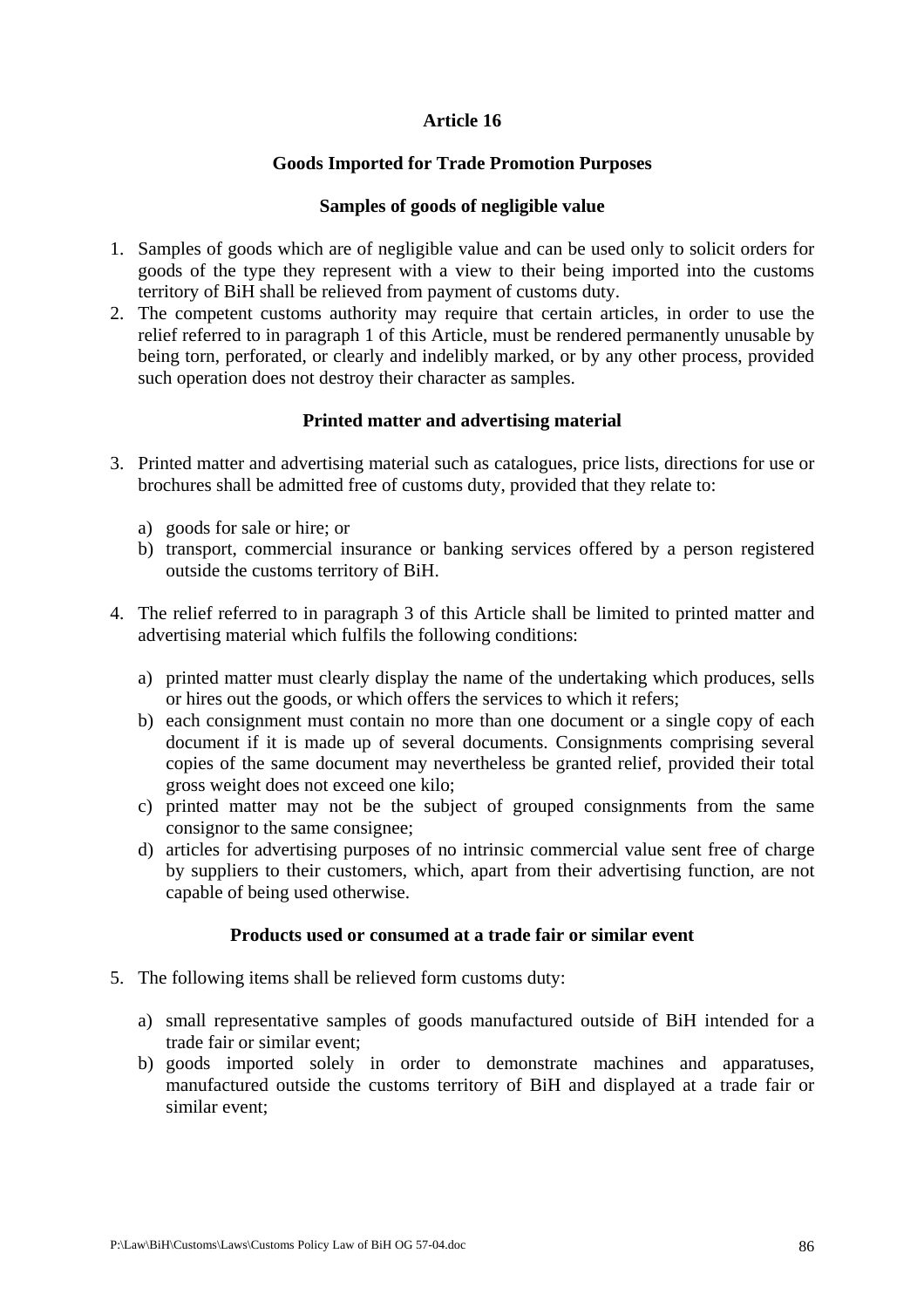- c) various materials of small value such as paints, varnishes, wallpaper, etc., used in the building, fitting-out and decoration of temporary stands occupied by representatives of foreign countries at a trade fair or similar events, which are destroyed by being used.
- d) printed matter, catalogues, prospectuses, price lists, advertising posters, calendars, whether or not illustrated, unframed photographs and other articles supplied free of charge in order to advertise goods manufactured outside the customs territory of BiH and displayed at a trade fair or similar event.
- 6. For the purpose of paragraph 5 of this Article, 'trade fair or similar event' means:
	- a) exhibitions, fairs, shows and similar events connected with trade, industry, agriculture or handicrafts;
	- b) exhibitions and events held mainly for charitable reasons;
	- c) exhibitions and events held mainly for scientific, technical, handicraft, artistic, educational or cultural, or sporting reasons, for religious reasons or for reasons of worship, trade union activity or tourism, or in order to promote international understanding;
	- d) meetings of representatives of international organisations or collective bodies;
	- e) official or commemorative ceremonies and gatherings;

but not exhibitions staged for private purposes in commercial stores or premises to sell goods of foreign countries.

- 7. The relief referred to in paragraph 5 of this Article shall be limited to samples which:
	- a) are imported free of charge as such from third countries or are obtained at the exhibitions from goods imported in bulk from those countries;
	- b) are exclusively distributed free of charge to the public at the exhibition for use or consumption by the persons to whom they have been offered;
	- c) are identifiable as advertising samples of low unitary value;
	- d) are easily marketable, and where appropriate, are packed in such a way that the quantity of the item involved is lower than the smallest quantity of the same item actually sold on the market;
	- e) in the case of foodstuffs and beverages not packaged as mention under d) of this paragraph, are consumed on the spot during the exhibition;
	- f) in their total value and quantity, are appropriate to the nature of the exhibition, the number of visitors and the extent of the exhibitor's participation.
- 8. The relief referred to in paragraph 7, item (b) of this Article shall be limited to goods which are:
	- a) consumed or destroyed at the exhibitions; and
	- b) are appropriate, in their total value and quantity, type the nature of the exhibition, the number of visitors and the extent of the exhibitor's participation.
- 9. The relief referred to in paragraph 8, item (a) and (b) of this Article shall not be granted for:
	- a) alcoholic products;
	- b) tobacco or tobacco products;
	- c) fuels, whether solid, liquid or gaseous.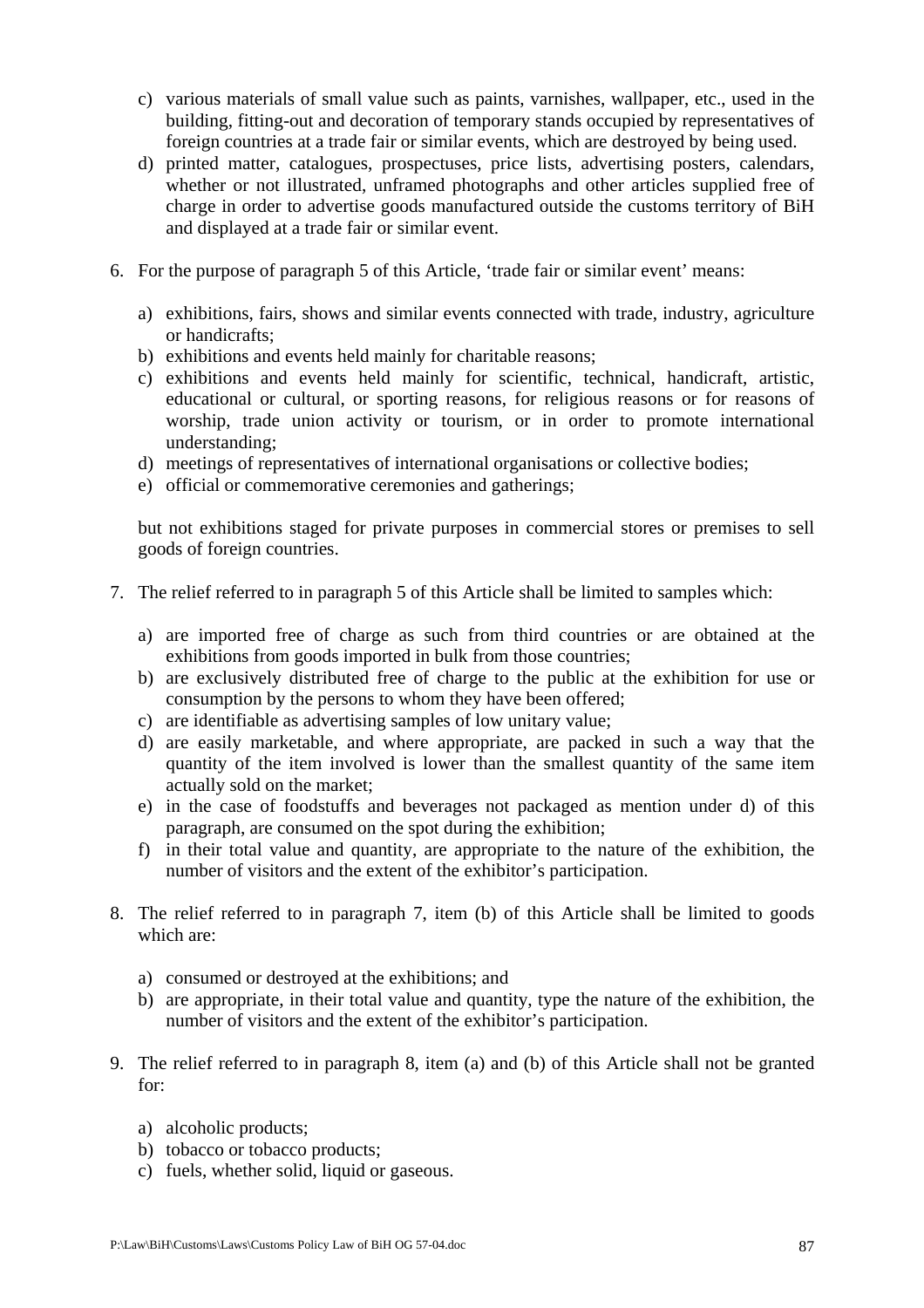### **Consignments Sent to Organisations Protecting Copyrights or Industrial and Commercial Patent Rights**

Trademarks, models or designs and supporting documents as well as applications for recognition of patents, innovations or similar, to be forwarded to authorities dealing in protection of copyrights or the protection of industrial or commercial patent rights shall be relieved from payment of customs duty.

#### **Article 18**

#### **Goods Imported for Examination, Analysis or Testing Purposes**

- 1. Goods which are to undergo examination, analyses or tests to determine their composition, quality and other technical characteristics for the purpose of information or industrial or commercial research shall be relieved form payment of customs duty.
- 2. Relief shall only be granted on condition that the goods to be examined, analyzed or tested are completely used up or destroyed in the course of the examination, analyses or testing.
- 3. Goods used in examinations, analyses or tests which in themselves constitute sales promotion operations by themselves, shall not enjoy relief from customs duty.
- 4. Relief shall be granted only in respect of the quantity of goods which are strictly necessary for the purpose for which they are imported and these quantities shall in each case be determined by the competent authorities.
- 5. The relief referred to in paragraph 1 of this Article shall cover goods which are not completely used up or destroyed during examination, analyses or testing, provided that the products remaining are, with the agreement and under the supervision of the competent authorities:
	- a) completely destroyed or rendered commercially valueless on completion of examination, analyses or testing;
	- b) surrendered to the Entities or Brcko District without causing it any expense, where this is possible under national laws;
	- c) in duly justified circumstances, exported outside the customs territory of BiH.
- 6. For the purpose of paragraph 5 of this Article, "products remaining" means products resulting from the examinations, analyses or tests, or products not actually used.
- 7. Where paragraph. 5 of this Article is applied, products remaining at the end of the examinations, analyses or tests referred to in paragraph 1 of this Article, shall be subject to the relevant import duties at the customs rate applicable on the date of completion of examinations, analyses or tests, on the basis of the type of goods and customs value ascertained or accepted on that date by the competent customs authorities. However, the interested party may, with the agreement and under the supervision of the competent customs authorities, covert products remaining to waste, in which case, the import duties shall be those applying to such waste or scrap at the time of conversion.
- 8. The period within which examinations, analyses or tests must be carried out and the administrative formalities to be completed in order to ensure the use of the goods for the purposes intended, shall be determined by the customs authorities.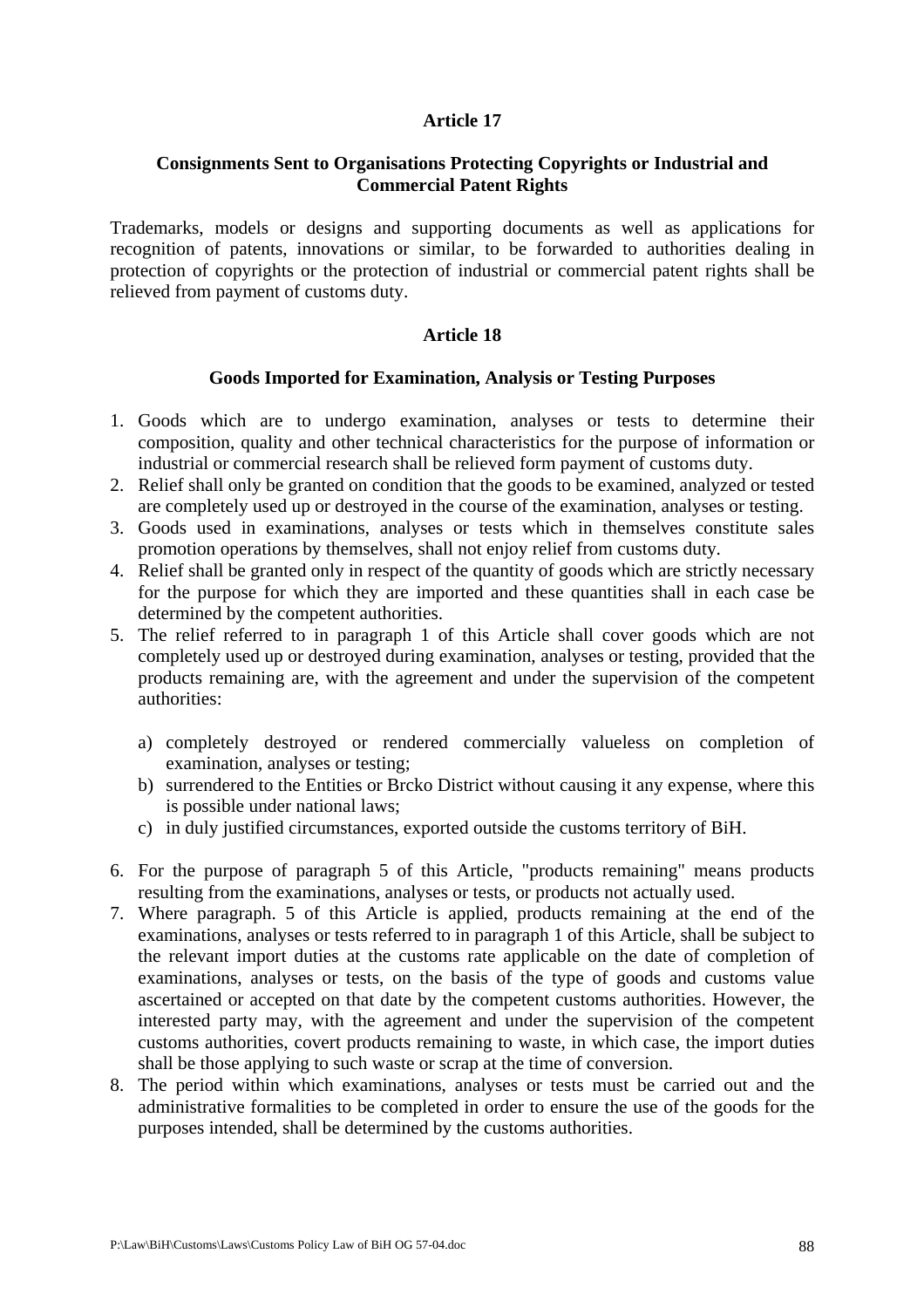#### **Honorary Decorations, Awards and Goodwill Gifts**

- 1. Honorary decorations, awards, gifts, cups, medals and similar items awarded within international events and international relations shall be relieved from payment of customs duty, as follows:
	- a) any honorary decoration which has been conferred on the person concerned by a government in a third country; or
	- b) any cup, medal or similar article of an essentially symbolic nature which has been awarded to the person concerned in a third country as a tribute to his activities in the arts, sciences, sport or the public service, or in recognition of merit at a particular event.

### **Article 20**

#### **Educational, Scientific and Cultural Material, Scientific Instruments and Apparatus**

- 1. Educational, scientific and cultural materials specified in the List to be adopted by the Governing Board whoever the consignee and whatever the intended use of such materials may be, shall be relieved from payment of customs duty.
- 2. Educational, scientific and cultural materials specified in the List to be adopted by the Governing Board provided they are intended for:
	- a) public educational, scientific or cultural establishments or organisations;
	- b) establishment or organisations specified in the above mentioned list on condition that the competent authorities in the BiH have approved to receive such articles duty-free.
- 3. Scientific instruments and apparatus, which are not included in paragraph 2 of this Article shall be admitted free of import duties when they are imported exclusively for noncommercial purposes.
- 4. The relief referred to in paragraph 3 of this Article shall be limited to scientific instruments and apparatus:
	- a) which are intended for:
		- i. public establishments principally engaged in education or scientific research and those departments of public establishments, which principally engaged in education or scientific research;
		- ii. private establishments principally engaged in education or scientific research and approved by the competent authorities in the BiH to import such articles duty-free; and
	- b) to the extent that instruments or apparatus of equivalent scientific value are not being manufactured in BiH.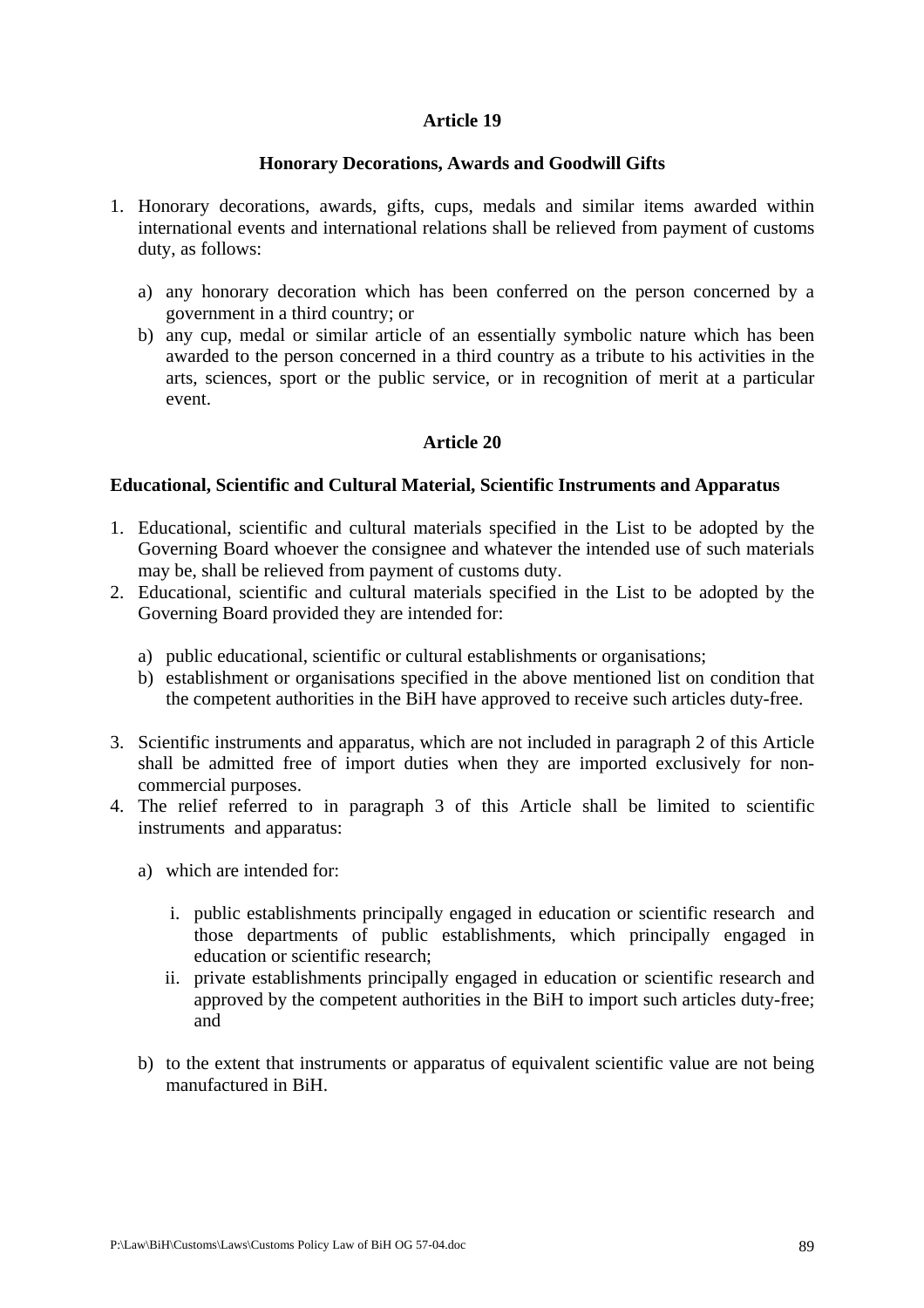- 5. The relief shall also apply to:
	- a) spare parts, components or accessories specifically suitable for scientific instruments or apparatus, provided that these spare parts, components or accessories are imported at the same time as such instruments and apparatus or, if imported subsequently that they can be identified as being intended for instruments or apparatus:
		- i. which have previously been admitted duty-free, provided that such instruments and apparatus are still of scientific nature at the time when relief is requested for the specific spare parts, components or accessories;
		- ii. which would be entitled to relief at the time when such relief is requested for the specific spare parts, components or accessories.
	- b) tools to be used for the maintenance, checking, calibration or repair of scientific instruments or apparatus, provided that
		- i. these tools are imported at the same time as such instruments and apparatus or, if imported subsequently that they can be identified as being intended for specific instruments or apparatus;
		- ii. which have previously been admitted duty-free, provided that such instruments and apparatus are still of scientific nature at the time when relief is requested for the tools; or
		- iii. which would be entitled to relief at the time when such relief is requested for the tools; and
		- iv. that equivalent tools are not being manufactured in BiH.
- 6. The granting of relief for scientific instruments or apparatus and tools sent by a person registered outside BiH as gifts to the establishments referred to in paragraph 4 item (a) of this Article shall not be subject to the conditions laid down in paragraphs 4 item (b) and paragraph 5 item (b) of this Article. However, it must be established that the gift of the scientific instruments or apparatus in question has not be prompted by any commercial considerations on the part of the donor.
- 7. The articles referred to in paragraph 2 of this Article and scientific instruments or apparatus which have been admitted duty-free in accordance with the conditions laid down in paragraphs 2 to 6 of this Article must not be lent, hired out or transferred, whether for a consideration or free of charge, without prior notification to the competent customs authorities.

Should any article be lent, hired out or transferred to an establishment or organisation entitled to benefit from relief pursuant to paragraph 1 or 4 item (a) of this Article, the relief shall continue to be granted provided the establishment or organisation uses the article, instrument or apparatus for purposes which confer the right to such relief.

In other cases, loan, hiring out or transfer shall be subject to prior payment of import duties at the rate applying on the date of the loan, hiring out or transfer, on the basis of the type of goods and the customs value ascertained or accepted on that date by the competent customs authorities.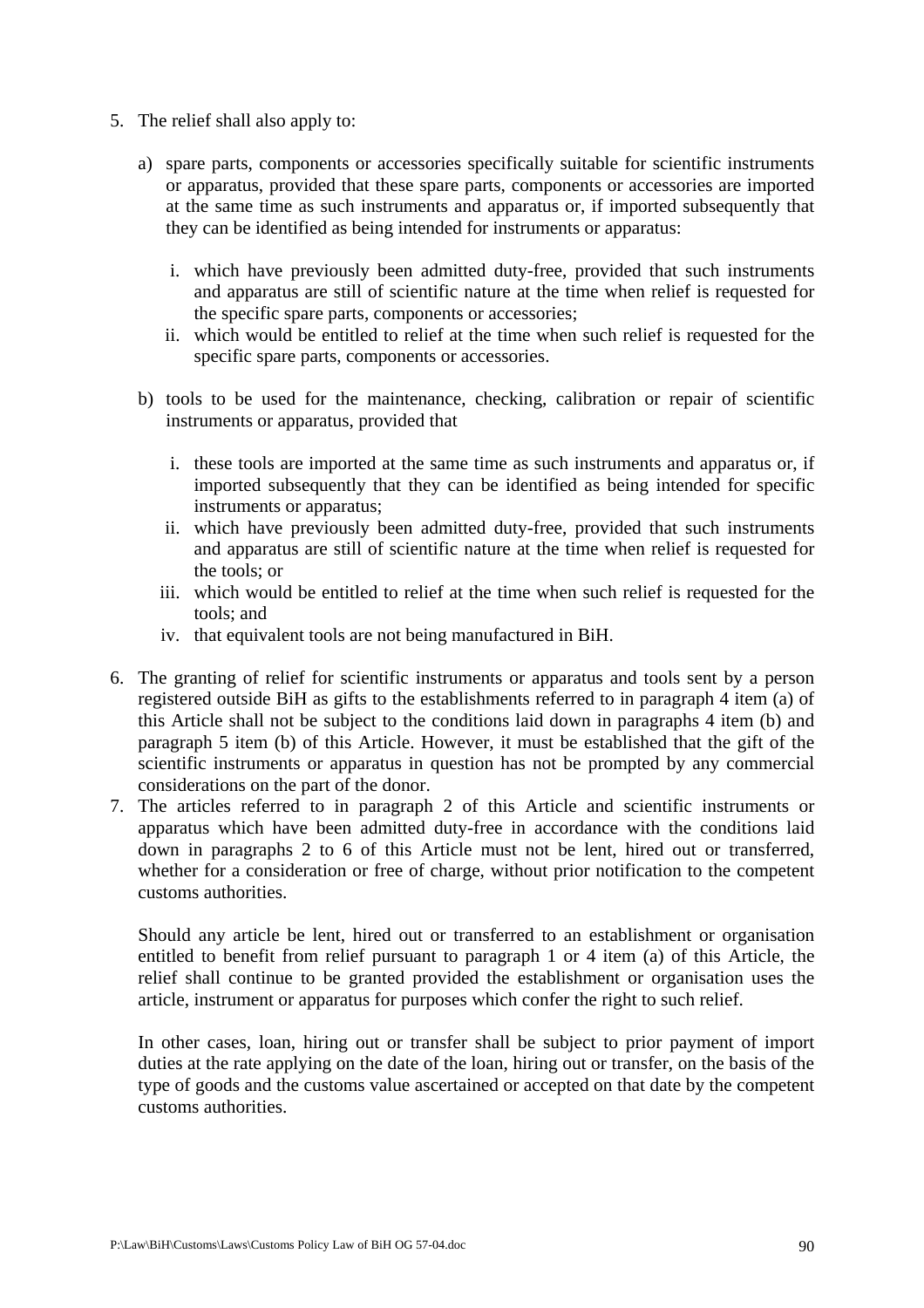8. Establishments or organisations referred to in paragraphs 1 and 2 of this Article, which cease to fulfil the conditions giving entitlement to relief i.e. which are proposing to use articles admitted duty-free for purposes other than those provided for by those paragraphs shall so inform the competent customs authorities.

Articles remaining in the possession of establishment or organisations which cease to fulfil the conditions giving entitlement to relief shall be liable to the relevant import duties at the rate applying on that date on which those conditions cease to be fulfilled on the basis of the type of articles and the customs value ascertained or accepted on that date by the competent customs authorities.

Articles used by the establishment or organisation benefiting from the relief for purposes other than those provided for in paragraphs 1 and 2 of this Article shall be liable to the relevant import duties calculated as applicable on the date on which they are put to another use on the basis of the type of articles and the customs value ascertained or accepted on that date by the competent customs authorities.

9. Paragraphs 6, 7 and 8 of this Article shall apply mutatis mutandis to the products referred to in paragraph 5 of this Article.

### **Article 21**

#### **Laboratory Animals and Biological or Chemical Substances Intended for Research**

- 1. Animals specially prepared for laboratory use and biological or chemical substances for which there is no equivalent production in the customs territory of BiH and which are imported exclusively for non-commercial purpose, shall be relieved from payment of customs duty.
- 2. Relief referred to in paragraph 1 of this Article shall be limited to animals and biological or chemical substances, which are intended for:
	- a) public establishments principally engaged in education or scientific research as well as those departments of public establishments, which are principally engaged in education or scientific research; or
	- b) private establishments principally engaged in education or scientific research and authorized by the competent authorities to receive such goods duty-free.

#### **Article 22**

### **Therapeutic Substances of Human Origin and Blood-Grouping and Tissue-Typing Reagents**

- 1. Therapeutic substances of human origin, blood-grouping reagents and tissue-typing reagents shall be relieved from payment of customs duty.
- 2. For the purposes of paragraph 1 of this Article:
	- a) "therapeutic substances of human origin" means human blood and its derivatives (whole human blood, dried human plasma, human albumin and fixed solutions of human plasmic protein, human immunoglobulin and human fibrinogen);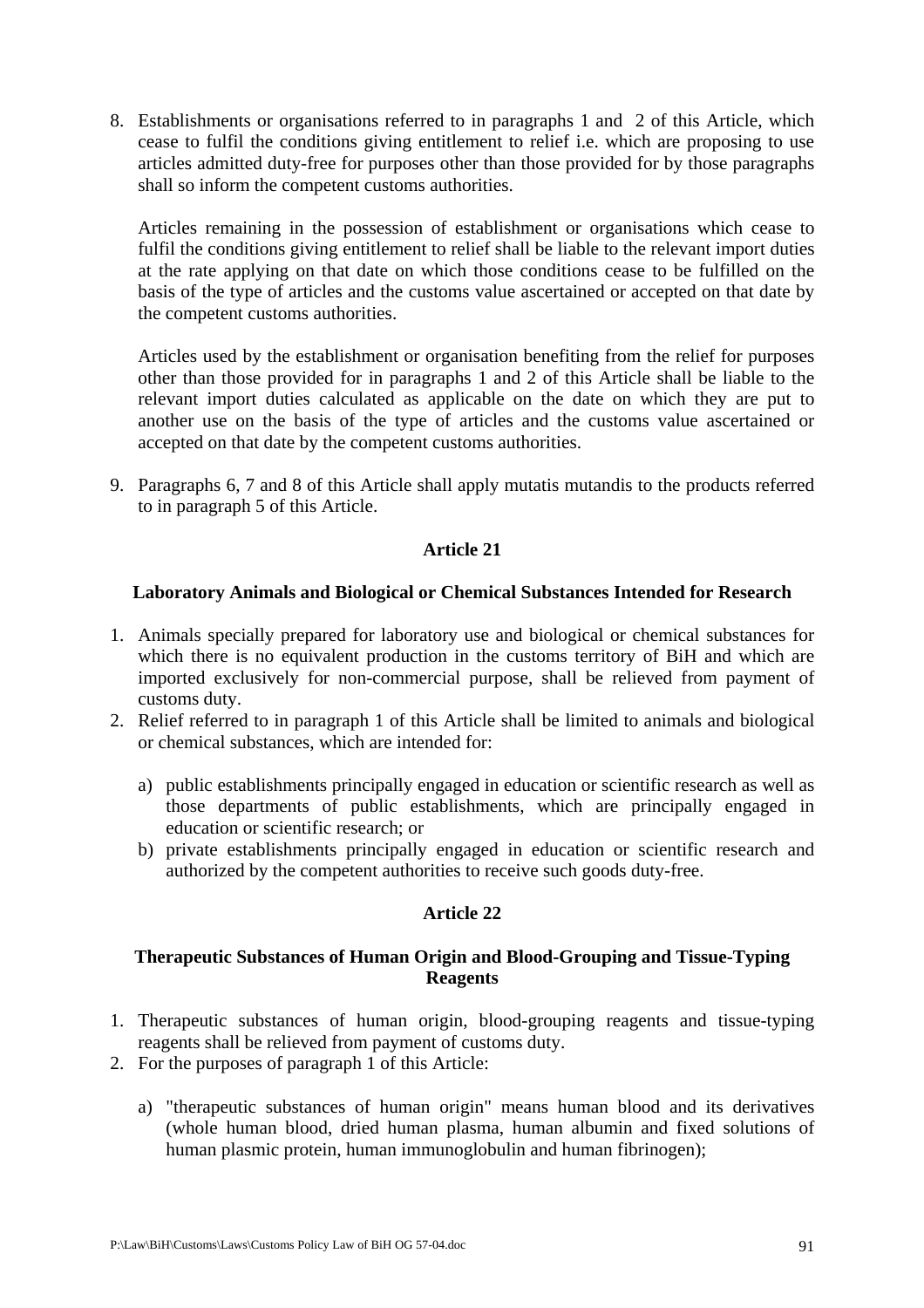- b) "blood-grouping reagents means all reagents, whether of human, animal, plant or other origin used for blood-type grouping and for the detection of blood incompatibilities;
- c) "tissue-typing reagents" means all reagents whether of human, animal, plant or other origin used for the determination of human tissue-types.
- 3. The relief shall be limited to products which:
	- a) are intended for institutions or laboratories approved by the competent authorities, for use exclusively for non-commercial medical or scientific purposes;
	- b) are accompanied by a certificate of conformity issued by a duly authorized body in the third country of departure;
	- c) are in containers bearing a special label identifying them.
- 4. The relief shall include the special packaging essential for the transport of therapeutic substances of human origin or blood-grouping or tissue-typing reagents and also any solvents and accessories needed for their use which may be included in the consignment.

#### **Pharmaceutical products used at international sports events**

Pharmaceutical products for human or veterinary medical use from persons or animals coming from third countries to participate in international sports events organised in BiH, shall, within the limits necessary to meet their requirements throughout their stay, be relieved from payment of customs duty.

### **Article 24**

#### **Medicaments for Personal Use**

- 1. BiH and foreign citizens, who bring with them medicaments for personal use or receive them in postal parcels from abroad, shall be relieved from payment of customs duty.
- 2. In order to exercise the relief it is necessary to present doctor's prescription.

# **Article 25**

#### **Goods Imported on the Occasion of a Marriage**

- 1. Maiden's garments and household equipment (new or used) belonging to a person moving from abroad to BiH on occasion of marriage as well as presents given on that occasion by persons from abroad, provided that the value of each present does not exceed 2.000 KM shall be relieved from payment of customs duty.
- 2. Only the following persons shall be granted the exemption:
	- a) those whose normal place of residence was outside of the customs territory of BiH in an uninterrupted period of at least 12 months;
	- b) those who submit the evidence on their wedding.
- 3. The exemption shall not be granted for alcoholic products, tobacco and tobacco products.
- 4. Relief shall be granted only in respect of goods entered for free circulation: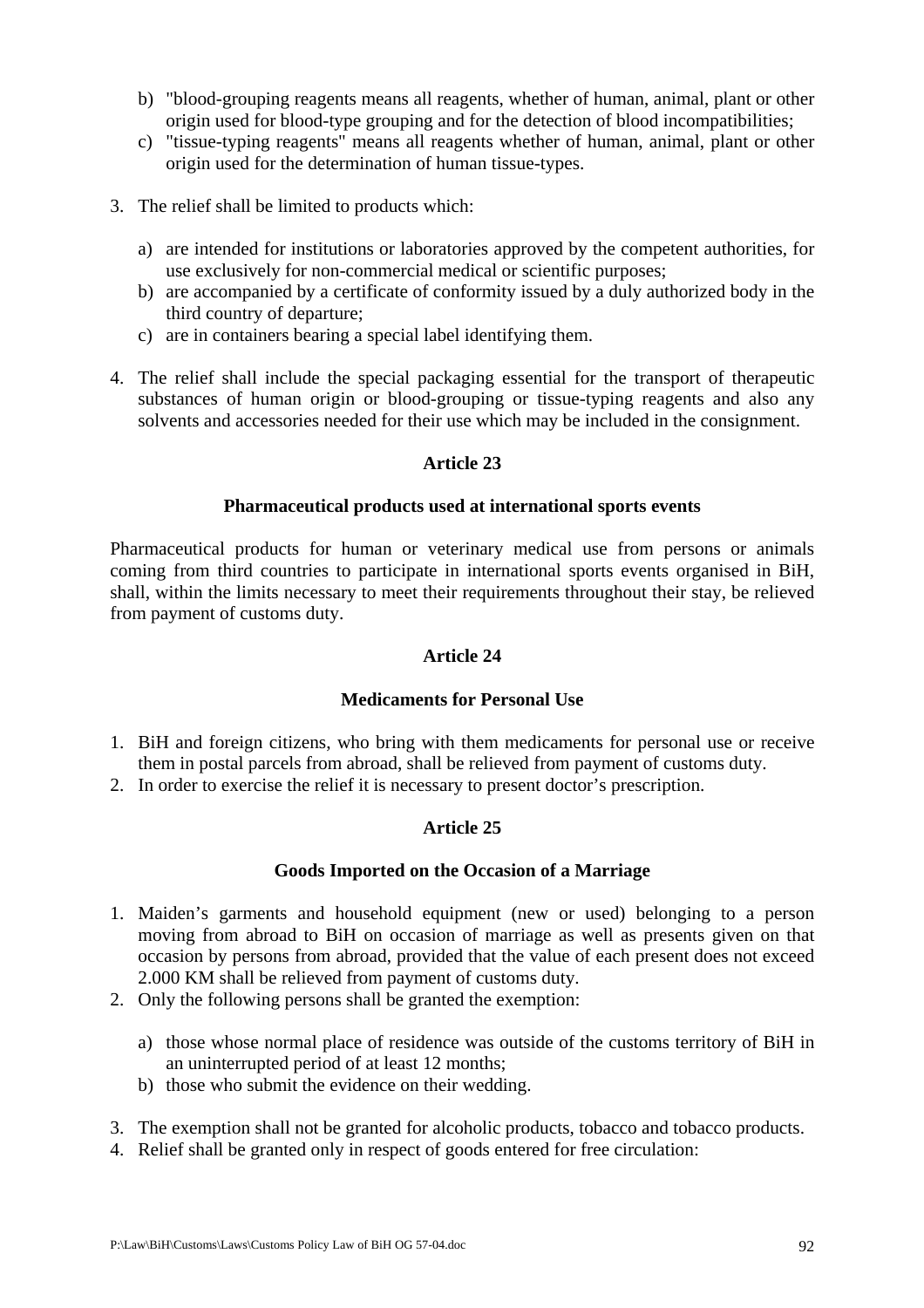- a) not earlier that two months before the date fixed for the wedding(in this case the relief shall be subject to the lodging of appropriate security, the form and amount of which shall be determined by the customs authorities); and
- b) not later than four months after the date of the wedding.
- 5. The goods may be released for free circulation in several separate consignments.
- 6. Until 12 months have elapsed from the date on which their entry for free circulation was accepted, goods which have been admitted duty-free on the occasion of marriage may not be lent, given as security, hired out or transferred whether for a consideration or free of charge without prior consent from the competent customs authority.
- 7. Any loan, giving as security, hiring our or transfer before the expiry of the period referred to in paragraph 6 of this Article shall entail payment of the relevant customs duty on the goods concerned at the rate applying on the basis of the type of goods and the customs value ascertained or accepted on that date by the competent customs authority.

# **Scholastic Materials**

- 1. Outfits, scholastic materials and other household effects representing the usual furnishings for a student's room and belonging to pupils or students coming to stay in the customs territory of BiH for the purpose of studying there and intended for their personal use during the period of their studies shall be relieved from payment of customs duty.
- 2. For the purpose of paragraph 1 of this Article:
	- a) "pupil or student" means any person enrolled in an educational establishment in the territory of BiH in order to attend full-time the courses offered therein;
	- b) "outfit" means underwear or household linen as well as clothing including footwear whether or not new;
	- c) "scholastic materials" means objects and instruments (including calculators and typewriters), normally used by pupils or students for the purposes of their studies.
- 3. Relief shall be granted at least once per school year.

# **Article 27**

# **Coffins Containing Bodies, Urns Containing Ashes of Diseased Persons and Ornamental Objects Accompanying Them**

Coffins containing bodies and urns containing the ashes of deceased persons, as well as thev flowers, funeral wreaths and other ornamental objects normally accompanying them, as well as flowers, wreaths and other ornamental objects brought by persons from abroad for a funeral in BiH, provided it is not a commercial entry, shall be exempted form payment of customs duty.